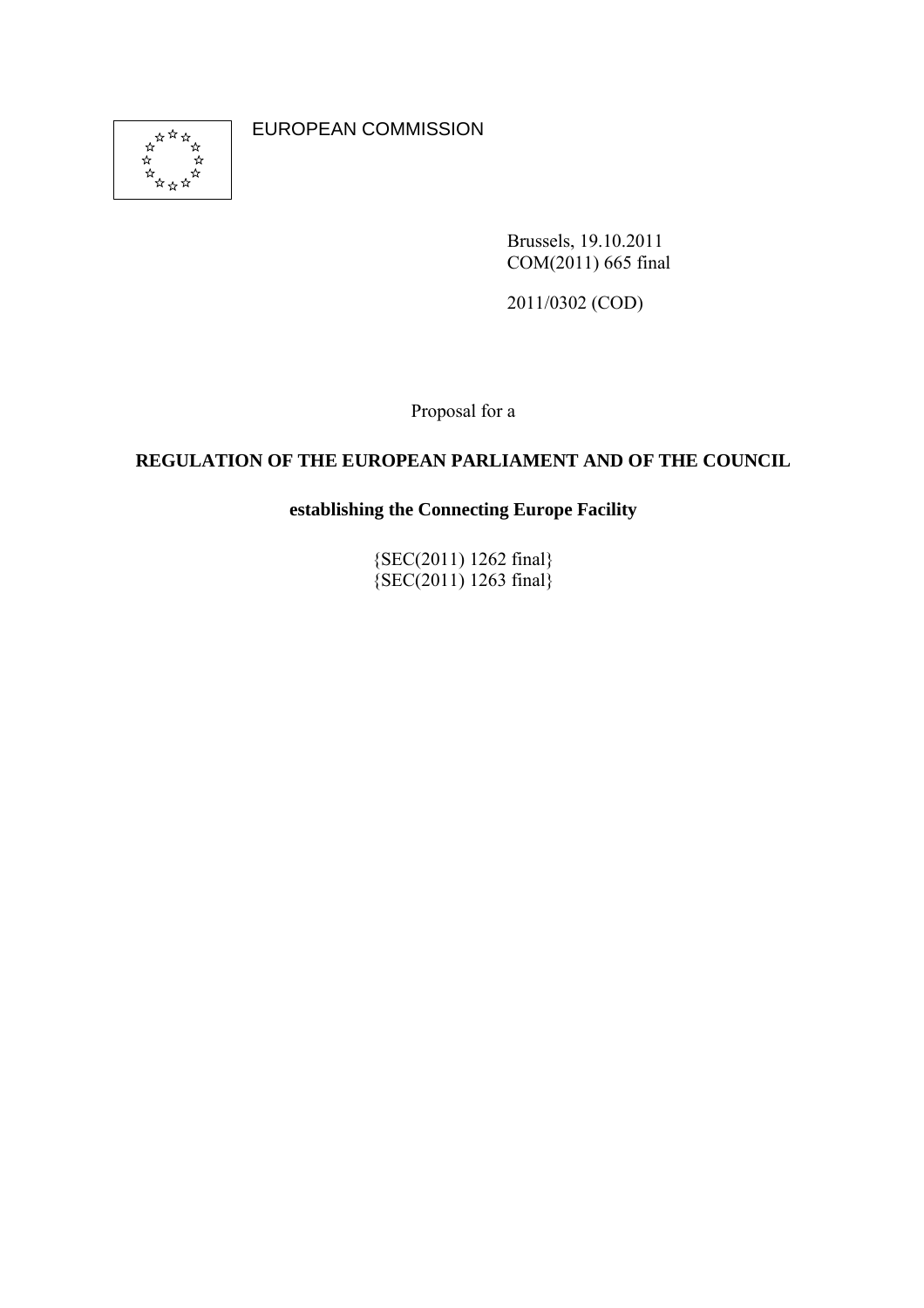## **EXPLANATORY MEMORANDUM**

## **1. CONTEXT OF THE PROPOSAL**

On 29 June 2011, the Commission adopted a proposal for the next Multi-Annual financial framework for the period  $2014-2020$ <sup>1</sup>: "A Budget for Europe 2020". In its proposal, the Commission decided to propose the creation of a new integrated instrument for investing in EU infrastructure priorities in Transport, Energy and Telecommunications: the "Connecting Europe Facility" (hereafter CEF).

Smart, sustainable and fully interconnected transport, energy and digital networks are a necessary condition for the completion of the European single market. Moreover, investments in key infrastructures with strong EU added value can boost Europe's competitiveness in a difficult economic context, marked by slow growth and tight public budgets. Finally, such investments in infrastructure are also instrumental in allowing the EU to meet its sustainable growth objectives outlined in the Europe 2020 Strategy and the EU's "20-20-20" objectives in the area of energy and climate policy<sup>2</sup>.

This Regulation sets out the provisions governing the CEF. It draws on the work undertaken to prepare the revision of the policy framework in all three sectors (Transport, Energy, and Telecommunications) for the next Multi-Annual financial framework (2014-2020). In line with Article 170 of TFEU, new guidelines are proposed in each sector in line with the CEF. Therefore, the revised Guidelines for Transport, Energy and Telecommunications on the one hand and the CEF on the other hand constitute one coherent regulatory package.

In the past decade, infrastructure spending in Europe has been, on average, on a declining path. The economic and financial crisis has, however, brought renewed interest in the need for infrastructure investment. During the economic crisis, targeted investments in infrastructure renewal or construction have been an important part of stimulus and recovery plans at EU and Member State levels, as a way of supporting aggregate demand while ensuring a long term return from money spent. Most importantly, the crisis has shown that infrastructures are crucial for Europe's economic future.

A truly integrated Single Market, as the Monti Report indicated<sup>3</sup>, would not be possible without a seamless connection between all its component parts. Transport connections, electricity grids and broadband networks are vital for a functioning, integrated economic area and for its social and territorial cohesion. Yet, while regulatory integration advances within the EU and markets become more integrated, most recently in the energy sector with the adoption and entry into force of the third liberalisation package, cross-border physical interconnection is lagging. Missing links exist, notably in the new Member States, creating dividing lines between the centre and peripheries of the European Union and hampering the

1

<sup>1</sup> Communication from the Commission to the European Parliament, the Council, the European Economic and Social Committee and the Committee of the Regions "A Budget for Europe 2020", 29.6.2011, COM(2011)500 Final.

 <sup>20%</sup> reduction in greenhouse gas emissions, 20% share of renewable energy in EU final energy consumption and 20% improvement in energy efficiency by 2020.

 <sup>&</sup>quot;A new Strategy for the Single Market at the service of Europe's economy and society". Report by Mario Monti to the President of the European Commission, 9 May 2010, page 64-65.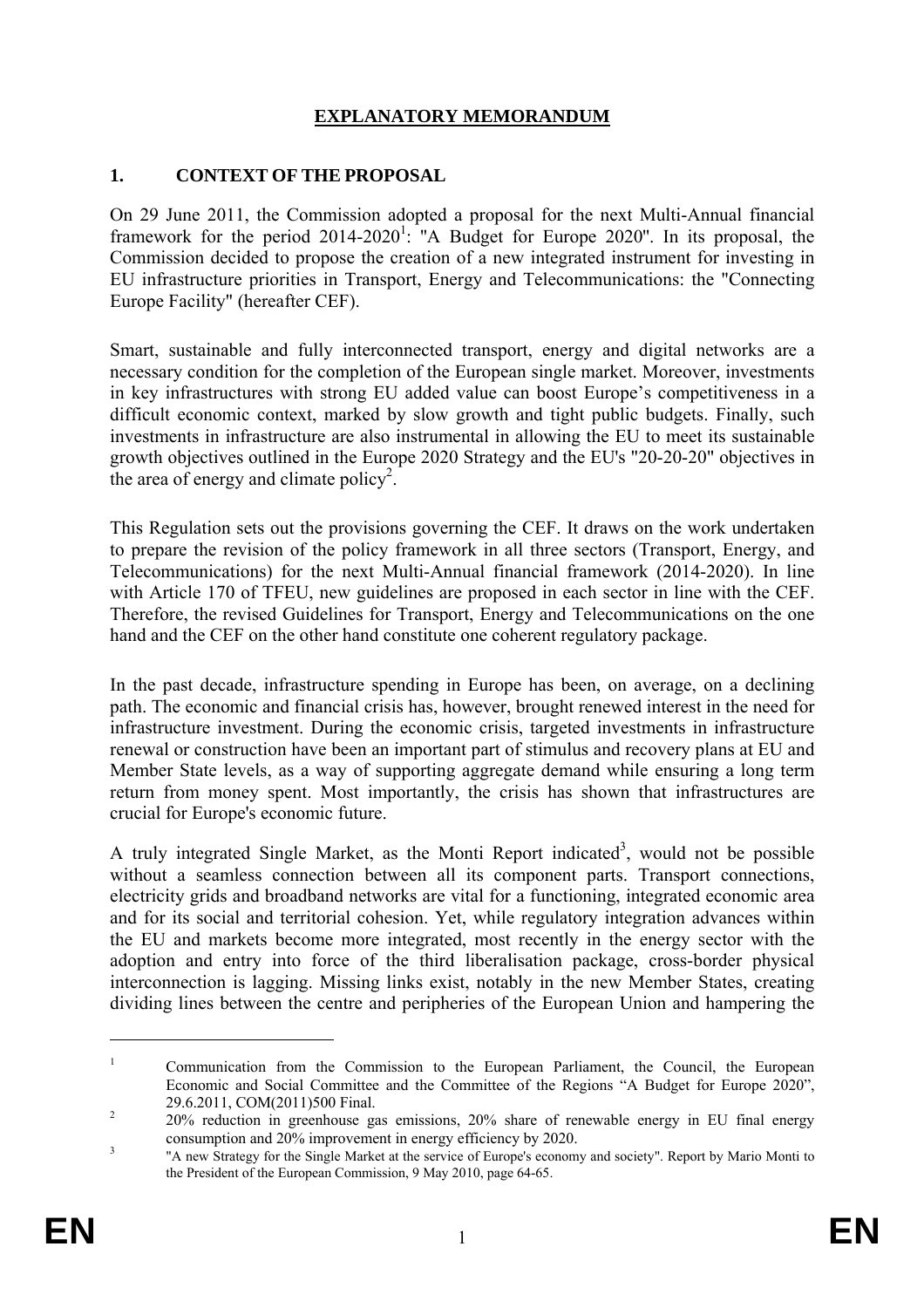further development of intra-Union exchanges or the growth of new economic sectors, such as e-commerce.

Considerable investment needs have been identified. In the energy sector, the proposed regulation concerning guidelines for the implementation of European energy infrastructurepriorities (hereafter Guidelines for trans-European energy infrastructure) identifies twelve infrastructure priority corridors and areas, four for each sector, electricity, and gas transportation, as well as smart grids deployment, electricity highways and crossborder carbon dioxide networks. Whilst Europe's energy system would require investments of ca. one trillion by 2020, out of which it is estimated that about  $\epsilon$ 200 billion of investment is needed for electricity and gas networks of European importance alone. €100 billion of this total investment should be delivered by the market unaided, whereas the other  $E100$  billion will require public action to leverage the necessary investments.

In the transport sector, a Europe-wide 'core network' has been identified using a pan-European planning methodology. This core network with corridors, carrying freight and passenger traffic with high efficiency and low emissions, makes extensive use of existing infrastructure. By completing missing links and alleviating bottlenecks and with the use of more efficient services in multimodal combinations, it will handle the bulk of transport flows in the single market. The cost of EU infrastructure development to match the demand for transport has been estimated at over  $\epsilon$ 1.5 trillion for 2010-2030 for the entire transport networks of the EU Member States. The completion of the trans-European transport networks requires about  $\epsilon$ 500 billion by 2020, of which  $\epsilon$ 250 billion would be needed to complete missing links and remove bottlenecks on the core network.

For the telecommunication networks, the removal of (digital) bottlenecks which hinder the completion of the Digital Single Market is a key objective. This implies a need for an overall improvement of the whole broadband network and the establishment of digital service infrastructure platforms that permit a coherent digital deployment of European public services. Indeed, these networks, both physical and service-based, are key enablers for smart growth. As part of the Digital Agenda, every European should have access to basic broadband by 2013 and fast and ultra fast broadband by 2020. In September 2010, the Commission outlined the steps needed to trigger up to  $E$ 270 billion of investment required to bring ultrafast broadband to all European households and businesses by 2020. In the current circumstances a part of these investment needs will be covered by the private sector. The investment needs for achieving these objectives are estimated at up to  $\epsilon$ 270 billion. However, in the absence of Union intervention, private sector investment is expected to be not more than EUR 50 billion for the period until 2020. This results in an investment gap of up to  $\epsilon$ 220 billion. As the social benefits from investment in digital infrastructures by far exceeds the private incentive for investment, focused public intervention is necessary to stimulate the market.

The analysis carried out by the Commission services in preparation of this Regulation have shown that while the market and national budgets are expected to play a major role in delivering the required infrastructures through appropriate investment and pricing mechanisms, some investments in infrastructure will not take place or will be delayed far beyond 2020, if the EU does not take action. Therefore, there is a need for a significant contribution from the EU budget in the next Multi-Annual financial framework to ensure that EU infrastructure priorities are actually delivered.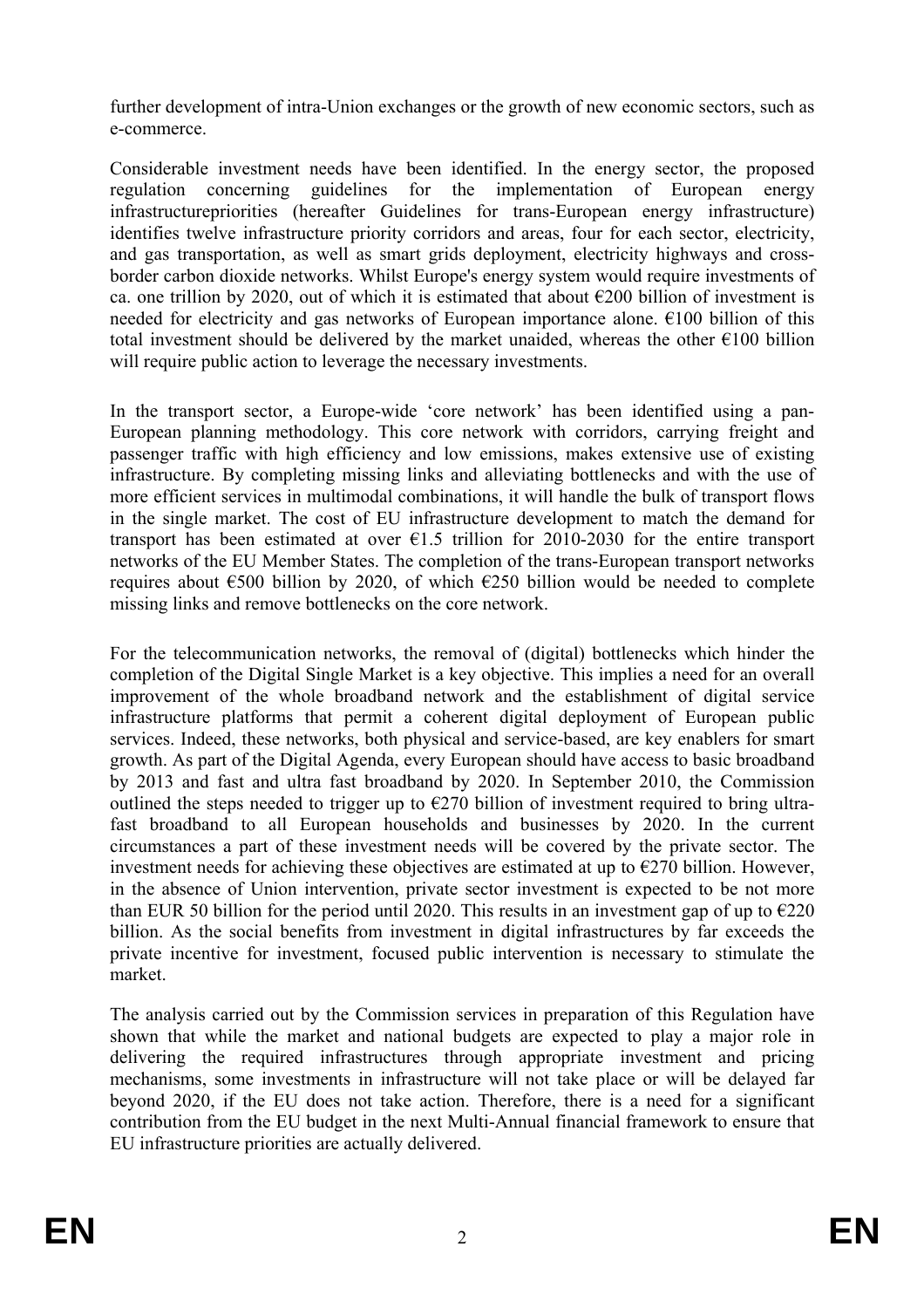In order to increase the impact of EU budgetary resources, the Commission proposes to tap more systematically into the use of innovative financial instruments to offer an alternative to the traditional grant funding and plug financing gaps for strategic investments. An important feature of innovative financial instruments is that they create a stronger multiplier effect for the EU budget than traditional instruments, by facilitating and attracting other public and private financing to projects of EU interest. They leverage the investment and consequently magnify the impact of the EU budget.

Building on the experience of financial instruments under the current financial framework put in place in cooperation with the European Investment Bank (EIB), such as the Loan Guarantee Instrument for trans-European transport networks projects (hereafter LGTT), the Commission proposes to implement a significant part of its interventions within the CEF through financial instruments. In particular, the Europe 2020 Project Bond Initiative<sup>4</sup> will be used as a means of securing investment resources for infrastructure projects of key strategic European interest.

## **2. RESULTS OF CONSULTATIONS WITH THE INTERESTED PARTIES AND IMPACT ASSESSMENTS**

## 2.1 Consultation and expert advice

This Regulation draws on extensive consultation with stakeholders, EU institutions and bodies, Member States, regional or local authorities, social and economic partners, academic experts and international institutions. The results of mid-term evaluations carried out on the 2007-13 programmes as well as a broad range of studies and expert advice were used as input.

For the three sectors, the stakeholder contributions raised inter alia the following issues:

There is a broad consensus emerging from the consultations on the fact that accelerating the development of infrastructure with European added value requires increased EU support.

Stakeholders called for a higher leverage of EU funding towards trans-European networks policy objectives through for instance a greater coordination between different financial instruments, namely the Cohesion Fund and European Regional Development Fund (ERDF), the trans-European networks programmes and the EIB's interventions.

Widening the portfolio of available financial instruments is seen by stakeholders as a means to better adjust support to the particular needs of a project, to enable effective project structuring and to attract new investors. The planned Project Bonds Initiative is particularly suitable for larger investments under the CEF.

## 2.2 Impact Assessment

The proposed Regulation has been the subject of an impact assessment concerning possible implementation options of the CEF as a policy initiative, i.e. options concerning the definition of the CEF operational rules. The impact assessment started from the overarching objective of the CEF as proposed in the Multiannal Financial Framework Communication "A Budget for

<sup>1</sup> 4

COM(2011)xxx on the launch of the pilot phase of the Europe 2020 Project Bond Initiative.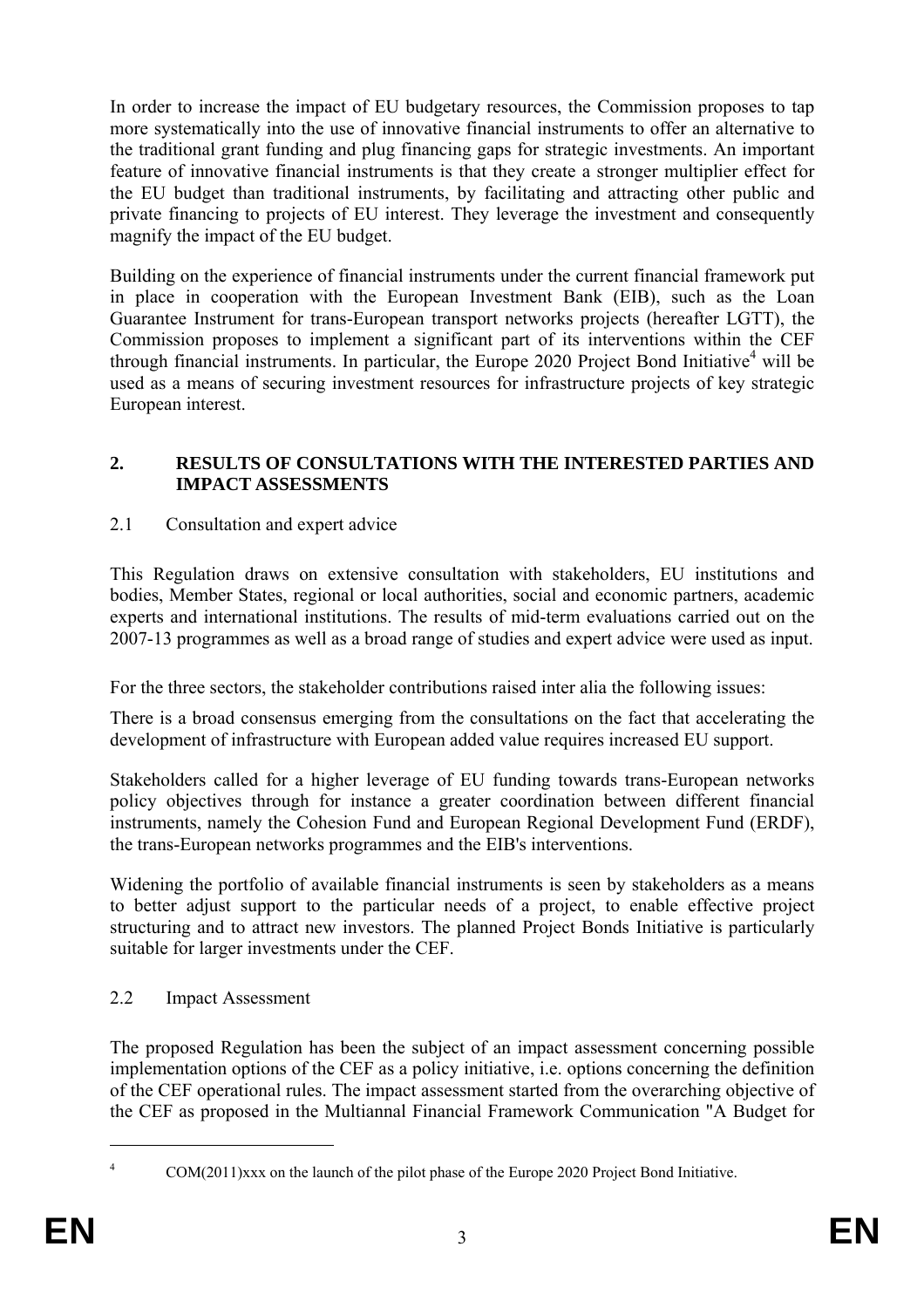Europe  $2020^{\text{m}}$  – to accelerate the infrastructure development that the EU needs to reach the Europe 2020 Strategy's objectives as well as the ''20-20-20'' energy and climate change targets – and drew on the input of stakeholder consultations, and of evaluation studies of current EU programmes providing financial support to TEN development.

The main focus of the assessment of impacts of the possible policy options has been the achievement, in a most effective, efficient and coherent manner of two main specific objectives:

1) Increase the leverage of EU funds – by defining forms, methods and rules of financing that can ensure maximal leverage in attracting public and private investment for projects with a European and Single Market dimension, in particular priority networks that must be implemented by 2020 and where European added value is most warranted including, where appropriate, those that may take place in third countries;

2) Facilitate the timely delivery of EU co-funded projects – by defining monitoring and evaluation mechanisms that reward performance and penalise non-effective use of EU funds.

At the same time, the assessment of the policy options had to take into account two associated overarching policy goals of the Union: on the one hand, the achievement of the sector specific policy objectives in the field of infrastructures as defined in Articles 170 and 171 of the TFEU, and on the other hand, the simplification of the EU funding rules by exploiting synergies within and between sectors, to which the Commission has firmly committed itself<sup>6</sup>. As these two policy goals are not however fully compatible, finding the appropriate balance between coherence with sector policy objectives and maximisation of synergies was a key principle pursued in assessing the options defining the CEF operating rules.

Nine main policy options alternatives were initially considered, starting from the central rationale underlying the Commission's decision to propose the establishment of the Connecting Europe Facility, namely simplifying the existing EU funding framework by drawing on sectoral synergies. The policy alternatives were built on combinations of scenarios corresponding to three basic options for financial rules simplification – minimal, maximal and variable (or "à la carte") harmonisation of sectoral rules – in the two areas of policy intervention corresponding to the two main specific objectives identified earlier – investment leverage and programme implementation.

The range of options was thus situated between two extremes. At one extreme, minimum harmonisation of both investment leverage and programme implementation referred to a situation where completely distinct, specific rules and set-ups for providing EU funding support under the CEF in each sector would be established. At the other extreme was the policy option characterised by maximum harmonisation of both investment leverage and programme implementation rules, referring to a situation where the three sectors would have thoroughly common financial rules and programme management set-ups for the use of funds under the CEF. In between these extremes, the remaining options envisaged situations whereby sectors shared certain rules and set-ups whereas other remained distinct and sector

<u>.</u>

<sup>5</sup> COM(2011)500

<sup>6</sup> Commission Communication on the Budget Review (COM(2010) 700), on Smart Regulation (COM (2010) 543), and on A Budget for Europe 2020 (COM(2011) 500).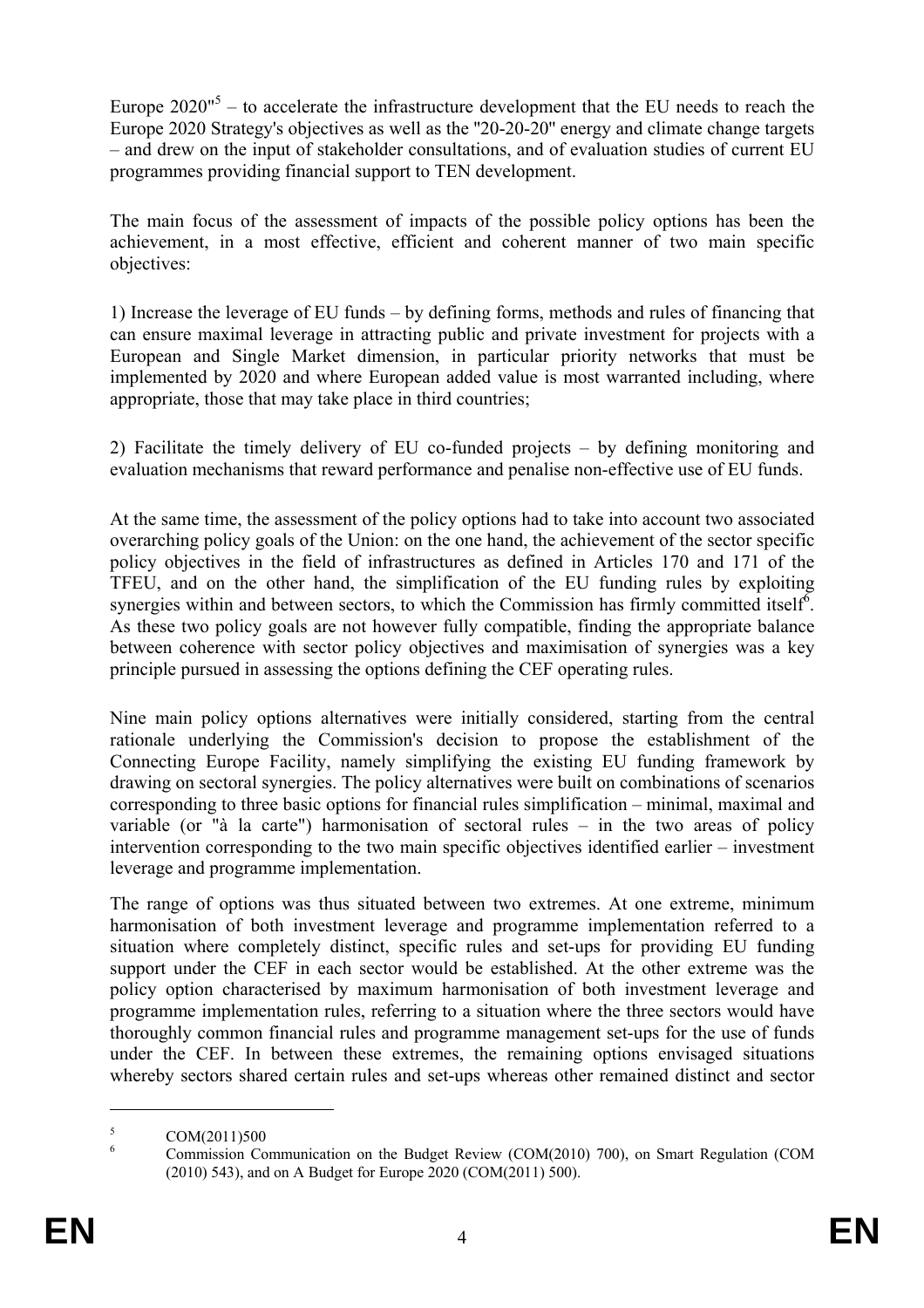specific, i.e. combinations of maximal or variable harmonisation of rules in one area of policy intervention with variable or minimal harmonisation of the sectoral rules in the other area.

The assessment of the impacts of these policy options, with respect to the achievement of the objectives highlighted earlier, has lead to the conclusion that two of the considered options could best ensure that the CEF, by means of its operational rules, would support an accelerated development of infrastructure of EU interest:

- The policy option where the harmonisation of rules would be variable  $-$  i.e. with a number of rules common and a number remaining sector specific – in both the area of investment leverage and that of programme implementation – would be the best option from the perspective of coherence with all the relevant EU policy goals;

- Whereas the policy option where a variable harmonisation at the level of rules for investment leverage was chosen with a maximal harmonisation of rules at the level of programme implementation might prove more efficient from a cost-related perspective.

Nevertheless, the second option might have a longer term negative impact with regard to the capacity to respond to sector-specific situations, particularly as regards the programming of funds and which might, in the long run, offset initial cost-savings. It was therefore eventually concluded that a certain degree of sectoral flexibility also in defining the CEF rules in the area of programme implementation would be the best option for ensuring the CEF objectives.

The provisions concerning the use of funds under the CEF put forward in the present Regulations have been drafted based on the considerations and conclusions highlighted in the above mentioned impact assessment.

2.3 EU Added Value of the CEF

The process of consultation with interested parties as well as the analysis carried out in the impact assessment has highlighted that the added value of the CEF as a common funding framework would be four fold:

- (1) A common framework would lead to the simplification of the EU legal framework concerning TEN infrastructures funding. It would also ensure a coherent approach to EU project financing across the three sectors.
- (2) At the same time, a single EU infrastructure fund and financial framework would provide a coherent and transparent approach to EU funding that would offer certainty and would thus have a huge potential to attract more private sector financing. Financial instruments would be available in a centralised and coordinated manner, attracting and improving the effectiveness of the relationship with the private investors and the partner financial institutions.
- (3) In addition, the progressively increasing interdependency between economic infrastructure projects, networks and sectors would enable the realisation of economies of scale. An integrated EU infrastructure funding framework could allow exploiting cross-sector synergies at project development and implementation level, enabling cost savings and/or more efficient exploitation and higher returns.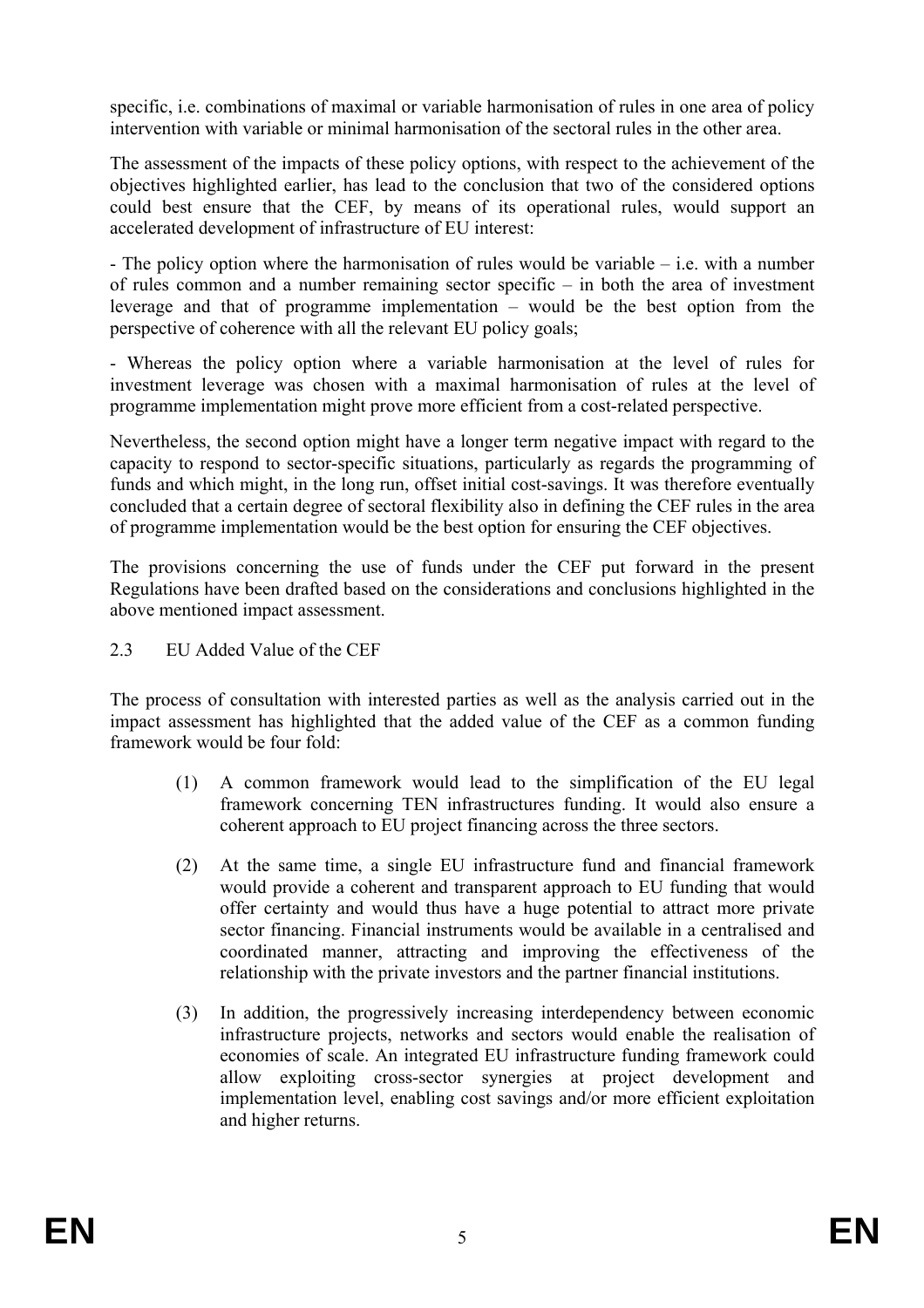(4) Last but not least, a common framework draws on lessons learned and best practice sharing across sectors, enabling thus an enhanced effectiveness and efficiency of EU financing in all sectors.

## **3. LEGAL ELEMENTS OF THE PROPOSAL**

Trans-European networks are covered under Article 170 TFEU, which specifies: "The Union shall contribute to the establishment and development of trans-European networks in the areas of transport, telecommunications and energy infrastructures". The right for the EU to act in the field of infrastructure financing is set out in Article 171 which provides that the Union "may support projects of common interest supported by Member States, (…) particularly through feasibility studies, loan guarantees or interest-rate subsidies". Article 172 TFEU specficies that ''the guidelines and other measures referred to in Article 171 (1) shall be adopted by the European Parliament and the Council, acting in accordance with the ordinary legislative procedure and after consulting the Economic and Social Committee and the Committee of the Regions.''

In the Budget Review Communication, the Commission underscored the importance of employing the EU budget in order to "plug gaps left by the dynamics of national policymaking, most obviously addressing cross-border challenges in areas like infrastructure, mobility, territorial cohesion… - gaps which would otherwise damage the interest of the EU as a whole."<sup>7</sup> Member States tend to prioritise projects of primary national relevance when planning and funding infrastructure, and these may not always be the same as cross-border projects that carry higher added value for the citizens on an overall EU level.<sup>8</sup> The aggregate expenditure of the EU and the Member States should be efficient, ensure an adequate scale of the investment and promote synergies.

The legislative instrument, and the type of measure (i.e. funding) are both defined in the TFEU, which provides the legal basis for the CEF, and states that the tasks, priority objectives and the organisation of the trans-European networks may be defined in regulations.

## **4. BUDGETARY IMPLICATION**

The Commission's proposal for the next Multi-Annual financial framework includes a proposal for  $\epsilon$ 50 billion<sup>9</sup> for the period 2014-2020, of which  $\epsilon$ 10 billion earmarked in the Cohesion Fund for transport infrastructure.

| <b>CEF</b> |        | €40 billion  |
|------------|--------|--------------|
| $\bullet$  | Energy | €9.1 billion |

1

<sup>7</sup> COM(2010)700, p. 5.

<sup>8</sup> See Impact Assessment Reports of revised TEN-T Guidelines, SEC(2011)xxx, of revised TEN-E Guidelines,  $SEC(2011)$ xxx and of e-TEN Guidelines,  $SEC(2011)$ xxx.

All figures in constant 2011 prices. The corresponding amounts expressed in current prices can be found in the Legislative Financial Statement.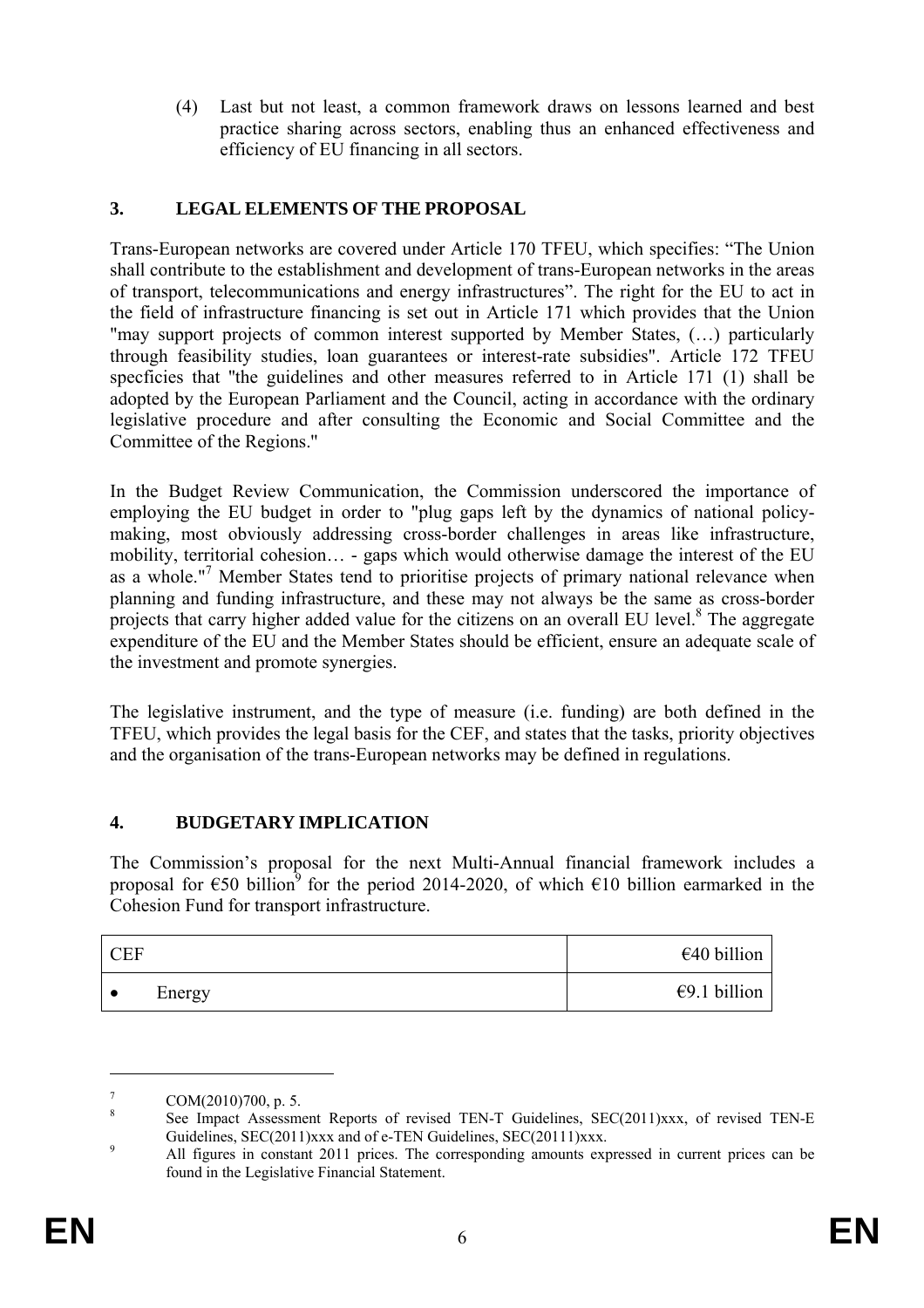| <b>Transport</b>                                                          | $\epsilon$ 21.7 billion |
|---------------------------------------------------------------------------|-------------------------|
| Telecommunications/Digital                                                | €9.2 billion            |
| Amounts ring fenced in the Cohesion Fund for transport<br>infrastructures | €10 billion             |
| Total                                                                     | $\epsilon$ 50 billion   |

Experience with the current financial framework shows that many Member States, which are eligible to the Cohesion Fund, have difficulties designing and implementing complex crossborder transport infrastructure projects. Therefore, for the next Multi-Annual Financial Framework, the Commission proposes that while the Cohesion Fund continues to support Member States whose Gross National Income (GNI) per inhabitant is less than 90% of the EU27 average in making investments in trans-European Transport networks and the environment, part of the Cohesion Fund allocation  $(E10 \text{ billion})$  will be used to finance transport projects on the transport core network in the Cohesion Fund eligible Member States under the Connecting Europe Facility.

## **5. SUMMARY OF CONTENTS OF REGULATION**

5.1 A single framework for investing into EU infrastructure priorities

Past experience in infrastructure financing through TEN frameworks, the EERP and the Cohesion and Structural funds shows that the EU can bring a value added to infrastructures. A consensus exists among stakeholders that in a "business as usual" scenario, Europe might not be able to mobilise in time the investments needed to modernise its infrastructure networks and plug missing links.

In the wake of the financial crisis, Member States' public budgets are struggling with the necessary fiscal consolidation. Capital expenditure has often suffered substantial cuts, with spending for infrastructure investment projects suspended or delayed. At the same time, the prospects for stepping up investments from private sources are uncertain. In addition to financing constraints, regulatory obstacles also delay or impede the implementation of needed infrastructure projects. Against this background, the current EU framework for infrastructure funding does not seem adequate to provide an effective response. Funding is fragmented among too many programmes and prevents the full exploitation of synergies between programmes and sectors.

In re-designing its funding strategy for infrastructure, the Commission has pursued the following objectives:

• Ensure cost-effective and timely implementation of key priority network infrastructure in the energy, transport and ICT sectors, as identified in the Energy Infrastructure Package, the White Paper for Competitive and Sustainable Transport<sup>10</sup> and the Digital Agenda for Europe.

1

<sup>10</sup> COM(2011)144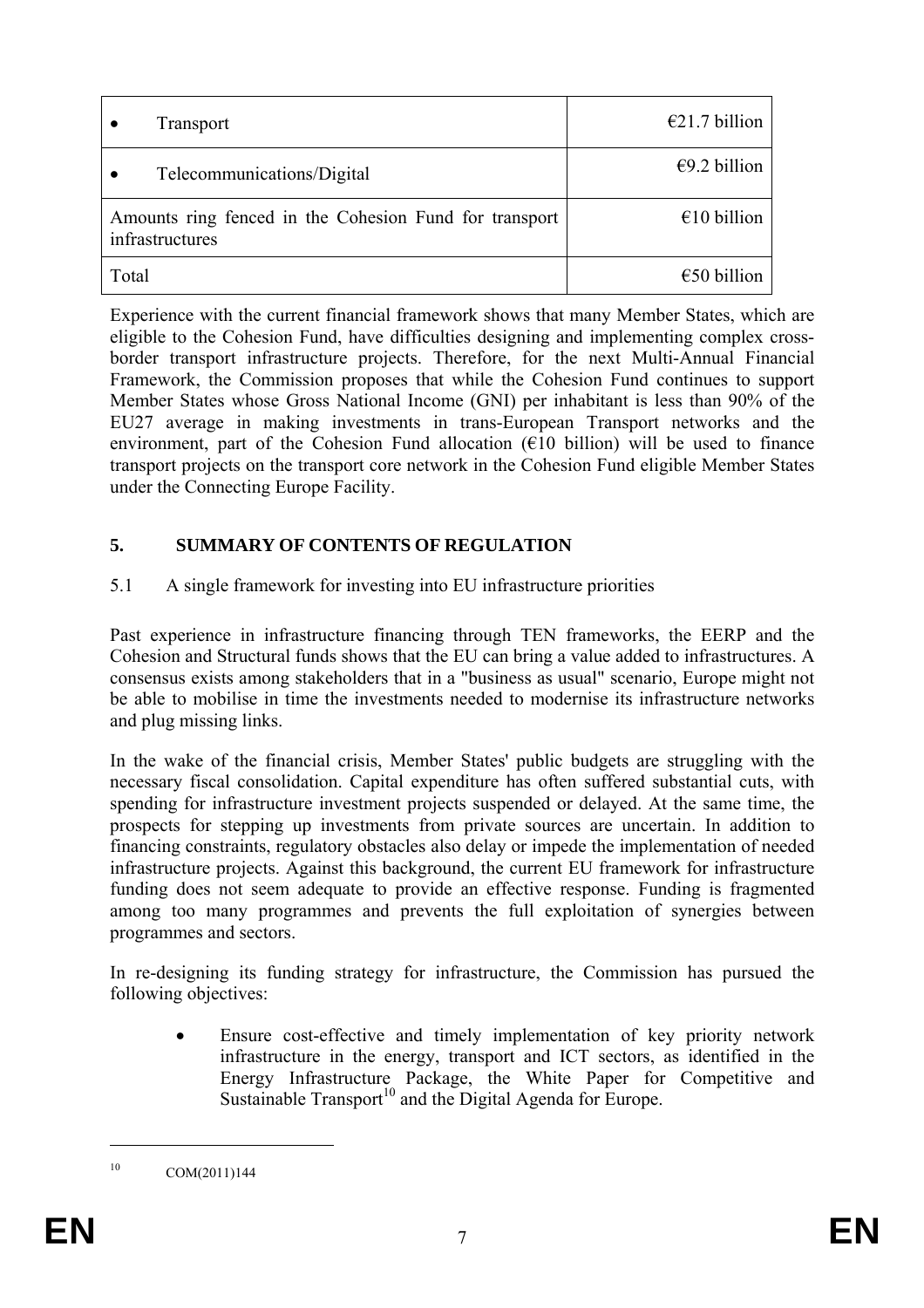- Maximise synergies between the energy, transport and ICT programmes, so that funding responds to a coherent policy strategy and projects are selected according to clear harmonised criteria.
- Enhance the EU funds' ability to leverage other public or private funds so that the aggregate volume of resources mobilised is adequate to meet the projected investment needs to 2020;
- Ensure optimal project selection, follow up and monitoring so that EU funding is well targeted, delivers the highest impact and is spent in the most effective way.

The rationale for a common legislative basis for providing financial support in three distinct sectors with different policy framework lies in the opportunity to exploit synergies across sectors, stemming from common issues with regard to the financing of the implementation of otherwise importantly varying policy objectives. The added value of a common framework would be three fold.

A common framework would result in a simplification of the EU legal framework concerning TEN infrastructures funding. It would also ensure a coherent approach to EU project financing across the three sectors. As highlighted earlier, the EU infrastructure financial framework is currently fairly complex, due mainly to the number and heterogeneity of the existing EU legal texts. Simplification of rules is one of the keywords of the new approach proposed by the Commission with regard to EU budgetary spending.

At the same time, a single EU infrastructure financial framework and fund would provide a coherent and transparent approach to EU funding that would offer certainty and would thus have a huge potential to attract more private sector financing. Financial instruments would be available in a centralised and coordinated manner, attracting and improving the effectiveness of the relationship with the private investors and the partner financial institutions.

In addition, the progressively increasing interdependency between economic infrastructure projects, networks and sectors would enable the realisation of economies of scale. An integrated EU infrastructure funding framework would allow exploiting cross-sector synergies at project development and implementation level, enabling cost savings and/or more efficient exploitation and higher returns.

Last but not least, a common framework would allow lessons learned and best practice sharing across sectors, enabling an enhanced effectiveness and efficiency of EU financing in all sectors.

5.2 Simplification measures and coherence with existing rules

Simplification of rules is one of the keywords of the new approach proposed by the Commission with regard to EU budgetary spending. The common CEF framework results in a simplification of the EU legal framework concerning TEN infrastructures funding. A unique legal text covers EU project funding across Transport, Energy and Digital networks.

Though the sectors are technologically/financially/regulatory different – there is a sufficient number of commonalities to propose a real improvement with regard to the existing different instruments. At the same time, the proposal spells out specific rules which are necessary to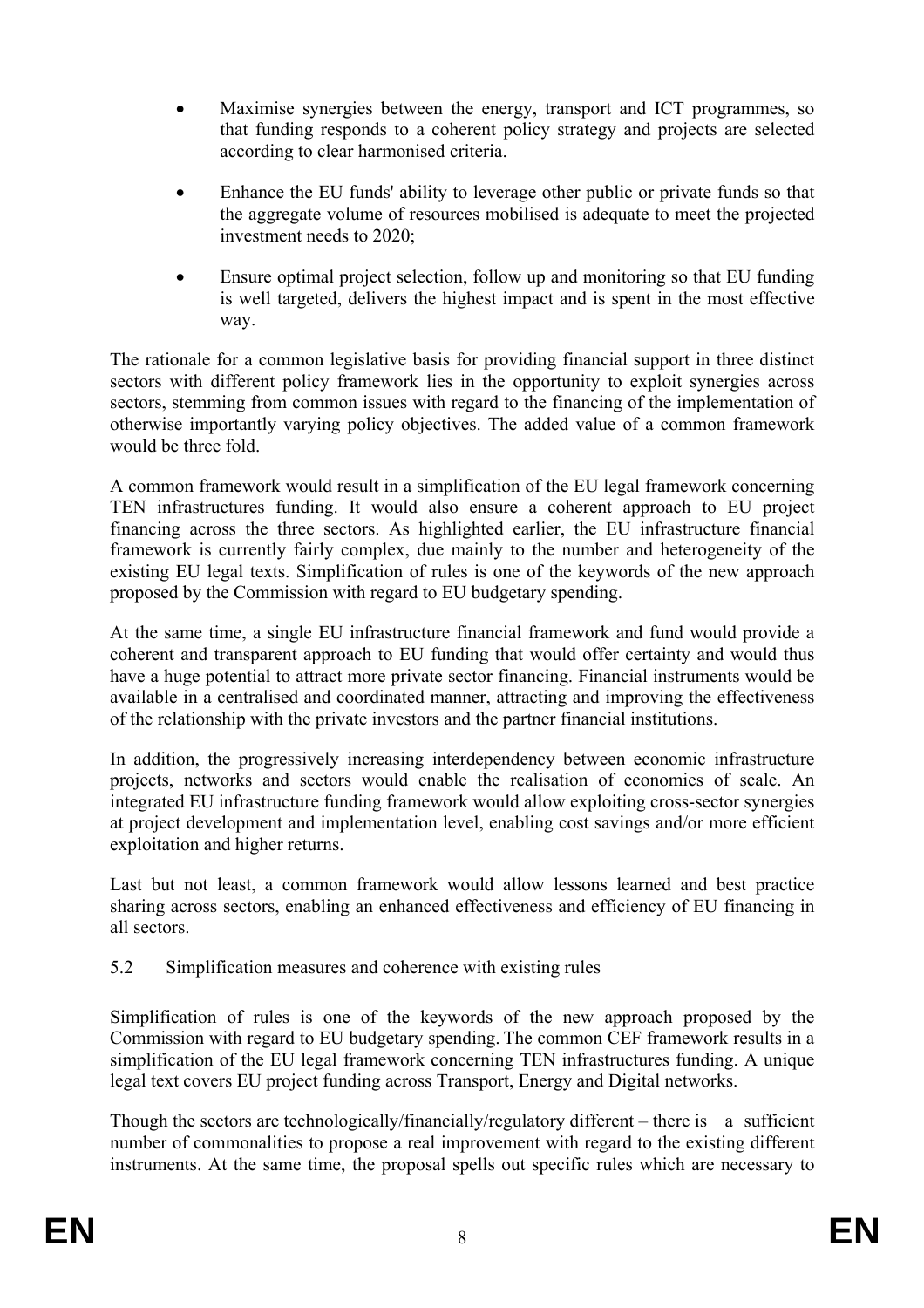maintain for the overall aim of the CEF: accelerate and better target the flow of public EU money to important infrastructure projects of EU interest.

The current text introduces simplification, in particular addressing the following issues:

- Alignment of indicators on the Europe 2020 Strategy's objectives
- Flexibility on budget allocations
- Centralised management for the three sectors, possibly through implementation via an executive agency.
- Common funding instruments
- Common award criteria
- Common conditions for financial assistance
- One stop visibility through common annual work programmes important for sector - and common committee - important for Member States

Furthermore, full coherence with current and future Financial Regulation has been ensured. The exceptions foreseen, are either duly allowed for in related legal texts or precedents exist.

5.3 Stronger emphasis on financial instruments

The CEF will complement EU direct support with financial instruments in order to optimise the impact of funding. Through the high multiplier effects of financial instruments (e.g. which could be as high as up to 1:15 to 1:20), access to capital for the substantial investment needs will be facilitated. Together with the successful absorption of direct EU support (as experienced in the European Energy Recovery Plan (EERP) and in the TEN-T programme), the increased reliance on financial instruments will contribute significantly to mitigating risks to project promoters and therefire ensure implementation of projects of common interest.

Furthermore, the task is to build an environment conducive to private investment and develop instruments that will be attractive vehicles for specialised infrastructure investors. To be most effective, such vehicles need to aim at reducing risk by diversifying the portfolio of potential projects. The maximum diversification can be achieved by targeting multiple sectors across a wide range of countries. This can be achieved most successfully at the European level and on the basis of well-defined corridors and targeted areas of investment. Therefore, most financial instruments should be common for all sectors. However, it is not excluded that some financial instruments may be developed to cover the specific needs of an individual sector.

On the basis of analysis conducted in the preparatory phase of this Regulation, the Commission services estimate that while the financial support for broadband would primarily rely on financial instruments, for transport and energy the volume of EU budgetary resources required for financial instruments should not exceed more than  $\epsilon$ 2 billion and  $\epsilon$ 1 billion respectively. These estimates are not to be understood as binding ceilings, since the volume of EU funding allocated to financial instruments will be adjusted every year on the basis of an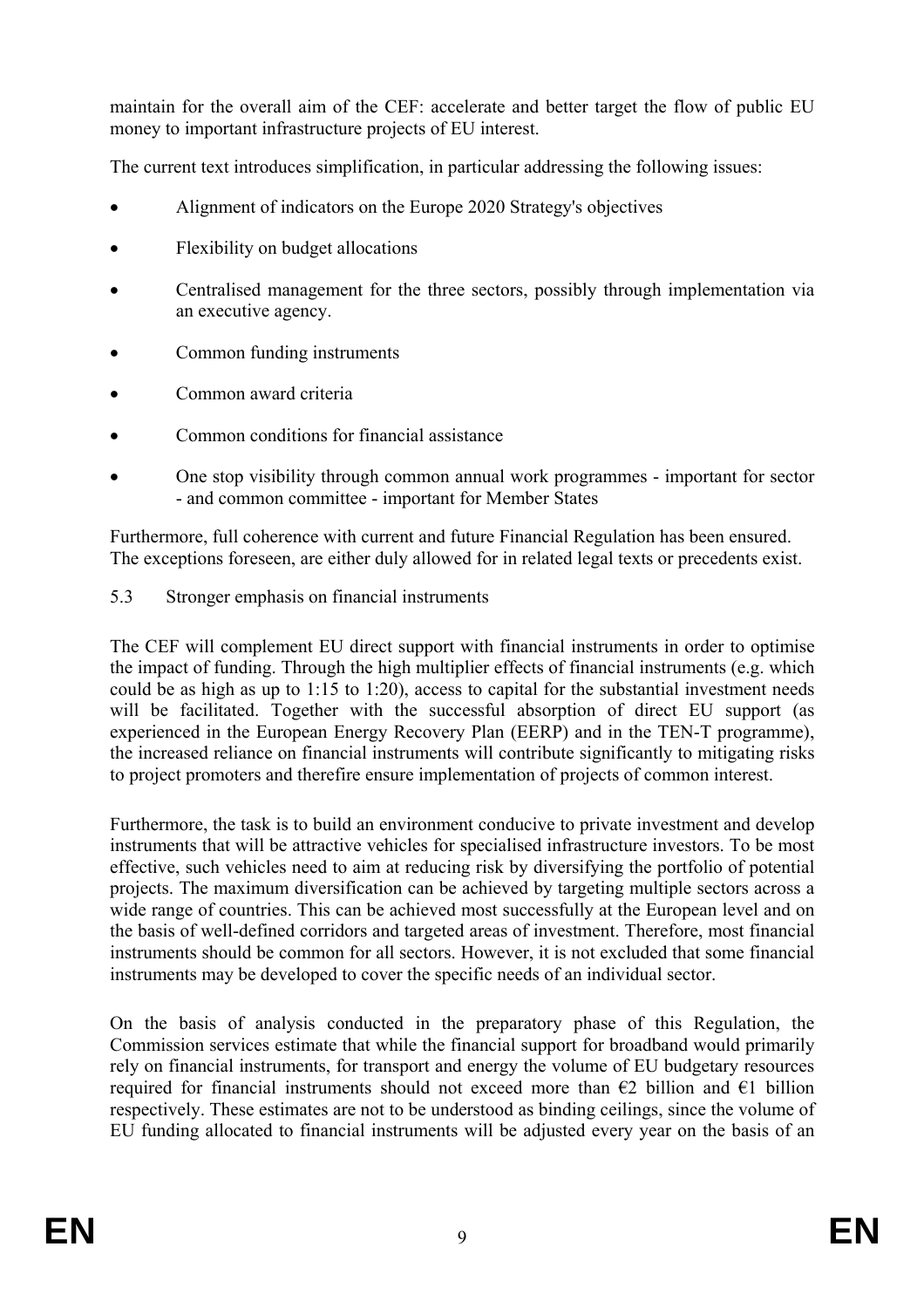assessment of the project pipeline conducted by financial intermediaries (e.g. the EIB in the case of project bonds).

5.4 The Connecting Europe Facility in the context of the next Multi-Annual Financial Framework

The Connecting Europe Facility will be an essential element of an EU growth agenda focussed on increasing the EU's long-term growth potential. The Facility will be coordinated with the other interventions coming from the EU budget such as ''Horizon 2020'' and the Cohesion and Structural Funds.

As regards the coordination with Horizon 2020, it is necessary to ensure complementarities while avoiding potential overlaps. It is also important that the coordination between the CEF and Horizon 2020 ensures that the research and innovation chain leading to deployment in infrastructure is not interrupted. It is particularly critical at a time when significant technological advances in transport, energy and ICT will be needed to help the EU meet its ambitious Europe 2020 Strategy's objectives. Any support to research and innovation activities through financial instruments will be implemented through Horizon 2020-related financial instruments.

As regards the relation with the Cohesion and Structural Funds, the cohesion policy's Common Strategic Framework as well as Partnership Contracts with Member States will be closely coordinated with the policy frameworks in the transport, energy and telecommunication sectors. The respective guidelines will rely on the Cohesion and Structural Funds to deliver the local and regional infrastructures and their linkages to the priority EU infrastructures, connecting all citizens throughout the EU.

Moreover, the Connecting Europe Facility will be a centrally managed facility, benefiting from ring fenced amounts for transport in the Cohesion Fund  $(E10$  billion in 2011 prices). In the allocation of the  $\epsilon$ 10 billion, the greatest possible priority will be given to projects respecting the national allocations under the Cohesion Fund. Moreover, these  $\epsilon$ 10 billion will be reserved for Member states eligible for the Cohesion Fund, and co-financing rates from the Union budget will be set at the same level as the Cohesion Fund.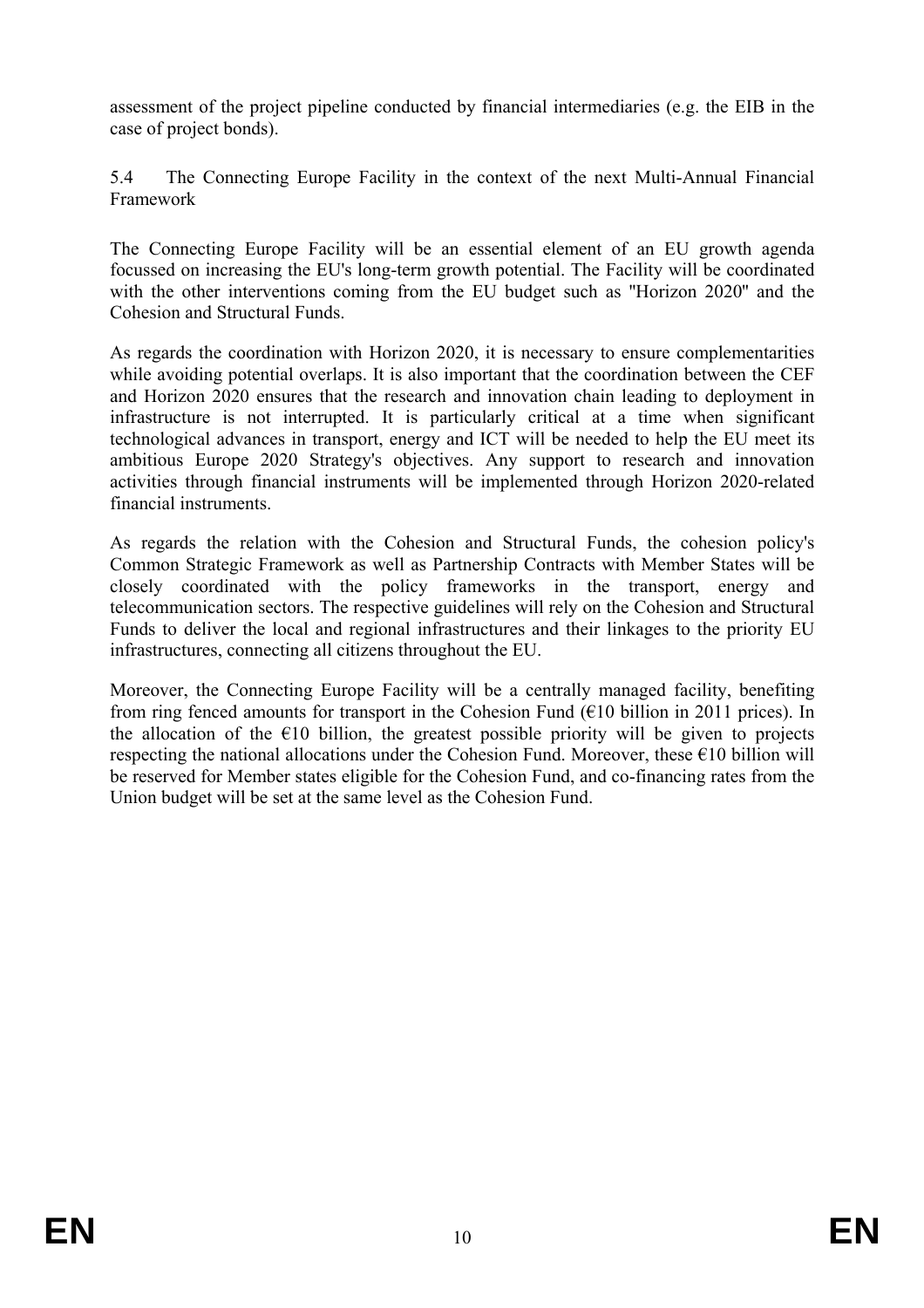## 2011/0302 (COD)

### Proposal for a

## **REGULATION OF THE EUROPEAN PARLIAMENT AND OF THE COUNCIL**

## **establishing the Connecting Europe Facility**

## THE EUROPEAN PARLIAMENT AND THE COUNCIL OF THE EUROPEAN UNION,

Having regard to the Treaty on the Functioning of the European Union, and in particular Article 172 thereof,

Having regard to the proposal from the European Commission<sup>11</sup>,

After transmission of the proposal to the national Parliaments,

Having regard to the opinion of the European Economic and Social Committee<sup>12</sup>,

Having regard to the opinion of the Committee of the Regions<sup>13</sup>,

Acting in accordance with the ordinary legislative procedure,

Whereas:

- (1) The creation of the Connecting Europe Facility should maximise the potential for growth through the realisation of synergies between transport, energy and telecommunications policies and their implementation, thus enhancing the efficiency of the Union's intervention.
- (2) A fully functioning single market depends on modern, highly performing infrastructure connecting Europe particularly in the areas of transport, energy and telecommunications. These growth enhancing connections would provide better access to the internal market and consequently contribute to a more competitive market economy in line with Europe 2020 Strategy's objectives and targets $^{14}$ .
- (3) The creation of a Connecting Europe Facility aims at accelerating the investments in the field of trans-European networks and leverage funding from both the public and private sectors.

 $^{11}_{12}$  OJ C, , p. .

 $^{12}$  OJ C, , p. .

 $\frac{13}{14}$  OJ C, , p.

<sup>14</sup> Communication from the Commission to the European Parliament, the Council, the European Economic and Social Committee and the Committee of the Regions "A Digital Agenda for Europe", 26.8.2010, COM(2010) 245 final/2.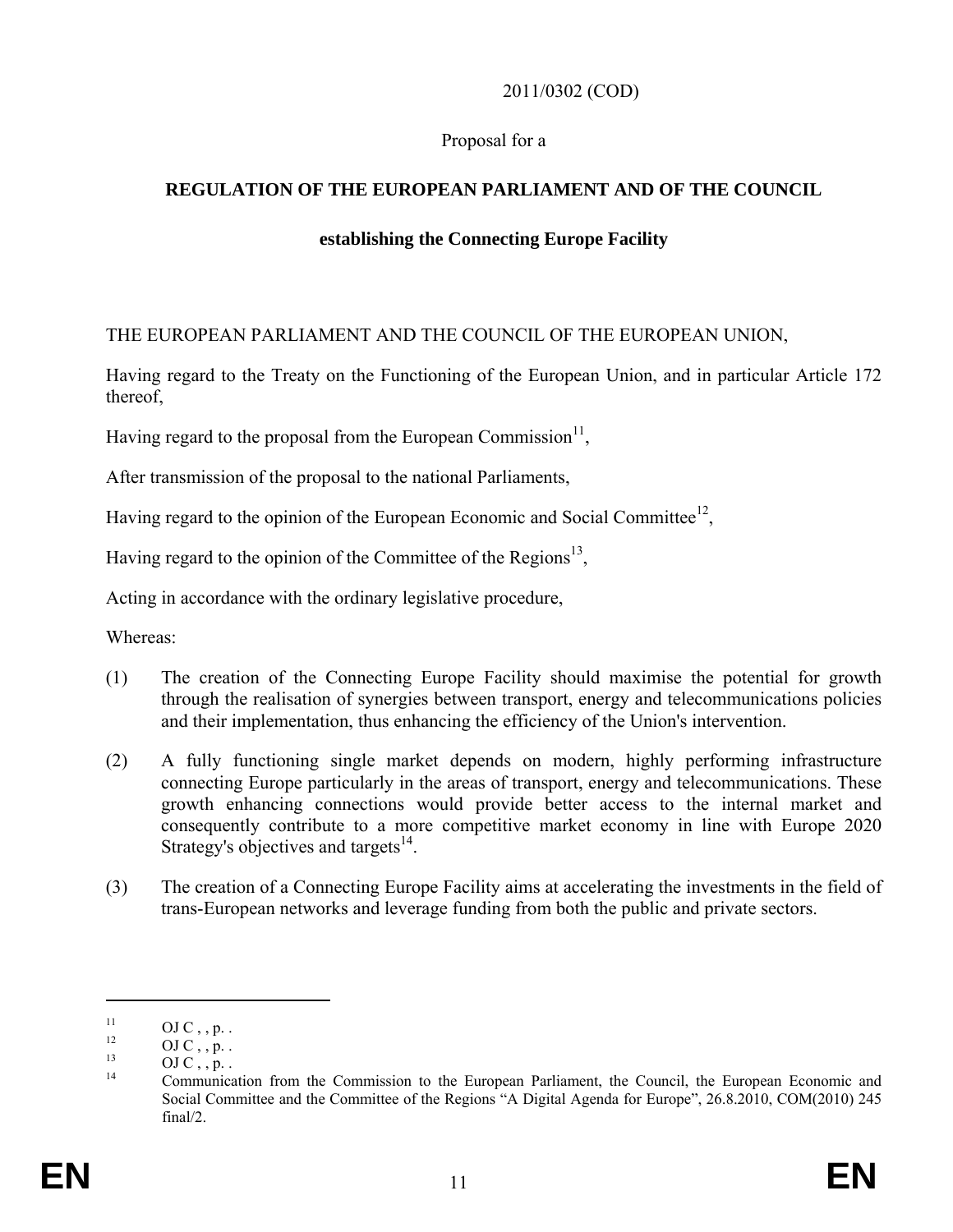- (4) The creation of efficient transport and energy infrastructure networks is one of the 12 key actions identified by the Commission in its Communication on a Single Market  $Act^{15}$ .
- (5) The Commission has committed to mainstream climate change into Union spending programmes and to direct at least 20% of the Union budget to climate-related objectives. It is important to ensure that climate change mitigation and adaptation as well as risk prevention and management are promoted in the preparation, design and implementation of projects of common interest. Infrastructure investments covered by this Regulation should contribute to promoting the transition to a low-carbon and climate- and disaster-resilient economy and society.
- (6) The European Parliament in its 8 June 2011 Resolution on "Investing in the future: a new Multiannual Financial Framework (''MFF'') for a competitive, sustainable and inclusive Europe" stressed the importance of ensuring the rapid execution of the Union's Digital Agenda and of continuing efforts towards reaching by 2020 the targets of making the access to high-speed internet available to all Union citizens, also in less developed regions.<sup>16</sup> The Parliament also underlined that investing in effective transport infrastructure had a key role for Europe to defend its competitiveness and pave the way for post crisis, long term economic growth and that the Trans-European Transport Network (''TEN-T'') was vital in order to guarantee the proper functioning of the internal market and provide important Union added value. The Parliament expressed that it strongly believed that TEN-T should, accordingly, be a key priority in the next MFF and that an increase in TEN-T funds is necessary in the next MFF. In addition, the Parliament emphasised the need to maximise the impact of Union funding and the opportunity offered by the Cohesion and Structural Funds and financial instruments to fund key national and cross-border European priority energy infrastructure projects and stressed the need for a substantial allocation from the Union budget for financial instruments in this field.
- (7) On 28 March 2011, the Commission adopted the White Paper ''A Roadmap to a Single Transport Area — Towards a competitive and resource-efficient transport system<sup>"17</sup>. The White Paper aims at reducting by at least 60% the greeenhouse gas emissions (''GHG'') of the transport sector by 2050 with respect to 1990. As far as infrastructure is concerned, the White Paper aims at establishing a fully functional and Union-wide multimodal TEN-T 'core network' by 2030. The White Paper also aims at optimising the performance of multimodal logistic chains, including by making greater use of more energy-efficient modes. Therefore, it sets the following relevant targets for TEN-T policy: 30% of road freight over 300 km should shift to other modes by 2030, and more than 50% by 2050; the length of the existing high-speed rail network should triple by 2030 and by 2050 the majority of medium-distance passenger transport should go by rail; by 2050, all core network airports should be connected to the rail network; all seaports to the rail freight and, where possible, to the inland waterway system.
- (8) The European Parliament in its Resolution of 6 July 2010 on a sustainable future for transport<sup>18</sup> emphasised that an efficient transport policy required a financial framework that was

<sup>&</sup>lt;sup>15</sup> Communication from the Commission to the European Parliament, the Council, the Economic and Social Committee and the Committee of the Regions "Single Market Act Twelve levers to boost growth and strengthen confidence "Working together to create new growth"", 13.4.2011, COM(2011) 206 final.<br>
European Parliament resolution 2010/2211(INI)<br>
A Roadmap to a Single Transport Area (COM(2011) 144).<br>
European Parliament resolution 200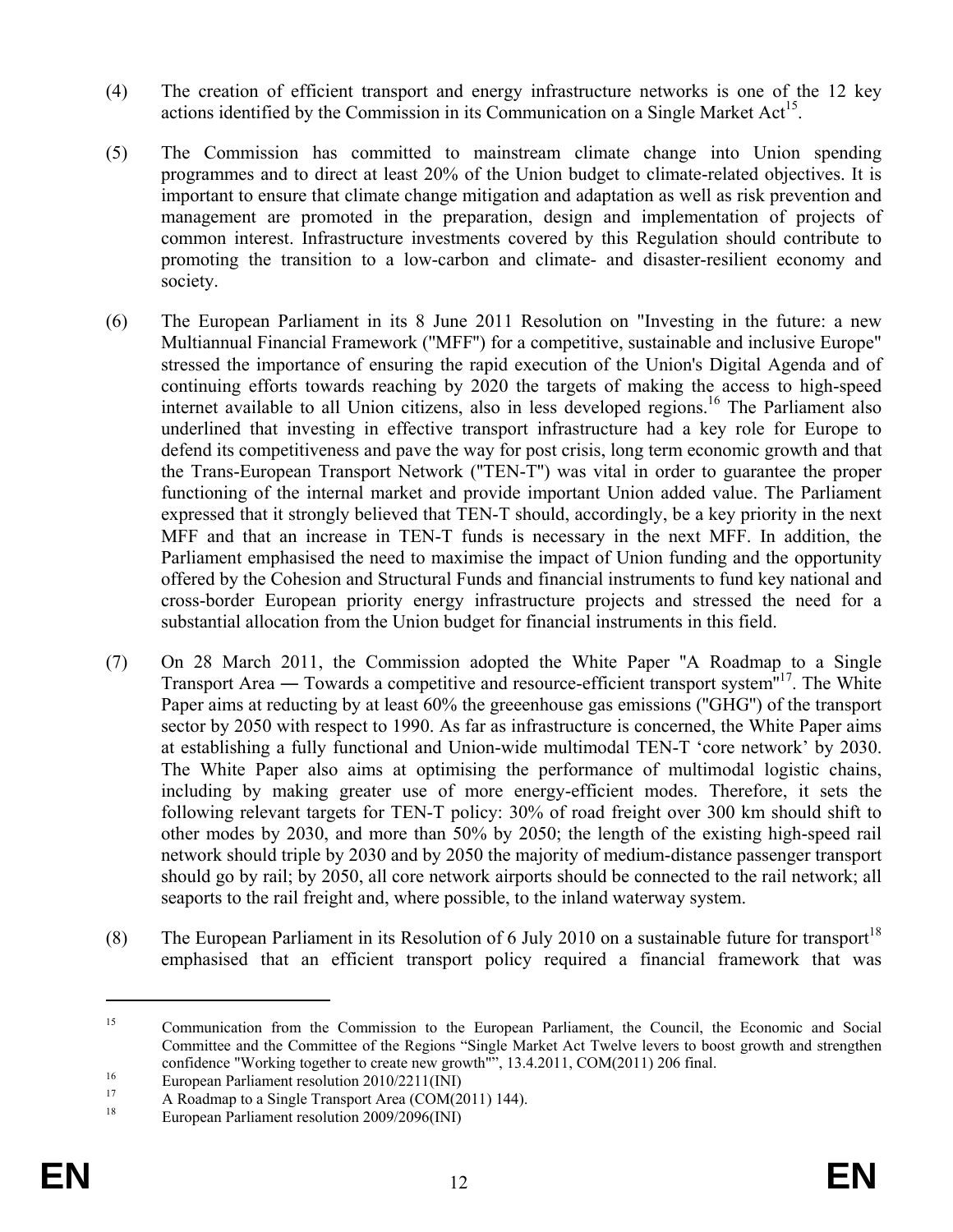appropriate to the challenges arising and that, to that end, the current resources for transport and mobility should be increased; it further considered necessary the creation of a facility to coordinate the use of different sources of transport funding, funds available under cohesion policy, public-private partnerships (''PPPs'') or other financial instruments such as guarantees.

- (9) The Transport, Telecommunication and Energy (TTE) Council, in its conclusions of 11 June 2009 on the TEN-T policy review<sup>19</sup> reaffirmed the need to continue investing in transport infrastructure to ensure proper development of the TEN-T in all transport modes, as a basis for the internal market and competitiveness, economic, social and territorial cohesion of the Union and its connection to neighbouring countries, focusing on the European added value. The Council underlined the need for the Community to make available the financial resources necessary to stimulate investment in TEN-T projects and, in particular, the need to reconcile adequate financing support from the TEN-T budget to the priority projects which involve relevant cross-border sections and the implementation of which would extend beyond 2013 within the institutional constraints of the financial programming framework. In the view of the Council, public-private partnership approaches should be further developed and supported in this context where appropriate.
- (10) On the basis of the objectives set by the White Paper, the TEN-T guidelines as laid down in Regulation (EU) No XXX/2012 of the European Parliament and of the Council of  $\ldots^{20}$  identify the infrastructure of the trans-European transport network, specify the requirements to be fulfilled by it and provide for measures for their implementation. The Guidelines envisage in particular the completion of the core network by 2030.
- (11) Based on an analysis of the transport infrastructure plans of Member States, the Commission estimates that investment needs in transport amount to EUR 500 billion in the entirety of the TEN-T network for the period 2014-2020, of which an estimated EUR 250 billion will need to be invested in the core network of the TEN-T. Given the resources available at Union level, concentration on the projects with the highest European added value is necessary to achieve the desired impact. Support should therefore be focussed on the core network (in particular, the core network corridors) and on the projects of common interest in the field of traffic management systems (notably the air traffic management systems resulting from SESAR which require Union budgetary resources of about EUR 3 billion).
- (12) Within the framework of the TEN-T policy review launched in February 2009, a dedicated expert group was created to support the Commission and look into the issue of the funding strategy and financing perspectives for the TEN-T. Expert Group No 5 drew from the experience of external experts from various fields: infrastructure managers, infrastructure planners, national, regional and local representatives, environmental experts, academia, and private sector representatives. The final report of Expert Group No  $5<sup>21</sup>$  adopted in July 2010 contains 40 recommendations, some of which have been taken into account in this proposal.
- (13) Experience with the current financial framework shows that many Member States, which are eligible to the Cohesion Fund, are facing significant obstacles in delivering on time complex cross-border transport infrastructure projects with a high Union added value. Therefore, in order

 $\frac{19}{20}$  Council document 10850/09

 $\frac{20}{21}$  OJ L…, p. ….

http://ec.europa.eu/transport/infrastructure/ten-t-policy/review/doc/expert-groups/expert\_group\_5\_final\_report.pdf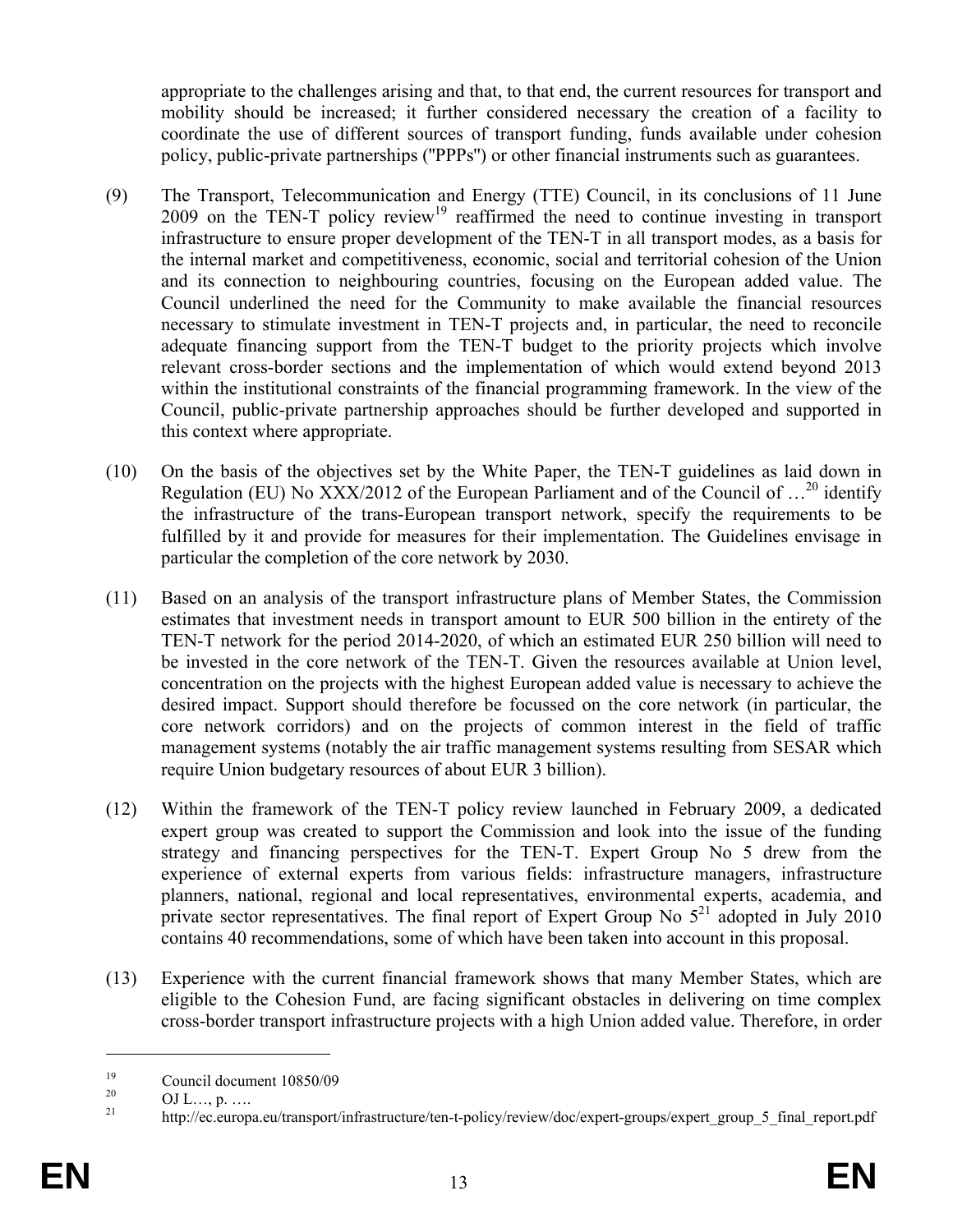to improve the delivery of transport projects, in particular cross-border ones, with a high Union added value, part of the Cohesion Fund allocation (EUR 10 billion<sup>22</sup>) should be transferred to finance transport projects on the transport core network in the Member States eligible to the Cohesion Fund under the Connecting Europe Facility. The Commission should support Member States eligible to the Cohesion Fund to develop an adequate pipeline of projects in order to give greatest possible priority to the national allocations under the Cohesion Fund.

- (14) In the Communication on "Energy infrastructure priorities for 2020 and beyond a Blueprint for an integrated energy network" adopted in November  $2010^{23}$ , the Commission identified the priority corridors, which are necessary to allow the Union to meet its ambitious energy and climate targets by 2020 for completing the internal energy market, ensuring security of supply, enabling the integration of renewable sources of energy and to prepare the networks for further decarbonisation of the energy system beyond 2020.
- (15) Major investments are needed to modernise and expand Europe's energy infrastructure and to interconnect networks across borders to meet the Union's energy and climate policy objectives of competitiveness, sustainability and security of supply in a cost-effective way. The estimated investment needs in energy infrastructure up to 2020 amount to EUR 1 trillion, of which ca. EUR 200 billion in electricity and gas transmission and storage infrastructures considered of European relevance. Among projects of European relevance, approximately EUR 100 billion of investments is at risk of not being delivered due to obstacles related to permit granting, regulation and financing.
- (16) The urgency to build the energy infrastructure of the future and the significant increase in investment volumes compared to past trends requires a step change in the way energy infrastructure is supported at EU level. In its conclusions<sup>24</sup> the Transport, Telecommunication and Energy (TTE) Council of 28 February 2011 endorsed the energy corridors as priorities for Europe.
- (17) The 4 February 2011 European Council<sup>25</sup> called upon the Commission to streamline and improve authorisation procedures and to promote a regulatory framework attractive to investment. The European Council underlined that the bulk of the investment would have to be delivered by the market with costs recovered through tariffs. The European Council recognised that public finance was needed for projects required from a security of supply or solidarity perspective, which were unable to attract market based financing.
- (18) Regulation (EU) No XXX/2012 of the European Parliament and of the Council of …  $[Guidelines]$  for trans-European energy infrastructure<sup> $]$ 26</sup> defines trans-European energy infrastructure priorities, which should be implemented by 2020 to meet the Union's energy and climate policy objectives; sets rules to identify projects of common interest necessary to implement these priorities, introduces measures in the field of permit granting, public

 $\frac{22}{23}$  In 2011 prices.

<sup>23</sup> Communication from the Commission to the European Parliament, the Council, the European Economic and Social Committee and the Committee of the Regions "Energy infrastructure priorities for 2020 and beyond – a Blueprint for an integrated energy network", 17.11.2010, COM(2010) 677 final.<br>  $\frac{^{24}}{^{25}}$  Council document 6950/11

 $^{25}$  EUCO 2/1/11

 $\mathrm{OJ}$  L…, p. ….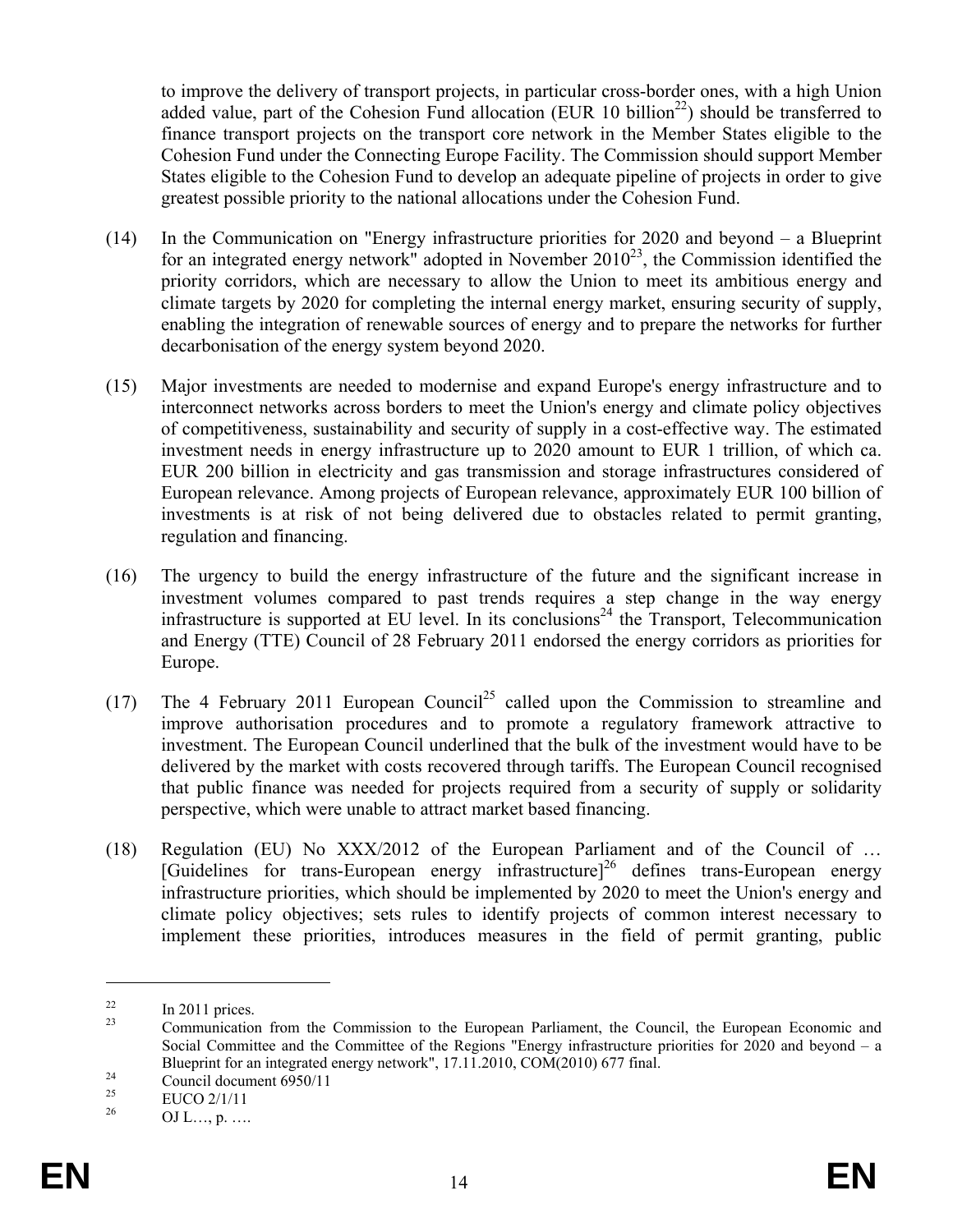involvement and regulation to speed up and/or facilitate the implementation of these projects, including criteria for general eligibility of such projects for Union financial aid.

- (19) Telecommunications are increasingly becoming internet-based infrastructures, with broadband networks and digital services closely interrelated. The internet is becoming the dominant platform for communication, offering services, and doing business. Therefore the trans-European availability of fast Internet access and digital services is essential for economic growth and the Single Market.
- (20) Modern, fibre-based internet networks are a crucial infrastructure for the future in terms of connectivity for European companies, in particular SMEs that want to use cloud computing in order to improve cost-efficiency.
- (21) The Europe 2020 Strategy<sup>27</sup> calls for the implementation of the Digital Agenda for Europe<sup>28</sup> that establishes a stable legal framework to stimulate investments in an open and competitive high speed internet infrastructure and in related services. The June 2010 European Council endorsed the Digital Agenda for Europe and called upon all institutions to engage in its full implementation.<sup>29</sup>
- (22) On 31 May 2010, the Council concluded that Europe should put the necessary resources into the development of a digital single market based on fast and ultra fast internet and interoperable applications and acknowledged that efficient and competitive investment in next generation broadband networks would be important for innovation, consumer choice and for the competitiveness of the Union and could provide better quality of life through better health care, safer transport, new media opportunities and easier access to goods and services in particular across borders.<sup>30</sup>
- (23) The private incentives to invest in very fast broadband networks appear to be lower than benefits for the society as a whole. The investment needs for achieving the Digital Agenda objective of providing fast Internet access for all European citizens and businesses are estimated to reach up to EUR 270 billion. However, in the absence of Union intervention, private sector investment is expected to be not more than EUR 50 billion for the period until 2020. The resulting investment gap represents a major bottleneck to infrastructure provision, while at the same time the Digital Single Market relies on all citizens to be connected via the infrastructure of the future.
- (24) It is necessary to develop strong and coherent EU-wide networks for the digital delivery of public-good actions, involving both public and civil society actors at national and regional level, and to this end it is essential to ensure the structured EU financing of the costs of the system and

 $27$  COM(2010) 2020 final 03.03.2010.<br><sup>28</sup> Communication from the Commission to the European Parliament, the Council, the European Economic and Social Committee and the Committee of the Regions "A Digital Agenda for Europe", 26.8.2010, COM(2010) 245 final/2.<br><sup>29</sup> European Council conclusions on a new European strategy for growth and jobs – Finalising and implementing the

Europe 2020 strategy, 17 June 2010<br><sup>30</sup> Council conclusions on Digital Agenda for Europe - 3017th Transport, Telecommunications and Energy Council

meeting Brussels, 31 May 2010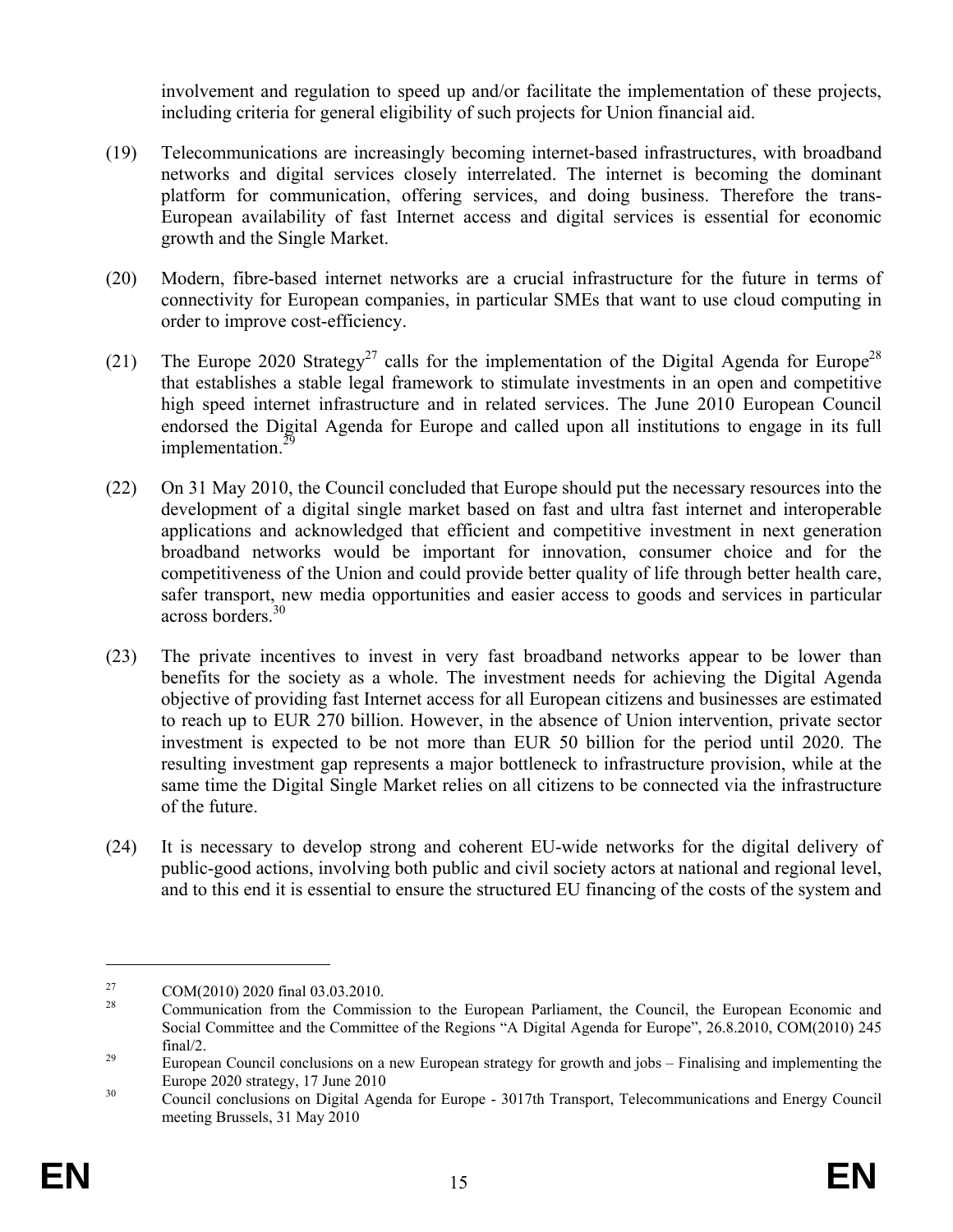software design, as well as maintenance of a resilient hub for such networks, leaving only incountry costs for national operator budgets.

- (25) Several methods of implementation are necessary and require different funding rates to increase the efficiency and impact of the Union financial aid, to encourage private investment, and to respond to the specific requirements of individual projects.
- (26) In the area of telecommunications certain core service platforms which ensure trans-European interoperability will need a higher funding rate from the Union, in particular in the start-up phase, while respecting the co-financing principle.
- (27) Ensuring cross-border interoperability in the deployment of large scale infrastructure projects, in particular at the level of core services, may require simultaneous procurement and installation of equipment by the Commission, Member State and/or their beneficiaries. In such cases, Union financial aid may need to be allocated to procurements executed by infrastructure providers in Member States, either on their own behalf or in cooperation with the Commission. Provisions also enable multiple sourcing, which may be needed, *inter alia*, to provide for multi-language arrangements, to ensure security of supply and/or to implement network reduncuncy that is required to eliminate infrastructure network downtime that could be caused by a single point of failure.
- (28) Generic services in areas of public interest (as core services) are often affected by a strong degree of market failures. Indeed, the areas to be funded relate to public service delivery (eHealth, eIdentity, eProcurement large scale deployment and interoperability) hence not commercial by definition at a starting level. In addition, if only core services are funded, the challenge would be to create the right incentives at Member State and regional level to actually deploy services of public interest: this is due particularly to lack of incentive at national level to link national systems to the core systems (hence develop conditions for interoperability and cross-border services) as well as to the fact that private investors would not alone ensure service deployment within interoperable frameworks.
- (29) The digital guidelines as laid down in Regulation (EU) No XXX/2012 of the European Parliament and of the Council of ...<sup>31</sup> [INFSO guidelines] identify the process and criteria for financing and also the various categories for investments.
- (30) Horizon 2020 the future Framework Programme for Research and Innovation will focus among others on tackling societal challenges (e.g. smart, green and integrated transport, and secure, clean and efficient energy, and information and communication technology-enabled health, government and sustainable development) in order to respond directly to the challenges identified in the Europe 2020 Strategy by supporting activities covering the entire spectrum from research to market. Horizon 2020 will support all stages in the innovation chain, especially activities closer to the market including innovative financial instruments. With the aim to achieve a greater impact of the Union funding and in order to ensure coherence, the Connecting Europe Facility will develop close synergies with Horizon 2020.

 $31$  OJ L…, p. ….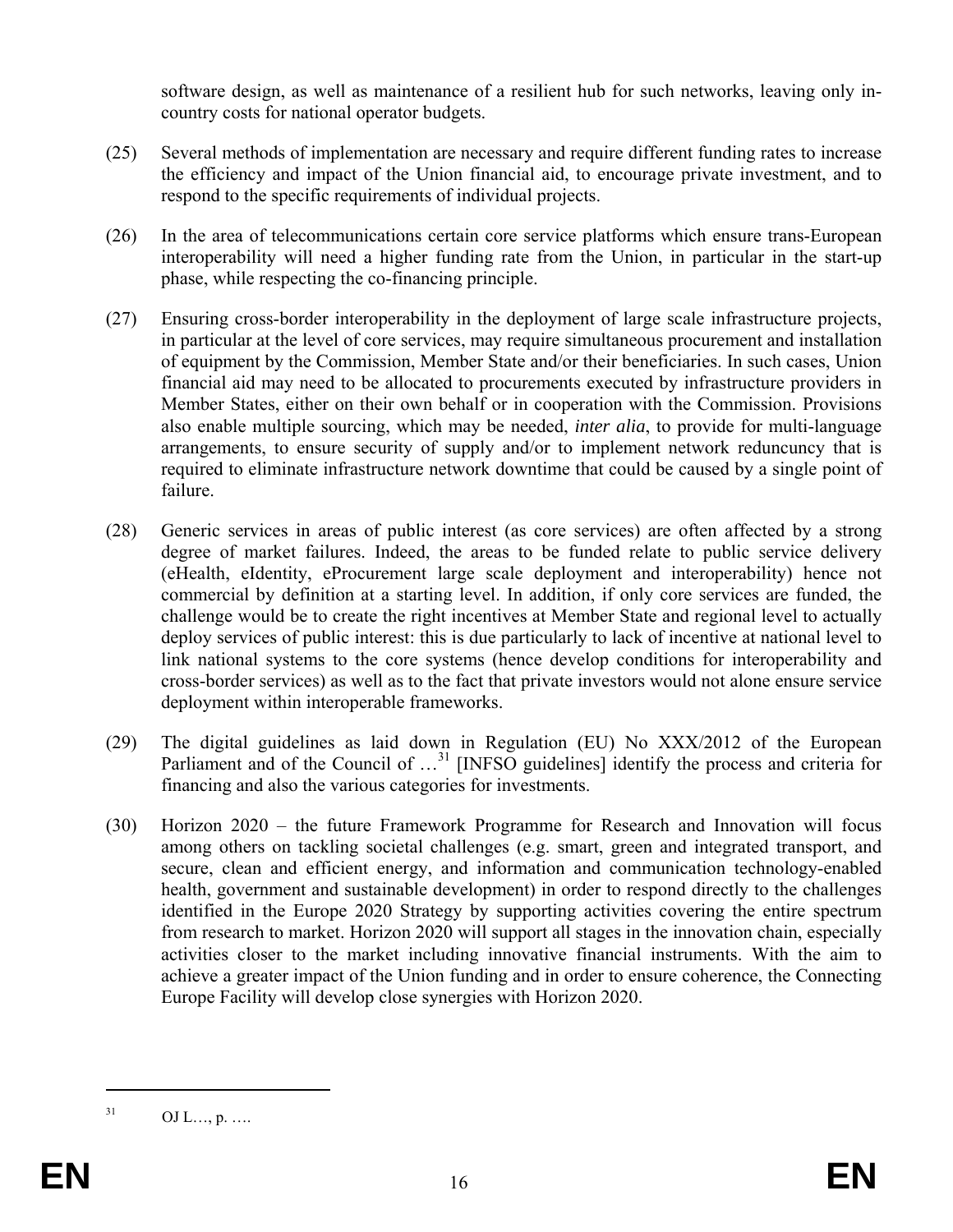- (31) The European Union and most Member States are party to the United Nations Convention on the Rigths of Persons with Disabilities while the remaining Member States are in the process of ratifying it. It is important in the implementation of the relevant projects that accessibility for persons with disabilities as mentioned in article 9 of the Convention.is considered in the specification of the projects.
- (32) The financial instruments to be implemented under this Regulation should reflect the rules provided in Title VIII of Regulation (EU) No XXX/2012 [New financial regulation] and the Delegated Act and in line with best practice rules applicable to financial instruments.<sup>32</sup>
- (33) Fiscal measures in many Member States will drive or have already driven public authorities to reassess their infrastructure investment programmes. In this context, PPPs have been viewed as an effective means of delivering infrastructure projects ensuring the achievement of policy objectives such as combating climate change; promoting alternative energy sources as well as energy and resource efficiency, supporting sustainable transport and the deployment of broadband networks. The Commission committed in its PPP Communication of 19 November 200933 to improving access to finance for PPPs by broadening the scope of existing financial instruments.
- (34) Even though the bulk of the investment under Europe 2020 Strategy can be delivered by markets and regulatory measures, the financing challenge require public interventions and Union support by grants and innovative financial instruments. Financial instruments should be used to address specific market needs, in line with the objectives of the CEF, and should not crowd out private financing. Before deciding to use financial instruments, the Commission should carry out ex-ante assessments of these instruments.
- (35) The EU Budget Review<sup>34</sup> emphasised that the norm for projects with long-term commercial potential should be the use of Union funds in partnership with the financial and banking sectors, particularly the European Investment Bank (''EIB'') and Member States' public financial institutions, but also with other international financial institutions and the private financial sector.
- (36) In the Europe 2020 Strategy, the Commission pledged to mobilise Union financial instruments as part of a consistent funding strategy, that pulls together Union and national public and private funding for infrastructures. This is based on the rationale that in many cases sub-optimal investment situations and market imperfections may be more efficiently tackled by financial instruments than by grants.
- (37) The Connecting Europe Facility should propose financial instruments to promote substantial participation by the private sector investors and financial institutions in infrastructure investment. To be sufficiently attractive to the private sector, financial instruments should be

 $\frac{32}{33}$  COM(2011)xxx, A framework for the next generation of financial instruments<br>Communication from the Communication to the European Perliament, the Co

<sup>33</sup> Communication from the Commission to the European Parliament, the Council, the European Economic and Social Committee and the Committee of the Regions "Mobilising private and public investment for recovery and

long term structural change: developing Public Private Partnerships", COM(2009) 615 final. 34 Communication from the Commission to the European Parliament, the Council, the European Economic and Social Committee, the Committee of the Regions and the National Parliaments "The EU Budget Review", 19.10.2010, COM(2010) 700 final.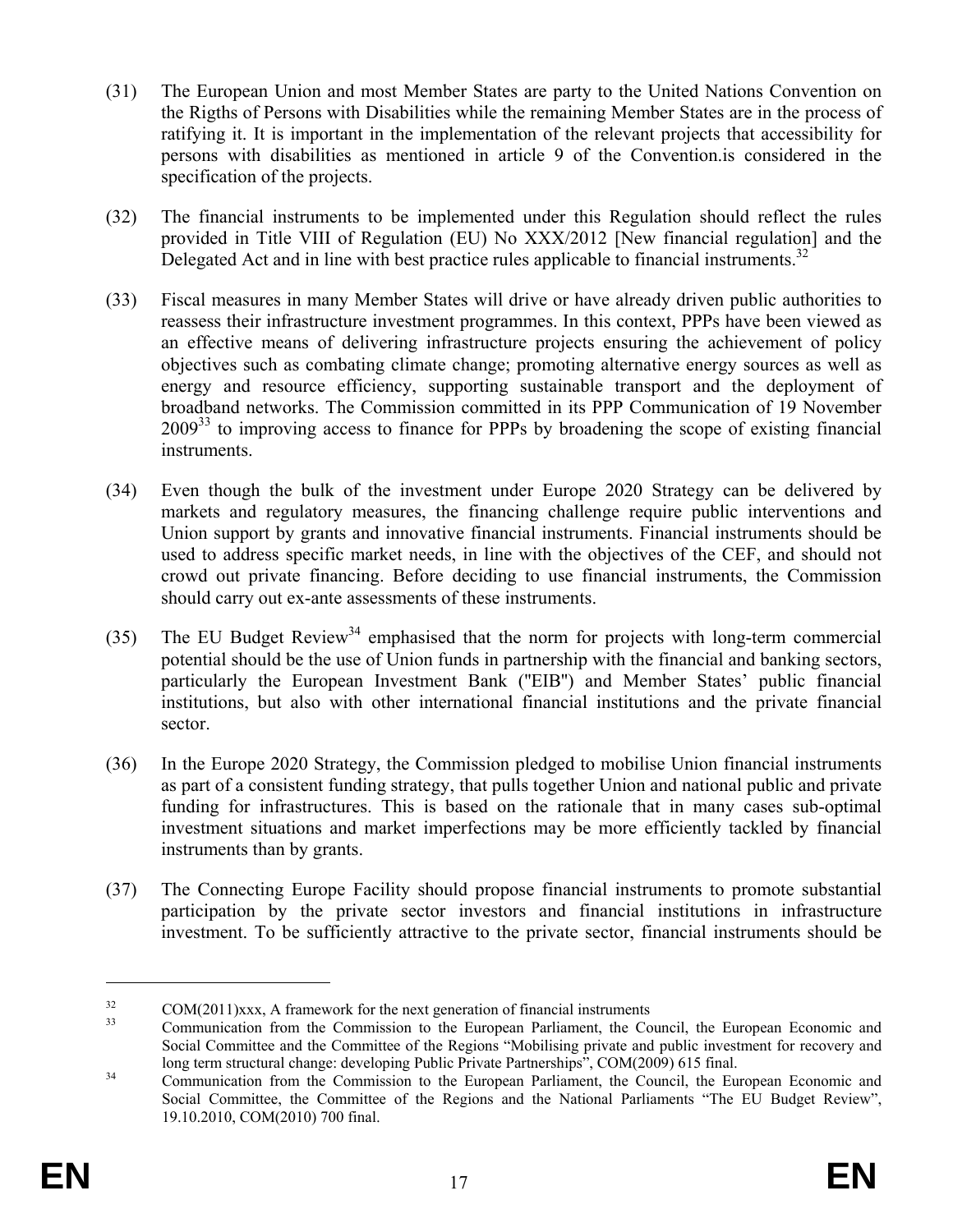designed and implemented with due regard to simplification and reduction of administrative burden, while with a level of flexibility in mind to be able to respond to identified financing needs in a flexible manner. The design of these instruments should draw from the experience gained in the implementation of financial instruments in the 2007-2013 Multi-Annual Financial Framework, such as the Loan Guarantee instrument for TEN-T projects (LGTT), the Risk Sharing Finance Facility (RSFF) and the 2020 European Fund for Energy, Climate Change, and Infrastructure (the ''Marguerite Fund'').

- (38) While most financial instruments should be common for all sectors, some may be specific for individual sectors. Commission services estimate that while the financial support for broadband would primarily rely on financial instruments, for transport and energy the volume of Union budgetary resources required for financial instruments should not exceed EUR 2 billion and EUR 1 billion respectively.
- (39) In order to ensure sectorial diversification of beneficiaries of financial instruments as well as encourage gradual geographical diversification across the Member States, the Commission in partnership with the EIB, through joint initiatives such as the European PPP Expertise Centre (EPEC) and Jaspers, should provide support to the Member States in developing an appropriate pipeline of projects that could be considered for project financing.
- (40) With respect to the conditions for the financial instruments, it might be necessary to add additional requirements in the Work Programmes, for example to ensure competitive markets in view of the development of the Union's policies, technological developments and other factors that may become relevant.
- (41) Multi-annual programming for support from the Facility should be directed towards supporting the Union's priorities by ensuring the availability of the necessary financial resources and the consistency and continuity of joint action by the Union and the Member States. For proposals submitted following the implementation of the first multiannual work programme in the sector of transport, eligibility of cost should start on 1 January 2014 to ensure the continuity of projects already covered by Regulation (EC) No 680/2007 of the European Parliament and of the Council of 20 June 2007 laying down general rules for the granting of Community financial aid in the field of the trans-European transport and energy networks $^{35}$ .
- (42) Due to the high budget needed for the implementation of some infrastructure projects, there should be a possibility to divide budgetary commitments relative to the financial assistance for some actions into annual instalments.
- (43) Mid-term and ex-post evaluations should be carried out by the Commission in order to assess the effectiveness and efficiency of the funding and its impact on the overall goals of the Facility and the Europe 2020 Strategy's priorities.
- (44) On the basis of the sector specific guidelines laid down in separate Regulations, a list of priority areas for which this Regulation should apply has been drawn up and should be included in the Annex. In order to take into account possible changes in political priorities and technological capabilities, as well as traffic flows, the power to adopt acts in accordance with Article 290 of

<sup>35</sup> OJ L 162, 22.6.2007, p. 1.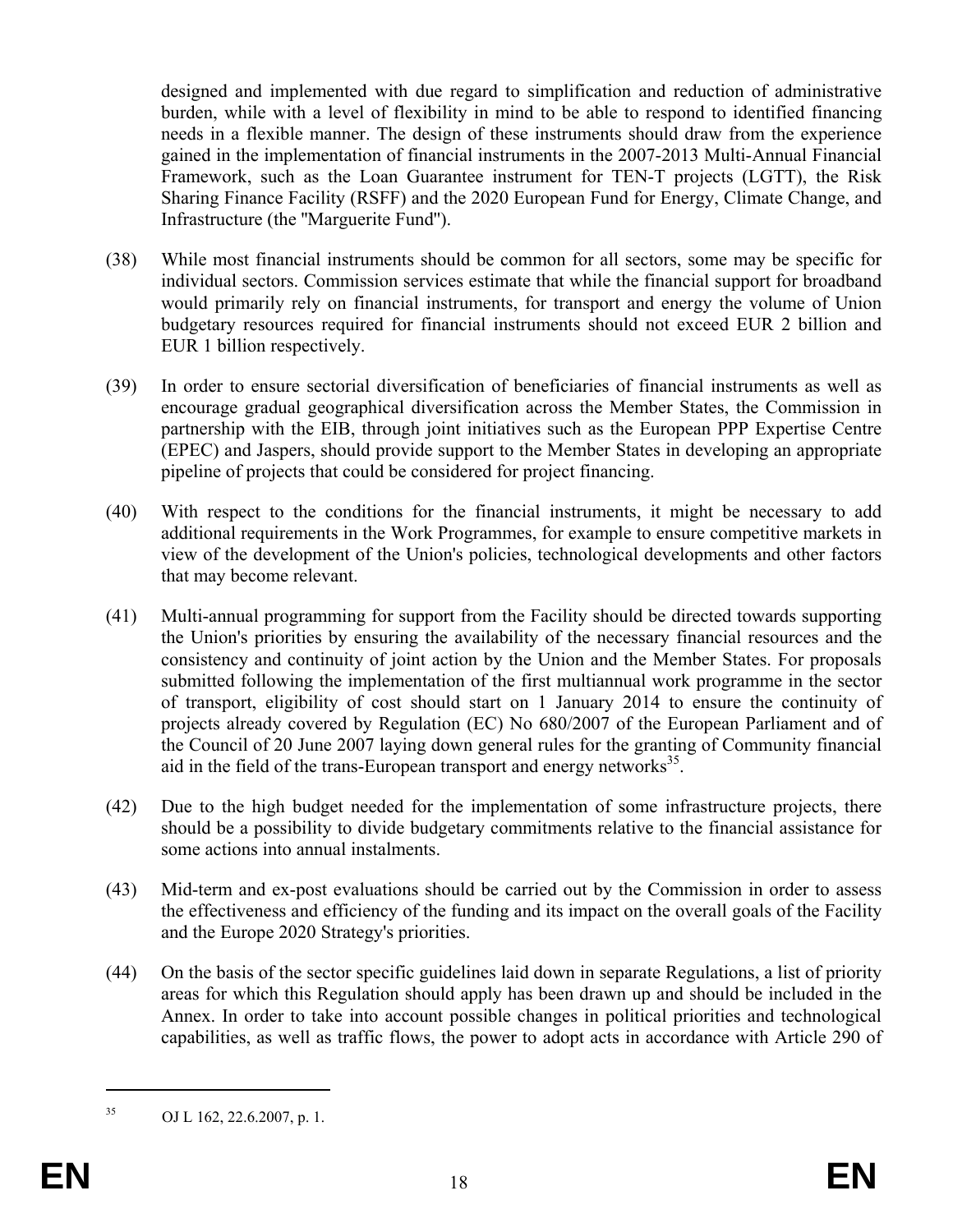the Treaty on the Functioning of the European Union should be delegated to the Commission in respect of adopting amendments to the Annex. It is of particular importance that the Commission carry out appropriate consultations during its preparatory work, including at expert level. The Commission, when preparing and drawing-up delegated acts, should ensure a simultaneous, timely and appropriate transmission of relevant documents to the European Parliament and to the Council.

- (45) In order to ensure uniform conditions for the implementation of this Regulation, implementing powers should be conferred on the Commission as regards multi-annual and annual work programmes. Those powers should be exercised in accordance with Regulation (EU) No 182/2011 of the European Parliament and of the Council of 16 February 2011 laying down the rules and general principles concerning mechanisms for control by the Member States of the Commission's exercise of implementing powers $^{36}$ .
- (46) Council Regulation (EC) 2236/95 of 18 September 199537 laying down general rules for the granting of Community financial aid in the field of trans-European networks and Regulation (EC) No 680/2007 of the European Parliament and of the Council should accordingly be repealed.
- (47) The financial interests of the Union should be protected through proportionate measures throughout the expenditure cycle, including the prevention, detection and investigation of irregularities, the recovery of funds lost, wrongly paid or incorrectly used and, where appropriate, penalties.
- (48) Some of the infrastructure projects of Union interest might need to link with and pass through neighbourhood, pre-accession and other third countries. The Connecting Europe Facility should offer simplified means of linking and financing these infrastructures, in order to ensure coherence between internal and external instruments of the Union budget.
- (49) Since the objectives of the action to be taken, and in particular the coordinated, development and financing of the trans-European networks, cannot be sufficiently achieved by the Member States and can therefore, by reason of the need for coordination of these objectives, be better achieved at Union level, the Union may adopt measures in accordance with the principle of subsidiarity as set out in Article 5 of the Treaty on European Union. In accordance with the principle of proportionality, as also set out in that Article, this Regulation does not go beyond what is necessary in order to achieve those objectives,

HAVE ADOPTED THIS REGULATION:

 $^{36}$  OJ L 55, 28.2.2011, p. 13.<br> $^{37}$  OJ L 229, 22.9.1005, p. 1

OJ L 228, 23.9.1995, p. 1.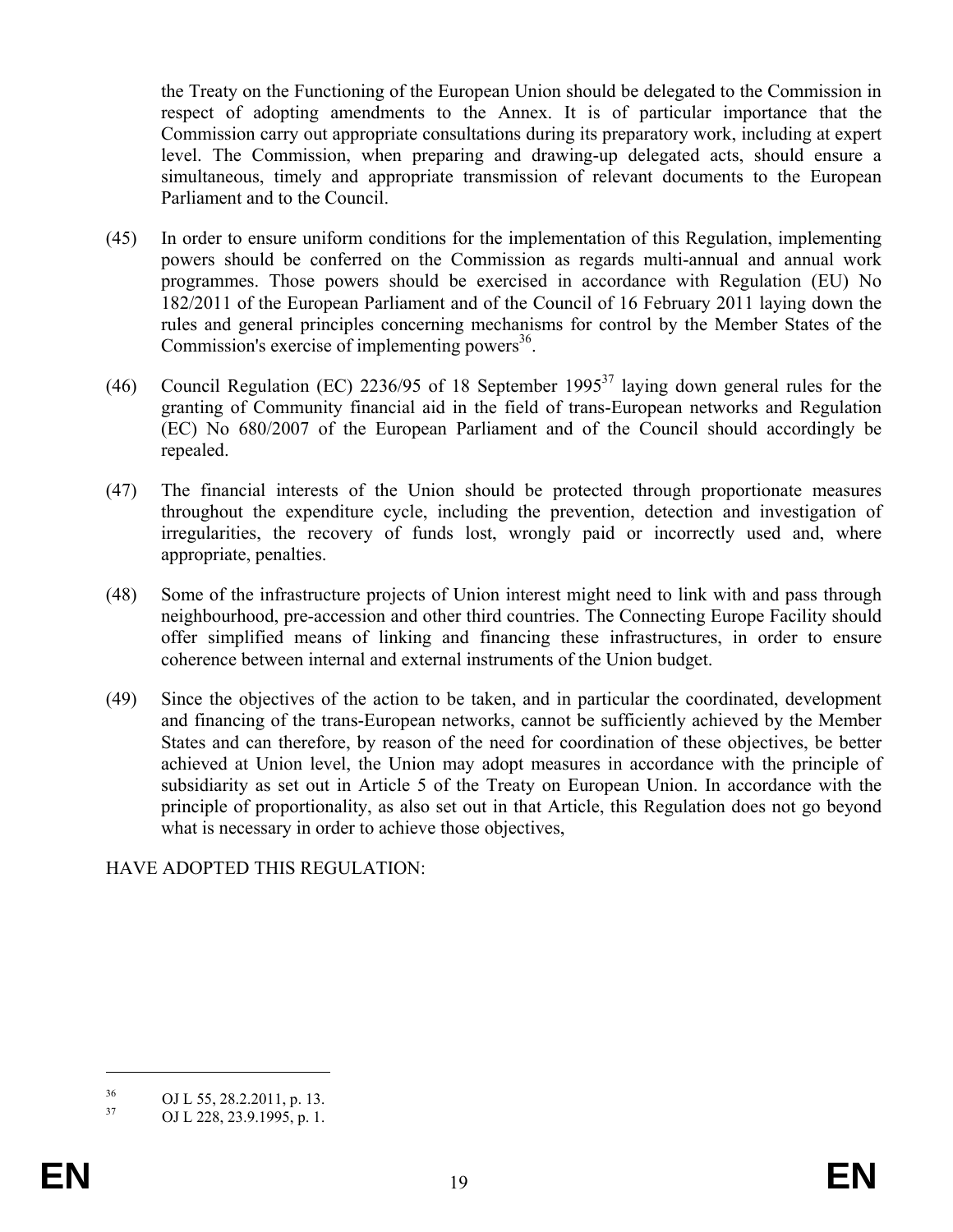# **TITLE I COMMON PROVISIONS**

## **CHAPTER I THE CONNECTING EUROPE FACILITY**

## *Article 1*

#### *Subject matter*

This Regulation establishes the Connecting Europe Facility and determines the conditions, methods and procedures for providing Union financial aid to trans-European networks in order to support projects in the field of transport, energy and telecommunications infrastructures.

### *Article 2*

#### *Definitions*

For the purposes of this Regulation, the following definitions shall apply:

- (1) "project of common interest" means a project identified in Regulation (EU) No XXXX/2012 of the European Parliament and of the Council of [to be completed when adopted including date of adoption and full names] [TEN-T Guidelines]<sup>38</sup>, Regulation (EU) No XXXX/2012 of the European Parliament and of the Council of [to be completed when adopted including date of adoption and full names] [Guidelines for trans-European energy infrastructure]<sup>39</sup> or Regulation (EU) No XXXX/2012 [INFSO Guidelines] of the European Parliament and of the Council of [to be completed when adopted including date of adoption and full names] $40$ ;
- (2) "cross-border section" means the section, which ensures the continuity of a project of common interest between at least two Member States or between a Member State and a neighbouring country;
- (3) "works" means, as the case may be, the purchase, supply and deployment of components, systems and services including software, the carrying out of development and construction and installation activities relating to a project, the acceptance of installations and the launching of a project;
- (4) "studies" means activities needed to prepare project implementation, such as preparatory, feasibility, evaluation, testing and validation studies, including in the form of software, and any other technical support measure, including prior action to define and develop a project and decide on its financing, such as reconnaissance of the sites concerned and preparation of the financial package;

 $\frac{38}{39}$  OJ L ..., p. ....

 $\frac{39}{40}$  OJ L ..., p. ....

 $\mathrm{OJ L}$   $\dots$  , p.  $\dots$  .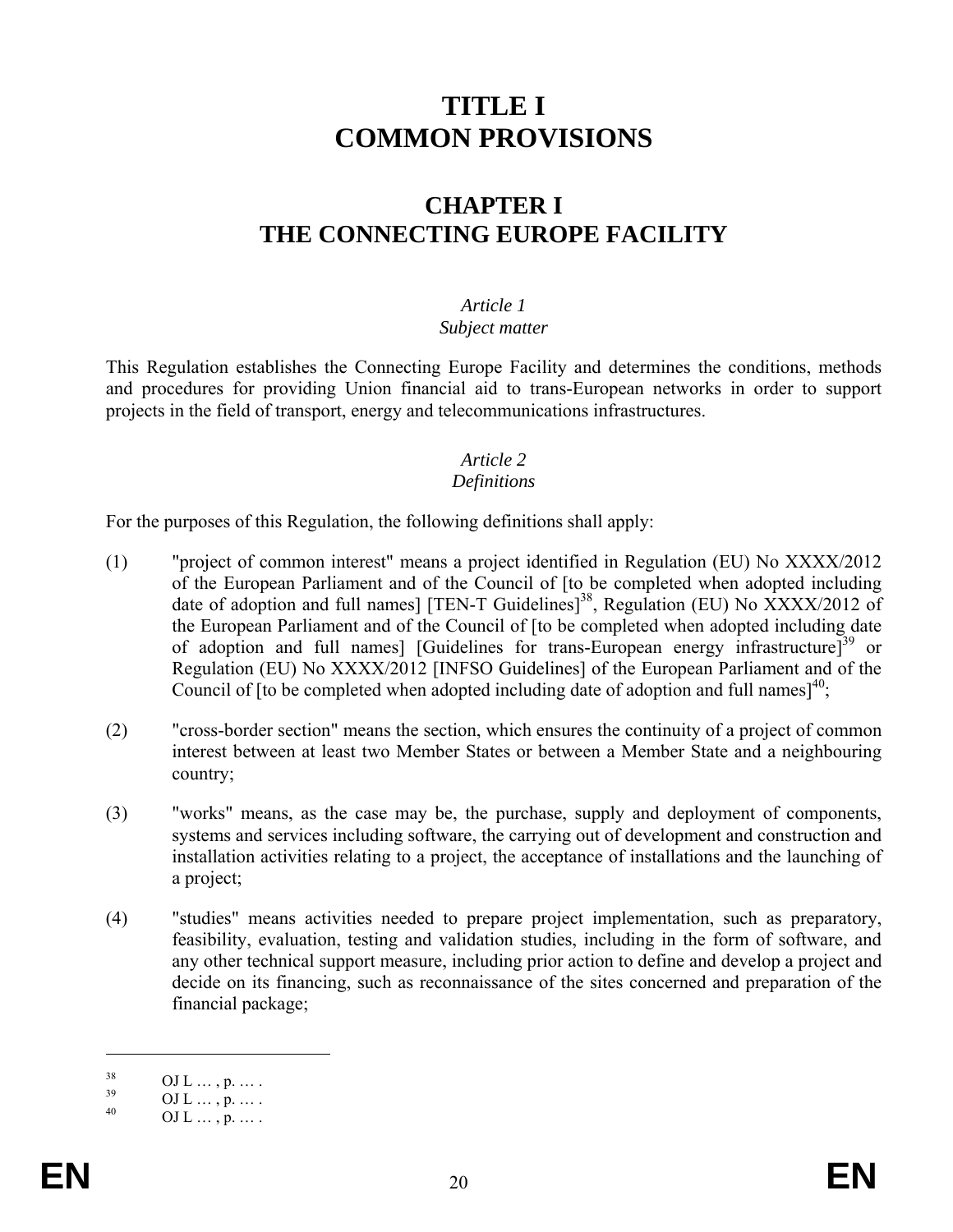- (5) "programme support actions" means accompanying measures necessary for the implementation of the Connecting Europe Facility and individual sector specific guidelines, such as services (notably technical assistance), as well as preparatory, feasibility, coordination, monitoring, control, audit and evaluation activities which are required directly for the management of this Facility and the achievement of its objectives, and in particular studies, meetings, information, infrastructure mapping, twinning, dissemination, awareness raising and communication actions, expenses linked to IT networks focusing on information exchange, together with all other technical and administrative assistance expenses that may be required for the management of this facility or implementation of the individual sector specific guidelines;
- (6) "action" means any activity that is necessary to implement a project of common interest and is independent financially, technically or over time;
- (7) "eligible costs" have the same meaning as in Commission Regulation (EU) No XXXX/2012 [New Financial Regulation];
- (8) "beneficiary" means a Member State, an international organisation, a public or private undertaking or body that has been selected to receive financial aid under this Regulation and according to the modalities specified in each Work Programme.
- (9) "implementing body" means a public or private undertaking or body designated by a beneficiary, where the latter is a Member State or an international organisation, to implement the action. Such designation shall be decided by the beneficiary under its own responsibility and, if it requires the award of a procurement contract, in compliance with the applicable public procurement rules;
- (10) "core network'" means the transport infrastructure identified according to Chapter III of Regulation (EU) No XXXX/2012 [TENT-T Guidelines];
- (11) "core network corridors" means an instrument to facilitate the coordinated implementation of the core network as provided for in Chapter IV of Regulation (EU) No XXXX/2012 [TENT-T Guidelines] and listed in Annex I to this Regulation;
- (12) "bottleneck" means a physical barrier that leads to a system break affecting the continuity of long-distance flows. Such a barrier can be absorbed by new infrastructure such as bridges or tunnels that address problems as for example gradients, curve radii, gauge. The need to upgrade existing infrastructure shall not be considered as a bottleneck;
- (13) "priority" means any of the energy infrastructure priorities 1 to 8 and 10 to 12 as designated in Annex I to Regulation (EU) No XXXX/2012 [Guidelines for trans-European energy infrastructure];
- (14) "energy infrastructure" means the infrastructure as defined in Article 2 of Regulation (EU) No (EU) No XXX/2012 [Guidelines for trans-European energy infrastructure];
- (15) "broadband networks" means wired and wireless (including satellite) access networks, ancillary infrastructure and core networks capable of delivering very high speed connectivity as defined in Article 3 of Regulation (EU) No XXX/2012 [INFSO Guidelines].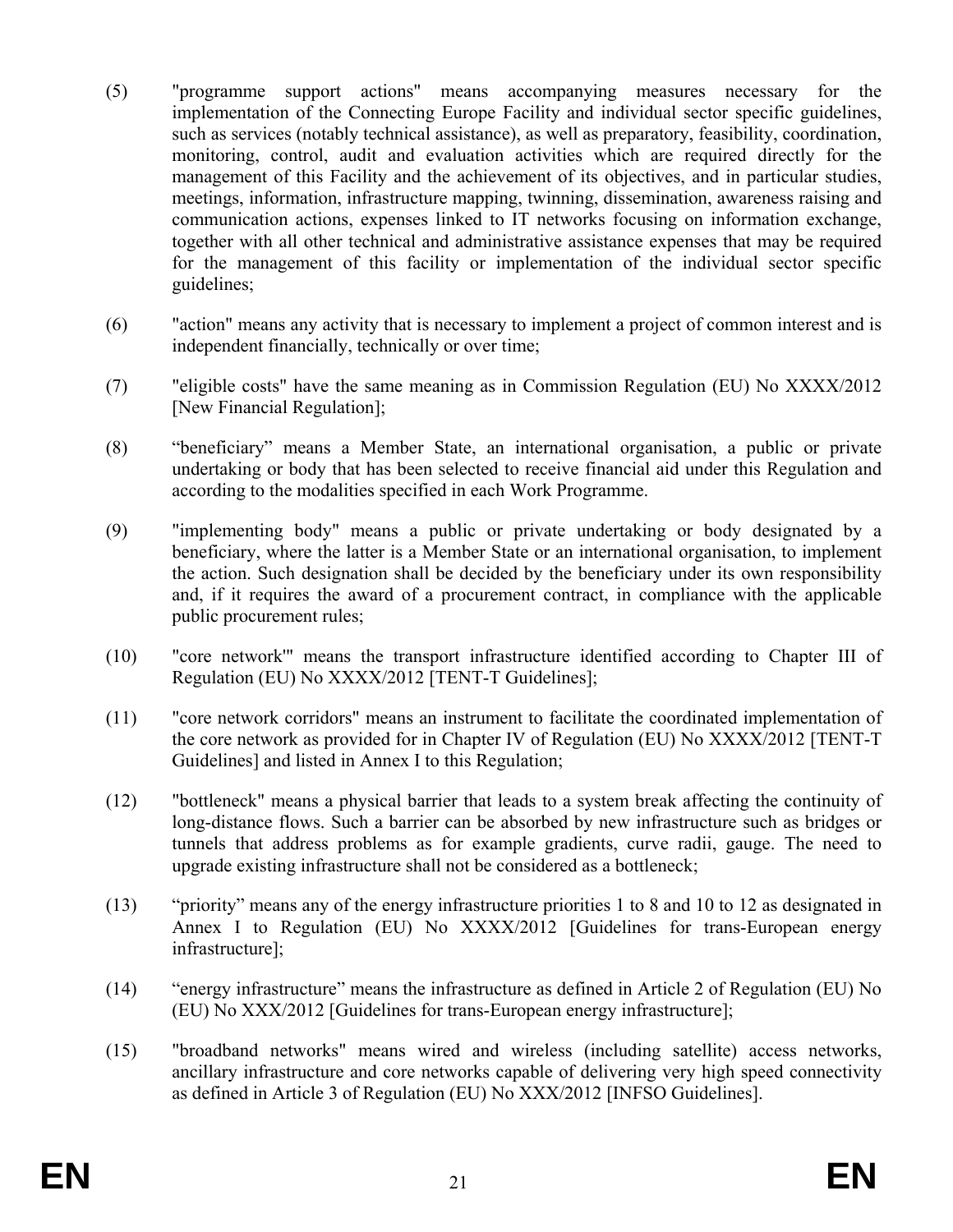- (16) "digital service infrastructures" means networked services delivered electronically, typically over the internet, providing trans-European interoperable services in the public interest and having an enabling character for citizens, businesses, and/or governments as defined in Article 3 of Regulation (EU) No XXX/2012 [INFSO Guidelines];
- (17) "core service platforms" means services identified in the Annex to Regulation (EU) No XXXX/2012 [INFSO Guidelines];
- (18) "generic services" means services identified in the Annex to Regulation (EU) No XXXX/2012 [INFSO Guidelines];
- (19) "operation and maintenance of services" means ensuring continuous operation of certain digital service infrastructures, as further defined in the Annex to Regulation (EU) No XXXX/2012 [INFSO guidelines];
- (20) "national regulatory authorities" means bodies defined in Article 3 of the Directive 2002/21/EC of the European Parliament and of the Council of 7 March 2002 on a common regulatory framework for electronic communications networks and services (Framework Directive) $41$ .

### *General Objectives*

The Connecting Europe Facility shall enable the preparation and implementation of projects of common interest within the framework of the trans-European networks policy in the sectors of energy, transport and telecommunications. In particular the Connecting Europe Facility shall support the implementation of projects aiming at the development and construction of new or upgrading of existing infrastructure in the field of transport, energy and telecommunications. To this end, the Connecting Europe Facility shall pursue the following objectives:

- (a) contribute to smart, sustainable and inclusive growth by developing modern and high performing trans-European networks, thus bringing forward benefits for the entire European Union in terms of competitiveness and economic, social and territorial cohesion within the Single Market and creating an environment more conducive to private and public investment through a combination of financial instruments and Union direct support and by exploiting synergies across the sectors. The achievement of this objective will be measured by the volume of public and private investment in projects of common interest, and in particular the volume of public and private investments in projects of common interest realised through the financial instruments under this Regulation.
- (b) enable the Union to achieve its targets of a 20% reduction of greenhouse gas emissions<sup>42</sup>, a 20% increase in energy efficiency and raising the share of renewable energy to 20% up to 2020, while ensuring greater solidarity among Member States.

 $^{41}_{42}$  OJ L 108, 24.4.2002, p. 33.

If the conditions are right, up to  $30\%$ .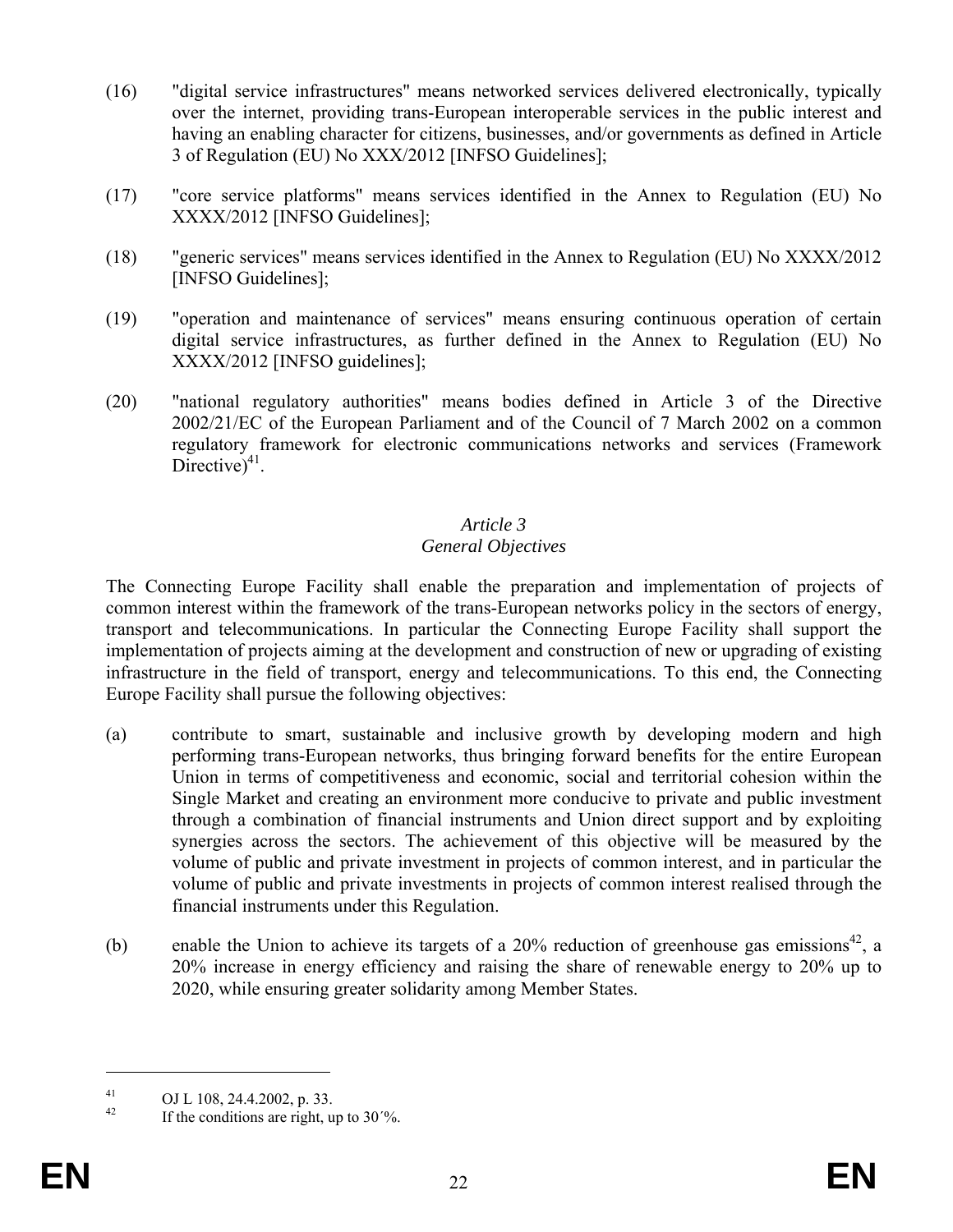#### *Article 4 Specific Sectoral Objectives*

- 1. Further to the general objectives set out under Article 3, the Connecting Europe Facility should contribute to achieving the following sector specific objectives:
- (a) In the field of transport, the Connecting Europe Facility shall support projects of common interest pursuing the objectives set out below, as further specified under Article 4 of Regulation (EU) No xxxx/2012 [TEN-T Guidelines]:
	- (i) removing bottlenecks and bridging missing links, to be measured by the number of new and improved cross-border connections and removed bottlenecks on transport routes which have benefited from CEF;
	- (ii) ensuring sustainable and efficient transport in the long run, to be measured by the length of the conventional railway network in the EU-27 and the length of highspeed railway network in the EU-27;
	- (iii) optimise the integration and interconnection of transport modes and enhancing interoperability of transport services. The achievement of this objective will be measured by the number of ports and airports connected to the railway network.
- (b) In the field of energy, the Connecting Europe Facility shall support projects of common interest pursuing the following objectives, as further specified in Regulation (EU) No xxxx/2012:
	- (i) promoting the further integration of the internal energy market and the interoperability of electricity and gas networks across borders, including by ensuring that no Member State is isolated from the European network, to be measured by the number of projects effectively interconnecting Member states' networks and removing internal bottlenecks;
	- (ii) enhancing Union security of supply, to be measured by the evolution of system resiliance and security of system operations as well as number of projects allowing diversification of supply sources, supplying counterparts and routes;
	- (iii) contributing to sustainable development and protection of the environment, notably by fostering the integration of energy from renewable sources into the transmission network and developing carbon dioxide networks, to be measured by the transmission of renewable energy from generation to major consumption centers and storage sites, and the sum of CO2 emissions prevented by the construction of the projects which benefited from CEF.
- (c) In the field of telecommunications networks the Connecting Europe Facility shall provide for action to support projects of common interest pursuing the following objectives, as further specified in Regulation (EU) No xxxx/2012 [INFSO Guidelines]:
	- (i) accelerating the deployment of fast and ultrafast broadband networks networks and their uptake, including by small and medium sized enterprises (SMEs), to be measured by the level of broadband and ultrafast broadband coverage and the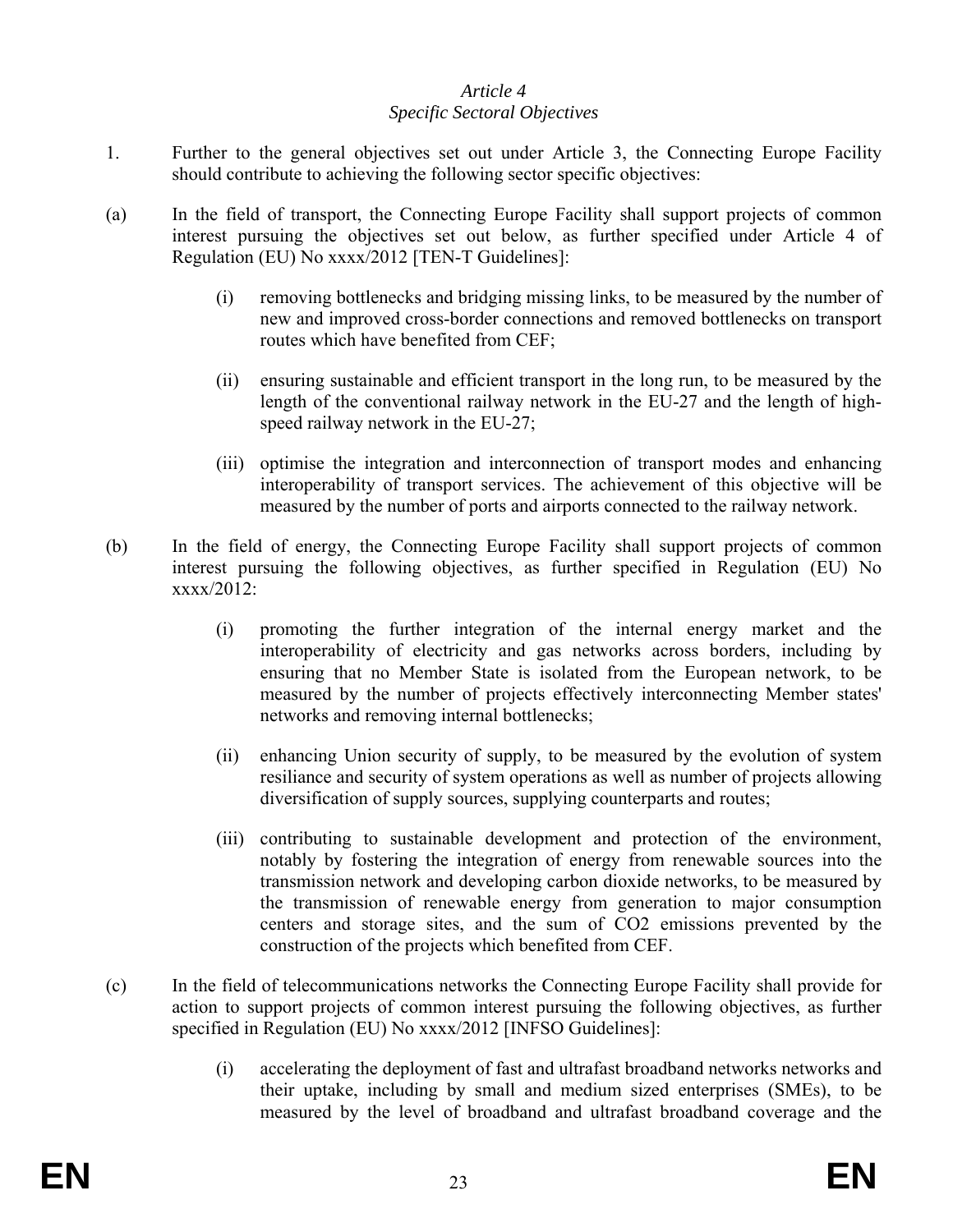number of households having subscribed for broadband connections for above 100 Mbps;

(ii) promoting the interconnection and interoperability of national public services online as well as access to such networks, to be measured by the percentage of citizens and businesses using public services on-line and the availability of such services across borders.

## *Article 5*

## *Budget*

- 1. The financial envelope for the implementation of the Connecting Europe Facility for the period 2014 to 2020 shall be EUR 50 000 000  $000^{43}$ . That amount shall be distributed among the sectors referred to in Article 3 as follows:
	- (a) transport: EUR 31 694 000 000, out of which EUR 10 000 000 000 shall be transferred from the Cohesion Fund to be spent in line with this Regulation in Member States eligible for funding from the Cohesion Fund;
	- (b) energy: EUR 9 121 000 000;
	- (c) telecommunications: EUR 9 185 000 000.
- 2. The financial envelope of the Connecting Europe Facility may cover expenses pertaining to, preparatory, monitoring, control, audit and evaluation activities which are required for the management of the Programme and the achievement of its objectives, in particular studies, meetings of experts, as far as they are related to the general objectives of this Regulation, expenses linked to IT networks focusing on information processing and exchange, together with all other technical and administrative assistance expenses incurred by the Commission for the management of the Programme.

The financial allocation may also cover the technical and administrative assistance expenses necessary to ensure the transition between the Programme and the measures adopted under Regulation (EC) No  $680/2007<sup>44</sup>$ . If necessary, appropriations could be entered in the budget beyond 2020 to cover similar expenses, in order to enable the management of actions not yet completed by 31 December 2020.

3. Following the mid-term evaluation according to Article 26.1, the Commission may transfer appropriations between the sectors of the allocation set out in paragraph 1, with the exception of the EUR 10 000 000 000 transferred from the Cohesion Fund to finance transport sector projects in the Cohesion Fund eligible Member States.

<sup>&</sup>lt;sup>43</sup> All figures in constant 2011 prices. The corresponding amounts, expressed in current prices, can be found in the

Legislative Financial Statement.<br><sup>44</sup> Regulation (EC) No 680/2007 of the European Parliament and of the Council of 20 June 2007 laying down general rules for the granting of Community financial aid in the field of the trans-European transport and energy network, OJ L 162, 22.6.2007, p. 1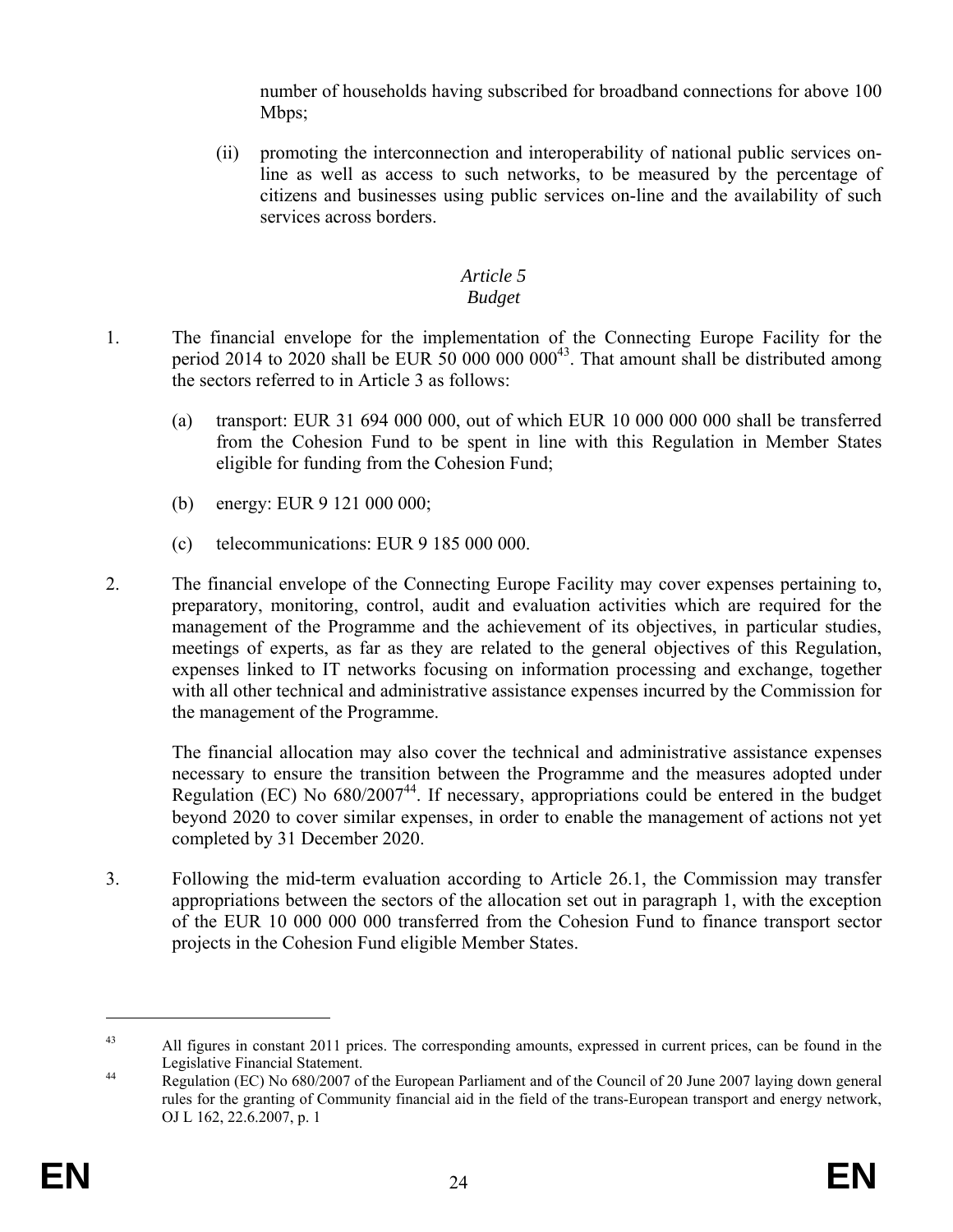## **CHAPTER II FORMS OF FINANCING AND FINANCIAL PROVISIONS**

## *Article 6*

## *Forms of financial aid*

- 1. The Connecting Europe Facility shall be implemented by one or several of the forms of financial aid, provided for by Regulation (EU) No XXX/2012 [New Financial Regulation], in particular, grants, procurements and financial instruments.
- 2. The Commission may entrust part of the implementation of the Connecting Europe Facility to the bodies set out in Article 55(1)(c) of Regulation (EU) No XXXX/2012 [New Financial Regulation].

## *Article 7 Eligibility and conditions for financial assistance*

- 1. Only actions contributing to projects of common interest according to Regulations (EU) No XXX/2012 [TEN-T Guidelines], (EU) No XXX/2012 [TEN-E Guidelines, (EU) No XXX/2012 [Guidelines for energy infrastructure] and XXX/2012 [INFSO Guidelines] as well as programme support actions shall be eligible for support through EU financial aid in the form of grants, financial instruments and procurement.
- 2. In the field of transport, only actions contributing to projects of common interest according to Regulation (EU) No XXX/2012 [TEN-T Guidelines] and programme support actions, shall be eligible for support through Union financial aid in the form of procurement and financial instruments under this Regulation. In the form of grants, only the following actions shall be eligible to receive Union financial aid under this Regulation:
	- (a) actions implementing the core network according to Chapter III of Regulation (EU) No XXXX/2012 [TEN-T Guidelines], including the deployment of new technologies and innovation according to Article 39 of Regulation (EU) No XXXX/2012 [TEN-T Guidelines];
	- (b) studies for projects of common interest as defined in Article 8(1)(b) and (c) of Regulation (EU) No XXXX/2012 [TEN-T Guidelines];
	- (c) actions supporting projects of common interest as defined in Article 8(1)(a) and (d) of Regulation (EU) No XXXX/2012 [TEN-T Guidelines];
	- (d) actions supporting traffic management systems in accordance with Article 37 of Regulation (EU) No XXX/2012 [TEN-T Guidelines];
	- (e) actions supporting freight transport services in accordance with Article 38 of Regulation XXX/2012 [TEN-T Guidelines];
	- (f) actions to reduce rail freight noise by retrofitting of existing rolling stock;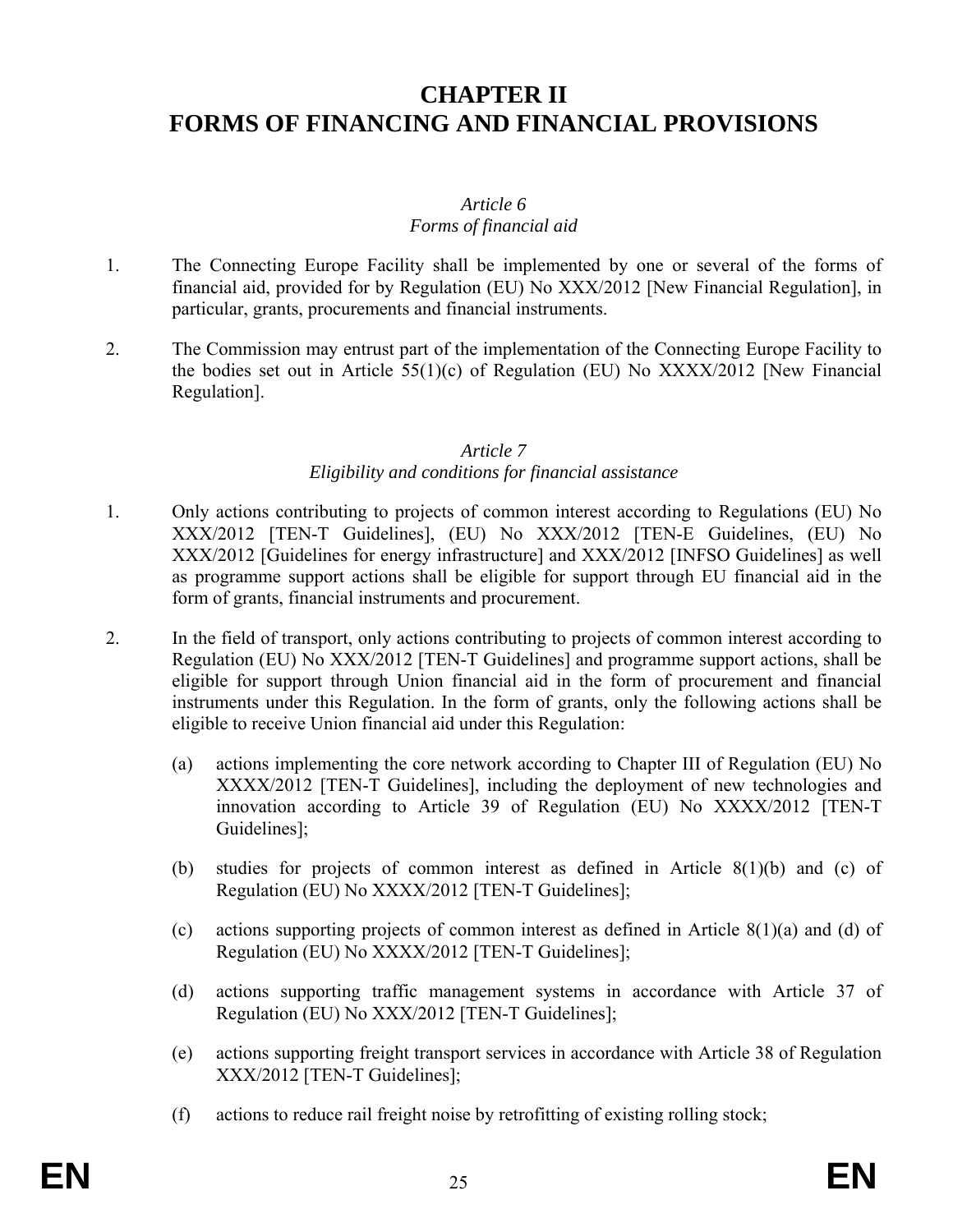(g) programme support actions.

Transport-related actions involving a cross-border section or a part of such a section shall be eligible to receive Union financial aid if there is a written agreement between the Member States concerned or between the Member States and third countries concerned relating to the completion of the cross-border section. Exceptionally, when a project is necessary to link to the network of a neighbouring Member State or a third country but does not actually cross the border, the written agreement referred to above shall not be required.

Grant funding for projects with significant user-based revenue sources shall be primarily available for purposes of project preparation, in particular PPP assessment.

- 3. In the field of energy, the specific eligibility conditions of actions implementing projects of common interest for Union financial aid in the form of financial instruments and grants under this Regulation are set out in Article 15 of Regulation (EU) No XXXX/2012 [Guidelines for energy infrastructure].
- 4. In the field of telecommuniation, all actions implementing the projects of common interest and programme support actions set out in the Annex of the Regulation (EU) No XXXX/2012 [INFSO Guidelines] shall be eligible to receive Union financial aid in the form of a grant, procurement and financial instruments under this Regulation.

## **CHAPTER III GRANTS**

### *Article 8 Forms of grants and eligible costs*

1. Grants under this Regulation may take any of the forms provided for by Article XXX of Regulation (EU) No XXX/2012 [New Financial Regulation].

The Work Programmes shall establish the forms of grants that may be used to fund the actions concerned.

- 2. Expenditure may be eligible from the date on which an application for aid is submitted. [Expenditure for actions resulting from projects included in the first multiannual programme may be eligible as from 1 January 2014].
- 3. Only expenditure incurred in Member States may be eligible, except where the project of common interest involves the territory of third countries and where the action is indispensable to achieve the objectives of the given project.
- 4. The cost of equipment and infrastructure which is treated as capital expenditure by the beneficiary may be eligible up to its entirety.
- 5. Expenditure related to environmental studies on the protection of the environment and on compliance with the Union acquis may be eligible.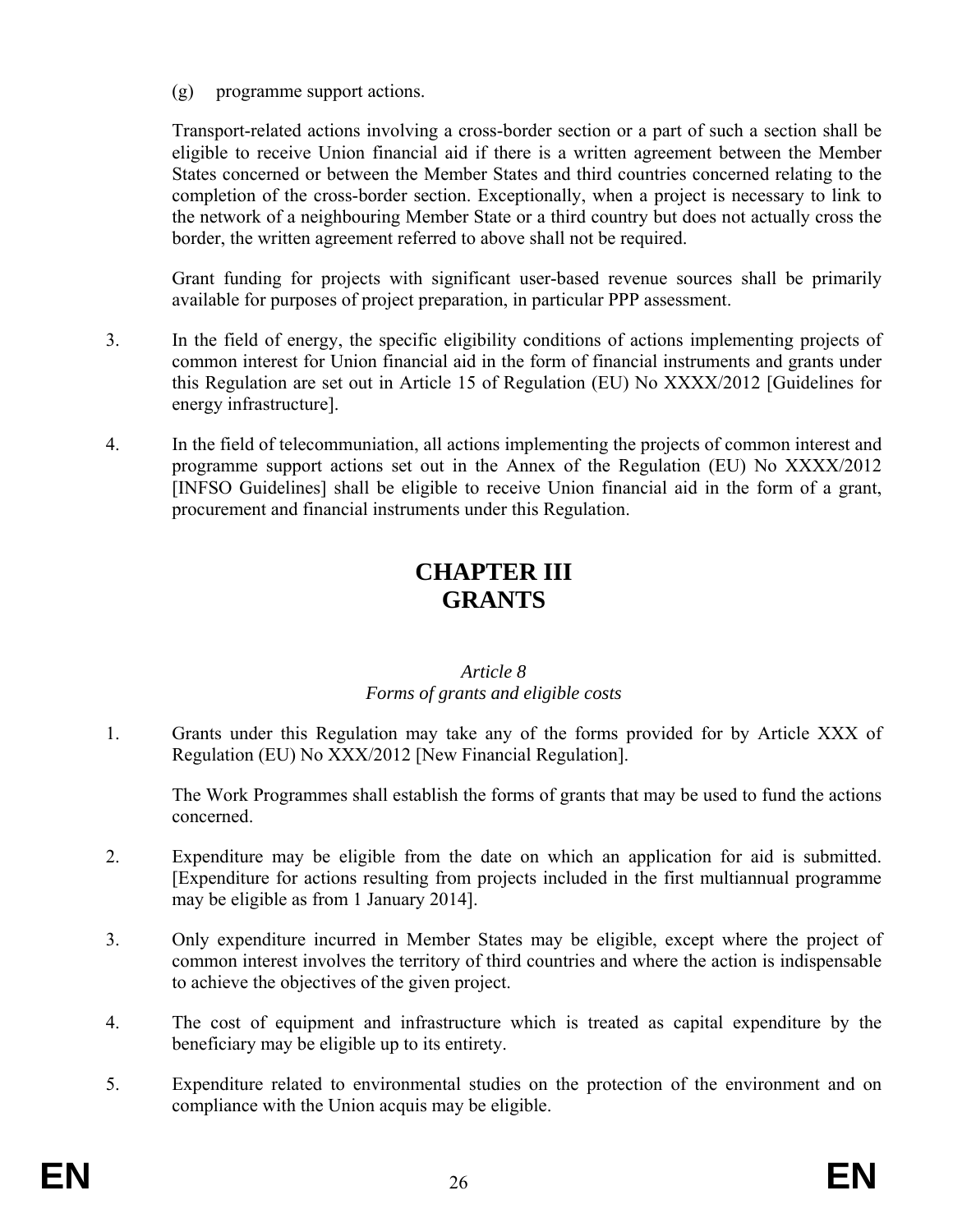- 6. Expenditure related to the purchase of land shall not be an eligible cost.
- 7. VAT shall not be an eligible cost.
- 8. Rules on the eligibility of costs incurred by beneficiaries shall apply mutatis mutandis to costs incurred by implementing bodies.

#### *Article 9 Conditions for participation*

- 1. Proposals may be submitted by one or several Member States, international organisations, joint undertakings, or public or private undertakings or bodies established in Member States.
- 2. For that purpose, proposals may be submitted by entities which do not have legal personality under the applicable national law, provided that their representatives have the capacity to undertake legal obligations on their behalf and offer guarantee for the protection of the Union's financial interests equivalent to that offered by legal persons.
- 3. Proposals submitted by natural persons shall not be eligible.
- 4. Where it is needed to achieve the objectives of a given project of common interest, third countries and entities established in third countries may participate in actions contributing to the projects of common interest.

They may not receive funding under this Regulation, except where it is indispensable to achieve the objectives of a given project of common interest.

When this is necessary to implement more effectively relevant actions contributing to projects of common interest in third countries according to Regulations (EU) No XXX/2012 [TEN-T Guidelines], (EU) No XXX/2012 [TEN-E Guidelines, (EU) No XXX/2012 [Guidelines for energy infrastructure] and XXX/2012 [INFSO Guidelines], funding under this Regulation may be pooled together with funding covered by other relevant Union regulations. In such a case the Commission may decide, through an implementing act, on a single set of rules that should apply for implementation.

- 5. The agreement of Member States concerned by the action shall accompany all proposals for grants except in the field of telecommunications and in the field of transport for air traffic management.
- 6. Multiannual and annual Work Programmes may provide additional provide specific rules on submissions of proposals.

## *Article 10*

## *Funding rates*

1. Except in cases referred to in Article XXX of Regulation (EU) No XXXX/2012 [New Financial Regulation], proposals shall be selected through calls for proposals based on the work programmes referred to in Article 17.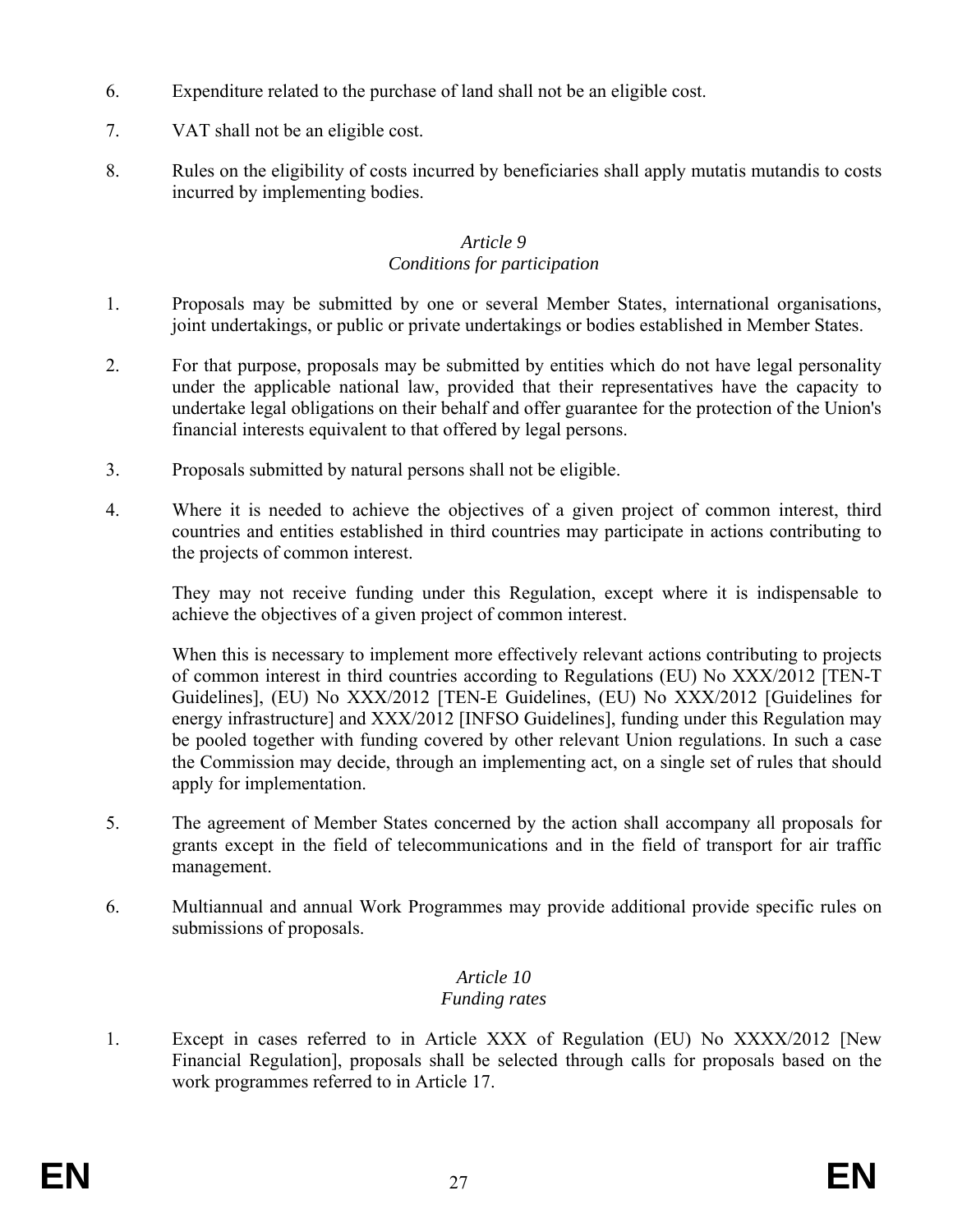- 2. In the field of transport:
	- (a) with regard to grants for studies, the amount of Union financial aid shall not exceed 50% of the eligible costs;
	- (b) with regard to grants for works:
		- (i) rail and inland waterways: the amount of Union financial aid shall not exceed 20% of the eligible cost; the funding rate may be increased to 30% for actions addressing bottlenecks; the funding rate may be increased to 40% for actions concerning cross-border sections;
		- (ii) inland transport connections to ports and airports, actions to reduce rail freight noise by retrofitting of existing rolling stock, as well as development of ports and multi-modal platforms: the amount of Union financial aid shall not exceed 20% of the eligible cost.
	- (c) with regard to grants for traffic management systems and services:
		- (i) the European Rail Traffic Management System (ERTMS): the amount of Union financial aid shall not exceed 50% of the eligible cost;
		- (ii) traffic management systems, freight transport services, secure parkings on the road core network, as well as actions to support the development of Motorways of the Seas: the amount of Union financial aid shall not exceed 20% of the eligible cost.
- 3. In the field of energy:
	- (a) the amount of Union financial aid shall not exceed 50% of the eligible cost of studies and/or works;
	- (b) co-financing rates may be increased to a maximum of 80% for actions which based on the evidence referred to in Article 15(2) (a) of Regulation (EU) No XXXX/2012 [Guidelines for energy infrastructure], provide a high degree of regional or Union-wide security of supply, or strengthen solidarity of the Union or comprise highly innovative solutions.
- 4. In the field of telecommunications:
	- (a) actions in the field of broadband networks: the amount of Union financial aid shall not exceed 50% of the eligible cost;
	- (b) actions in the field of generic services: the amount of Union financial aid shall not exceed 75% of the eligible costs;
	- (c) core service platforms shall be typically funded by procurement. In exceptional cases, they may be funded by a grant covering up to 100% of eligible costs, without prejudice to the co-financing principle;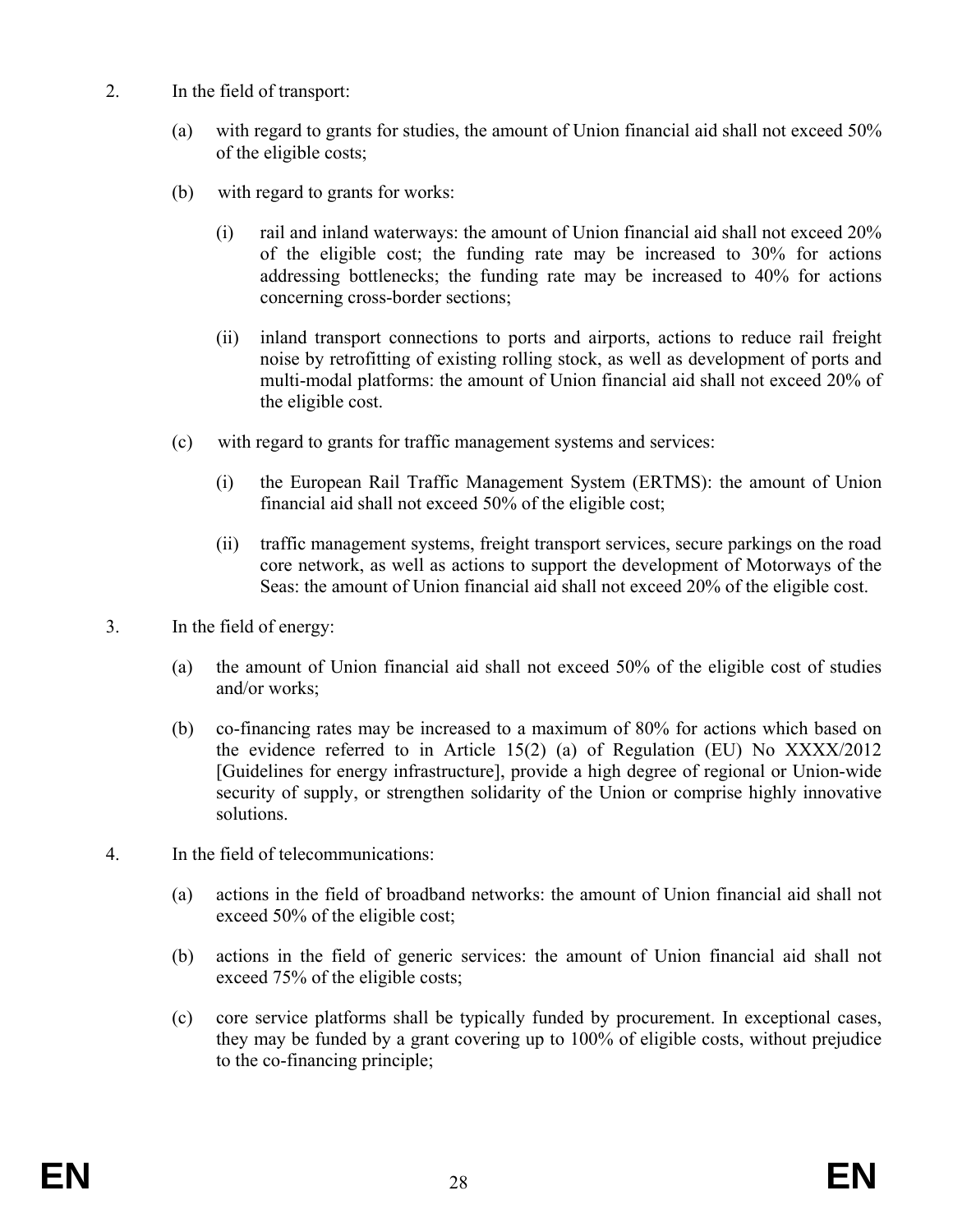- (d) programme support actions including infrastructure mapping, twinning and technical assistance: the amount of Union financial aid shall not exceed 75% of the eligible costs.
- 5. Co-financing rates mentioned above may be increased by up to 10 percentage points for actions having cross-sector synergies, reaching climate mitigation objectives, enhancing climate resilience or reducing the greenhouse gas emissions. This increase should not apply to co-financing rates referred to in Article 11.
- 6. The amount of financial aid to be granted to the actions selected will be modulated based on a cost-benefit analysis of each project, availability of budget resources, and the need to maximise the leverage of EU funding.

## *Specific calls for funds transferred from the Cohesion Fund in the field of transport*

- 1. As regards the EUR 10 000 000 000 transferred from the Cohesion Fund [Regulation XXX Article XX] to be spent in Member States eligible for funding from the Cohesion Fund, specific calls shall be launched for projects implementing the core network exclusively in Member States eligible for funding from the Cohesion Fund.
- 2. Applicable rules for the transport sector under this Regulation shall apply to these specific calls. When implementing these calls, greatest possible priority shall be given to projects respecting the national allocations under the Cohesion Fund.
- 3. By the way of derogation from Article 10, and as regards the EUR 10 000 000 000 transferred from the Cohesion Fund [Regulation XXX Article XX] to be spent in Member States eligible for funding from the Cohesion Fund, the maximum funding rates shall be those applicable to the Cohesion Fund referred to in Article 22 and Article 110.3 of Regulation (EU) No XXX2012 [Regulation laying down common provisions on the European Regional Development Fund, the European Social Fund, the Cohesion Fund, the European Agricultural Fund for Rural Development and the European Maritime and Fisheries Fund covered by the Common Strategic Framework and laying down general provisions on the European Regional Development Fund, the European Social Fund and the Cohesion Fund and repealing Regulation (EC) No  $1083/2006$ <sup>45</sup> for the following actions:
	- (a) with regard to grants for studies;
	- (b) with regard to grants for works:
		- (i) rail and inland waterways;
		- (ii) actions to support cross-border road sections;
		- (iii) inland transport connections to ports and airports, development of multi-modal platforms and of ports;
	- (c) with regard to grants for traffic management systems and services:

<sup>45</sup> COM(2011) 615 final.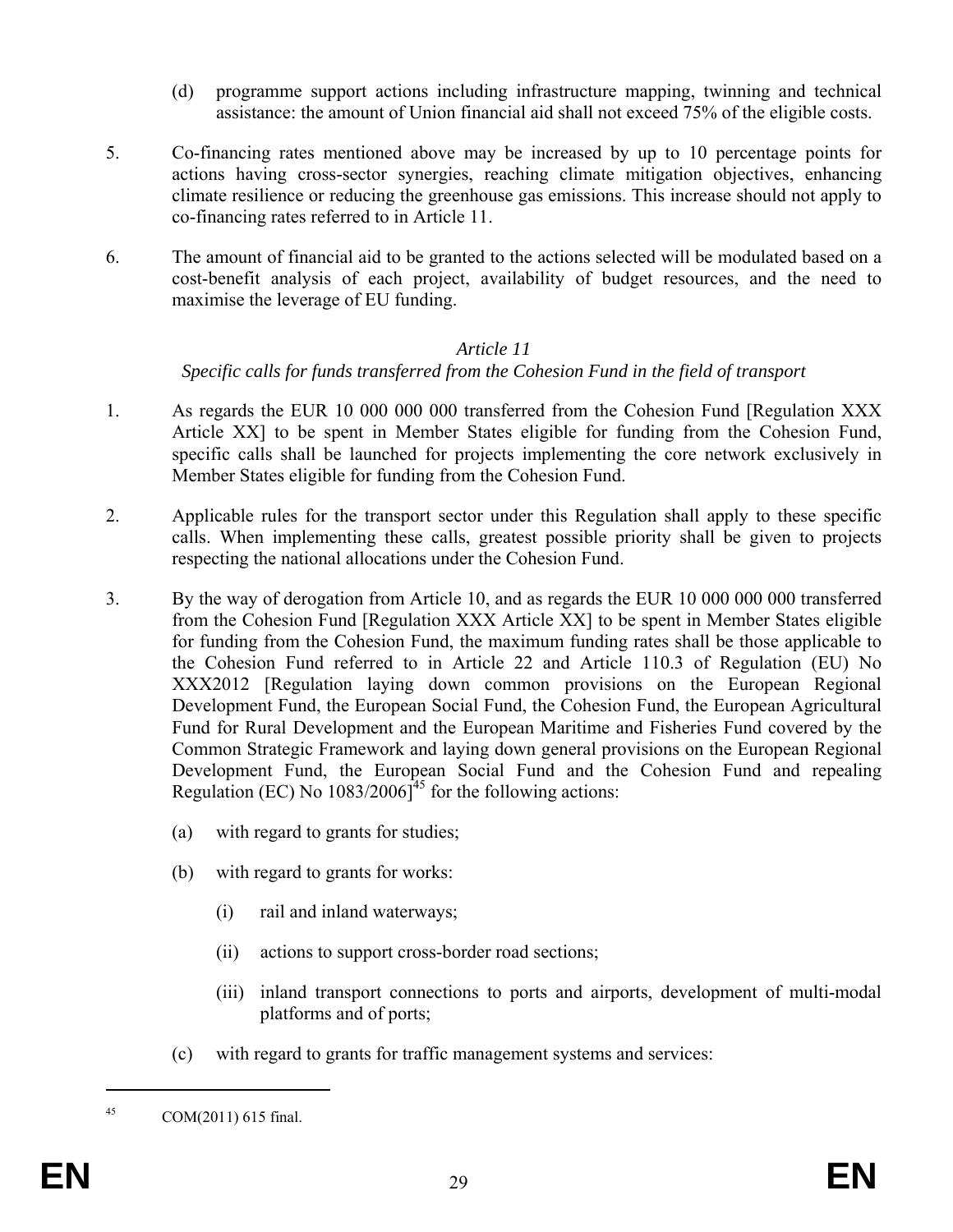- (i) the European Rail Traffic Management System (ERTMS);
- (ii) traffic management systems.

## *Article 12 Cancellation, reduction, suspension and termination of the grant*

- 1. The Commission shall cancel, except in duly justified cases, financial aid granted for actions which have not been started within one year following the start date of the action established in the conditions governing the granting of aid.
- 2. The Commission may suspend, reduce, recover or terminate the financial aid according to the conditions set out in Regulation (EU) No XXX/2012 [New Financial Regulation] notably:
	- (a) in the event of an irregularity committed in the implementation of the action with regard to the provisions of Union law;
	- (b) in the event of failure to comply with the conditions governing the grant, in particular if a major change affecting the nature of a project or action has been made without the approval of the Commission;
	- (c) following an evaluation of the progress of the project, in particular in the event of major delays in the implementation of the action.
- 3. The Commission may request the reimbursement of the financial aid granted if, within two years of the finishing date established in the conditions governing the granting of aid, the implementation of the action receiving the financial aid has not been completed.
- 4. Before the Commission takes any of the decisions provided for in paragraphs 1, 2 and 3, it shall examine the case at hand and inform the beneficiaries concerned so that they may present their observations within a given timeframe.

## **CHAPTER IV PROCUREMENT**

#### *Article 13 Procurement*

- 1. Public procurement procedures carried out by the Commission or one of the bodies referred to in Article 6(2) on its own behalf or jointly with Member States:
	- (a) may provide for specific conditions such as the place of performance of the procured activities, where duly justified by the objectives of the actions and provided such conditions do not infringe public procurement principles;
	- (b) may authorise multiple award of contracts within the same procedure ("multiple sourcing").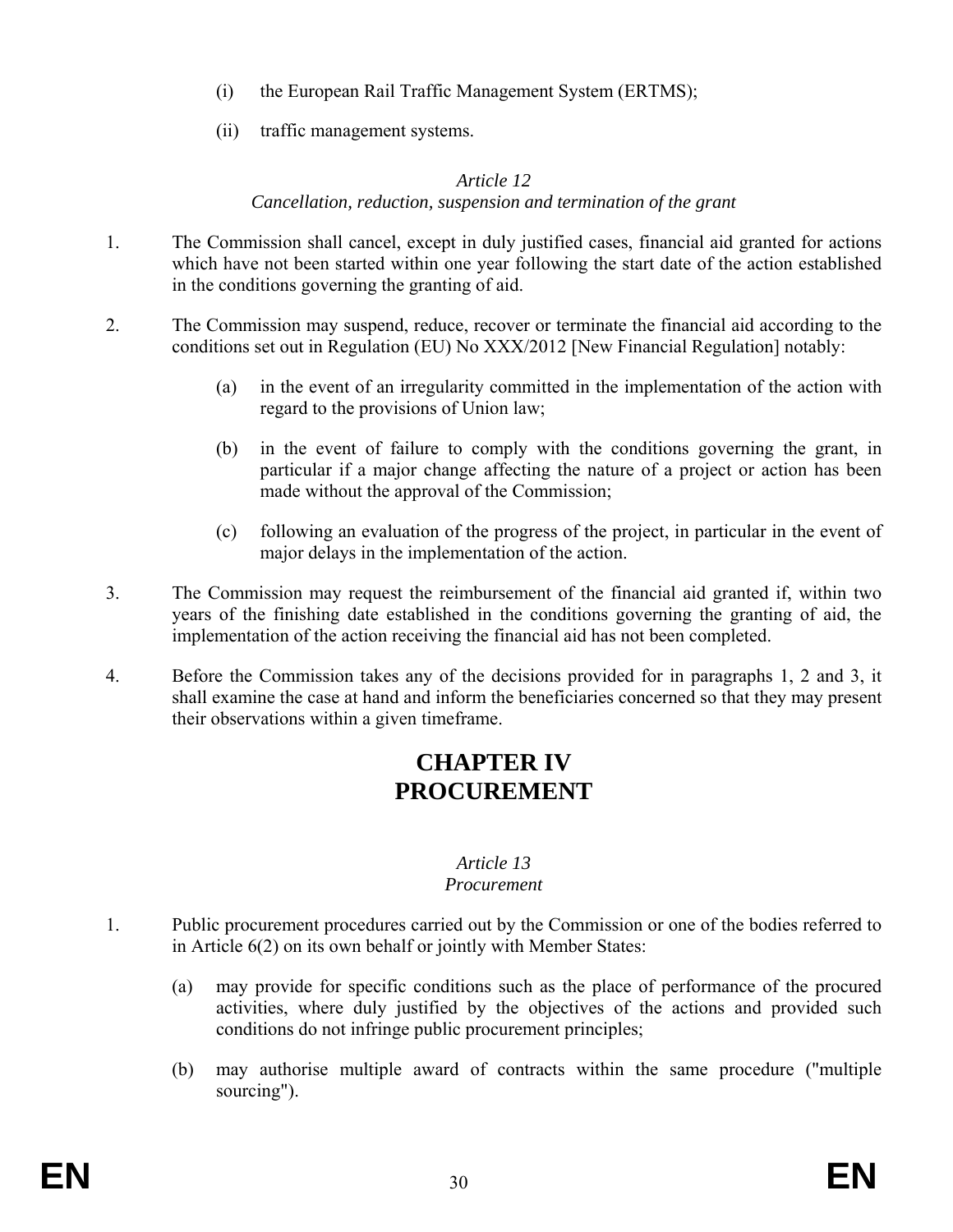2. Where duly justified and required by the implementation of the actions, paragraph 1 may also apply to procurement procedures carried out by beneficiaries of grants.

## **CHAPTER V FINANCIAL INSTRUMENTS**

### *Article 14 Type of financial instruments*

- 1. Financial instruments set up in accordance with Title VIII of Regulation (EC) No XXXX/2012 [New Financial Regulation 2012], may be used to facilitate access to finance by entities implementing actions contributing to projects of common interest as defined in Regulations (EU) No XXXX/2012, (EU) No XXX 2012, and (EU) No XXX/2012, and to the achievement of their objectives. The financial instruments shall be based on ex-ante assessments of market imperfections or sub-optimal investment situations and investment needs.
- 2. Financial instruments established under Regulation (EC) No 680/2007 may be merged, if applicable, to those created under Connecting Europe Facility.
- 3. The following financial instruments may be used:
	- (a) equity instruments, such as investment funds with a focus on providing risk capital for actions contributing to projects of common interest;
	- (b) loans and/or guarantees facilitated by risk-sharing instruments, including enhancement mechanism to project bonds, issued by a financial institution on its own resources with a Union contribution to the provisioning and/or capital allocation;
	- (c) any other financial instruments.

## *Article 15 Conditions for granting financial aid through financial instruments*

- 1. Actions supported by means of financial instruments s shall be selected on a first come first served basis and shall seek sectoral diversification in accordance with Articles 3 and 4 as well as gradual geographical diversification across the Member States.
- 2. The Union, any Member State and other investors may provide financial aid in addition to contributions received by the use of financial instruments, provided that the Commission agrees to any changes to eligibility criteria of actions and/or the investment strategy of the instrument which may be necessary due to the additional contribution.
- 3. The financial instruments shall aim to preserve the value of assets provided by the Union budget. The may generate acceptable returns to meet the objectives of other partners or investors.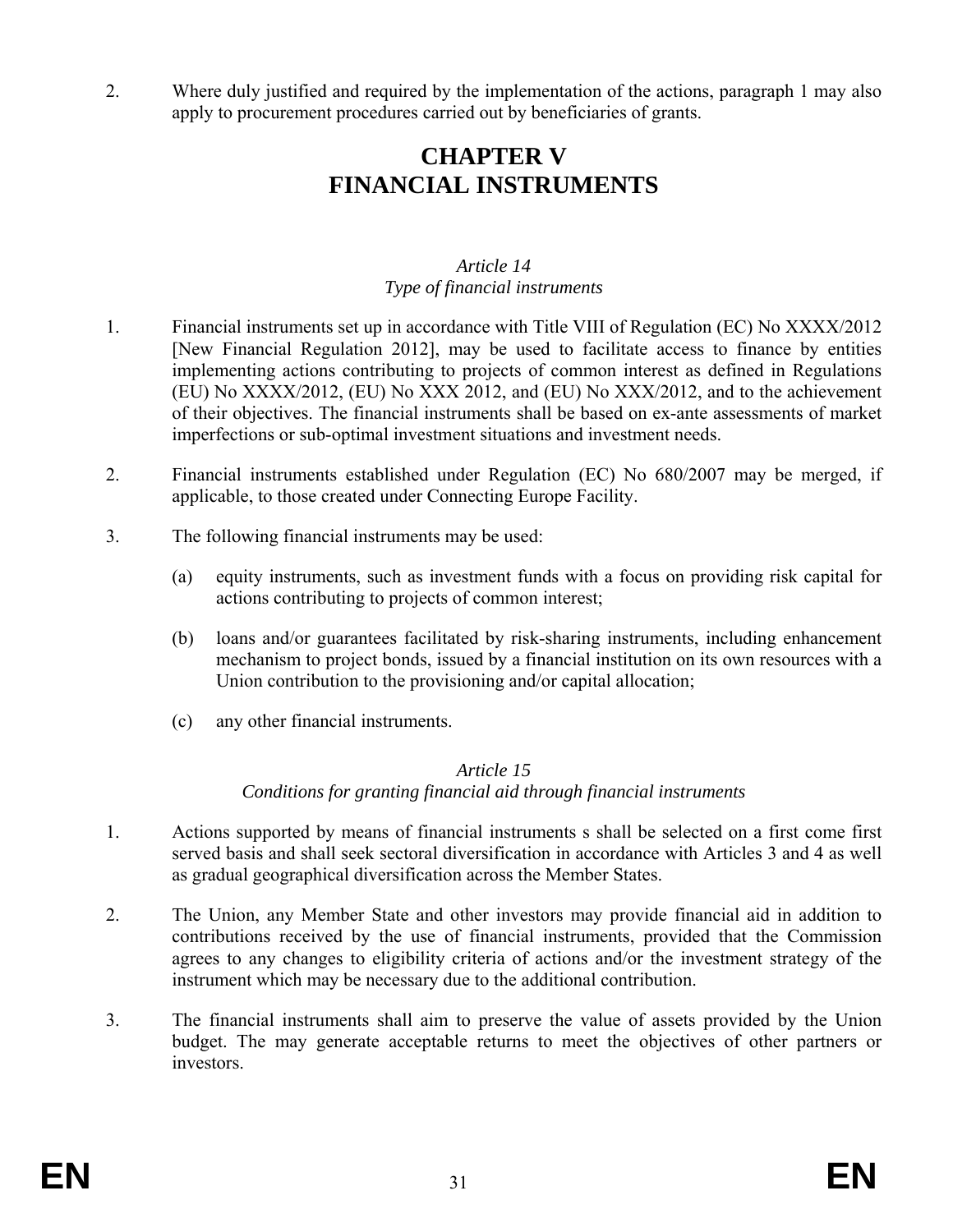- 4. Financial instruments may be combined with grants funded from the Union budget, including under this Regulation.
- 5. The Work Programmes may establish additional conditions according to the specific needs of the sectors.
- 6. In accordance with Article 18(2) of the Regulation (EU) No XXXX/2012 [New Financial Regulation], revenues and repayments generated by one financial instrument shall be assigned to that financial instrument. For financial instruments already set up in the multiannual financial framework for the 2007-2013 period, revenues and repayments generated by operations started in that period shall be assigned to the financial instrument in the period 2014-2020.

## *Actions in third countries*

Actions in third countries may be supported by the financial instruments if it is necessary for the implementation of a project of common interest.

## **CHAPTER VI PROGRAMMING, IMPLEMENTATION AND CONTROL**

## *Article 17*

#### *Multiannual and/or annual work programmes*

- 1. The Commission shall adopt multiannual and annual work programmes for each sector. The Commission may also adopt multiannual and annual work programmes that cover more than one sector. Those implementing acts shall be adopted in accordance with the examination procedure referred to in Article 24.2.
- 2. The multiannual work programme shall be reviewed at least at mid-term. If necessary, the Commission shall revise the multiannual work programme by means of implementing act. Those implementing acts shall be adopted in accordance with the examination procedure referred to in Article 24.2.
- 3. A multiannual work programme in the field of transport shall be adopted for projects of common interest as listed in Part I of the Annex to this Regulation.

The amount of the financial envelope shall lie within a range of 80 to 85 % of the budgetary resources referred to in Article 5(1)(a).

4. The multiannual work programmes in the field of energy and telecommunications shall provide strategic orientation in the field of projects of common interest and may include specific projects of common interest.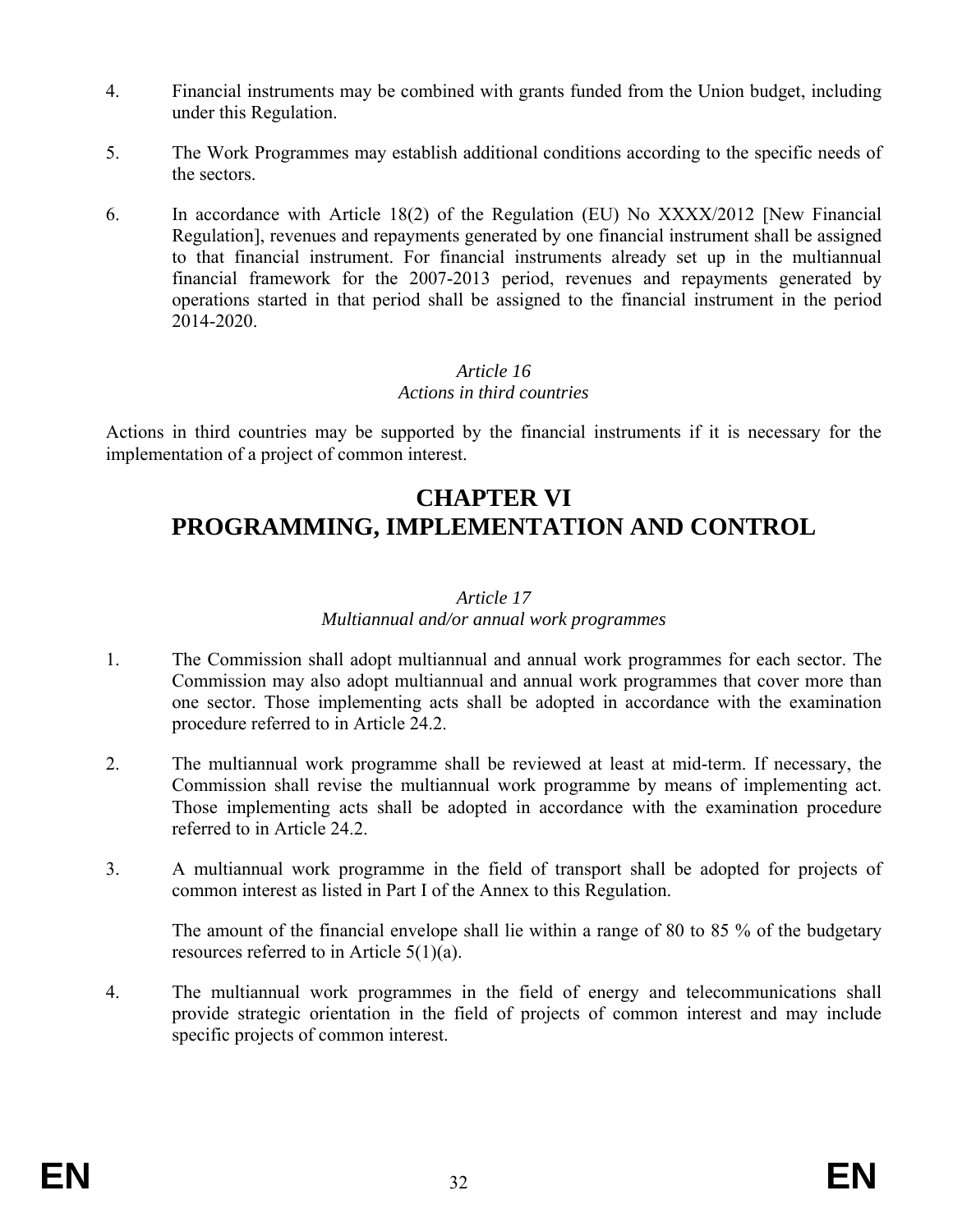- 5. The sectoral annual work programmes, in the field of transport, energy and telecommunications, shall be adopted for projects of common interest not included in the multiannual programme.
- 6. Acting in accordance with the procedure referred in paragraph 1, the Commission, when establishing multiannual and sectoral annual work programmes, shall establish the selection and award criteria in line with the objectives and priorities laid down:
	- (a) for transport in Regulation (EU) No XXXX/2012 [TEN-T Guidelines];
	- (b) for energy in Regulation (EU) No XXXX/2012 [Guidelines for trans-European energy infrastructure];
	- (c) for telecommunications in Regulation No (EU) XXXX/2012 [INFSO Guidelines].
- 7. Work programmes shall be coordinated in order to exploit the synergies between transport, energy and telecommunications, notably in such areas as smart energy grids, electric mobility, intelligent and sustainable transport systems, or joint rights of way. Multi-sectoral call for proposals can be adopted.

## *Annual instalments*

Budgetary commitments may be divided into annual instalments. If so, each year the Commission shall commit the annual instalments taking into account the progress of the actions receiving financial aid, the estimated needs and the budget available.

The indicative timetable covering the commitment of the individual annual instalments shall be communicated to the beneficiaries of grants and, if applicable for financial instruments, to the financial institutions concerned.

### *Article 19 Carry-over of annual appropriations*

Appropriations which have not been used at the end of the financial year for which they were entered shall be carried-over automatically by one year.

## *[Article 20*

## *Delegated acts*

The Commission shall be empowered to adopt delegated acts in accordance with Article 25 concerning the addition or modification of the lists provided in the Annex.]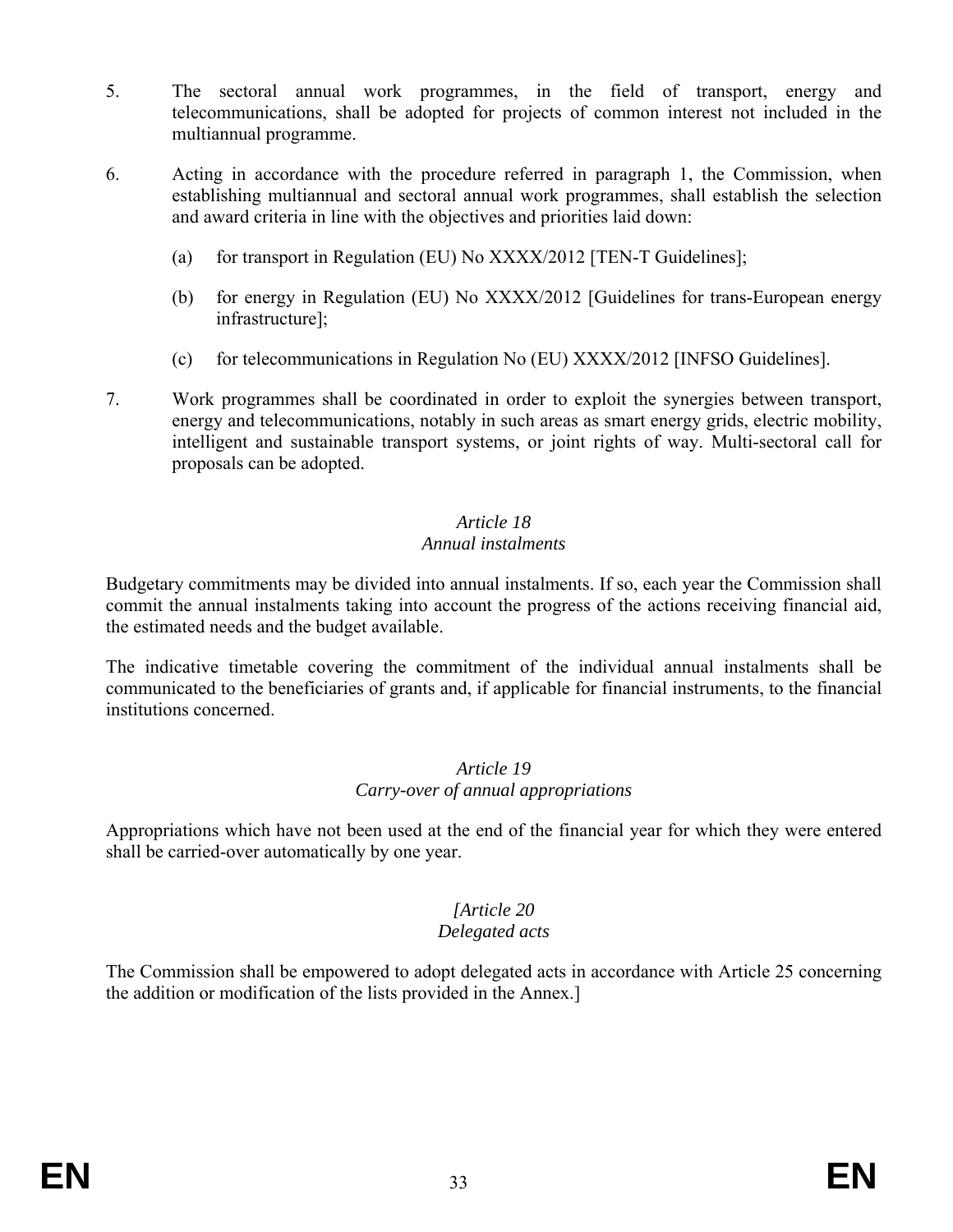### *Responsibility of beneficiaries and Member States*

Within the sphere of their responsibility and without prejudice to the obligations incumbent on beneficiaries under the conditions governing the grants, beneficiaries and Member States shall make every effort to implement the projects of common interest which receive Union financial aid granted under this Regulation.

Member States shall for projects related to transports and energy sectors, undertake the technical monitoring and financial control of actions in close cooperation with the Commission and shall certify the reality and the conformity of the expenditure incurred in respect of projects or parts of projects. The Member States may request the participation of the Commission during on-the-spot checks.

In the field of telecommunications in particular, the national regulatory authorities shall make every effort to ensure the required legal certainty and investment conditions facilitating the implementation of the projects receiving Union financial aid under this Regulation.

Member States shall inform the Commission continuously, if relevant through the interactive geographical and technical information systems, which in case of the trans-European Transport networks is TENtec, about the progress made in implementing projects of common interest and the investments made for this purpose including the amount of support used for climate change objectives.

### *Article 22 Compliance with Union policies and Union Law*

Only actions in conformity with Union law and which are in line with relevant Union policies shall be financed under this Regulation.

### *Article 23 Protection of the Union's financial interests*

- 1. The Commission shall take appropriate measures ensuring that, when actions financed under this Regulation are implemented, the financial interests of the Union are protected by the application of preventive measures against fraud, corruption and any other illegal activities, by effective checks and, if irregularities are detected, by the recovery of the amounts wrongly paid and, where appropriate, by effective, proportional and deterrent penalties.
- 2. The Commission or its representatives and the Court of Auditors shall have the power of audit, on the basis of documents and on-the-spot, over all grant beneficiaries, implementing bodies, contractors and subcontractors who have received Union funds.
- 3. The European Anti-Fraud Office (OLAF) shall be authorised to carry out on-the-spot checks and inspections on economic operators concerned directly or indirectly by such funding in accordance with the procedures laid down in Council Regulation (Euratom, EC) No 2185/96 of 11 November 1996 concerning on-the-spot checks and inspections carried out by the Commission in order to protect the European Communities' financial interests against fraud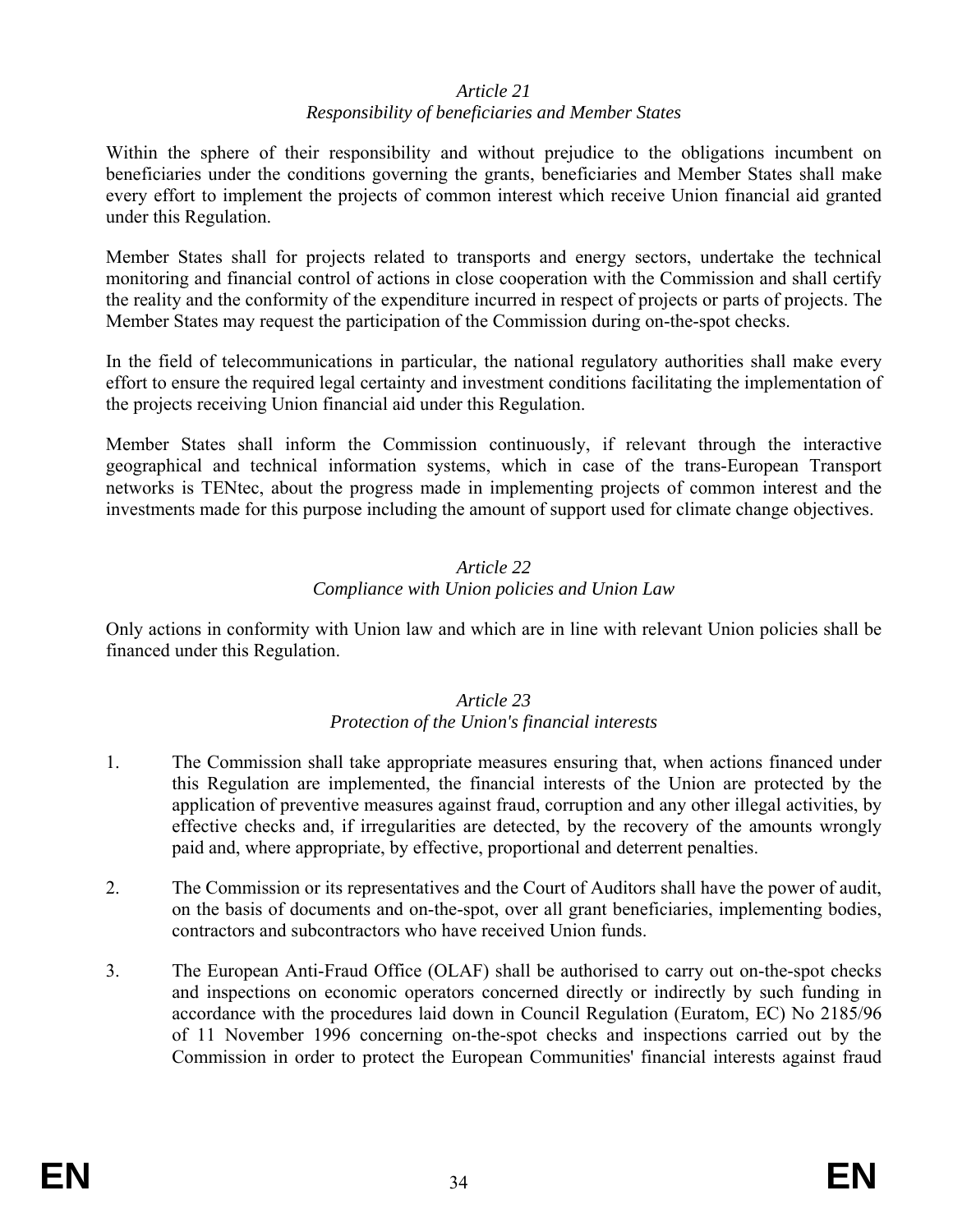and other irregularities<sup>46</sup> with a view to establishing that there has been fraud, corruption or any other illegal activity affecting the financial interests of the Union in connection with a grant agreement or decision or a contract concerning Union funding.

4. Without prejudice to the previous paragraphs, cooperation agreements with third countries and international organisations and grant agreements and decisions and contracts resulting from the implementation of this Regulation shall expressly entitle the Commission, the Court of Auditors and OLAF to conduct such audits, on-the-spot checks and inspections.

# **TITLE II GENERAL AND FINAL PROVISIONS**

## *Article 24*

## *Committees*

- 1. The Commission shall be assisted by a Coordination Committee of the Facility. That committee shall be a committee within the meaning of Regulation (EU) No 182/2011.
- 2. Where reference is made to this paragraph, Article 5 of Regulation (EU) No 182/2011 shall apply.
- 3. The committee shall ensure a horizontal overview of the work programmes referred in article 18 to ensure consistency and that synergies are identified and exploited between sectors.

## *Article 25*

## *Exercise of delegation*

- 1. The power to adopt delegated acts is conferred on the Commission subject to the conditions laid down in this Article.
- 2. The power to adopt delegated acts referred to in Article 20 shall be conferred on the Commission for an indeterminate period from the date of entry into force of this Regulation.
- 3. The delegation of power referred to in Article 20 may be revoked at any time by the European Parliament or by the Council. A decision to revoke shall put an end to the delegation of the power specified in that decision. It shall take effect the day following the publication of the decision in the *Official Journal of the European Union* or at a later date specified therein. It shall not affect the validity of any delegated acts already in force.
- 4. As soon as it adopts a delegated act, the Commission shall notify it simultaneously to the European Parliament and to the Council.
- 5. A delegated act adopted pursuant to Article 20 shall enter into force only if no objection has been expressed either by the European Parliament or by the Council within a period of two

<sup>46</sup> OJ L 292, 15.11.1996, p. 2.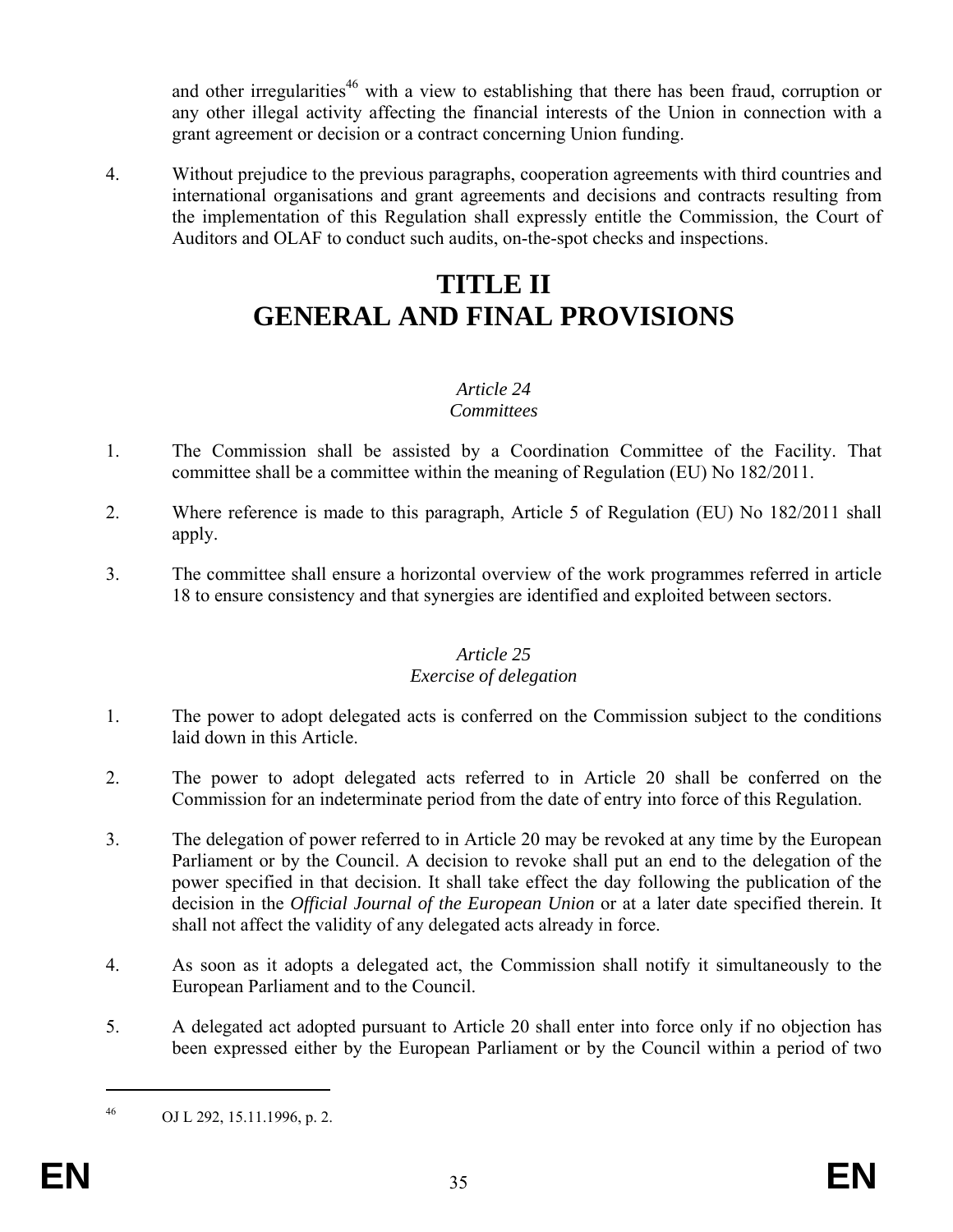months of notification of that act to the European Parliament and the Council or if, before the expiry of that period, the European Parliament and the Council have both informed the Commission that they will not object. That period shall be extended by two months at the initiative of the European Parliament or of the Council.

#### *Article 26 Evaluation*

- 1. No later than mid-2018, an evaluation report shall be established by the Commission on the achievement of the objectives of all the measures (at the level of results and impacts), the efficiency of the use of resources and its European added value, in view of a decision on the renewal, modification or suspension of the measures. The evaluation shall additionally address the scope for simplification, its internal and external coherence, the continued relevance of all objectives, as well as the contribution of the measures to the Union priorities of smart, sustainable and inclusive growth. It shall take into account evaluation results on the long-term impact of the predecessor measures.
- 2. The Commission shall carry out ex-post evaluation in close cooperation with the Member States and beneficiaries. The ex-post evaluation shall examine the effectiveness and efficiency of the Connecting Europe Facility and its impact on economic, social and territorial cohesion as well as contribution to the Union priorities of smart, sustainable and inclusive growth and the scale and results of support used for climate change objectives. The ex post evaluation shall feed into a decision on a possible renewal, modification or suspension of a subsequent measure.
- 3. Evaluations shall take account of progress against performance indicators as referred to in Article 3 and 4.
- 4. The Commission shall communicate the conclusions of these evaluations to the European Parliament, the Council, the European Economic and Social Committee and the Committee of the Regions.
- 5. The Commission and the Member States, assisted by the other possible beneficiaries, may undertake an evaluation of the methods of carrying out projects as well as the impact of their implementation, in order to assess whether the objectives, including those relating to environmental protection, have been attained.
- 6. The Commission may request a beneficiary Member State concerned by a project of common interest to provide a specific evaluation of the actions and the linked projects financed under this Regulation or, where appropriate, to supply it with the information and assistance required to undertake an evaluation of such projects.

## *Article 27 Information, communication and publicity*

1. Beneficiaries and, where appropriate, Member States concerned shall ensure that suitable publicity is given to aid granted under this Regulation in order to inform the public of the role of the Union in the implementation of the projects.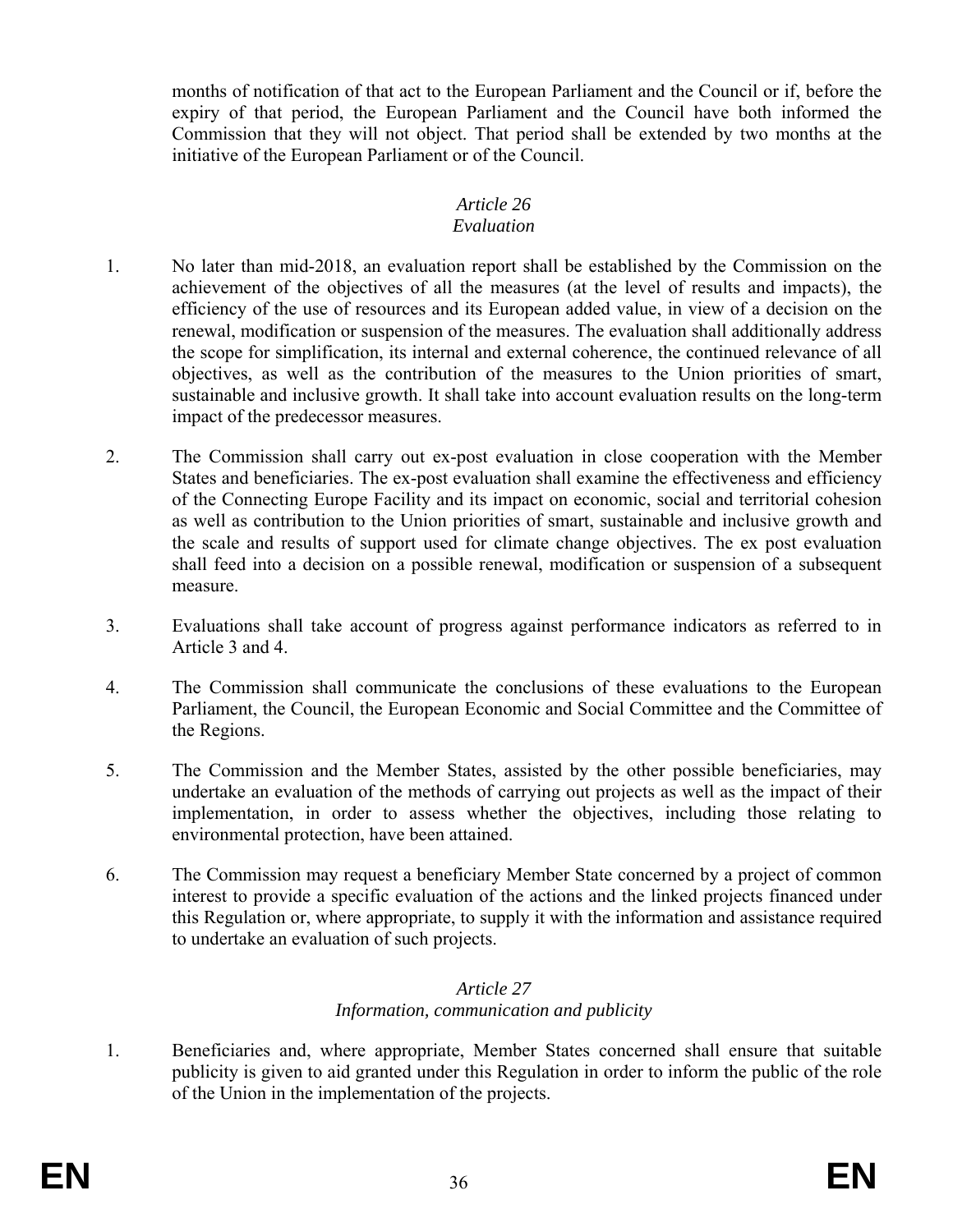2. The Commission shall implement information and communication actions on the Connecting Europe Facility projects and results. Moreover, budget allocated to communication under this Regulation shall also cover corporate communication on the political priorities of the Union<sup>47</sup>.

#### *Article 28*

#### *Transitional provisions*

This Regulation shall not affect the continuation or modification, including the total or partial cancellation, of the projects concerned, until their closure, or of financial aid awarded by the Commission on the basis of Regulations (EC) 2236/95 and (EC) No 680/2007, or any other legislation applying to that assistance on 31 December 2013, which shall continue to apply to the actions concerned until their closure.

#### *Article 29 Repeal*

Without prejudice to the provisions laid down in Article 28 of this Regulation, Regulation (EC) No 680/2007 is repealed with effect from 1 January 2014.

#### *Article 30 Entry into force*

This Regulation shall enter into force on the 20th day following the publication in the *Official Journal of the European Union*.

It shall apply from 1 January 2014.

This Regulation shall be binding in its entirety and directly applicable in all Member States.

Done at Brussels, […]

For the European Parliament **For the Council** *The President The President* 

<sup>&</sup>lt;sup>47</sup> Communication from the Commission to the European Parliament, the Council, the European Economic and Social Committee and the Committee of the Regions - A Budget for Europe 2020 Part II (Policy fiches), COM(2011) 500 final, 29.06.2011, p. 7.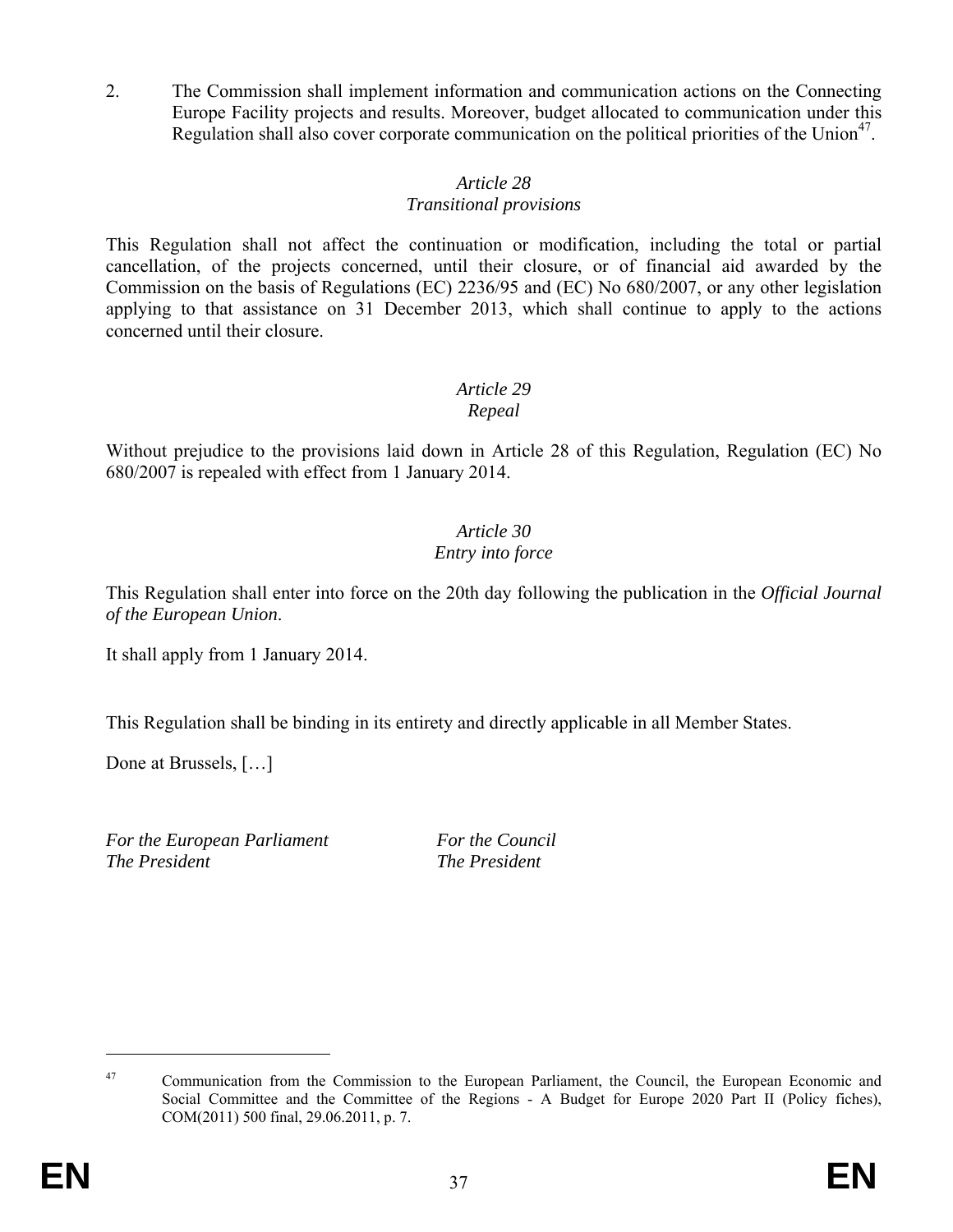## **ANNEX**

## PART I: LIST OF PRE-IDENTIFIED PROJECTS ON THE CORE NETWORK IN THE FIELD OF TRANSPORT

#### **a) Horizontal Priorities**

| <b>Innovative Management &amp; Services</b> | Single European Sky - SESAR                                                            |
|---------------------------------------------|----------------------------------------------------------------------------------------|
| <b>Innovative Management &amp; Services</b> | Traffic Management Systems for Road, Rail and Inland Waterways<br>(ITS, ERTMS and RIS) |
| <b>Innovative Management &amp; Services</b> | <b>Core Network Ports and Airports</b>                                                 |

#### **Core Network Corridors**

#### **1. Baltic – Adriatic Corridor**

Helsinki – Tallinn – Riga – Kaunas – Warszawa – Katowice Gdynia – Katowice Katowice – Ostrava – Brno – Wien Katowice – Žilina – Bratislava – Wien Wien – Graz – Klagenfurt – Villach – Udine – Venezia – Bologna – Ravenna

| <b>Pre-identified sections</b>                                              | Mode       | <b>Description/dates</b>                                                                                                                             |
|-----------------------------------------------------------------------------|------------|------------------------------------------------------------------------------------------------------------------------------------------------------|
| Helsinki - Tallinn                                                          | Ports, MoS | port interconnections, (further) development<br>of<br>multimodal platforms and their interconnections, MoS<br>(including icebreaking capacity)       |
| Tallinn - Riga - Kaunas - Warszawa                                          | Rail       | (detailed) studies for new UIC gauge fully interoperable<br>line; works for new line to start before 2020; rail -<br>airports/ports interconnections |
| Gdynia - Katowice                                                           | Rail       | upgrading                                                                                                                                            |
| Gdynia, Gdansk                                                              | Ports      | (further)<br>port interconnections,<br>development<br>0f<br>multimodal platforms                                                                     |
| Warszawa - Katowice                                                         | Rail       | upgrading                                                                                                                                            |
| Katowice - Ostrava - Brno - Wien &<br>Katowice - Žilina - Bratislava - Wien | Rail       | upgrading, in particular cross-border sections PL-CZ,<br>PL-SK and SK-AT; (further) development of<br>multimodal platforms                           |
| Wien - Graz - Klagenfurt - Udine -                                          | Rail       | upgrading and works ongoing; (further) development of                                                                                                |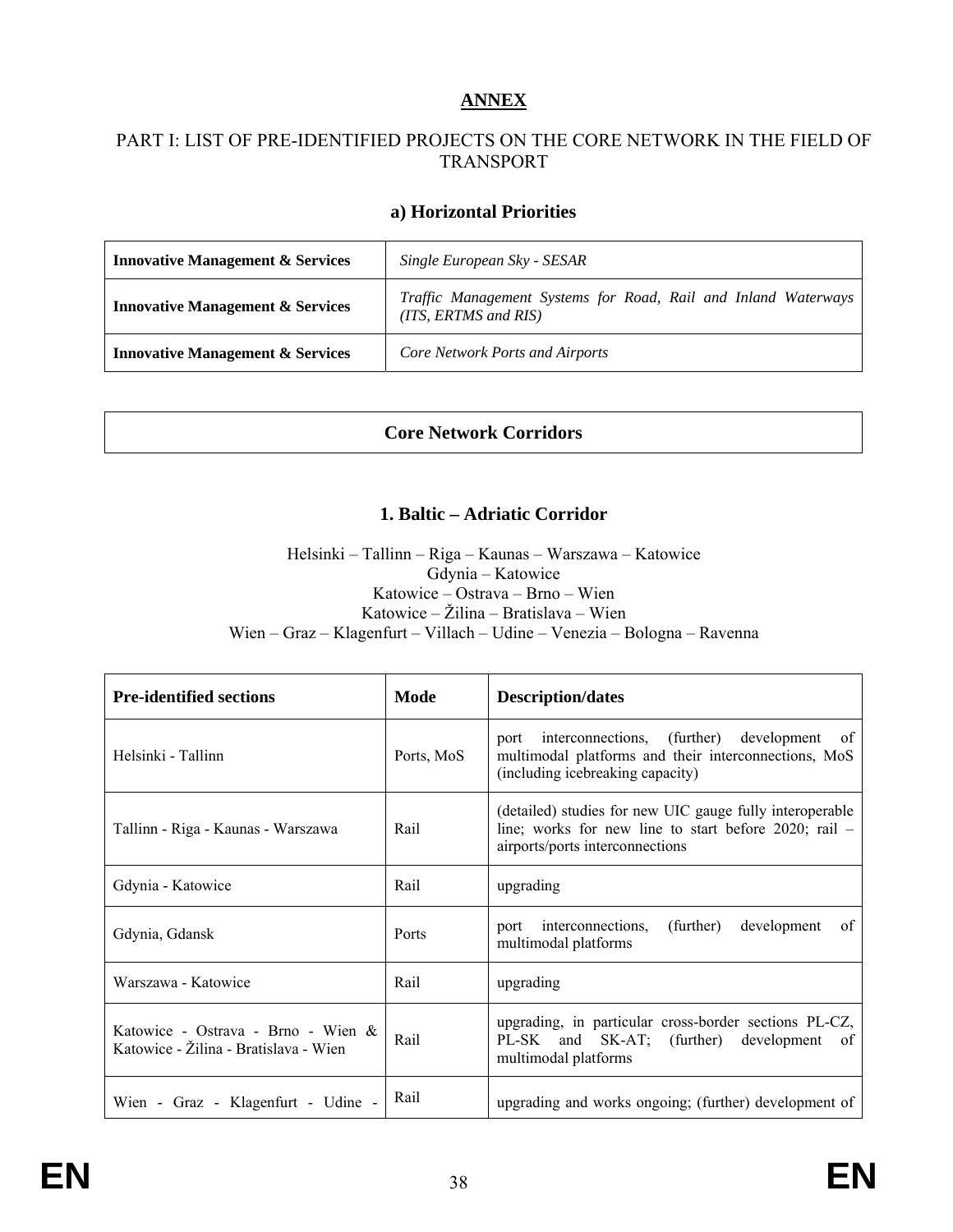| Venezia - Ravenna        |       | multimodal platforms                              |           |             |      |
|--------------------------|-------|---------------------------------------------------|-----------|-------------|------|
| Trieste, Venice, Ravenna | Ports | interconnections,<br>port<br>multimodal platforms | (further) | development | of i |

#### **2. Warszawa – Berlin – Amsterdam/Rotterdam – Felixstowe – Midlands**

BY border – Warzsawa – Poznań – Frankfurt/Oder – Berlin – Hannover – Osnabrück – Enschede – Utrecht – Amsterdam/Rotterdam – Felixstowe – Birmingham/Manchester – Liverpool

| <b>Pre-identified sections</b>                                        | Mode                                      | <b>Description/dates</b>                                                               |
|-----------------------------------------------------------------------|-------------------------------------------|----------------------------------------------------------------------------------------|
| BY border - Warszawa - Poznań - DE<br>border                          | Rail                                      | upgrading existing line, studies for high speed rail                                   |
| Border - Berlin - Hannover -<br>PL.<br>Amsterdam/Rotterdam            | Rail                                      | upgrading of several sections (Amsterdam $-$ Utrecht $-$<br>Arnhem; Hannover – Berlin) |
| West-German Canals, Mittellandkanal,<br>Hannover - Magdeburg - Berlin | <b>IWW</b>                                | upgrading                                                                              |
| Amsterdam locks                                                       | <b>IWW</b>                                | studies ongoing                                                                        |
| Felixstowe – Midlands                                                 | Rail.<br>port,<br>multimodal<br>platforms | interconnections port and multimodal platforms                                         |

# **3. Mediterranean Corridor**

Algeciras – Madrid – Tarragona

Sevilla – Valencia – Tarragona

Tarragona – Barcelona – Perpignan – Lyon – Torino – Milano – Venezia – Ljubljana – Budapest – UA border

| <b>Pre-identified sections</b>                                                        | Mode | <b>Description/dates</b>                                                   |
|---------------------------------------------------------------------------------------|------|----------------------------------------------------------------------------|
| Algeciras - Madrid                                                                    | Rail | studies ongoing, works to be launched before 2015, to be<br>completed 2020 |
| Sevilla - Antequera - Granada - Almería -<br>Cartagena - Murcia - Alicante - Valencia | Rail | studies and works                                                          |
| Valencia - Tarragona - Barcelona                                                      | Rail | construction between 2014 - 2020                                           |
| Barcelona                                                                             | Port | interconnections rail with port and airport                                |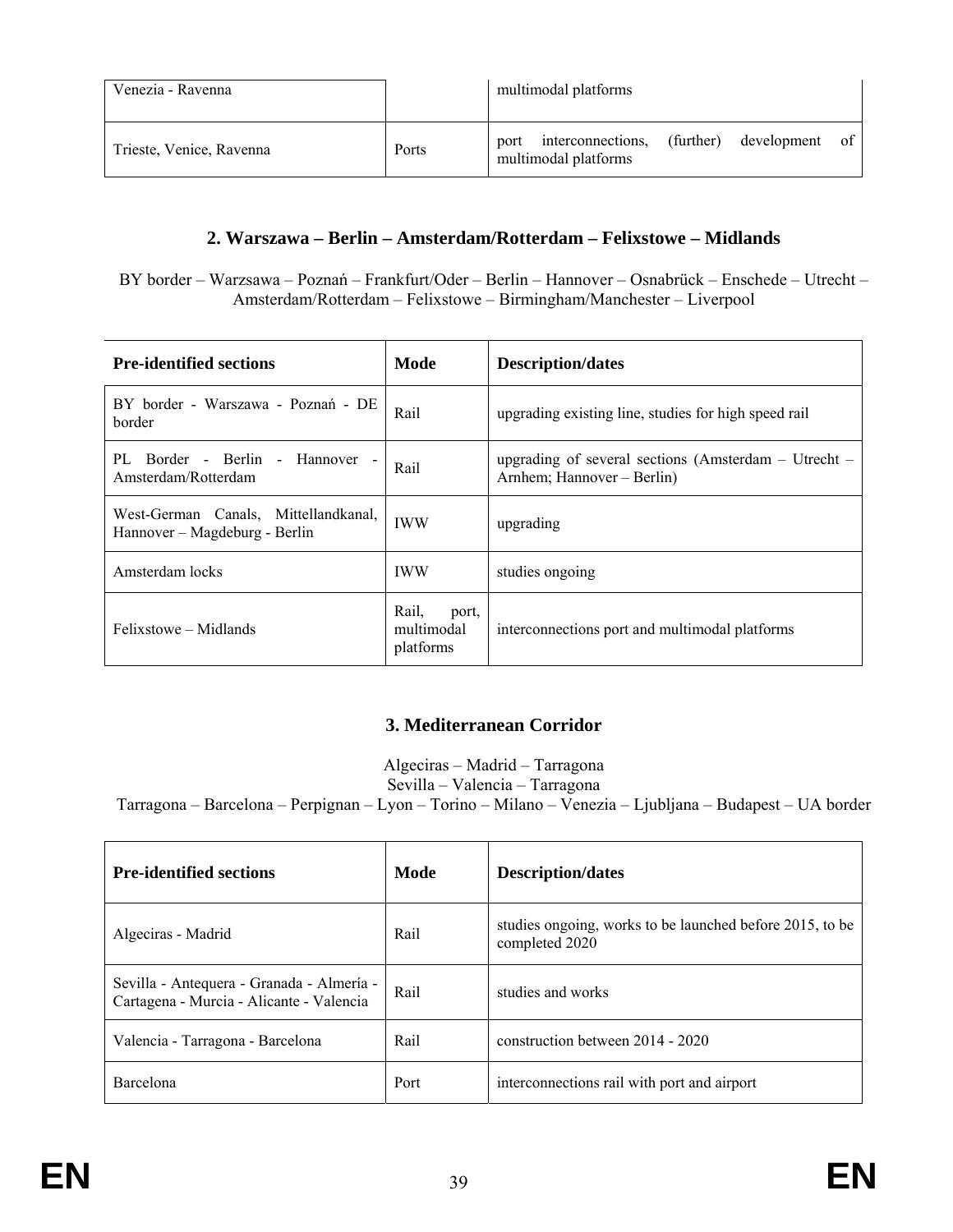| Barcelona - Perpignan                | Rail       | cross-border section, works ongoing, new line completed<br>by 2015, upgrading existing line    |
|--------------------------------------|------------|------------------------------------------------------------------------------------------------|
| Perpignan - Montpellier              | Rail       | bypass Nîmes - Montpellier to be operational in 2017,<br>Montpellier - Perpignan for 2020      |
| Lyon - Torino                        | Rail       | cross-border section, works base tunnel to be launched<br>before 2020; studies access routes   |
| Milano - Brescia                     | Rail       | partially upgrading, partially new high-speed line                                             |
| Brescia - Venezia - Trieste          | Rail       | works to start before 2014 on several sections                                                 |
| Milano - Mantova - Venezia - Trieste | <b>IWW</b> | studies, upgrading, works                                                                      |
| Trieste - Divača                     | Rail       | studies and partial upgrading ongoing; cross-border<br>section to be realised until after 2020 |
| Koper - Divača - Ljubljana - Maribor | Rail       | studies and upgrading/partially new line                                                       |
| Ljubljana node                       | Rail       | rail node Ljubljana, including multi-modal platform; rail<br>airport interconnection           |
| Maribor - Zalalövö                   | Rail       | cross-border section: studies, works to start before 2020                                      |
| Boba-Szekesferhervar                 | Rail       | upgrading                                                                                      |
| Budapest-Miskolc-UA border           | Rail       | upgrading                                                                                      |

#### **4. Hamburg – Rostock – Burgas/TR border – Piraeus – Lefkosia**

Hamburg / Rostock – Berlin – Praha – Brno – Bratislava – Budapest – Arad – Timişoara – Sofia Sofia – Burgas/TR border Sofia – Thessaloniki – Piraeus – Limassol – Lefkosia

| <b>Pre-identified sections</b>        | Mode       | <b>Description/dates</b>                           |
|---------------------------------------|------------|----------------------------------------------------|
| Dresden - Praha                       | Rail       | studies for high-speed rail                        |
| Prague                                | Rail       | Upgrading, freight bypass; rail connection airport |
| Hamburg - Dresden - Praha - Pardubice | <b>IWW</b> | Elbe upgrading                                     |
| Děčín locks                           | <b>IWW</b> | studies                                            |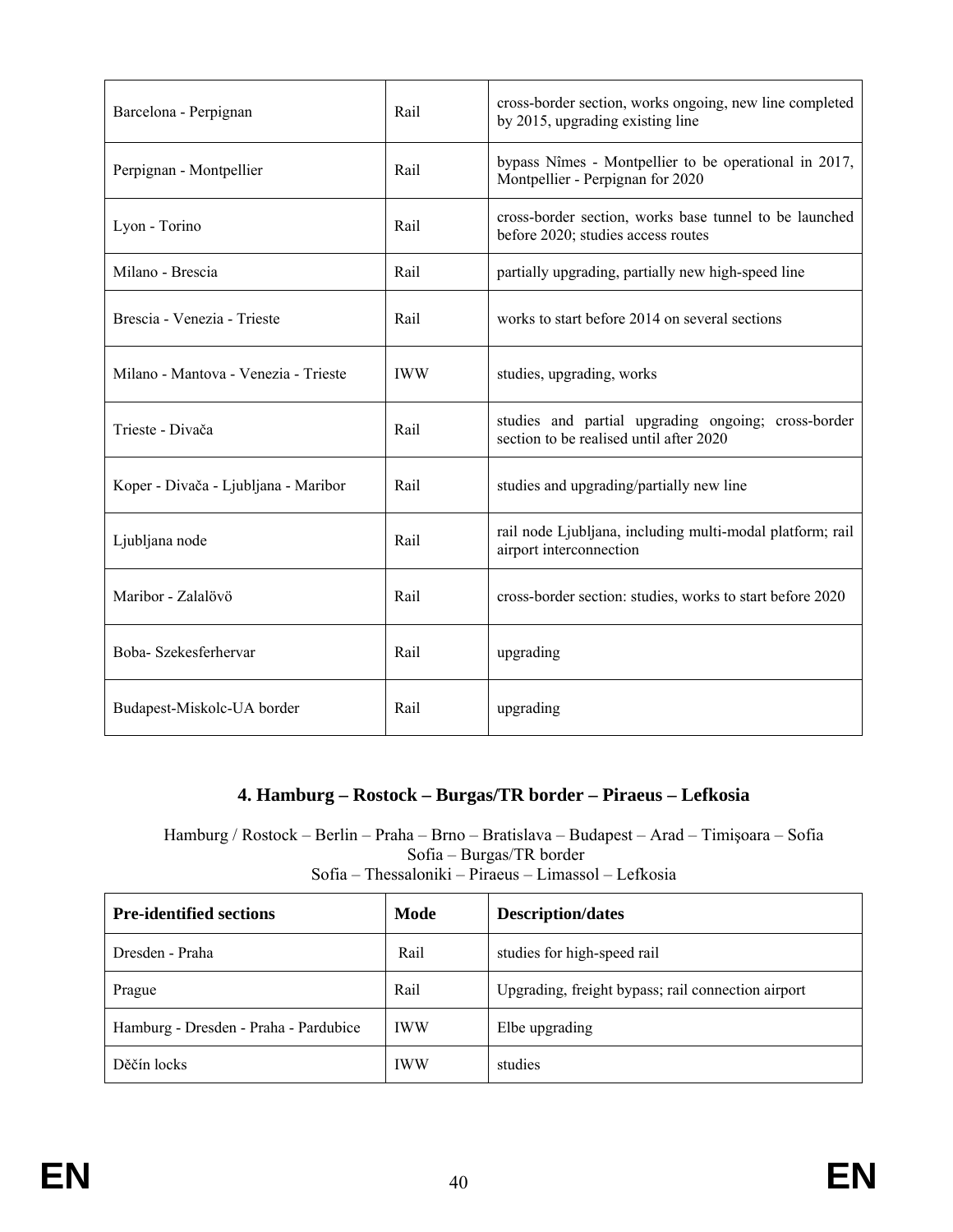| Breclay - Bratislava                                                      | Rail                              | cross-border, upgrading                                                               |
|---------------------------------------------------------------------------|-----------------------------------|---------------------------------------------------------------------------------------|
| Bratislava - Hegyeshalom                                                  | Rail                              | cross-border, upgrading                                                               |
| Budapest - Arad - Timişoara - Calafat                                     | Rail                              | upgrading in HU nearly completed, ongoing in RO                                       |
| Vidin - Sofia - Burgas/TR border<br>Sofia - Thessaloniki - Athens/Piraeus | Rail                              | studies and works Vidin – Sofia – Thessaloniki:<br>upgrading Sofia - Burgas/TR border |
| Athens/Piraeus - Limassol                                                 | MoS                               | port capacity and hinterland connections                                              |
| Limassol - Lefkosia                                                       | Ports.<br>multimodal<br>platforms | upgrading of modal interconnection                                                    |

#### **5. Helsinki – Valletta**

Helsinki – Turku – Stockholm – Malmö – København – Fehmarn – Hamburg – Hannover Bremen – Hannover – Nürnberg – München – Brenner – Verona – Bologna – Roma – Napoli – Bari Napoli – Palermo – Valletta

| <b>Pre-identified sections</b>                    | Mode       | <b>Description/dates</b>                                                                                    |
|---------------------------------------------------|------------|-------------------------------------------------------------------------------------------------------------|
| Kotka/Hamina - Helsinki                           | Port, rail | port hinterland connections, rail upgrading                                                                 |
| Helsinki                                          | Rail       | airport-rail connection                                                                                     |
| RU border - Helsinki                              | Rail       | works ongoing                                                                                               |
| Turku - Stockholm                                 | Ports, MoS | port hinterland connections, icebraking capacity                                                            |
| Stockholm - Malmö (Nordic Triangle)               | Rail       | works ongoing on specific sections                                                                          |
| Fehmarn                                           | Rail       | studies ongoing, construction works Fehmarn Belt fixed<br>link between 2014 and 2020                        |
| København - Hamburg via Fehmarn:<br>access routes | Rail       | access routes DK to be completed by 2020, access routes<br>Germany to be completed in 2 steps (2020 - 2027) |
| Hamburg/Bremen - Hannover                         | Rail       | works to be started before 2020                                                                             |
| München - Wörgl                                   | Rail       | access to Brenner Base Tunnel and cross-border section:<br>studies                                          |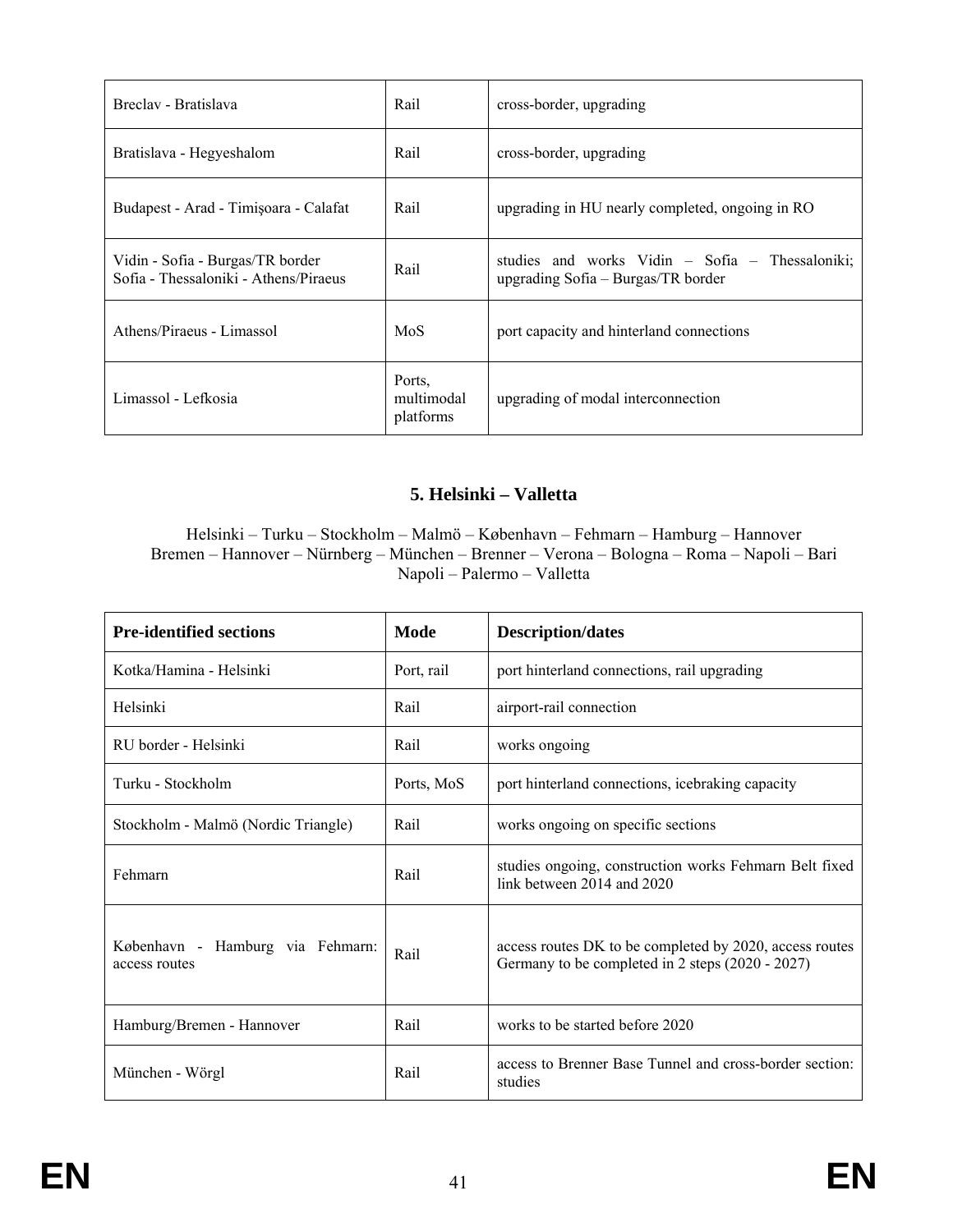| <b>Brenner Base Tunnel</b> | Rail          | studies and works                                                                |
|----------------------------|---------------|----------------------------------------------------------------------------------|
| Fortezza - Verona          | Rail          | studies and works                                                                |
| Napoli - Bari              | Rail          | studies and works                                                                |
| Napoli – Reggio Calabria   | Rail          | Upgrading                                                                        |
| Messina - Palermo          | Rail          | upgrading (remaining sections)                                                   |
| Palermo - Valletta         | Ports, MoS    | port hinterland connections                                                      |
| Valletta - Marsaxlokk      | Port, airport | traffic management systems to be deployed, upgrading<br>of modal interconnection |

#### **6. Genova – Rotterdam**

Genova – Milano/Novara – Simplon/Lötschberg/Gotthard – Basel – Mannheim – Köln Köln– Düsseldorf – Rotterdam/Amsterdam Köln– Liège – Bruxelles/Brussel– Zeebrugge

| <b>Pre-identified sections</b>        | Mode       | <b>Description/dates</b>                 |
|---------------------------------------|------------|------------------------------------------|
| Genova - Milano/Novara - CH border    | Rail       | studies; works starting before 2020      |
| Basel - Rotterdam/Amsterdam/Antwerpen | <b>IWW</b> | upgrading                                |
| Karlsruhe - Basel                     | Rail       | works to be completed by the end of 2020 |
| Frankfurt - Mannheim                  | Rail       | studies ongoing                          |
| Zevenaar - Emmerich - Oberhausen      | Rail       | works to be completed until 2017         |
| Zeebrugge                             | Port       | locks: studies ongoing                   |

#### **7. Lisboa - Strasbourg**

Sines / Lisboa – Madrid – Valladolid Lisboa – Aveiro – Oporto Aveiro – Valladolid – Vitoria – Bordeaux – Paris – Mannheim/Strasbourg

| <b>Pre-identified sections</b>        | Mode        | <b>Description/dates</b>                                                               |
|---------------------------------------|-------------|----------------------------------------------------------------------------------------|
| High Speed rail Sines/Lisboa - Madrid | Rail, ports | studies and works ongoing, upgrading of modal<br>interconnection ports of Sines/Lisboa |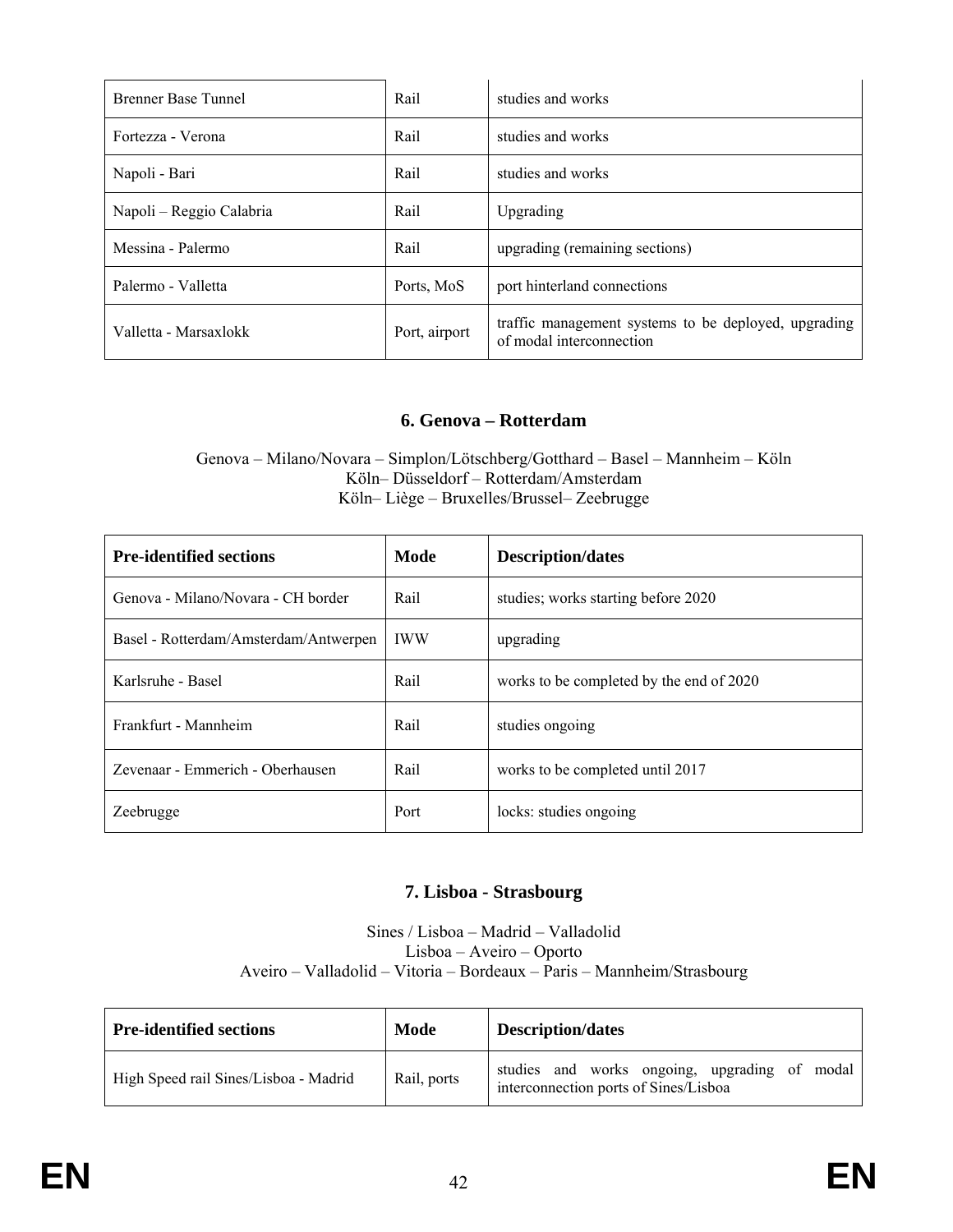| High speed rail Porto - Lisboa                       | Rail | studies ongoing                                  |  |
|------------------------------------------------------|------|--------------------------------------------------|--|
| Rail connection Aveiro - ES                          | Rail | cross-border: works ongoing                      |  |
| Rail Connection Bergara - San Sebastián -<br>Bayonne | Rail | completion expected in ES by 2016, in FR by 2020 |  |
| Bayonne - Bordeaux                                   | Rail | ongoing public consultation                      |  |
| Tours - Bordeaux                                     | Rail | works ongoing                                    |  |
| Paris                                                | Rail | southern high-speed bypass                       |  |
| Baudrecourt - Mannheim                               | Rail | upgrading                                        |  |
| Baudrecourt - Strasbourg                             | Rail | works ongoing, to be completed 2016              |  |

#### **8. Dublin – London – Paris – Brussel/Bruxelles**

Belfast – Dublin – Holyhead – Birmingham Glasgow/Edinburgh – Birmingham Birmingham – London – Lille – Brussel/Bruxelles Dublin/Cork/Southampton – Le Havre – Paris London – Dover – Calais – Paris

| <b>Pre-identified sections</b>       | Mode       | <b>Description/dates</b>                |  |
|--------------------------------------|------------|-----------------------------------------|--|
| Dublin - Belfast                     | Rail       | Upgrading; Dublin Interconectors (DART) |  |
| Glasgow - Edinburgh                  | Rail       | upgrading                               |  |
| High Speed 2                         | Rail       | studies                                 |  |
| Swansea - Cardiff - Bristol - London | Rail       | upgrading                               |  |
| Dublin, Cork, Southampton, Le Havre  | Ports      | hinterland connections                  |  |
| Le Havre - Paris                     | <b>IWW</b> | upgrading                               |  |
| Le Havre - Paris                     | Rail       | studies                                 |  |
| Calais - Paris                       | Rail       | preliminary studies                     |  |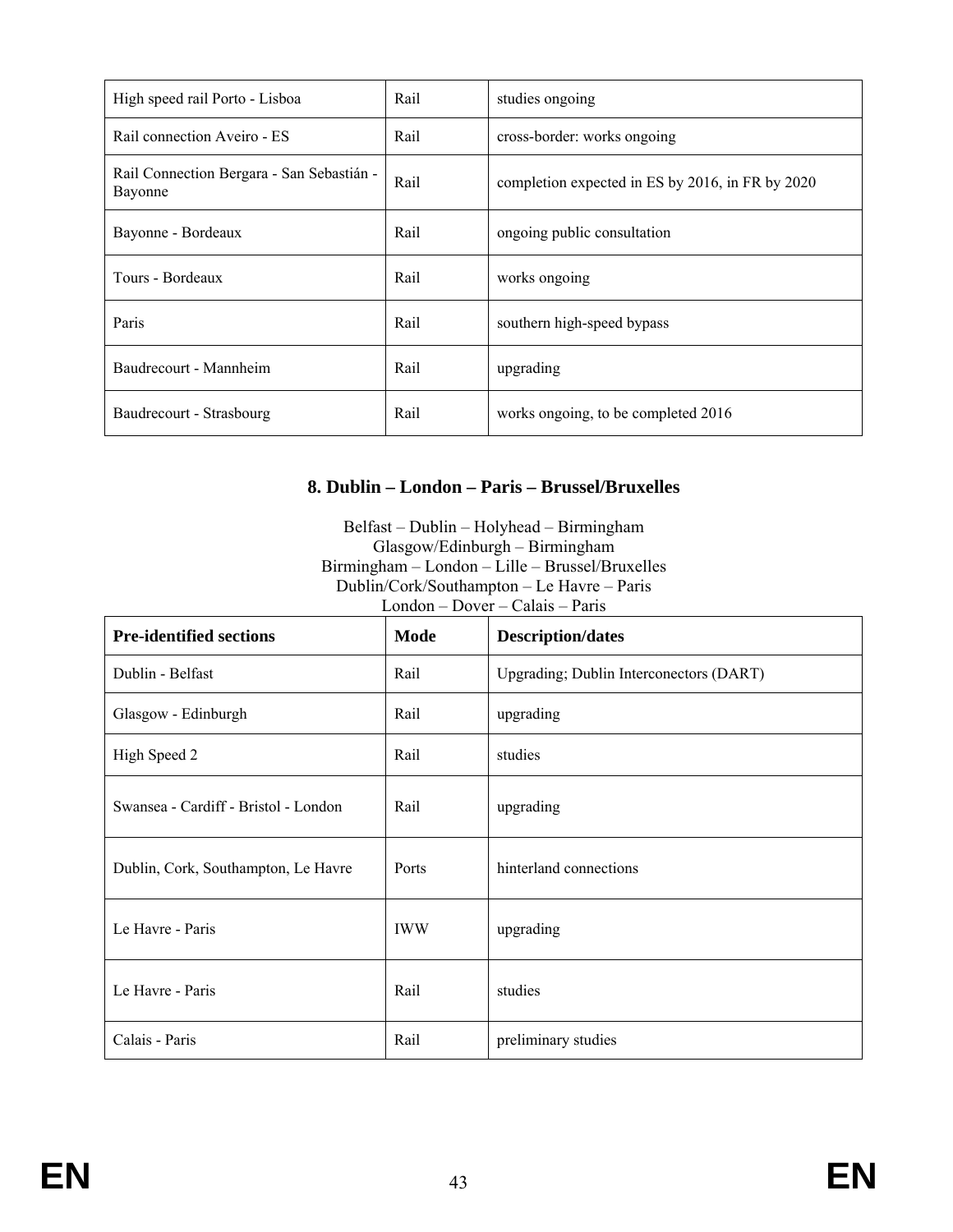#### **9. Amsterdam – Basel/Lyon – Marseille**

#### Amsterdam – Rotterdam – Antwerp – Brussel/Bruxelles – Luxembourg Luxembourg – Dijon – Lyon Luxembourg – Strasbourg – Basel

| <b>Pre-identified sections</b>                                                    | Mode              | <b>Description/dates</b>                                                          |  |  |
|-----------------------------------------------------------------------------------|-------------------|-----------------------------------------------------------------------------------|--|--|
| Maas                                                                              | <b>IWW</b>        | upgrading                                                                         |  |  |
| Albertkanaal                                                                      | <b>IWW</b>        | upgrading                                                                         |  |  |
| Terneuzen                                                                         | Maritime          | locks: studies ongoing                                                            |  |  |
| Terneuzen - Gent                                                                  | <b>IWW</b>        | studies, upgrading                                                                |  |  |
| Antwerp                                                                           | Maritime,<br>port | locks: studies ongoing, port: hinterland connections                              |  |  |
| Canal Seine - Escaut                                                              | <b>IWW</b>        | design completed, competitive dialogue<br>launched.<br>overall completion by 2018 |  |  |
| Waterways upgrade in Wallonia                                                     | <b>IWW</b>        | studies, upgrading                                                                |  |  |
| Brussel/Bruxelles<br>Luxembourg<br>$\pm$ 10 $\pm$<br>$\blacksquare$<br>Strasbourg | Rail              | works ongoing                                                                     |  |  |
| Strasbourg - Mulhouse - Basel                                                     | Rail              | upgrading                                                                         |  |  |
| Rail Connections Luxembourg - Dijon -<br>Lyon (TGV Rhin - Rhône)                  | Rail              | studies and works                                                                 |  |  |
| Lyon                                                                              | Rail              | eastern bypass: studies and works                                                 |  |  |
| Canal Saône - Moselle/Rhin                                                        | <b>IWW</b>        | preliminary studies ongoing                                                       |  |  |
| Rhône                                                                             | <b>IWW</b>        | upgrading                                                                         |  |  |

## **10. Strasbourg – Danube Corridor**

Strasbourg – Stuttgart – München – Wels/Linz Strasbourg – Mannheim – Frankfurt – Würzburg – Nürnberg – Regensburg – Passau – Wels/Linz Wels/Linz – Wien – Budapest – Arad – Brašov – Bucurešti – Constanta - Sulina

| <b>Pre-identified sections</b>                                         | Mode | <b>Description/dates</b>         |
|------------------------------------------------------------------------|------|----------------------------------|
| connection Strasbourg<br>Rail<br>Kehl<br>$\sim 10^{-11}$<br>Appenweier | Rail | works interconnection Appenweier |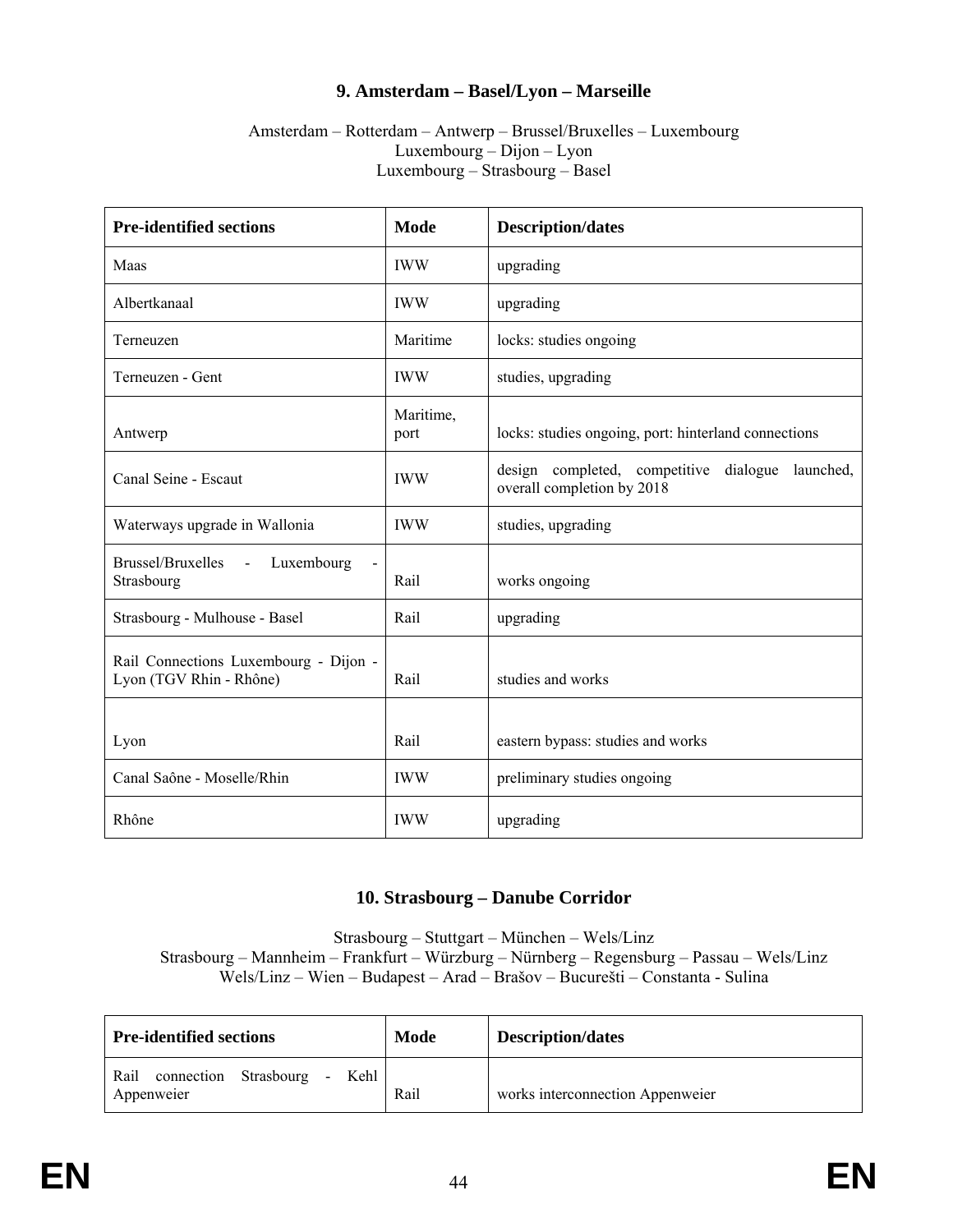| Karlsruhe - Stuttgart - München                | Rail       | studies and works ongoing                                                                               |
|------------------------------------------------|------------|---------------------------------------------------------------------------------------------------------|
| München - Mühldorf - Freilassing -<br>Salzburg | Rail       | studies and works ongoing                                                                               |
| Salzburg - Wels                                | Rail       | studies                                                                                                 |
| Nürnberg - Regensburg - Passau - Wels          | Rail       | studies; works partly ongoing                                                                           |
| Rail connection Wels - Wien                    | Rail       | completion expected by 2017                                                                             |
| Wien - Budapest                                | Rail       | studies high speed HU                                                                                   |
| Arad - Brašov - Bucurešti - Constanta          | Rail       | upgrading of specific sections; studies high-speed                                                      |
| Main – Main-Donau-Canal – Danube               | <b>IWW</b> | studies and works on several sections and bottlenecks;<br>inland waterway ports: hinterland connections |
| Constanta                                      | Port       | hinterland connections                                                                                  |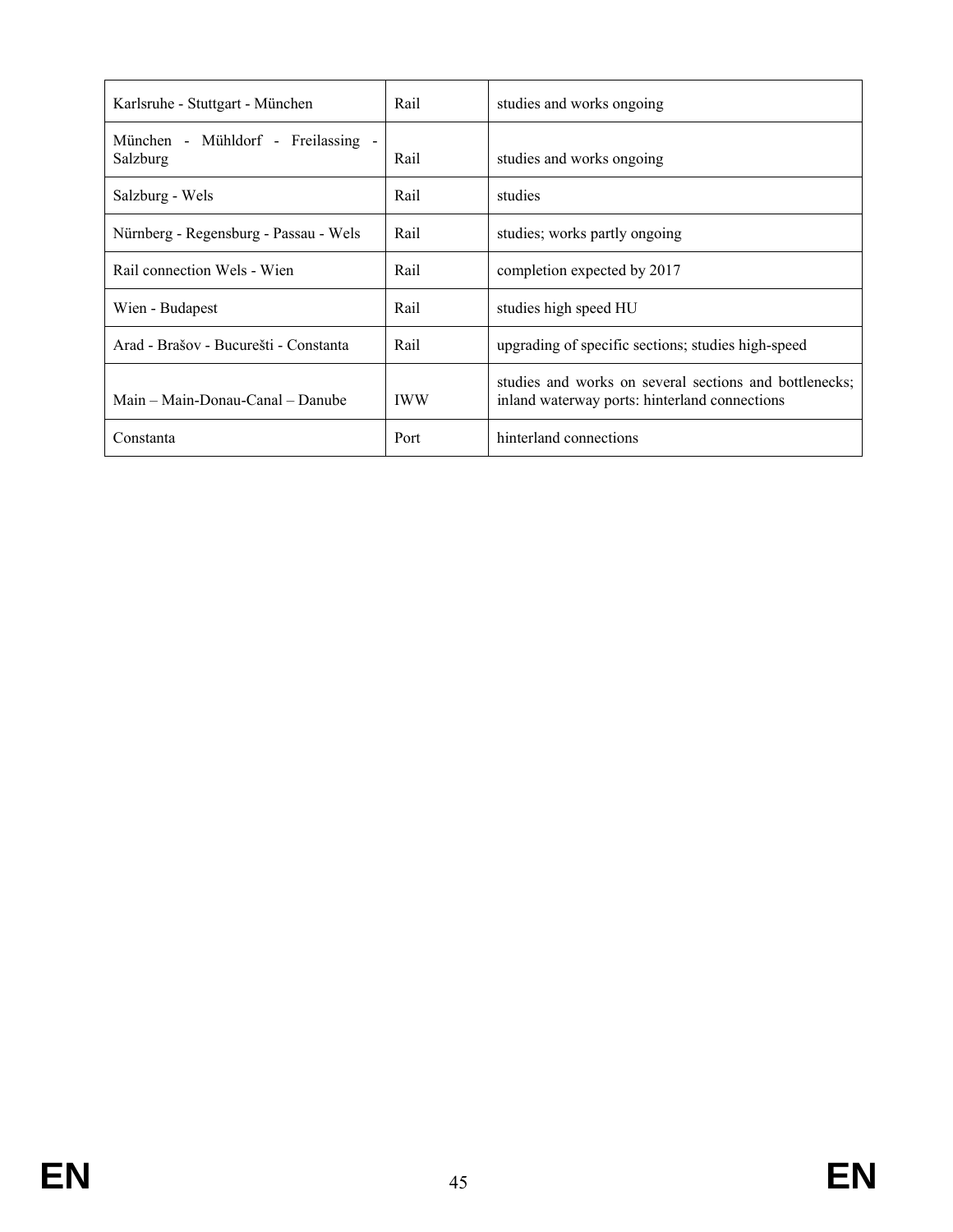| Sofia to FYROM border                               | <b>Cross-Border</b>                           | Rail       | studies ongoing                           |
|-----------------------------------------------------|-----------------------------------------------|------------|-------------------------------------------|
| Sofia to Serbian border                             | <b>Cross-Border</b>                           | Rail       | studies ongoing                           |
| Timișoara - Serbia border                           | <b>Cross-Border</b>                           | Rail       | studies ongoing                           |
| München – Praha                                     | <b>Cross-Border</b>                           | Rail       | studies                                   |
| Nürnberg – Praha                                    | <b>Cross-Border</b>                           | Rail       | studies                                   |
| Wrocław – Dresden                                   | <b>Cross-Border</b>                           | Rail       | upgrading                                 |
| Wroclaw - Praha                                     | <b>Cross-Border</b>                           | Rail       | studies                                   |
| Graz - Maribor - Pragersko                          | <b>Cross-Border</b>                           | Rail       | studies                                   |
| Bothnian Corridor: Lulea - Oulu                     | <b>Cross-Border</b>                           | Rail       | studies and works                         |
| North-West Spain and Portugal                       | <b>Bottleneck</b>                             | Rail       | works ongoing                             |
| Frankfurt - Fulda - Erfurt - Berlin                 | <b>Bottleneck</b>                             | Rail       | studies                                   |
| Halle – Leipzig – Nürnberg                          | <b>Bottleneck</b>                             | Rail       | works ongoing, to be<br>completed by 2017 |
| Rail Egnathia                                       | <b>Bottleneck</b>                             | Rail       | studies ongoing                           |
| Inland waterways Dunkerque - Lille                  | <b>Bottleneck</b>                             | <b>IWW</b> | studies ongoing                           |
| Parallel HSR line Paris- Lyon                       | <b>Bottleneck</b>                             | Rail       | preliminary studies ongoing               |
| Sundsvall - Umea - Lulea                            | <b>Bottleneck</b>                             | Rail       | studies and works                         |
| Malmö - Göteborg                                    | Other<br>Core<br><b>Network</b>               | Rail       | works                                     |
| Bothnian - Kiruna - NO border                       | Other<br><b>Core</b><br><b>Network</b>        | Rail       | studies and works                         |
| Rail connection Shannon - Cork - Dublin             | <b>Other</b><br><b>Core</b><br><b>Network</b> | Rail       | studies ongoing                           |
| Rail connection to Wilhelmshaven and<br>Bremerhaven | <b>Other</b><br>Core<br><b>Network</b>        | Rail       | studies ongoing                           |
| Zilina - UA border                                  | Other<br><b>Core</b><br><b>Network</b>        | Rail       | upgrading                                 |
| Ventspils – Riga – RU border                        | <b>Core</b><br>Other                          | Rail       | upgrading                                 |

# **b) Other Sections on the Core Network**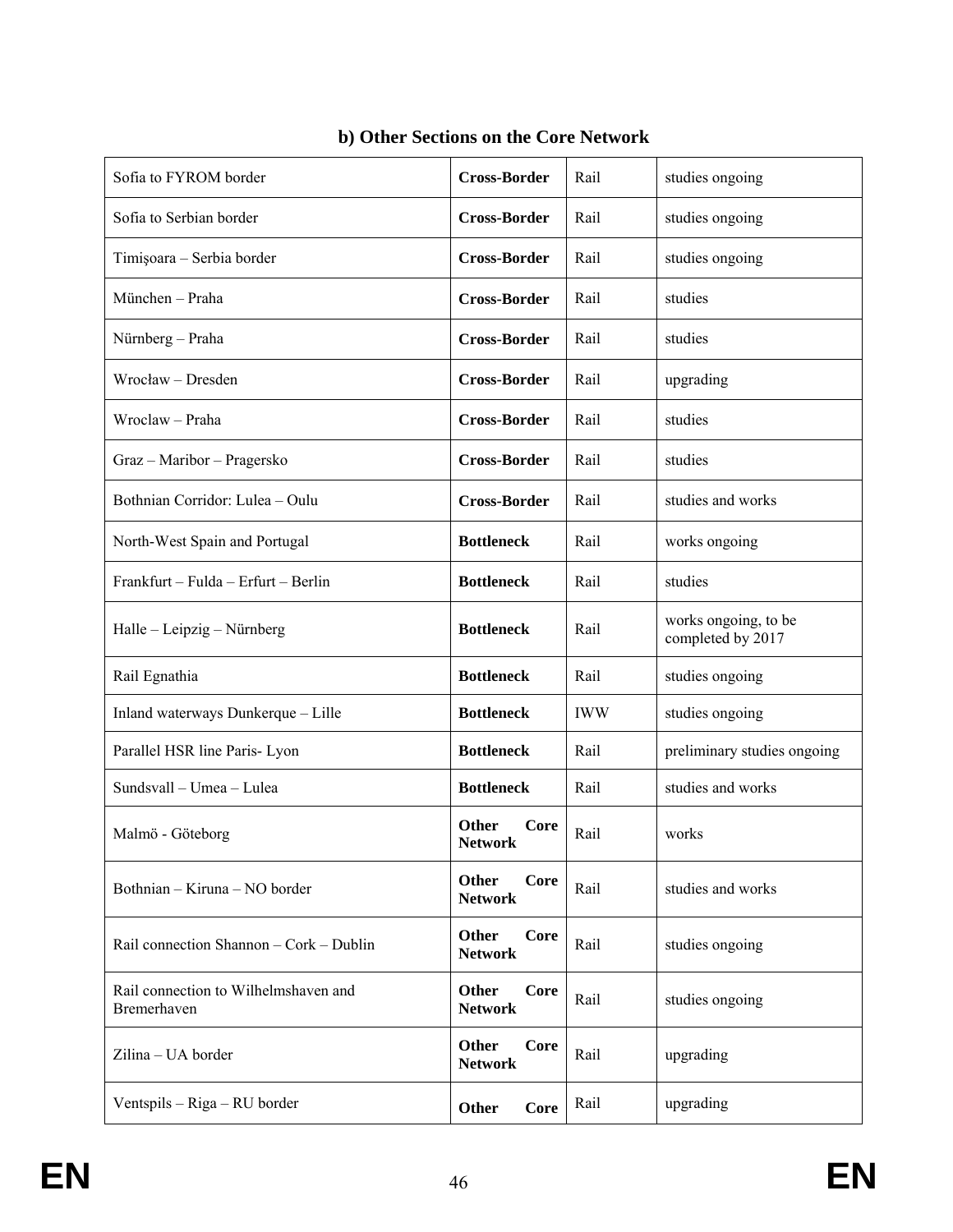|                                         | <b>Network</b>                         |      |                                       |
|-----------------------------------------|----------------------------------------|------|---------------------------------------|
| Klaipeda – Kaunas – Vilnius – BY border | <b>Other</b><br>Core<br><b>Network</b> | Rail | Upgrading, airport<br>interconnection |
| Katowice – Wroclaw – DE border          | <b>Other</b><br>Core<br><b>Network</b> | Rail | upgrading                             |
| $Marseille - Toulon - Nice - IT border$ | <b>Other</b><br>Core<br><b>Network</b> | Rail | studies high-speed                    |
| Bordeaux – Toulouse                     | <b>Other</b><br>Core<br><b>Network</b> | Rail | studies high-speed                    |
| Tampere - Oulu                          | <b>Other</b><br>Core<br><b>Network</b> | Rail | upgrading of sections                 |
| Pamplona – Zaragoza - Sagunto           | <b>Other Core</b><br><b>Network</b>    | Rail | studies and works                     |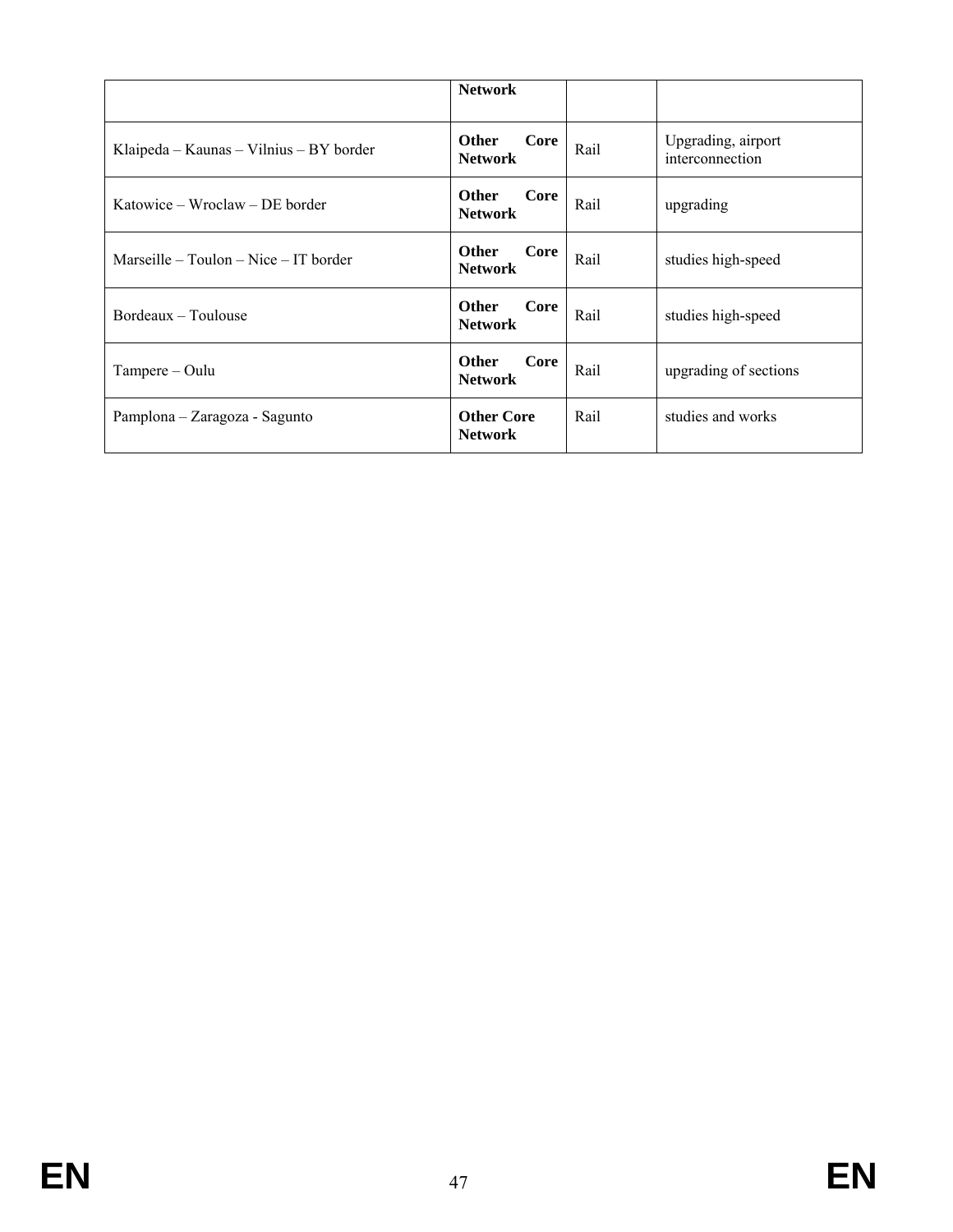# PART II: LIST OF INFRASTRUCTURE PRIORITY CORRIDORS AND AREAS IN THE FIELD OF ENERGY

|                                                                                                    | a) Priority Corridors                                                                                                                                                                                                                                                                                                                             |                                                                                                                        |
|----------------------------------------------------------------------------------------------------|---------------------------------------------------------------------------------------------------------------------------------------------------------------------------------------------------------------------------------------------------------------------------------------------------------------------------------------------------|------------------------------------------------------------------------------------------------------------------------|
|                                                                                                    | Objective                                                                                                                                                                                                                                                                                                                                         | Member States concerned                                                                                                |
| 1. Northern Seas offshore grid<br>("NSOG")                                                         | Developing an<br>integrated offshore<br>electricity grid in the<br>North Sea, the Irish<br>Sea, the English<br>Channel, the Baltic Sea<br>and neighbouring<br>waters to transport<br>electricity from<br>renewable offshore<br>energy sources to<br>centres of consumption<br>and storage and to<br>increase cross-border<br>electricity exchange | Belgium, Denmark, France,<br>Germany, Ireland, Luxemburg, the<br>Netherlands, Sweden, the United<br>Kingdom            |
| 2. North-South electricity<br>interconnections in South-Western<br>Europe ("NSI West Electricity") | Developing<br>interconnections<br>between Member<br>States of the region and<br>with Mediterranean<br>third countries, notably<br>to integrate electricity<br>from renewable energy<br>sources                                                                                                                                                    | Belgium, France, Germany, Ireland,<br>Italy, Luxembourg, Netherlands,<br>Malta, Portugal, Spain, the United<br>Kingdom |
| 3. North-South gas interconnections in<br>Western Europe ("NSI West Gas"):                         | Increasing<br>interconnection<br>capacities for North-<br>South gas flows in                                                                                                                                                                                                                                                                      | Belgium, Ireland, Luxembourg,<br>France, Germany, Italy, Malta, the<br>Netherlands, Portugal, Spain, the               |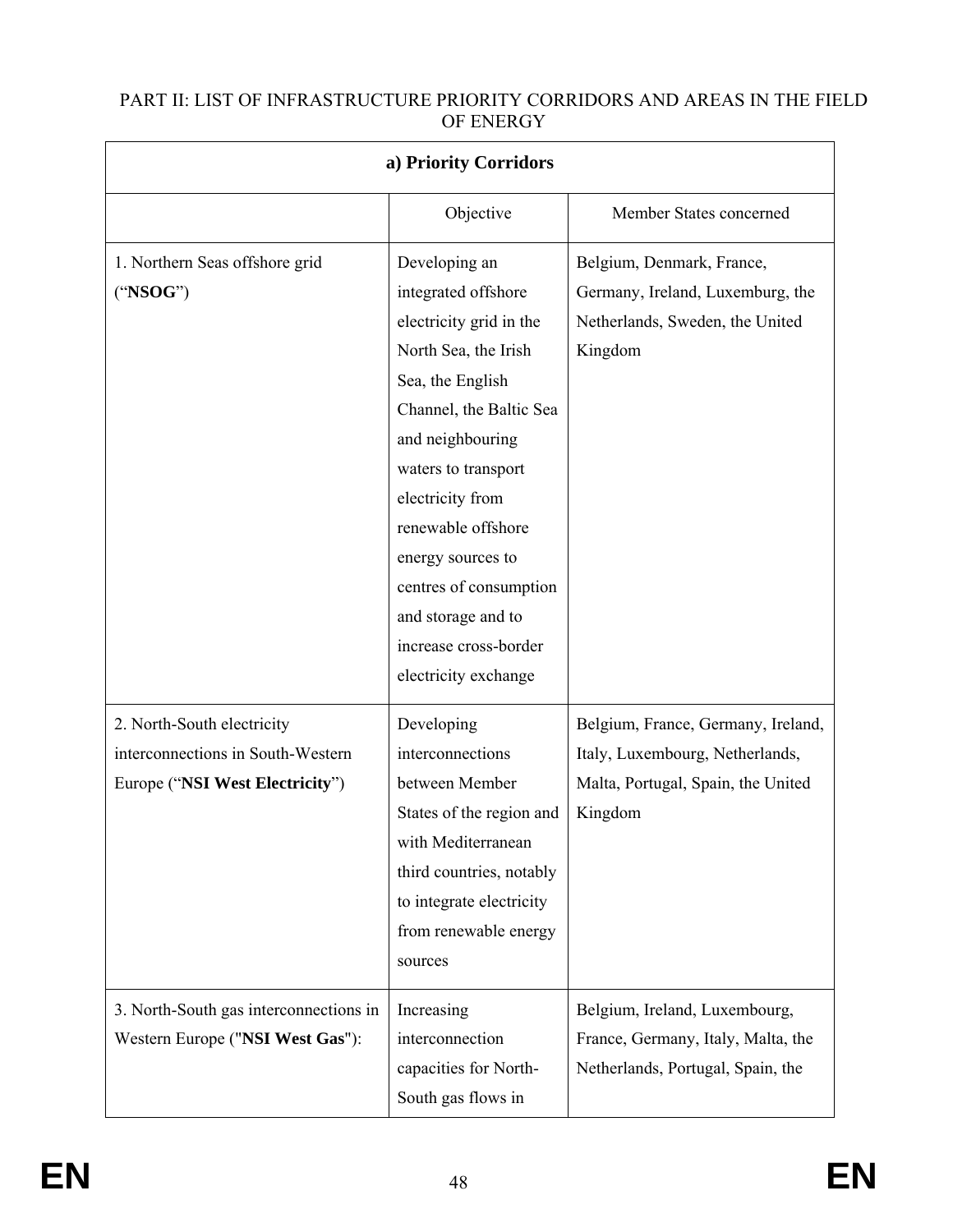|                                                                                                                            | Western Europe to<br>further diversify routes<br>of supply and increase<br>short-term gas<br>deliverability                                                                                                      | <b>United Kingdom</b>                                                                                                    |
|----------------------------------------------------------------------------------------------------------------------------|------------------------------------------------------------------------------------------------------------------------------------------------------------------------------------------------------------------|--------------------------------------------------------------------------------------------------------------------------|
| 4. North-South electricity<br>interconnections in Central Eastern<br>and South Eastern Europe ("NSI East<br>Electricity"): | Strengthening<br>interconnections and<br>internal lines in North-<br>South and East-West<br>directions to complete<br>the internal market and<br>integrate generation<br>from renewable energy<br>sources        | Austria, Bulgaria, Czech Republic,<br>Cyprus, Germany, Greece,<br>Hungary, Italy, Poland, Romania,<br>Slovakia, Slovenia |
| 5. North-South gas interconnections in<br>Central Eastern and South Eastern<br>Europe ("NSI East Gas"):                    | Strengthening regional<br>gas connections<br>between the Baltic Sea<br>region, the Adriatic<br>and Aegean Seas and<br>the Black Sea, notably<br>to enhance<br>diversification and<br>security of gas supply      | Austria, Bulgaria, Czech Republic,<br>Cyprus, Germany, Greece,<br>Hungary, Italy, Poland, Romania,<br>Slovakia, Slovenia |
| 6. Baltic Energy Market<br>Interconnection Plan in electricity<br>("BEMIP Electricity"):                                   | Developing<br>interconnections<br>between Member<br>States in the Baltic<br>region and reinforcing<br>internal grid<br>infrastructures<br>accordingly, to end<br>isolation of the Baltic<br>States and to foster | Denmark, Estonia, Finland,<br>Germany, Latvia, Lithuania,<br>Poland, Sweden                                              |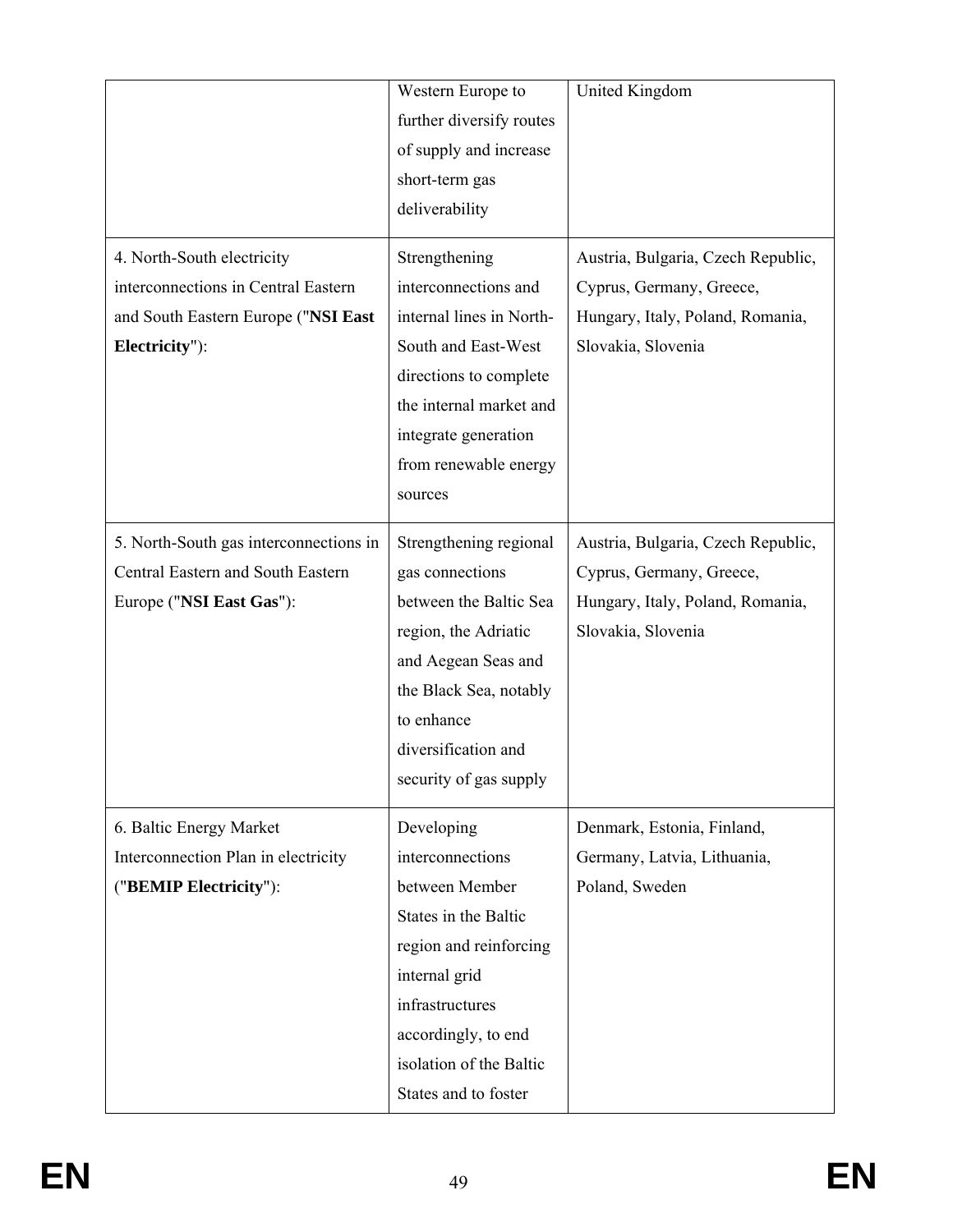|                                                                            | market integration in<br>the region                                                                                                                                                          |                                                                                                                                  |
|----------------------------------------------------------------------------|----------------------------------------------------------------------------------------------------------------------------------------------------------------------------------------------|----------------------------------------------------------------------------------------------------------------------------------|
| 7. Baltic Energy Market<br>Interconnection Plan in gas ("BEMIP<br>$Gas"$ : | Ending the isolation of<br>the three Baltic States<br>and Finland by ending<br>single supplier<br>dependency and<br>increasing<br>diversification of<br>supplies in the Baltic<br>Sea region | Denmark, Estonia, Finland,<br>Germany, Latvia, Lithuania,<br>Poland, Sweden                                                      |
| 8. Southern Gas Corridor ("SGC"):                                          | Transmission of gas<br>from the Caspian<br>Basin, Central Asia,<br>the Middle East and<br>the East Mediterranean<br>Basin to the Union to<br>enhance diversification<br>of gas supply        | Austria, Bulgaria, Czech Republic,<br>Cyprus, France, Germany, Greece,<br>Hungary, Italy, Poland, Romania,<br>Slovakia, Slovenia |

| b) Priority Areas       |                                                                                                                                                                                        |                         |  |
|-------------------------|----------------------------------------------------------------------------------------------------------------------------------------------------------------------------------------|-------------------------|--|
|                         | Objective                                                                                                                                                                              | Member States concerned |  |
| Smart grids deployment: | Accelerating the adoption of smart grid<br>technologies across the Union to<br>efficiently integrate the behaviour and<br>actions of all users connected to the<br>electricity network | all                     |  |
| Electricity highways    | Developing the first electricity highways<br>up to 2020, in view of building an<br>electricity highways system across the<br>Union                                                     | all                     |  |
| Cross-border carbon     | Preparing the construction of carbon<br>dioxide transport infrastructure between                                                                                                       | all                     |  |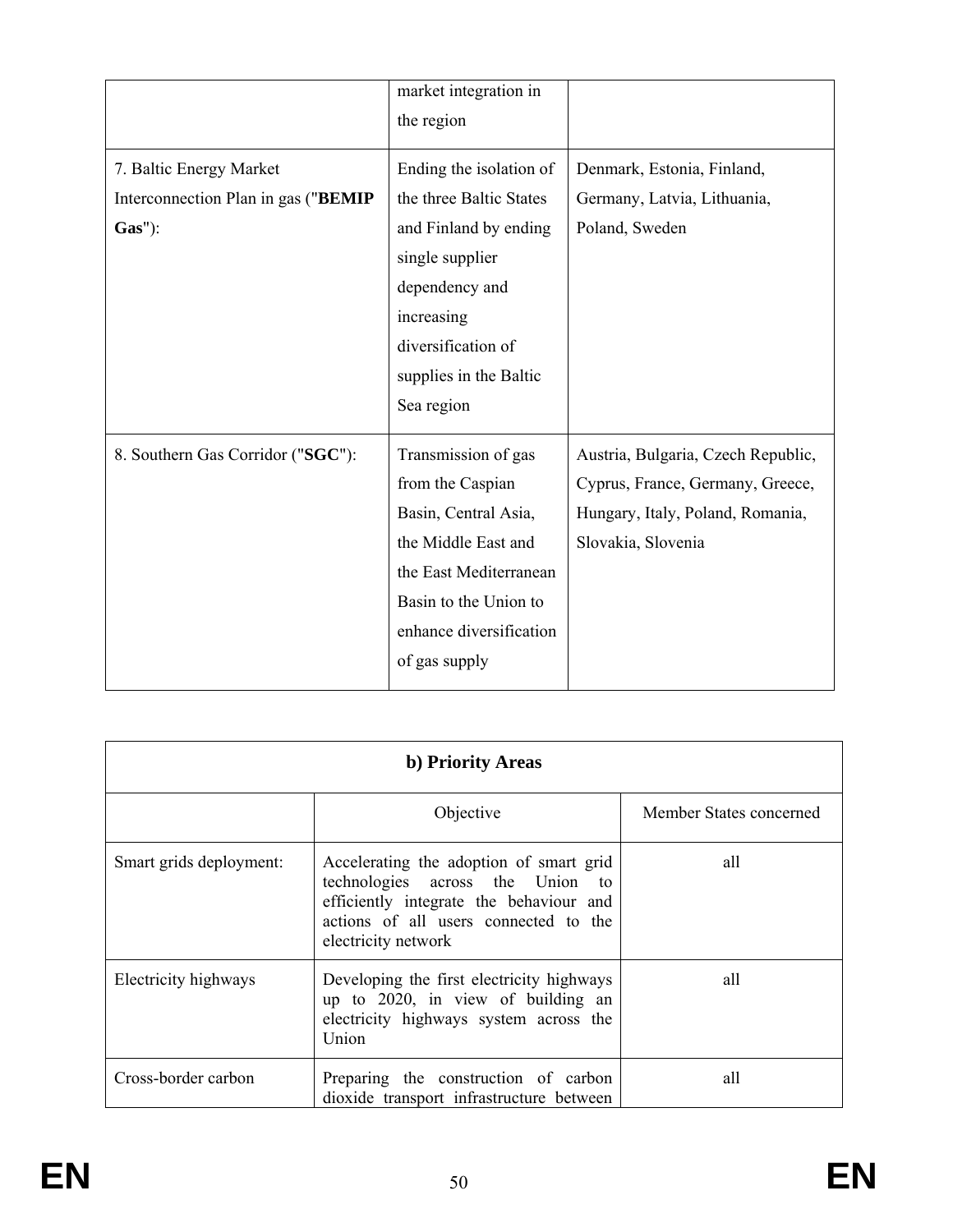| dioxide network | Member States in view of the deployment |  |
|-----------------|-----------------------------------------|--|
|                 | of carbon dioxide capture and storage   |  |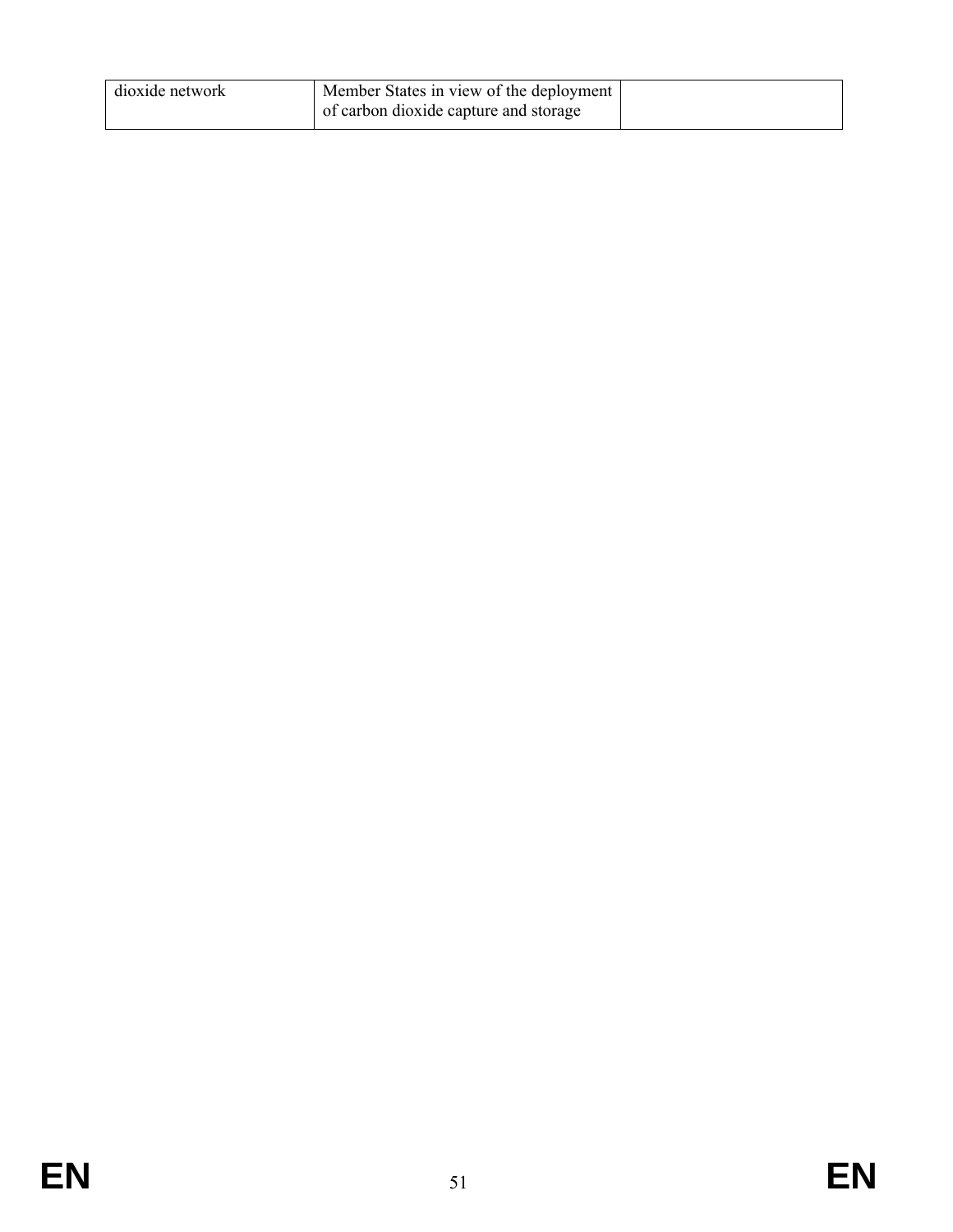## PART III: LIST OF PRE-IDENTIFIED PRIORITITES AND AREAS OF INTERVENTION

# IN THE FIELD OF TELECOMMUNICATIONS

| <b>Services</b>                     | <b>Innovative Management, Mapping</b> | $\mathbf{\&}$ | Technical assistance and project replication<br>measures, where necessary for deployment<br>and governance, including project and<br>investment planning and feasibility studies.<br>Mapping of pan-European broadband<br>infrastructure to develop an on-going detailed<br>physical surveying and documentation of<br>relevant sites, analysis of rights of way,<br>assessments of potential for upgrading<br>existing facilities, etc.<br>Analysis of the environmental impact, taking<br>into account climate change adaptation and<br>mitigation needs, and disaster resilience |
|-------------------------------------|---------------------------------------|---------------|-------------------------------------------------------------------------------------------------------------------------------------------------------------------------------------------------------------------------------------------------------------------------------------------------------------------------------------------------------------------------------------------------------------------------------------------------------------------------------------------------------------------------------------------------------------------------------------|
| Support actions<br>support measures | and other                             | technical     | Actions needed to prepare implementation of<br>projects of common interest or actions<br>contributing to that purpose, including<br>preparatory, feasibility, evaluation<br>and<br>validation studies, and any other technical<br>support measure, including prior action to<br>define and develop an action fully.                                                                                                                                                                                                                                                                 |

## **a) Horizontal priorities**

#### **b) Broadband networks**

Intervention in the field of broadband shall contribute to smart and inclusive growth through building a balanced and geographically diversified portfolio of broadband projects, including both 30Mbps and 100Mbps plus projects; with urbansuburban and rural projects, in order to reach a satisfactory level of connectivity in all the Member States.

| <b>Characteristics of the intervention</b>                                           | <b>Description</b>                          |
|--------------------------------------------------------------------------------------|---------------------------------------------|
| The intervention in the field of broadband Investments in broadband networks capable | of achieving the Digital Agenda 2020 target |
| networks shall include:                                                              | of universal coverage at 30Mbps; or         |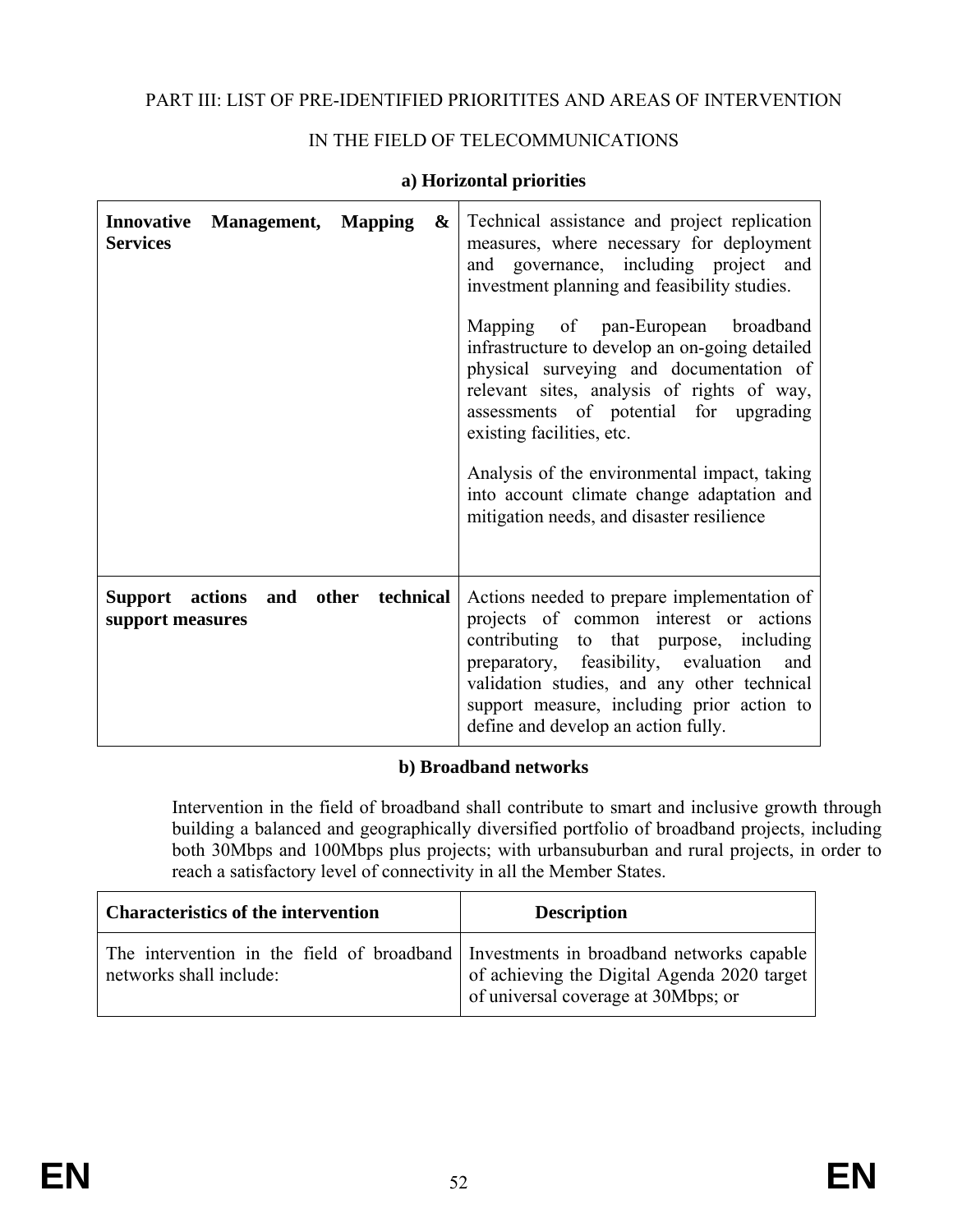|                                                                                                                                 | Investments in broadband networks capable.<br>of achieving the Digital Agenda 2020 target<br>and having at least 50% of households<br>subscribing to speeds above 100Mbps;                                                                              |  |
|---------------------------------------------------------------------------------------------------------------------------------|---------------------------------------------------------------------------------------------------------------------------------------------------------------------------------------------------------------------------------------------------------|--|
| The intervention in the field of broadband<br>networks shall consist in particular of one or<br>more of the following elements: | deployment of passive physical<br>The<br>infrastructure or<br>the deployment of<br>combined passive and active physical<br>infrastructure and ancillary infrastructure<br>elements, complete with services necessary<br>to operate such infrastructure; |  |
|                                                                                                                                 | Associated facilities and associated services,<br>such as building wiring, antennae, towers<br>and other supporting constructions, ducts,<br>conduits, masts, manholes, and cabinets;                                                                   |  |
|                                                                                                                                 | Exploitation of potential synergies between<br>the roll-out of broadband networks and other<br>utilities networks (energy, transport, water,<br>sewage, etc), in particular those related to<br>smart electricity distribution.                         |  |

# **c) Digital service infrastructures**

The following areas of intervention in the field of Digital service infrastructures shall be supported.

| <b>Digital Service</b>                                                       | <b>Description</b>                                                                                                                                                                                                      |  |
|------------------------------------------------------------------------------|-------------------------------------------------------------------------------------------------------------------------------------------------------------------------------------------------------------------------|--|
| Trans-European high-speed backbone<br>connections for public administrations | Public trans-European backbone service<br>infrastructure that shall provide high speed<br>connectivity between public institutions in<br>areas such as public administration, culture,<br>education and health.         |  |
| Cross-border delivery<br>of<br>eGovernment<br>services                       | Standardised, cross-border, and user-friendly<br>interaction platforms, which shall generate<br>efficiency gains both throughout the economy<br>and in the public sector, and shall contribute<br>to the Single Market. |  |
|                                                                              | Such platforms enable electronic<br>procurement, online health services,<br>standardised business reporting, electronic<br>exchange of judicial information, trans-<br>European online company registration, e-         |  |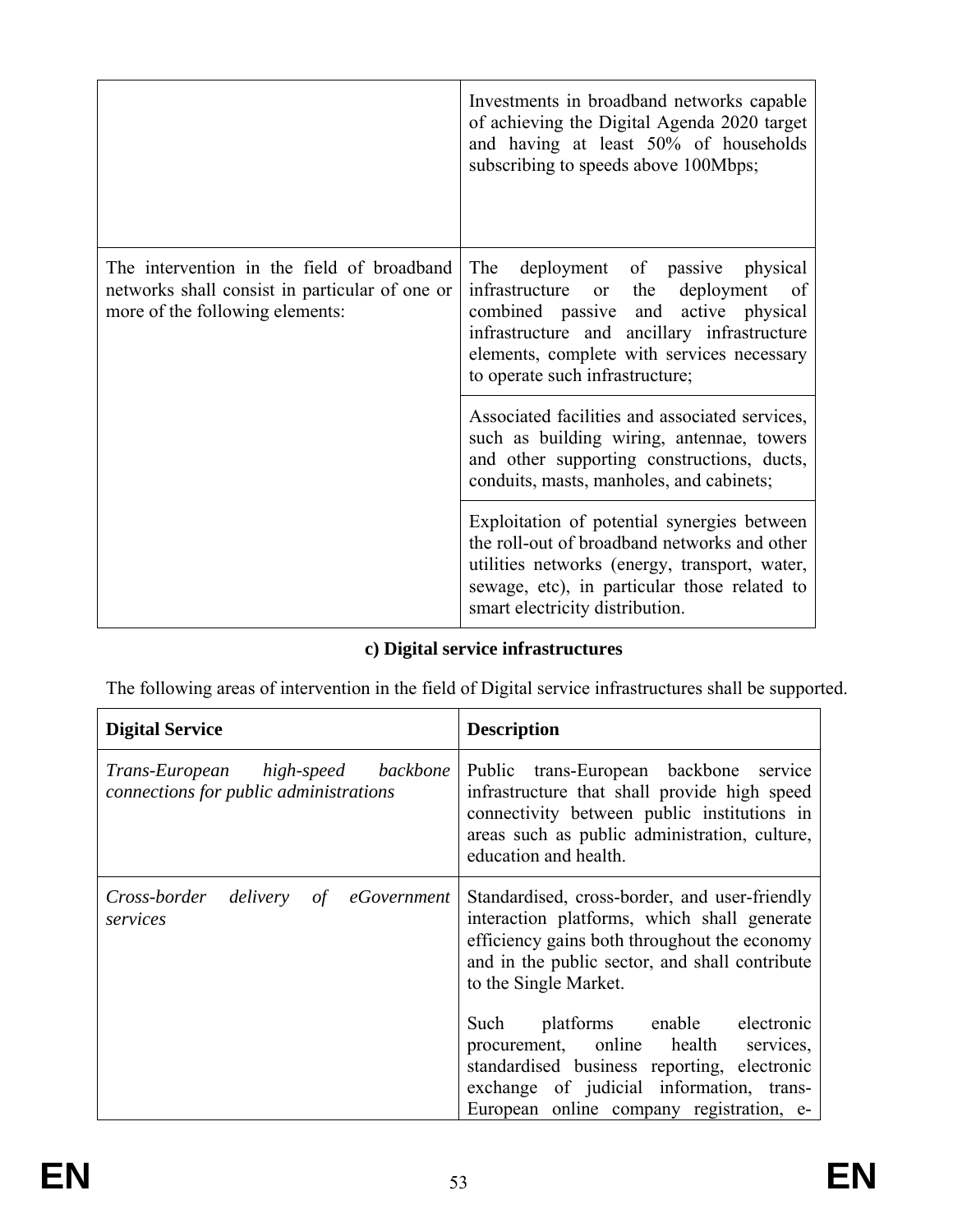|                                                                                                                                                                      | services<br>for<br>Government<br>businesses,<br>including trans-European online company<br>registration.                                                                                                                                        |  |
|----------------------------------------------------------------------------------------------------------------------------------------------------------------------|-------------------------------------------------------------------------------------------------------------------------------------------------------------------------------------------------------------------------------------------------|--|
| Enabling access to public sector information<br>and multilingual services                                                                                            | Digitalization of large collections<br>of<br>European cultural resources and fostering<br>their re-use by third parties.                                                                                                                        |  |
|                                                                                                                                                                      | Achieving full access for re-use to all<br>disclosable information held by the public<br>sector in the EU by 2020.                                                                                                                              |  |
|                                                                                                                                                                      | Enabling any business in the EU to offer<br>online services in its own language that shall<br>be seamlessly accessible and usable in any<br>EU language                                                                                         |  |
| Safety and security                                                                                                                                                  | Shared computing facilities, databases and<br>software tools for the Safer Internet Centres<br>(SICs) in the Member States, as well as back-<br>office operations to handle the reporting on<br>sex abuse content                               |  |
|                                                                                                                                                                      | Critical service infrastructures, including<br>communication channels<br>platforms<br>and<br>developed and deployed in order to enhance<br>the EU-wide capability for preparedness,<br>sharing, coordination<br>information<br>and<br>response. |  |
| Deployment<br>of information<br>and<br>communication technology solutions<br>for<br>intelligent energy networks and for<br>the<br>provision of Smart Energy Services | Modern information and communication<br>technologies in the field of smart energy<br>services to meet the needs of citizens (who<br>can be producers as well as consumers of<br>energy providers<br>energy),<br>and<br>public<br>authorities.   |  |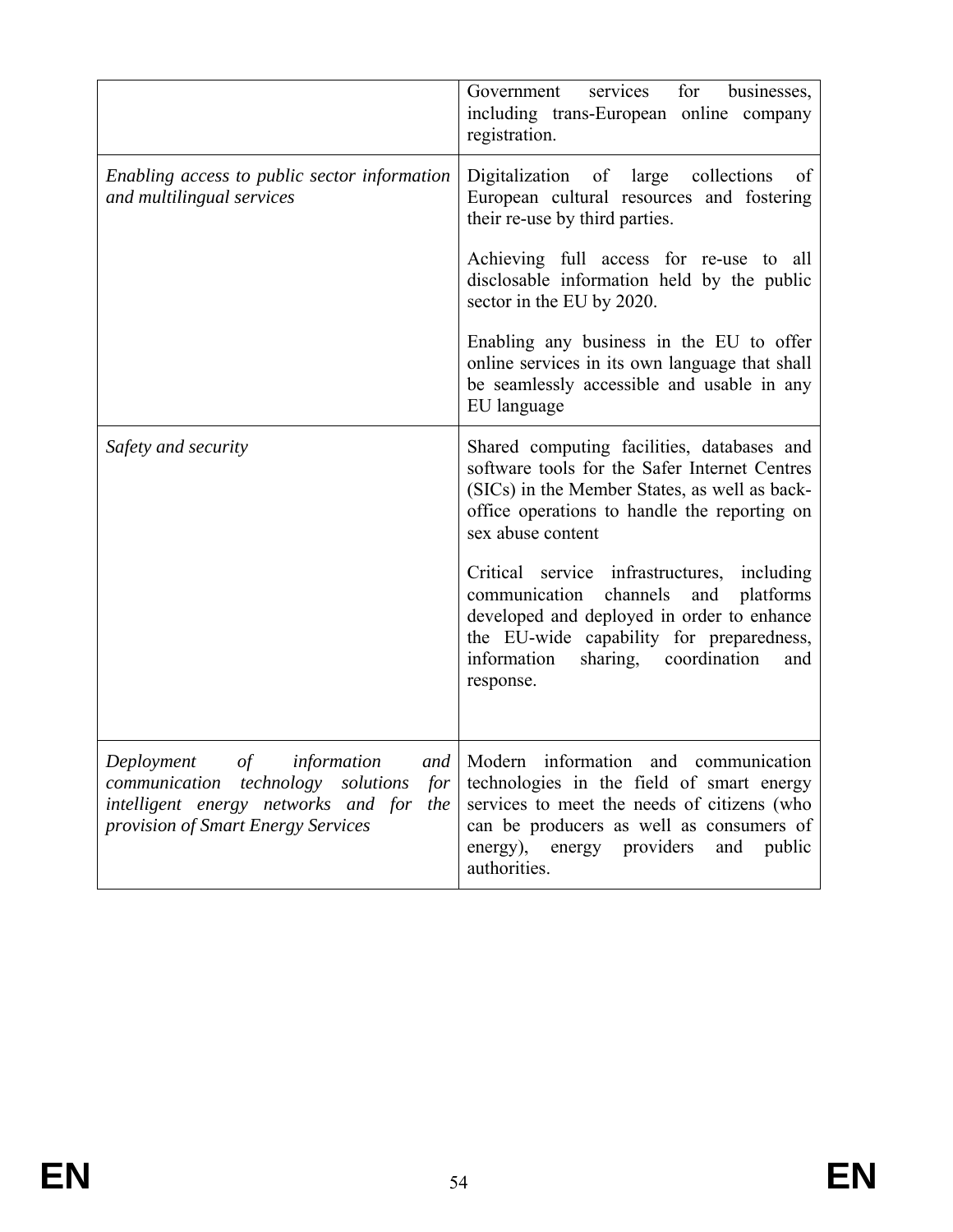# **LEGISLATIVE FINANCIAL STATEMENT**

### **1. FRAMEWORK OF THE PROPOSAL/INITIATIVE**

#### **1.1. Title of the proposal/initiative**

Regulation of the European Parliament and of the Council establishing the Connecting Europe Facility

# **1.2. Policy area(s) concerned in the ABM/ABB structure<sup>48</sup>**

- 06 Mobility and Transport
- 32 Energy
- 09 Information Society and Media
- 13 Regional Policy

## **1.3. Nature of the proposal/initiative**

X The proposal/initiative relates to **a new action** 

 $\Box$  The proposal/initiative relates to **a new action following a pilot project/preparatory action**<sup>49</sup>

The proposal/initiative relates to **the extension of an existing action**

The proposal/initiative relates to **an action redirected towards a new action**

# **1.4. Objectives**

*1.4.1. The Commission's multiannual strategic objective(s) targeted by the proposal/initiative* 

Heading 1 Smart and Inclusive Growth

The CEF will address the following general objectives in the sectors of energy, transport and telecommunication:

a)contribute to smart, sustainable and inclusive growth by developing modern and high performing trans-European networks, thus bringing forward benefits for the entire European Union in terms of competitiveness and economic, social and territorial cohesion within the Single Market and creating an environment more conducive to private and public investment through a combination of financial instruments and Union direct support and by exploiting synergies across the sectors.

<sup>48</sup> ABM: Activity-Based Management – ABB: Activity-Based Budgeting.

As referred to in Article  $49(6)(a)$  or (b) of the Financial Regulation.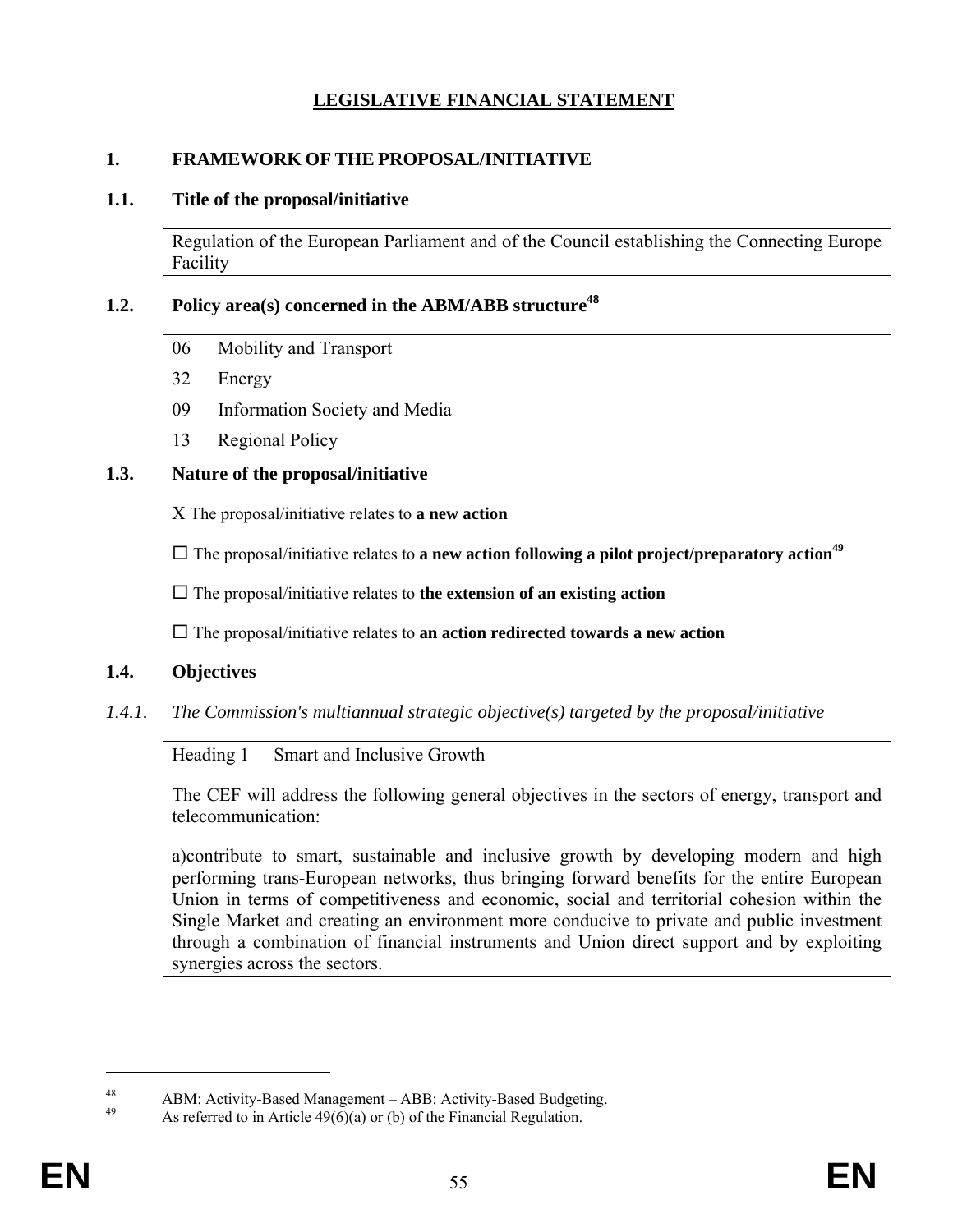b) enable the European Union to achieve its targets of a 20% reduction of greenhouse gas emissions, a 20% increase in energy efficiency and raising the share of renewable energy to 20% up to 2020 while ensuring solidarity among Member States.

## *1.4.2. Specific objective(s) and ABM/ABB activities concerned*

The CEF pursues the following specific objectives in the sectors of transport, energy and telecommunications:

- 1. In the field of transport,:
- a) removing bottlenecks and bridging missing links;
- b) ensuring sustainable and efficient transport in the long run;

c) optimising the integration and interconnection of transport modes and enhancing interoperability, safety and security of transport services.

2. In the field of energy:

a) promoting the further integration of the internal energy market and the interoperability of the electricity and gas networks across borders, including by ensuring that no Member States is isolated from the European network;

b) enhancing Union security of supply;

c) contributing to sustainable development and protection of the environment, notably by fostering the integration of energy from renewable sources into the transmission network and developing carbon dioxide networks.

3. In the field of telecommunications networks:

a) accelerating the deployment of fast and ultra-fast broadband networks and their uptake, including by small and medium sized enterprises (SMEs);

b) promoting the interconnection and interoperability of national public services on-line as well as access to such networks.

ABM/ABB activity(ies) concerned

06 03

32 03

09 03

13 14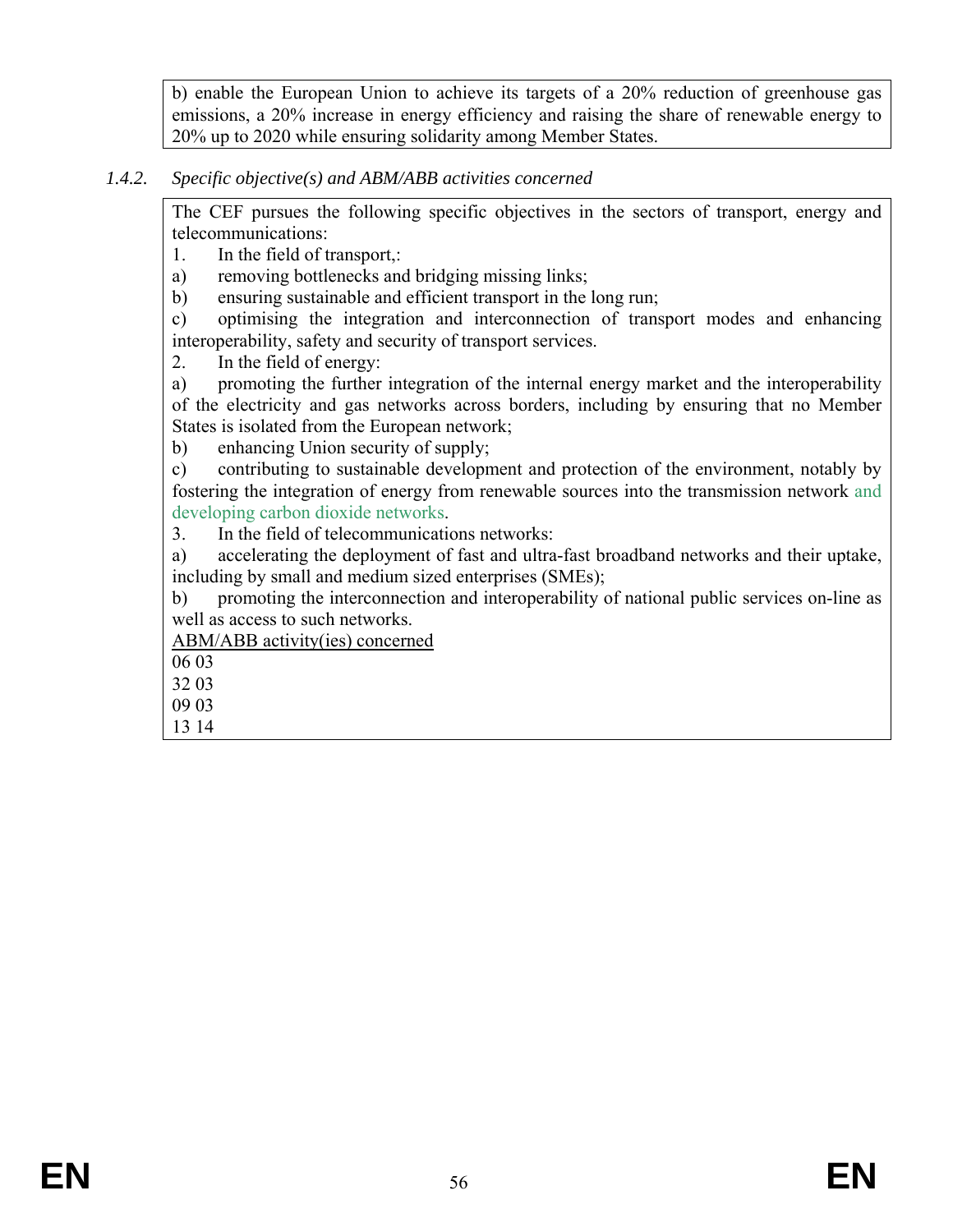# *1.4.3. Expected result(s) and impact*

*Specify the effects which the proposal/initiative should have on the beneficiaries/groups targeted.* 

Overall socio-economic and environmental impacts:

A successful implementation of CEF will accelerate the development of high performing infrastructure in the EU in the areas of transport, energy and information and communication technologies, and thus contribute to reaching the EU 2020 Strategy associated energy and climate change targets and to achieving sustainable competitiveness of the EU. Operating rules under CEF will promote implementation of actions and encourage maximal leverage of EU budget contributions in attracting public and private investments for projects. Furthermore, with the assistance of the financial instruments set up with the EU's contribution, the infrastructures of European relevance will become an attractive investment asset for institutional investors from and outside Europe.

Sector specific impacts:

Transport:

The accelerated implementation of the trans-European transport Core Network corridors will favour more adequate transport infrastructure coverage of the Union, modal-shift and co-modality. Innovative information and management systems, that will form part of the network, will provide support for logistic functions, inter-modal integration and sustainable operation in order to establish competitive transport chains, according to the needs of the users. The efficiency of the transport system will be improved, with an important reduction of congestion and travel times.

Energy:

Development and construction of energy infrastructure priority corridors and areas fostering i.a.:

- large-scale deployment of renewable energies,
- optimisation of transmission at EU level
- security of supply

Telecommunications:

more citizens having access to broadband internet

availability of interoperable digital service infrastructures, in particular availability of smart electricity distribution services

mobilisation of private and further public investment in digital infrastructures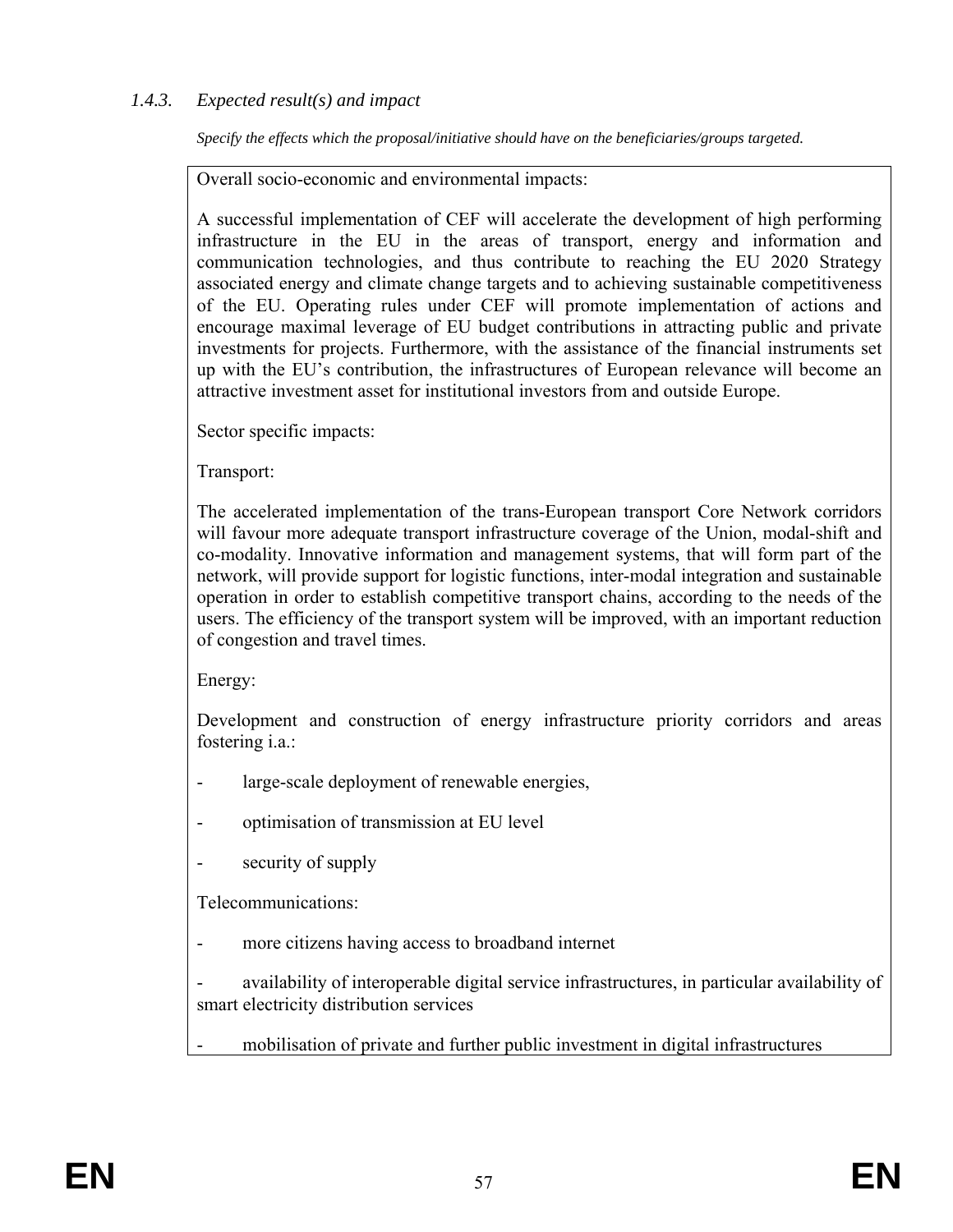For ICT an OECD study suggests that a ten per cent higher broadband penetration rate in any year is correlated with a 1.5 per cent increase in labour productivity over the following five years<sup>50</sup>.

A meta-study for the European Commission estimates that connecting all of Europe to modern high-speed broadband would create about 3.99 million jobs in EU27 Member States. This analysis also shows that the average level of GDP growth arising from broadband investment is 7.03 per cent. This would equate to an increase in EU27 GDP of EUR 862.47 billion. In addition, an OECD study<sup>51</sup> suggest that governments can achieve a ten year return on fully funding a national, point to point, open access FTTH network.

## **1.4.4. Overview on milestones and targets:**

| <b>General objective 1</b>                                                                                                                                   | Contribute to smart, sustainable and inclusive growth |                                                                                                                                         |                                                                                                                                                     |
|--------------------------------------------------------------------------------------------------------------------------------------------------------------|-------------------------------------------------------|-----------------------------------------------------------------------------------------------------------------------------------------|-----------------------------------------------------------------------------------------------------------------------------------------------------|
| <b>Indicator</b>                                                                                                                                             | <b>Current situation</b>                              | <b>Milestone</b><br>2017                                                                                                                | Long term<br>target<br>2020                                                                                                                         |
| Volume of public and<br>private investment in<br>projects of common<br>interest                                                                              |                                                       | investments<br>realised<br>the 1<br>$\Omega$<br>TEN-T<br>entire<br>network, of which<br>EUR 140 billion<br>the<br>core<br>on<br>network | EUR 280 billion of EUR 500 billion of<br>investments realised<br>on the entire TEN-T<br>network, of which<br>EUR 250 billion on<br>the core network |
| Volume of public and<br>private investment in<br>projects of common<br>interest<br>realised<br>through the Financial<br>Instruments under this<br>Regulation |                                                       | private investments<br>realised<br>the  <br>on<br>TEN-T<br>entire<br>network                                                            | EUR 15 billion of EUR 40 billion of<br>private investments<br>realised on the entire<br>TEN-T network.                                              |

#### **Transport:**

**General objective 2** | Enable EU to reach 20-20-20 targets

<sup>50</sup> Roman Friedrich, Karim Sabbagh, Bahjat El-Darwiche, and Milind Singh (2009): Digital Highways. The Role of Government in 21<sup>st</sup> Century Infrastructure. Booz & Company.<br><sup>51</sup> OECD (2010), OECD Information Technology Outlook 2010, OECD Publishing. Available at

http://dx.doi.org/10.1787/it\_outlook-2010-en Accessed 17th May 2011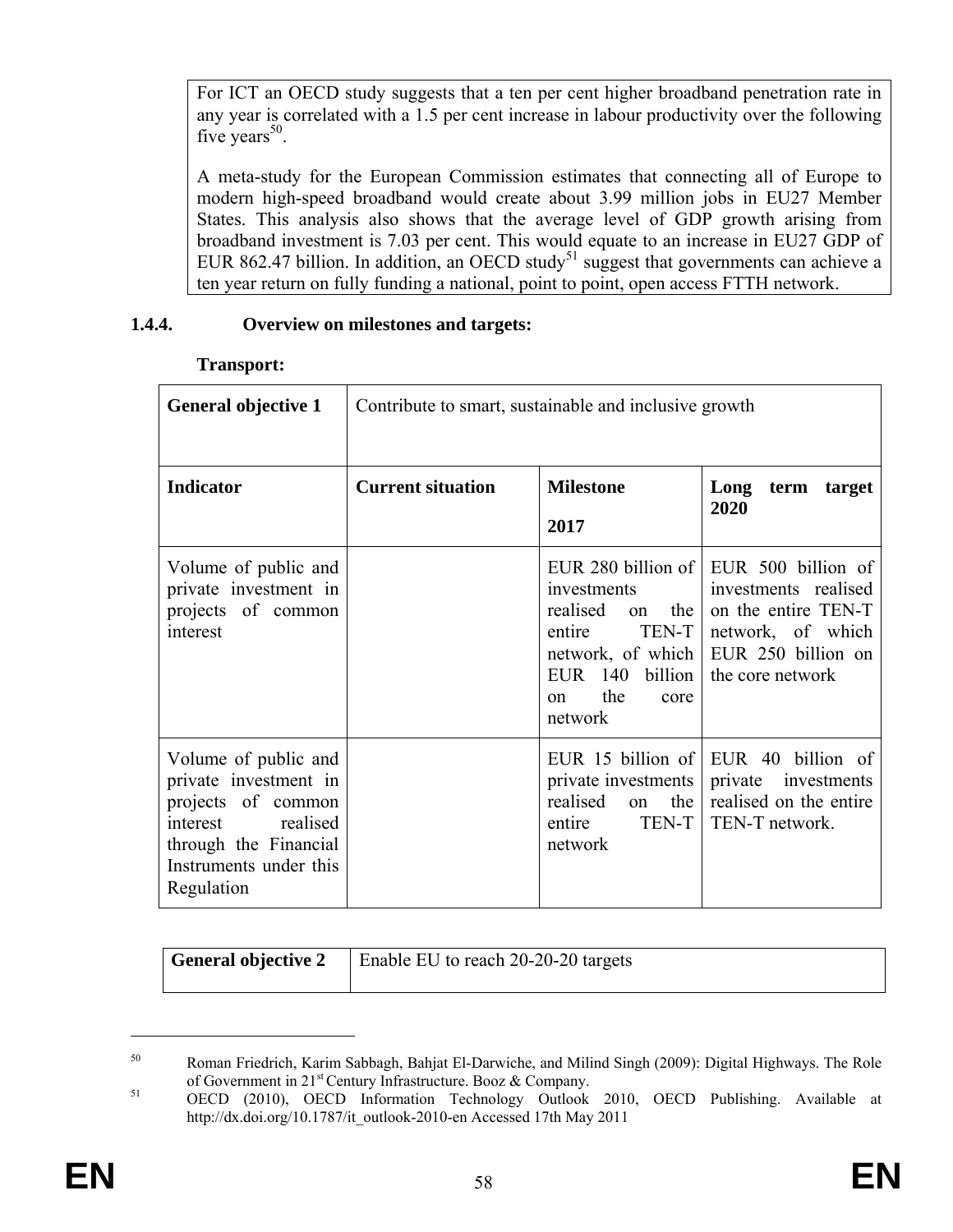| <b>Indicator</b>                          | <b>Current situation</b> | <b>Milestone</b><br>2017 | Long term target |
|-------------------------------------------|--------------------------|--------------------------|------------------|
| Reduction of green<br>house gas emissions | $\left( * \right)$       | ′*)                      | ′*`              |
| Increase in energy<br>efficiency          | ั*`                      | ั*)                      | ′*`              |
| Share of renewable<br>energy              | $\left( * \right)$       | ั*)                      | ′*`              |

(\*) Data not yet available as methodology still has to be developed.

| Specific objective 1 -<br>transport                                           | Removing bottlenecks and bridging missing links |                  |               |
|-------------------------------------------------------------------------------|-------------------------------------------------|------------------|---------------|
| <b>Indicator</b>                                                              | <b>Latest known result</b>                      | <b>Milestone</b> | <b>Target</b> |
|                                                                               |                                                 | 2017             |               |
| Number of new and Railways: 36 (to be<br>improved cross-border<br>connections | improved)                                       | 6                | 14            |
| Removed bottlenecks<br>on transport routes                                    | Railways: 30 (to be $ 4$<br>removed)            |                  | 10            |
|                                                                               | <b>IWW: 14</b>                                  |                  | 3             |

| Specific objective 2 -<br>transport                                                        | Ensuring sustainable and efficient transport in the long run |                  |               |
|--------------------------------------------------------------------------------------------|--------------------------------------------------------------|------------------|---------------|
| Indicator                                                                                  | <b>Latest known result</b>                                   | <b>Milestone</b> | <b>Target</b> |
|                                                                                            |                                                              | 2017             | 2020          |
| the  <br>of<br>Length<br>conventional railway<br>TEN-T<br>network<br>1n<br>$EU-27$ (in km) | 81230 (2005)                                                 | 74071            | 71490         |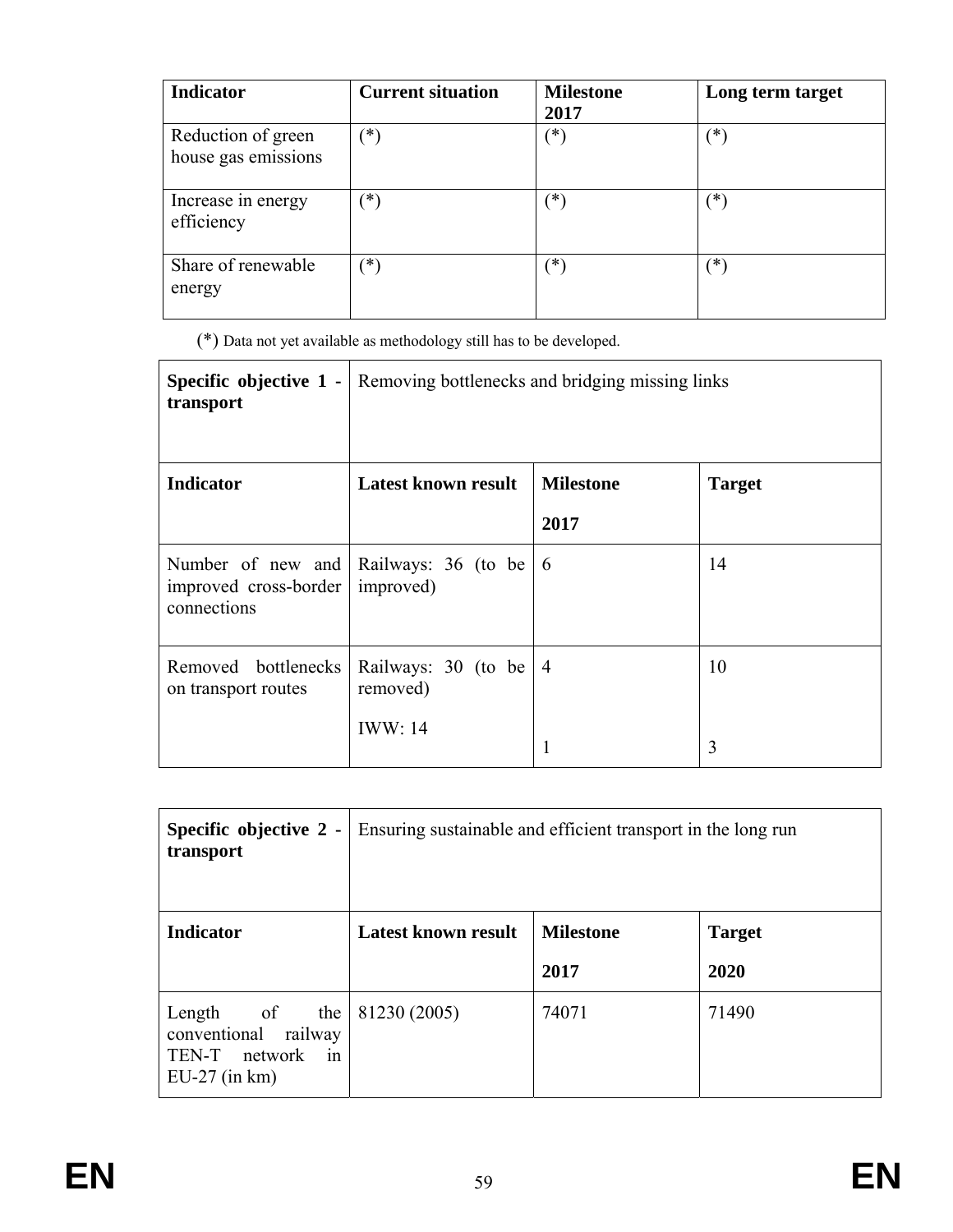| length of high-speed   $10733(2010)$<br>TEN-T<br>railway<br>network in the EU-27<br>(in km) |       | 20022    | 23198    |
|---------------------------------------------------------------------------------------------|-------|----------|----------|
| Reduction of green<br>house gas emmissions                                                  | $(*)$ | $(\ast)$ | $(\ast)$ |
| Increase in<br>energy<br>efficiency                                                         | $(*)$ | $(*)$    | $(\ast)$ |

(\*) Data not yet available as methodology still has to be developed.

| Specific objective 3 -<br>transport                                                                   | Optimising integration and interconnection of transport modes and<br>enhancing interoperability of transport services |                  |               |
|-------------------------------------------------------------------------------------------------------|-----------------------------------------------------------------------------------------------------------------------|------------------|---------------|
| <b>Indicator</b>                                                                                      | <b>Latest known result</b>                                                                                            | <b>Milestone</b> | <b>Target</b> |
|                                                                                                       | existing<br>(already<br>connections)                                                                                  | 2017             |               |
| Number of<br>ports<br>the<br>connected<br>to<br>railway network (out<br>of a total of 82 ports)       | 27                                                                                                                    | 41               | 54            |
| Number of airports<br>the<br>connected<br>to<br>railway network (out<br>of a total of 37<br>airports) | -12                                                                                                                   | 18               | 24            |

# **Energy:**

| <b>General objective 1</b>                                                      | Contribute to smart, sustainable and inclusive growth |                          |                  |  |
|---------------------------------------------------------------------------------|-------------------------------------------------------|--------------------------|------------------|--|
| <b>Indicator</b>                                                                | <b>Current situation</b>                              | <b>Milestone</b><br>2017 | Long term target |  |
| Volume of public and<br>private investment in<br>projects of common<br>interest | $\overline{0}$                                        | $200$ bn                 | 200bn            |  |
| Volume of public and<br>private investment in                                   | $\overline{0}$                                        | $30-60$ bn               | $30-60$ bn       |  |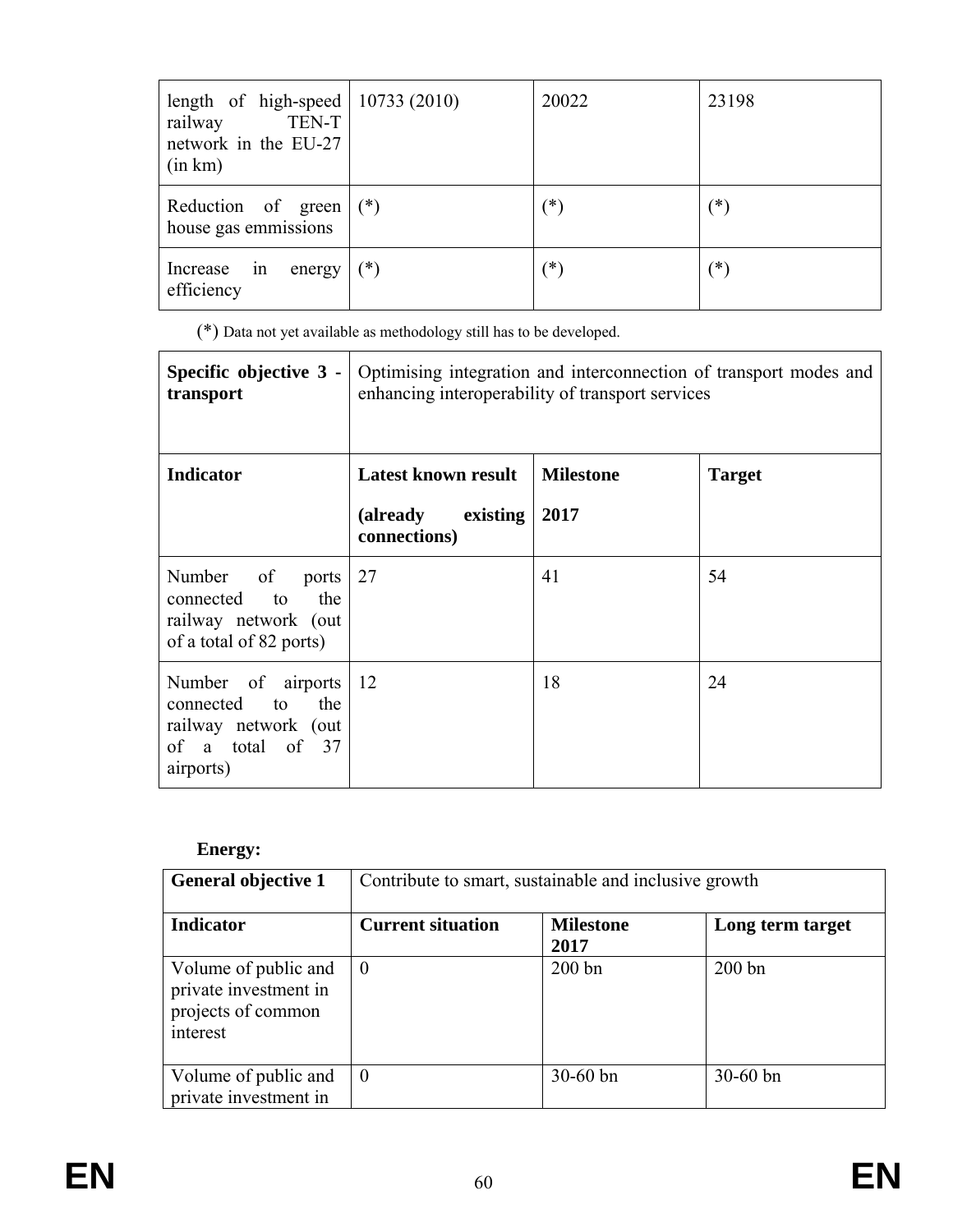| projects of common |  |  |
|--------------------|--|--|
| interest funded by |  |  |
| <b>CEF</b>         |  |  |

| <b>General objective 2</b>                | Enable EU to reach 20-20-20 targets                      |                                                          |                                                       |  |
|-------------------------------------------|----------------------------------------------------------|----------------------------------------------------------|-------------------------------------------------------|--|
| <b>Indicator</b>                          | <b>Current situation</b>                                 | <b>Milestone</b><br>2017                                 | Long term target                                      |  |
| Reduction of green<br>house gas emissions | $(*)$                                                    | $(*)$                                                    | $(\ast)$                                              |  |
| Increase in energy<br>efficiency          | Saving of energy of<br>around 6% compared<br>to BAU      | Saving of energy<br>by 14% compared<br>to BAU            | Saving of energy by<br>20%                            |  |
| Share of renewable<br>energy              | Share of RES in final<br>energy consumption<br>at $10\%$ | Share of RES in<br>final energy<br>consumption at<br>15% | Share of RES in final<br>energy consumption at<br>20% |  |

(\*) Data will be available following implementation of methodology set out in the guidelines on energy infrastructure.

| Specific objective 1 -<br>energy                                                                                           | promoting the further integration of the internal energy market and<br>the interoperability of the electricity and gas networks across<br>borders |                  |               |
|----------------------------------------------------------------------------------------------------------------------------|---------------------------------------------------------------------------------------------------------------------------------------------------|------------------|---------------|
| <b>Indicator</b>                                                                                                           | <b>Latest known result</b>                                                                                                                        | <b>Milestone</b> | <b>Target</b> |
| number of projects<br>effectively<br>interconnecting<br>Member states'<br>networks and<br>removing internal<br>bottlenecks | $(\ast)$                                                                                                                                          | ′*)              | $(\ast)$      |

(\*) Data will be available following implementation of methodology set out in the guidelines on energy infrastructure.

| Specific objective 2 -<br>energy          |                  | enhancing Union security of supply |                                 |                                           |
|-------------------------------------------|------------------|------------------------------------|---------------------------------|-------------------------------------------|
| <b>Indicator</b>                          |                  | <b>Latest known result</b>         | <b>Milestone</b><br>2017        | <b>Target</b>                             |
| evolution of system<br>resilience         | not meet $N-1$ ) | Gas: N-1 (9 MS do                  | Gas: N-1 is met by<br>all EU-27 | Gas: N-1 is met by all<br>EU-27 at 100%   |
| security of system<br>operations          | $(*)$            |                                    | $(*)$                           | $(*)$                                     |
| number of projects<br>allowing            | 3 major supply   | sources of gas for the             |                                 | Min 5 important<br>sources of gas for the |
| diversification of                        |                  | EU in addition to                  |                                 | EU in addition to                         |
| supply sources,<br>supplying counterparts | (LNG)            | liquefied natural gas              |                                 | liquefied natural gas<br>(LNG)            |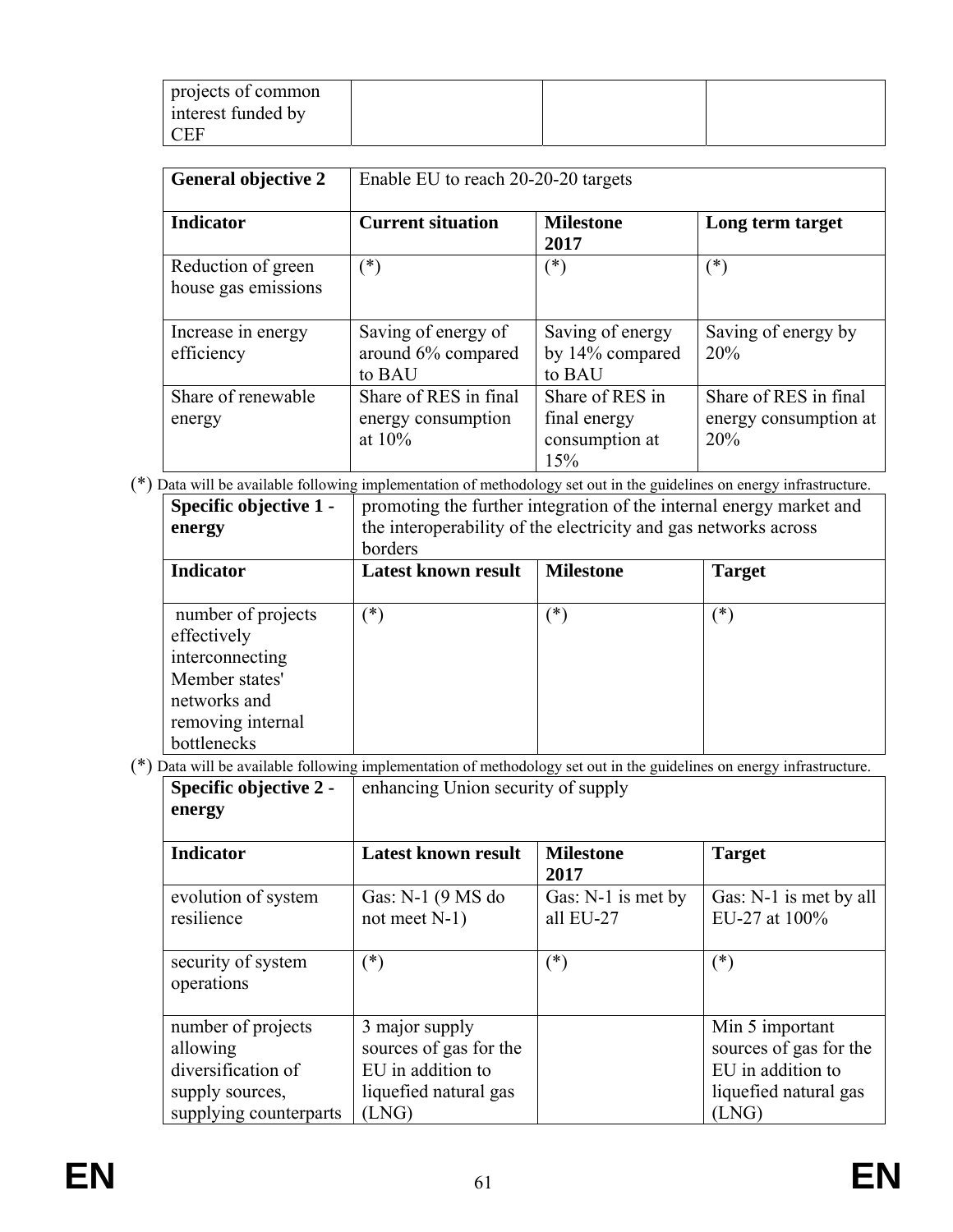| $unc$ iver |       |             |  |
|------------|-------|-------------|--|
| .<br>.     | .<br> | .<br>$\sim$ |  |

(\*) Data will be available following implementation of the methodology set out in the guidelines on energy infrastructure.

| Specific objective $3-$<br>energy                                                                                        | contributing to sustainable development and protection of the<br>environment |                          |               |
|--------------------------------------------------------------------------------------------------------------------------|------------------------------------------------------------------------------|--------------------------|---------------|
| <b>Indicator</b>                                                                                                         | <b>Latest known result</b>                                                   | <b>Milestone</b><br>2017 | <b>Target</b> |
| transmission of<br>renewable energy from<br>generation to major<br>consumption centres<br>and storage sites              | ั*)                                                                          | $(\ast)$                 | $(\ast)$      |
| the sum of CO <sub>2</sub><br>emissions prevented<br>by the construction of<br>the projects which<br>benefited from CEF. | $(\ast)$                                                                     | $(\ast)$                 | $(\ast)$      |

(\*) Data will be available following implementation of methodology set out in the guidelines on energy infrastructure.

#### **Telecommunications:**

| <b>General objective 1</b>                                                                                           | Contribute to smart, sustainable and inclusive growth |                          |                                                                                                                                |  |
|----------------------------------------------------------------------------------------------------------------------|-------------------------------------------------------|--------------------------|--------------------------------------------------------------------------------------------------------------------------------|--|
| <b>Indicator</b>                                                                                                     | <b>Current</b><br>situation                           | <b>Milestone</b><br>2017 | Long term target                                                                                                               |  |
| Volume of private<br>investment in fast and<br>ultra-fast broadband<br>internet <sup>52</sup>                        |                                                       |                          | Projection of private<br>investment between 2011<br>and 2020: up to EUR<br>50bn<br>(Investment need until)<br>2020: EUR 270bn) |  |
| Volume of public and<br>private investment in<br>projects of common<br>interest for fast and<br>ultra-fast broadband | $\theta$                                              | <b>EUR 16.4bn</b>        | 2020: EUR 45.5bn <sup>54</sup>                                                                                                 |  |

<sup>&</sup>lt;sup>52</sup> This is the forecast of investments made independent of and without CEF intervention.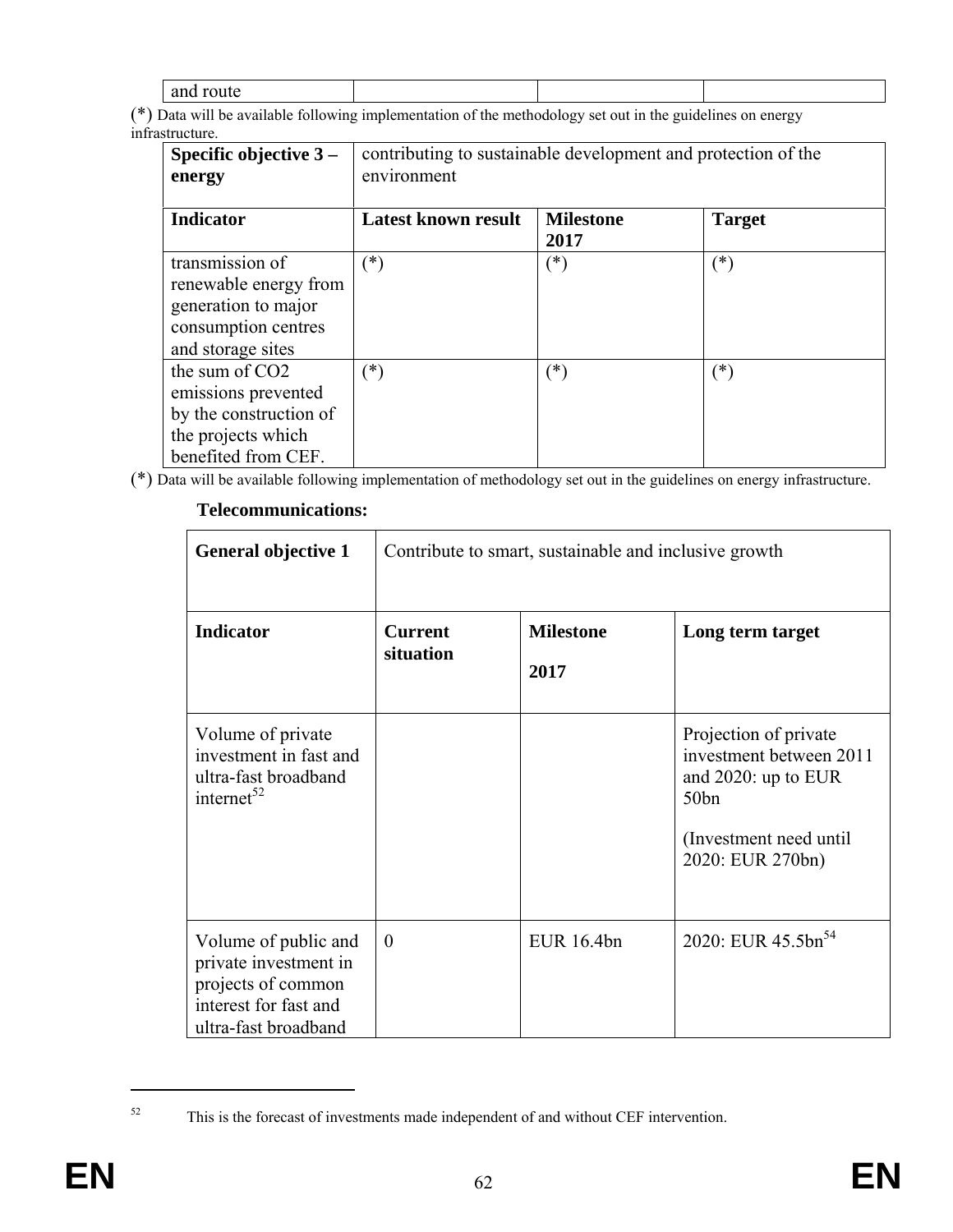| internet funded by<br>$T_{\rm HF}^{53}$ |  |  |
|-----------------------------------------|--|--|
|                                         |  |  |

| Specific objective 1 -<br><b>ICT</b>                                  | networks and their uptake                      |                          | Accelerating the deployment of fast and ultra-fast broadband |
|-----------------------------------------------------------------------|------------------------------------------------|--------------------------|--------------------------------------------------------------|
| <b>Indicator</b>                                                      | <b>Latest known</b><br>result                  | <b>Milestone</b><br>2017 | <b>Target</b>                                                |
| Level of fast<br>broadband coverage<br>$(\geq 30$ Mbs)                | December $2010$ :<br>$28.7\%$ of<br>households | $2017:60\%$              | 2020: 100%                                                   |
| Level of subscription<br>to broadband<br>connections above 100<br>Mbs | December $2010$ :<br>$<1\%$                    | $2017:20\%$              | $2020:50\%$                                                  |

 $^{53}$  This is the forecast for what can be achieved with CEF.<br> $^{54}$  This assumes EUP 6.5bp CEF funds layers arguments

This assumes EUR 6.5bn CEF funds leveraging private and (other) public investment by a factor of 7.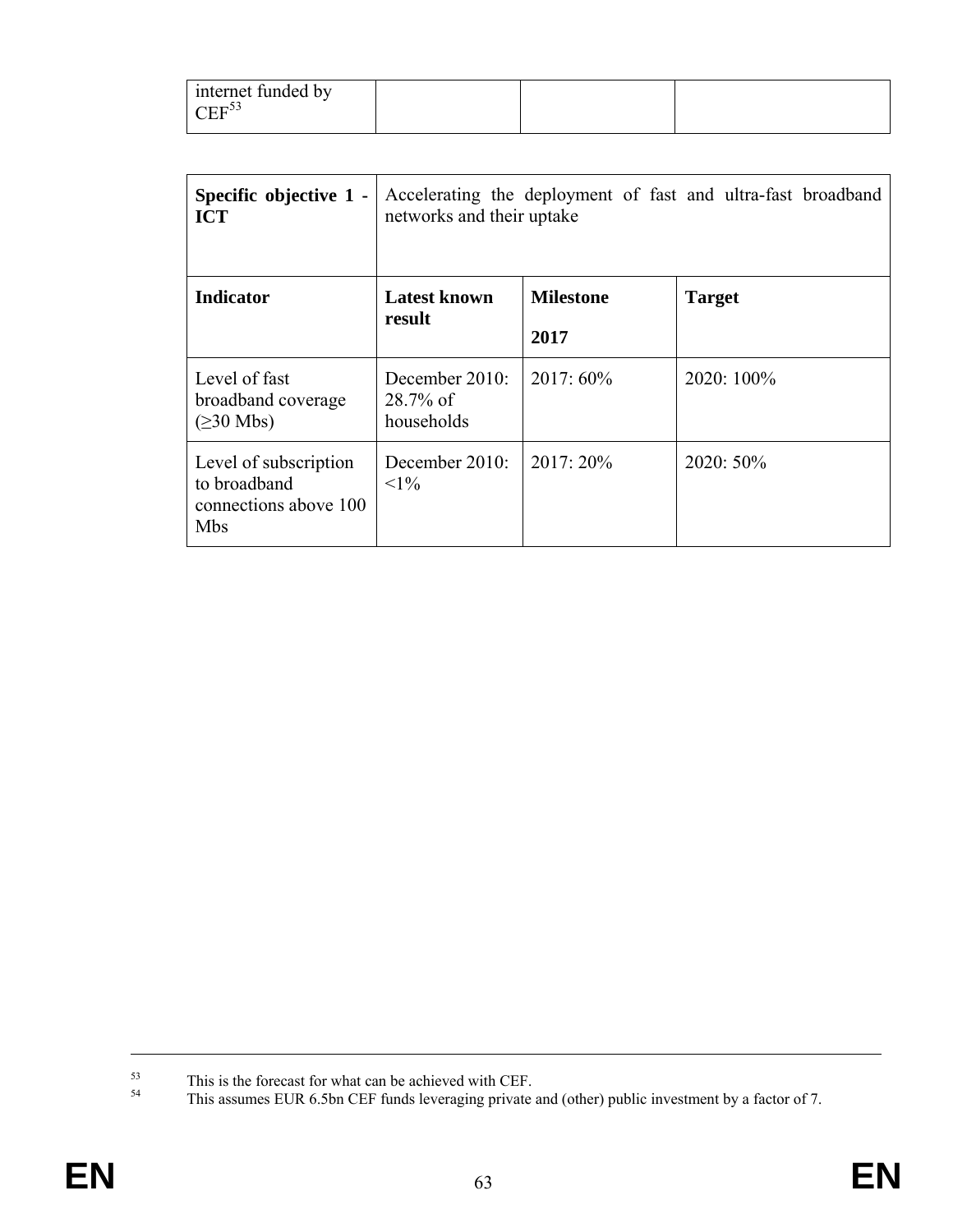| Specific objective 2 -<br><b>ICT</b>                                                   | Interconnection and interoperability of national public services<br>online as well as access to such networks |                                                   |                                                   |
|----------------------------------------------------------------------------------------|---------------------------------------------------------------------------------------------------------------|---------------------------------------------------|---------------------------------------------------|
| <b>Indicator</b>                                                                       | Latest<br>known<br>result                                                                                     | <b>Milestone</b><br>2017                          | <b>Target</b>                                     |
| Citizens<br>and<br>businesses<br>using<br>public services<br>on-<br>line <sup>55</sup> | 2010: 41.2% of $\vert$ 2017: 50%<br>citizens<br>and  <br>$75.7\%$ of<br>businesses                            | $\circ$ of<br>citizens and $85%$<br>of businesses | $2020:60\%$ of citizens and<br>100% of businesses |
| Availability of cross-<br>border<br>public<br>services <sup>56</sup>                   | n/a                                                                                                           | 80%                                               | 2020: 100%                                        |

# *1.4.5. Indicators of results and impact*

*Specify the indicators for monitoring implementation of the proposal/initiative.* 

The performance of the CEF shall be assessed against the following **general performance indicators:** 

(a) The achievement of the general objective (a) will be measured by the volume of public and private investment in projects of common interest, and in particular the volume of public and private investments in projects of common interest realised thanks to the financial instruments under the CEF Regulation.

(b) The achievement of the general objective (b) will be measured by the reduction of greenhouse gas emissions, the increase in energy efficiency and the share of renewable energy by 2020. The performance of the CEF shall also be assessed against the following **sector specific performance indicators**:

1. In the field of transport:

 $55$  As measured: citizens and businesses using eGovernment services  $56$  Cross harden outlie services this served with harden measured as the

<sup>56</sup> Cross-border public services: this can not yet be measured, as the list of services is still under definition by Member States (Digital Agenda Action No. 91, to be completed by end-2011)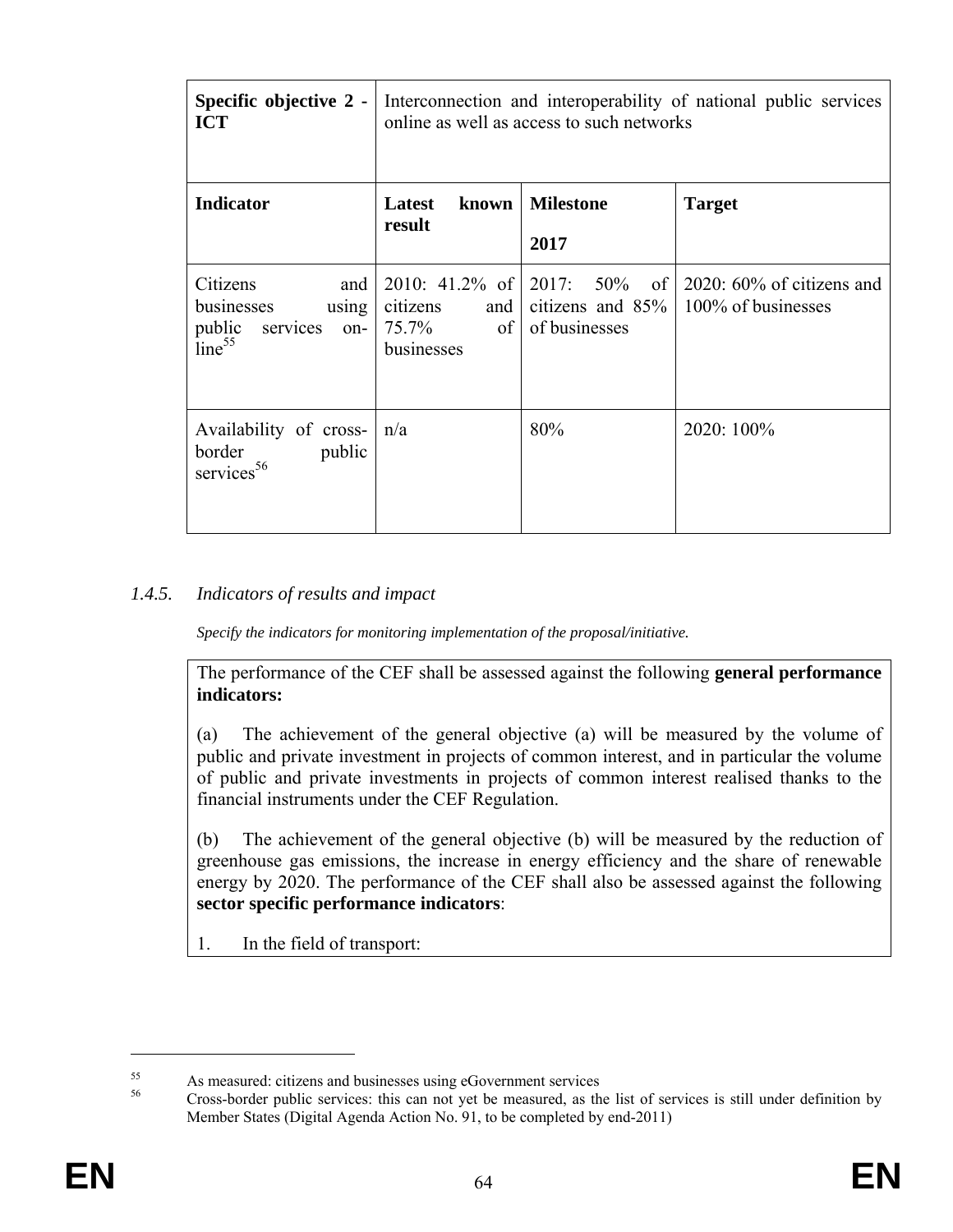a) The achievement of specific objective (a) will be measured by the number of new and improved cross-border connections and removed bottlenecks on TEN-T railways and inland waterways which have benefited from CEF.

b) The achievement of specific objective (b) will be measured by the length of the railway network in the EU-27 and the length of high-speed railway network in the EU-27;

c) The achievement of specific objective (c) will be measured by the number of ports and airports connected to the railway.

2. In the field of energy:

a) The achievement of specific objective (a) will be measured by the number of projects effectively interconnecting Member states' networks and removing internal bottlenecks.

b) The achievement of specific objective (b) will be measured by the evolution of system resilience and security of system operations as well as diversification of supply sources, supplying counterparts and routes;

c) The achievement of specific objective (c) will be measured by the transmission of renewable energy from generation to major consumption centres and storage sites, and the sum of CO2 emissions prevented by the construction of the projects which benefited from CEF.

3. In the field of telecommunications:

a) The achievement of specific objective (a) will be measured by the level of broadband and ultra-fast broadband coverage and the number of households having subscribed for broadband connections for above 100 Mbs;

(ii) The achievement of specific objective (b) will be measured by the percentage of citizens and businesses using public services on-line and the availability of such services across borders.

# **1.5. Grounds for the proposal/initiative**

# *1.5.1. Requirement(s) to be met in the short or long term*

see Explanatory Memorandum on needs

Target population: whole of EU

# *1.5.2. Added value of EU involvement (see also point 2.3 of Explanatory Memorandum)*

On 29th June 2011, the Commission adopted a Communication on 'A Budget for Europe 2020' ('the MFF Communication') which is its principal position to the Union's finances for the years 2014-2020. It focuses on priority funding at the EU level that provides true added value for EU citizens. Programmes and instruments included in the MFF have been redesigned to ensure that their outputs and impacts push forward key policy priorities of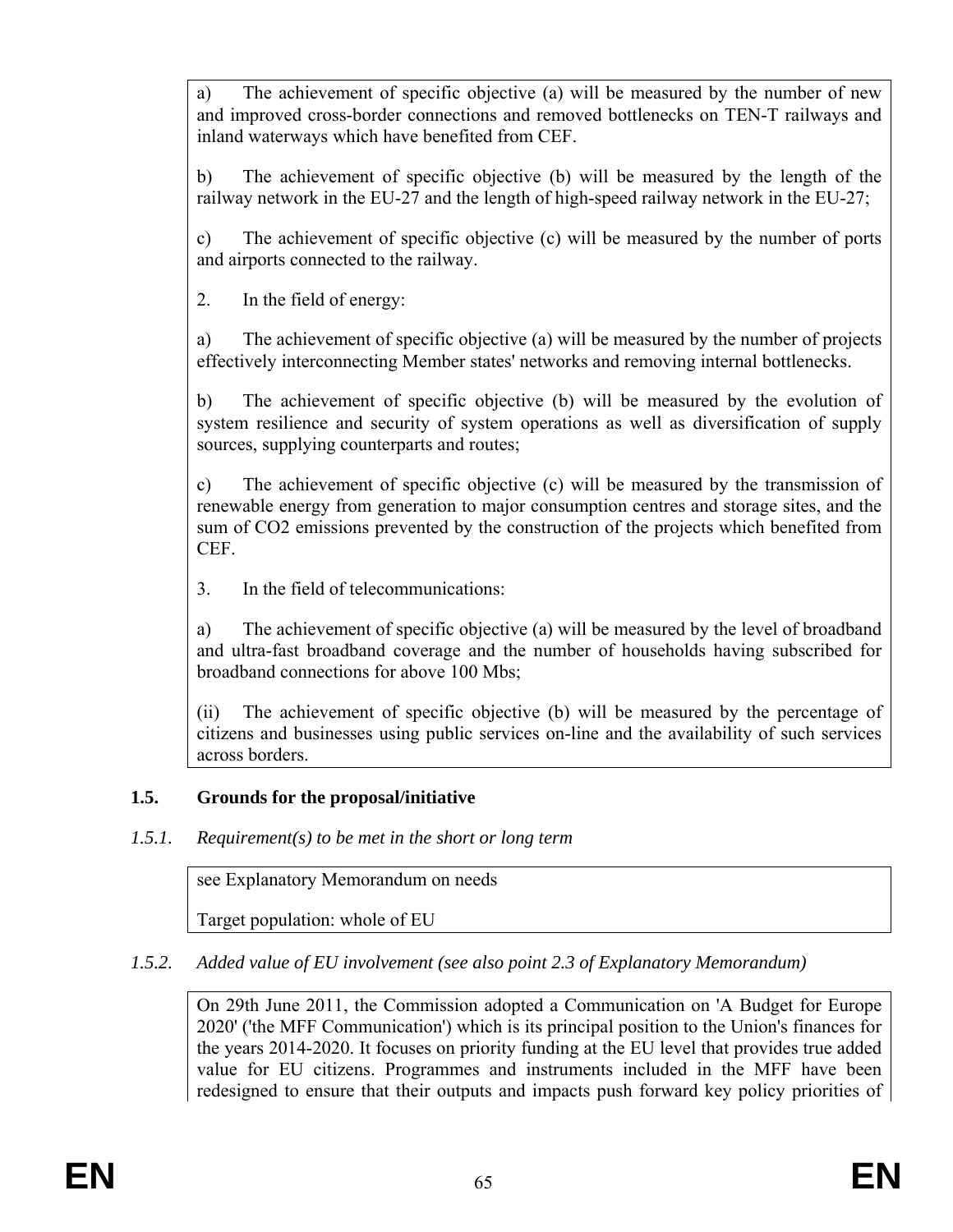the EU. In particular, the MFF has been modernised by reallocating resources to priority areas, one of them being pan-European infrastructure.

The MFF Communication has highlighted that a fully functioning Single Market needs a modern, high performing infrastructure connecting Europe, particularly in the areas of transport, energy and ICT. This requires considerable investments, from both the public and the private sectors. It is estimated that about EUR 200 billion is needed to complete the trans-European energy networks at transmission level only, EUR 500 billion needs to be invested in the trans-European transport network, and over EUR 250 billion in ICT for the period 2014-2020.

While recognising that the market can and should deliver the bulk of the necessary investments, the MFF Communication stressed the added value of the Union of securing funding for the pan-European cross-border projects that connect the centre and the periphery to the benefit of all. Experience has shown that national focus of planning does not give sufficiently high priority to multi-country, cross-border investments to equip the Single Market with the infrastructure it needs. In addition in the aftermath of the economic and financial crisis, the constraints on private and public sources of funding have cast an important degree of uncertainty on the extent to which required investments would be met. Most affected are likely to be, in particular, the projects with trans-European relevance, which require particularly high and long term investments, due to their inherent higher technical complexity as well as cross-border coordination needs. To fill the gap, complementary solutions have to be found to unlock private capital and restore stable funding streams through the capital and banking market. EU funds should accompany market dynamics, providing incentives rather than replacing market participation in infrastructure funding. In particular, as the Budget Review Communication has also highlighted, the EU budget would be best placed to plug in gaps left by Member States.

To this end, the Connecting Europe Facility will provide EU funds for projects with a true EU added value, namely cross-border projects, projects addressing bottlenecks or projects that bring EU wide benefits.

In view of the size of the investments needed, EU funding instruments, in particular innovative financial instruments, will contribute to mustering the necessary involvement of the private sector to accelerate the development of pan-European infrastructure.

# *1.5.3. Lessons learned from similar experiences in the past*

Under the 2007-2013 multi-annual financial framework a number of programmes provided for financing infrastructure in the field of transport, energy and telecommunications, inter alia the TEN-T programme, the TEN-E programme, CIP ICT PSP, Cohesion Fund, ERDF, European Energy Programme for Recovery, and Marco Polo.

Ex post evaluations of these programmes have shown that, in all three sectors, EU financial support provided has played an important support role by stimulating the development of infrastructure. However, they also highlighted that past policies for TEN financing have not been sufficient in correcting the market/regulatory failures that determine the present situation and in triggering a greater value for money.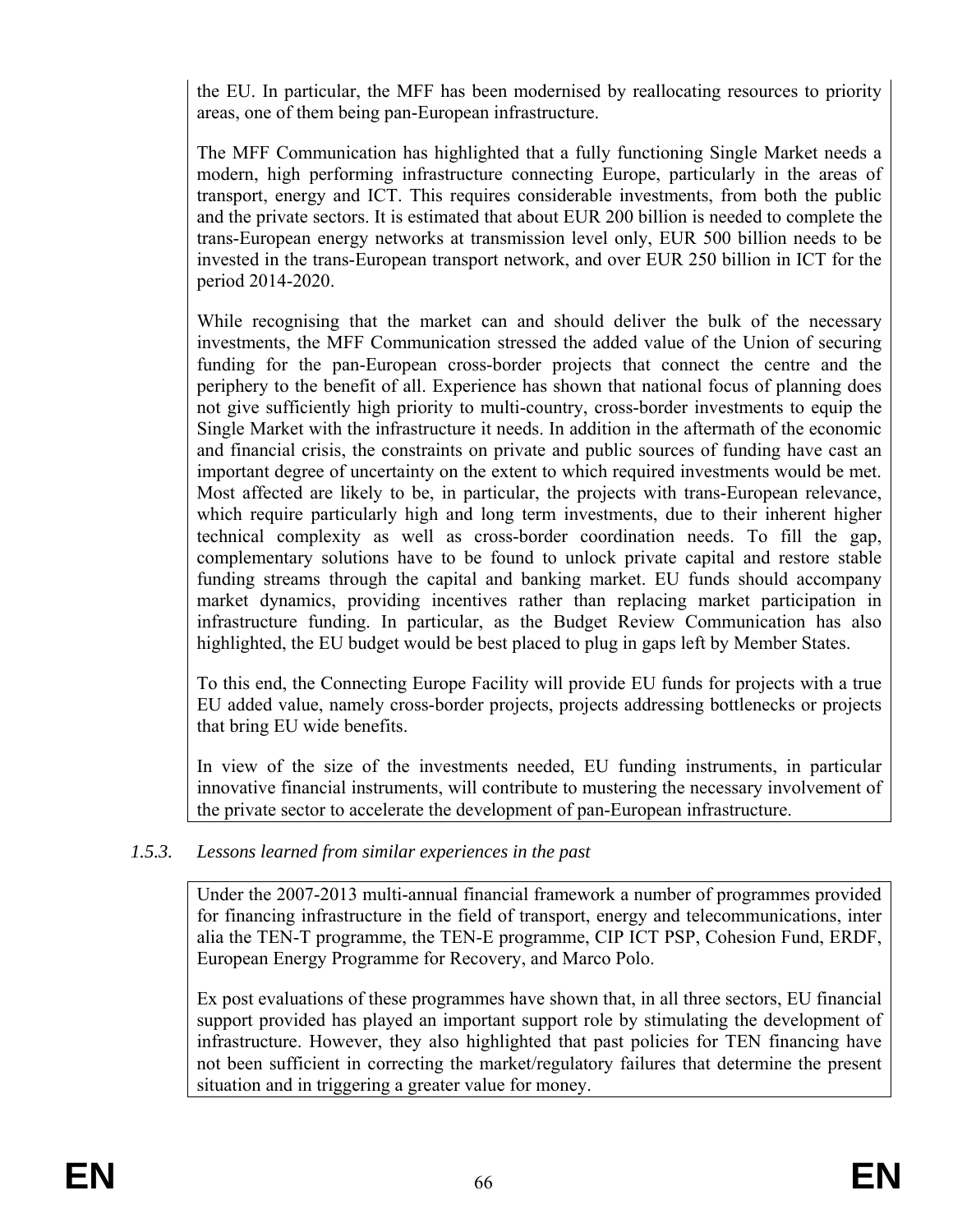Infrastructure development has suffered from a fragmentation of programmes and funding instruments as well as a considerable heterogeneity of the current funding conditions, both across and within each of the three infrastructure sectors, which leads to overlaps, gaps in funding and insufficient exploitation of synergies. Different eligibility and management rules, and overlapping objectives but loosely, if at all coordinated priorities complicate implementation and reduce efficiency of the financial assistance. The availability of different sources of funding within the same sectors also leads to "fund shopping", where the same project proposal is sought to be resubmitted if not accepted within one of the programmes.

Moreover, support for EU wide infrastructure in the sectors concerned could be improved by:

- concentrating on projects with a real EU added value, namely cross-border projects, projects addressing bottlenecks or projects that bring EU wide benefits using synergies of two or three sectors.

- enhancing the leverage of EU funding: Effective co-funding rates are often too low to trigger project development.

- encouraging further involvement of the private sector through the use of financial instruments in addition to grants which for example has proven highly efficient and effective for RSFF.

- simplifying funding rules and procedures.

The CEF bundles financing instruments for the three sectors which allows to better address the above mentioned shortcomings of fragmentation, clearly defines funding priorities, proposes better targeted funding rates and broadens the set of funding instruments by introducing new financial instruments to encourage an increase funding from the private sector.

# *1.5.4. Coherence and possible synergy with other relevant instruments*

Internal coherence of the CEF:

The CEF Regulation has to strike a balance between the need to simplify and align funding rules and conditions on the one hand, and respecting sector specific policy objectives.

The CEF Regulation defines the conditions, methods and procedures for providing Union financial aid to trans-European networks for which three individual sectoral guidelines will be adopted in a form of Regulation of the European Parliament and of the Council.

Full coherence with the current and future FR has been respected. Any exceptions are duly allowed for in legal texts.

Synergy with other relevant instruments: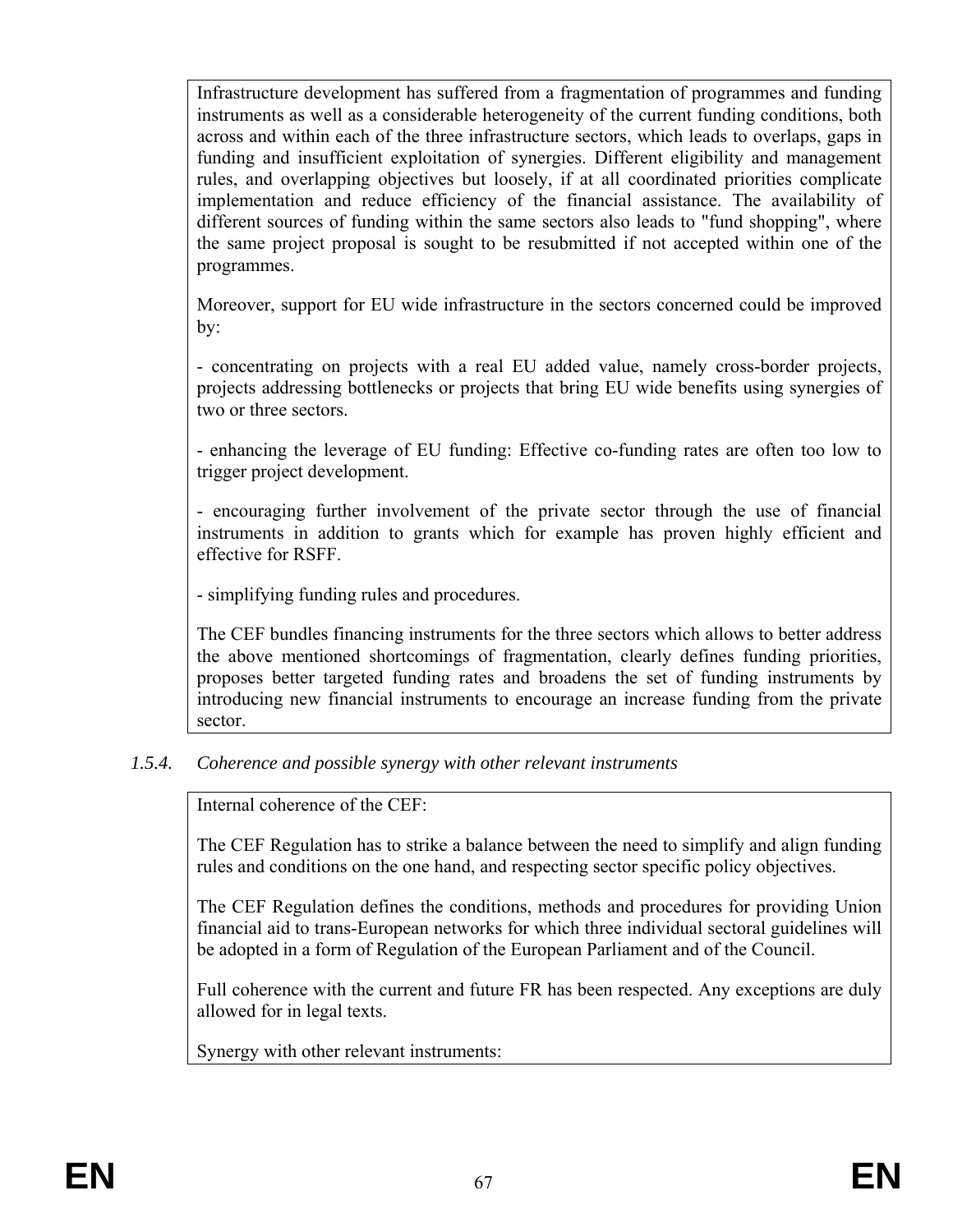The proposed initiative is fully consistent with the 2011 MFF Communication and its accompanying document. The EU 2020 strategy, the EU Budget Review, the Single Market Act and the MFF Communication provide the context for the proposed initiative the objectives of which reflect the objectives of the above-mentioned horizontal policies. The Cohesion Fund and the ERDF will continue to be available for funding core and comprehensive transport infrastructure, ICT and energy distribution networks under decentralised management.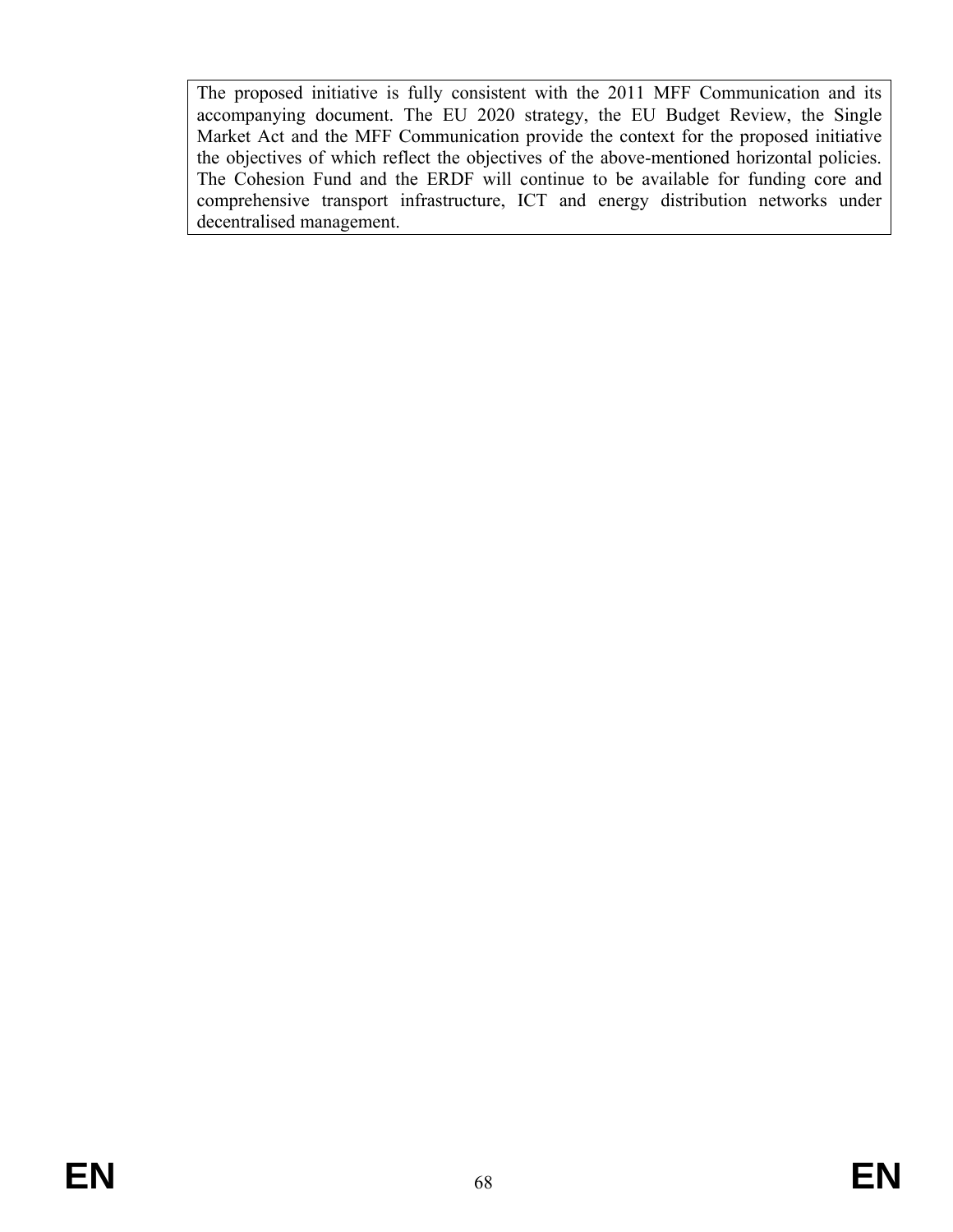## **1.6. Duration and financial impact**

## X Proposal/initiative of **limited duration**

- X Proposal/initiative in effect from 01/01/2014 to 31/12/2020
- X Financial impact from 2014 to 2030

# Proposal/initiative of **unlimited duration**

- Implementation with a start-up period from YYYY to YYYY,
- followed by full-scale operation.

# **1.7. Management mode(s) envisaged**<sup>57</sup>

# X **Centralised direct management** by the Commission

X **Centralised indirect management** with the delegation of implementation tasks to:

- X executive agencies
- X bodies set up by the Communities<sup>58</sup>
- X national public-sector bodies/bodies with public-service mission
- $\Box$  persons entrusted with the implementation of specific actions pursuant to Title V of the Treaty on European Union and identified in the relevant basic act within the meaning of Article 49 of the Financial Regulation

**Shared management** with the Member States

**Decentralised management** with third countries

X **Joint management** with international organisations *(as specified below)* 

*If more than one management mode is indicated, please provide details in the "Comments" section.* 

#### **Comments**

Grants (for all or some sectors, subject to further decisions) will be implemented by existing or future executive agency(ies).

Further tasks may be entrusted to the EIB, the EIF, or other financial institutions, international organisations (e.g. Eurocontrol), bodies with public-service mission, or bodies referred to in Article 185 FR (e.g. ACER) (Articles 200 and 201 revised FR).

<sup>57</sup> Details of management modes and references to the Financial Regulation may be found on the BudgWeb site:<br>http://www.cc.cec/budg/man/budgmanag/budgmanag en.html

 $\overline{\mathbf{A}}_s$  referred to in Article 185 of the Financial Regulation.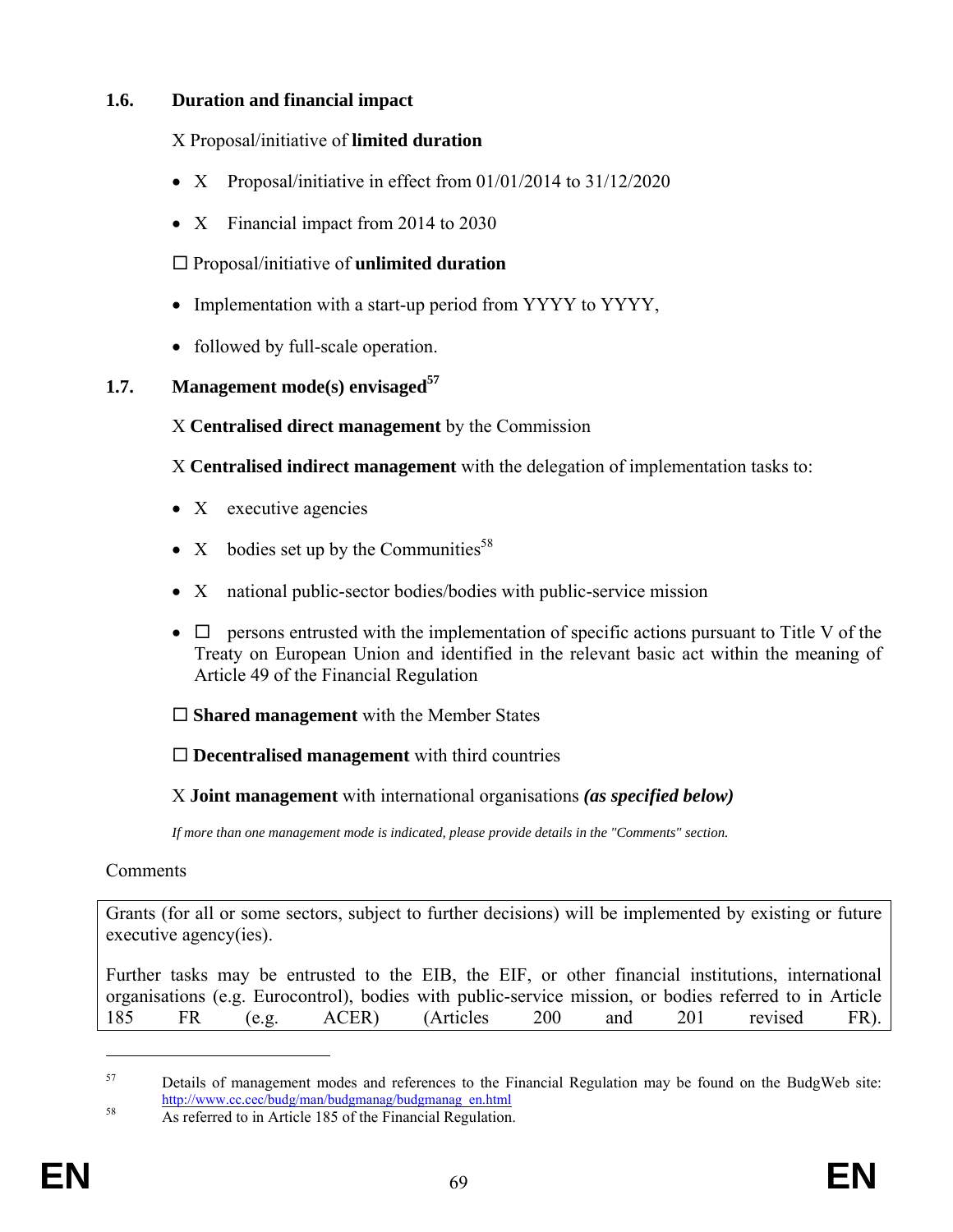# **2. MANAGEMENT MEASURES**

## **2.1. Monitoring and reporting rules**

*Specify frequency and conditions.* 

The on-going programme will be monitored via an interim evaluation of CEF Regulation including a performance review. In addition, mid-term reviews of multi-annual work programmes will be carried out.

An e*x post* evaluation carried out in close cooperation with the Member States and beneficiaries will examine the effectiveness and efficiency of the CEF and the impact on economic, social and territorial cohesion and its contribution to the Union priorities of smart, sustainable and inclusive growth.

The CEF proposal also provides for the possibility to undertake an evaluation of the methods of carrying out projects as well as the impact of their implementation, in order to assess whether the objectives, including those relating to environmental protection, have been attained.

On the level of the actions, beneficiaries will provide on a regular basis and on the terms of the agreements/decisions reports on the actions to be implemented. The CEF regulation provides furthermore for the possibility to request Member States specific evaluations of actions and linked projects

# **2.2. Management and control system**

# *2.2.1. Risk(s) identified*

- project implementation delays

- possible mismanagement of EU financial assistance by beneficiaries

- insufficient market-uptake of financial instruments …

- changing market conditions over time

# *2.2.2. Control method(s) envisaged*

The CEF will mainly be implemented through centralized direct and indirect management by the Commission. Cases of joint management might be envisaged. As regards grants the main elements of the internal control system are the procedures for selection and evaluation of grant proposals (ex-ante controls), technical and financial transaction controls during the management of the projects based on reporting and ex-pot audits of beneficiaries

As regards the control methods for grants no major changes are envisaged. Our estimation is that the CEF will share similar risk characteristics and a similar control strategy will be applied. We therefore estimate the expected level of non-compliance to be similar to the experience of TEN-TEA on the management of TEN-T projects as follows: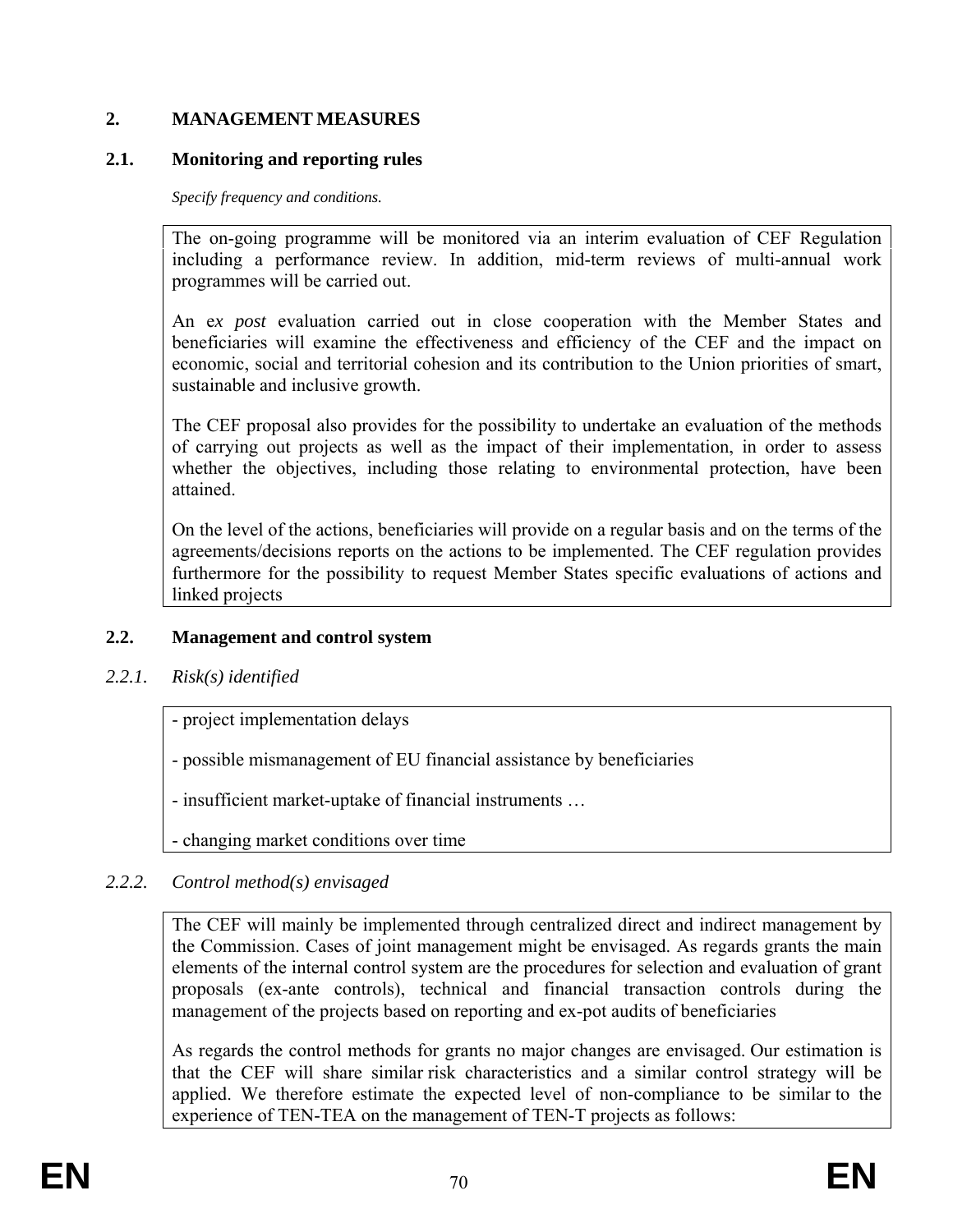The sampling methodology for audits is based on a partly random, partly risk based approach. The detected error rates (financial adjustments recommended as % of the payments made) were below 1% in 2009 and 2010 This can to some extent be attributed to the sharing of expertise with the ex-ante financial circuit (via the session on lessons learned from 2008 and 2009 audits and fraud prevention techniques). Due to the limited size and the combined random/risk-based audit sample, the error rates can however not be extrapolated to all projects managed by TEN-TEA.

The agreements and decisions for implementing the actions under CEF will provide for supervision and financial control by the Commission, or any representative authorised by the Commission, as well as audits by the Court of Auditors and on-the-spot checks carried out by the European Anti-Fraud Office (OLAF), in accordance with the procedures laid down in Council Regulation (Euratom, EC) No 2185/96 of 11 November 1996 concerning on-the-spot checks and inspections carried out by the Commission in order to protect the European Communities' financial interests against fraud and other irregularities and Regulation (EC) No 1073/1999 of the European Parliament and of the Council of 25 May 1999 concerning investigations conducted by OLAF.

As far as the implementation of financial instruments is concerned any agreement with an entity to which tasks have been entrusted or with other financial institutions involved will provide expressly for the Commission and the Court of Auditors to exercise their powers of control, on documents and on the premises and on information, even stored on electronic media, over all third parties who have received Union funds.

| of<br><b>Summary</b><br>controls | <b>Amount in MEUR</b> | <b>Number</b><br><sub>of</sub><br>beneficiaries:<br>$\frac{0}{0}$<br>of<br>transactions<br>total) | <sub>of</sub><br>Depth<br>∗<br>control<br>(assessment<br>$1-4)$ | Coverage<br>$\frac{9}{6}$<br><b>of</b><br>value) |
|----------------------------------|-----------------------|---------------------------------------------------------------------------------------------------|-----------------------------------------------------------------|--------------------------------------------------|
| Management of<br>actions from    | $371**$               | 1) global monitoring of<br>all projects: 100%                                                     |                                                                 | 100%                                             |
| evaluation to ex-post<br>audits  |                       | 2) audit of selected<br>projects: $5\%$                                                           | 4                                                               | 10%                                              |

# *2.2.3. 2.2.3 Nature and intensity of controls*

 $(**)$  approximation based on the following 9,9 MEUR x 7 x 6 where:

- 9, 9 MEUR corresponds to annual administrative costs of TEN-TEA for 8 000 MEUR of operational appropriations
- 7 corresponds to number of years of MFF
- 6 corresponds to the multiplier to reach CEF envelope of 50 000 MEUR

# **2.3. Measures to prevent fraud and irregularities**

*Specify existing or envisaged prevention and protection measures.*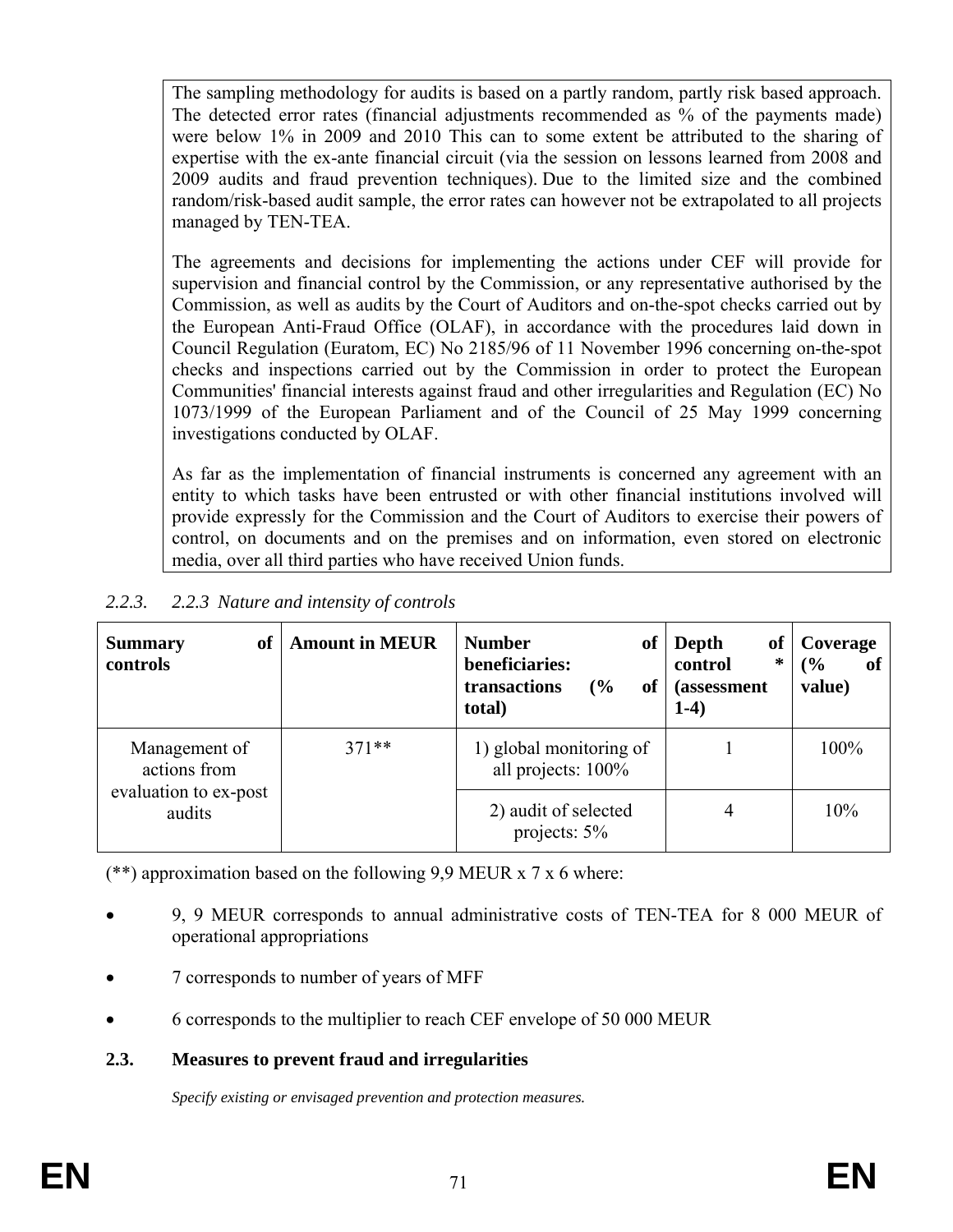The Commission will ensure that, when actions financed under this Regulation are implemented, the financial interests of the Union are protected by the application of preventive measures against fraud, corruption and any other illegal activities, by effective checks and by the recovery of amounts unduly paid and, if irregularities are detected, by effective, proportional and dissuasive penalties, in accordance with Council Regulation (EC, Euratom) No 2988/95 , Council Regulation (Euratom, EC) No 2185/96 and with Regulation (EC) No 1073/1999 of the European Parliament and of the Council.

The Commission or its representatives and the Court of Auditors will have the power of audit, on the basis of documents and on-the-spot, over all grant beneficiaries, contractors and subcontractors who have received Union funds

The European Anti-fraud Office (OLAF) shall be authorised to carry out on-the-spot checks and inspections on economic operators concerned directly or indirectly by such funding in accordance with the procedures laid down in Regulation (Euratom, EC) No 2185/96 with a view to establishing that there has been fraud, corruption or any other illegal activity affecting the financial interests of the European Union in connection with a grant agreement or decision or a contract concerning Union funding.

DG INFSO, MOVE and ENER have adopted or will adopt by 2013 anti-fraud strategies and related action plans at DG level that cover the entire expenditure cycle, taking into account the proportionality and the cost-benefit of the measures to be implemented, allowing for a risk assessment of the programme.

The three DGs will ensure that their **fraud risk management** approach is geared to identifying fraud risk areas, taking into account a sector specific cost-benefit analysis by DG and with the help of the fraud prevention and risk analysis work of OLAF.

Contracts for grants and procurement will be based on standard models, which will set out the generally applicable anti-fraud measures.

Trainings on the management of grants will be organised for staff handling projects.

As regards financial instruments financial institutions involved in the execution of financial operations under a financial instrument will have to comply with relevant standards on the prevention of money laundering and fight against terrorism. They shall not be established in territories whose jurisdictions do not co-operate with the Union in relation to the application of internationally agreed tax standards.

# **3. ESTIMATED FINANCIAL IMPACT OF THE PROPOSAL/INITIATIVE**

### (in **current prices**)

### **3.1. Heading(s) of the multiannual financial framework and expenditure budget line(s) affected**

• Existing expenditure budget lines

In order of multiannual financial framework headings and budget lines.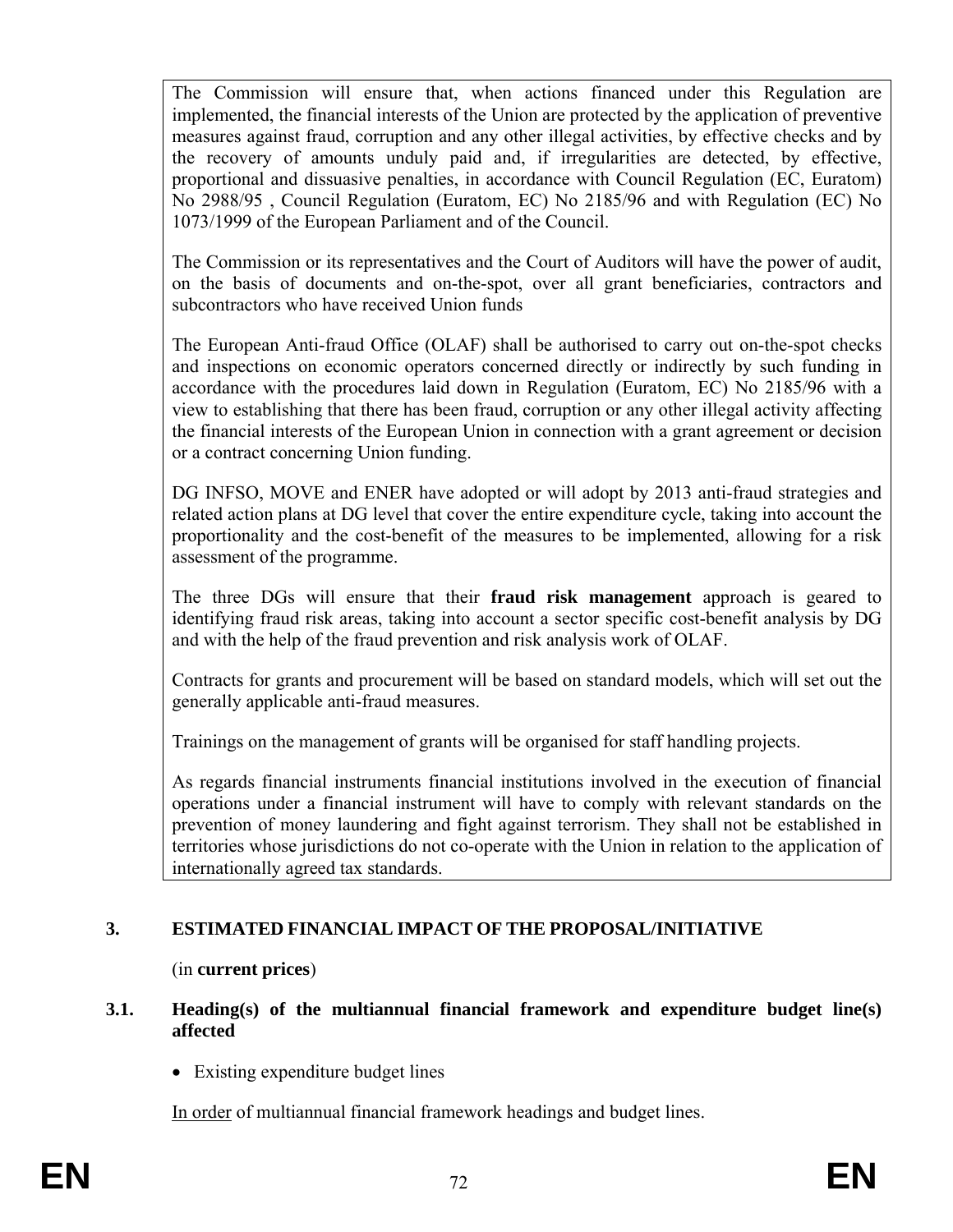| Heading of                            | <b>Budget</b> line                                                                    | Type of<br>expenditure     |                                         |                                              | Contribution            |                                                                                |  |  |
|---------------------------------------|---------------------------------------------------------------------------------------|----------------------------|-----------------------------------------|----------------------------------------------|-------------------------|--------------------------------------------------------------------------------|--|--|
| multiannual<br>financial<br>framework | Number<br>Description:<br>Trans-European<br>Transport<br><b>Networks</b>              | Diff./non-<br>diff<br>(59) | from<br>$EFTA^{60}$<br>countries        | from<br>candidate<br>countries <sup>61</sup> | from third<br>countries | within the meaning<br>of Article $18(1)(aa)$<br>of the Financial<br>Regulation |  |  |
| 1                                     | 06 03 03                                                                              | $Diff. /$ .                | N <sub>O</sub>                          | N <sub>O</sub>                               | N <sub>O</sub>          | N <sub>O</sub>                                                                 |  |  |
| $\mathbf{1}$                          | 06 01 04 31                                                                           | non-diff.                  | N <sub>O</sub>                          | N <sub>O</sub>                               | N <sub>O</sub>          | N <sub>O</sub>                                                                 |  |  |
| Heading of                            | <b>Budget</b> line                                                                    | Type of<br>expenditure     |                                         |                                              | Contribution            |                                                                                |  |  |
| multiannual<br>financial<br>framework | Number<br>Description Trans-European Energy Networks                                  | Diff./non-<br>diff<br>(62) | from<br>EFTA <sup>63</sup><br>countries | from<br>candidate<br>countries <sup>64</sup> | from third<br>countries | within the meaning<br>of Article $18(1)(aa)$<br>of the Financial<br>Regulation |  |  |
| $\mathbf{1}$                          | 32 03 02 (TEN-E)                                                                      | Diff/L                     | N <sub>O</sub>                          | NO <sub>1</sub>                              | N <sub>O</sub>          | N <sub>O</sub>                                                                 |  |  |
| 1                                     | 32 01 04 XX                                                                           | non-diff.                  | N <sub>O</sub>                          | N <sub>O</sub>                               | N <sub>O</sub>          | N <sub>O</sub>                                                                 |  |  |
| Heading of                            | <b>Budget</b> line                                                                    | Type of<br>expenditure     |                                         |                                              | Contribution            |                                                                                |  |  |
| multiannual<br>financial<br>framework | Number<br>Description Competitiveness and Innovation<br>Framework Programme - ICT-PSP | Diff./non-<br>diff<br>(65) | from<br>$EFTA^{66}$<br>countries        | from<br>candidate<br>countries <sup>67</sup> | from third<br>countries | within the meaning<br>of Article $18(1)(aa)$<br>of the Financial<br>Regulation |  |  |
| 1                                     | 09 03 XX                                                                              | Diff./.                    | N <sub>O</sub>                          | N <sub>O</sub>                               | N <sub>O</sub>          | N <sub>O</sub>                                                                 |  |  |
| 1                                     | 09 01 04 XX                                                                           | Non-diff.                  | N <sub>O</sub>                          | N <sub>O</sub>                               | N <sub>O</sub>          | N <sub>O</sub>                                                                 |  |  |
| Heading of                            | <b>Budget</b> line                                                                    | Type of<br>expenditure     |                                         |                                              | Contribution            |                                                                                |  |  |
| multiannual<br>financial<br>framework | Number<br>Description: Cohesion Fund                                                  | Diff./non-<br>diff<br>(68) | from<br>EFTA <sup>69</sup><br>countries | from<br>candidate<br>countries <sup>70</sup> | from third<br>countries | within the meaning<br>of Article 18(1)(aa)<br>of the Financial<br>Regulation   |  |  |

<sup>&</sup>lt;sup>59</sup> Diff. = Differentiated appropriations / Non-Diff. = Non-differentiated appropriations <br>
<sup>60</sup> EFTA: European Free Trade Association.<br>
<sup>61</sup> Condidate appropriation and where applicable natural condidate aputtion from t

 $\overline{a}$ 

Candidate countries and, where applicable, potential candidate countries from the Western Balkans.<br>
Diff. = Differentiated appropriations / Non-Diff. = Non-differentiated appropriations<br>
EFTA: European Free Trade Associat

Candidate countries and, where applicable, potential candidate countries from the Western Balkans.<br>
Diff. = Differentiated appropriations / Non-Diff. = Non-differentiated appropriations<br>
EFTA: European Free Trade Associat

Candidate countries and, where applicable, potential candidate countries from the Western Balkans.<br>  $\frac{68}{\text{Diff.}} = \text{Differentiated approximations / Non-Diff.} = \text{Non-differentiated approximations}$ <br>
EFTA: European Free Trade Association.<br>
Condidate countries and where applicable

Candidate countries and, where applicable, potential candidate countries from the Western Balkans.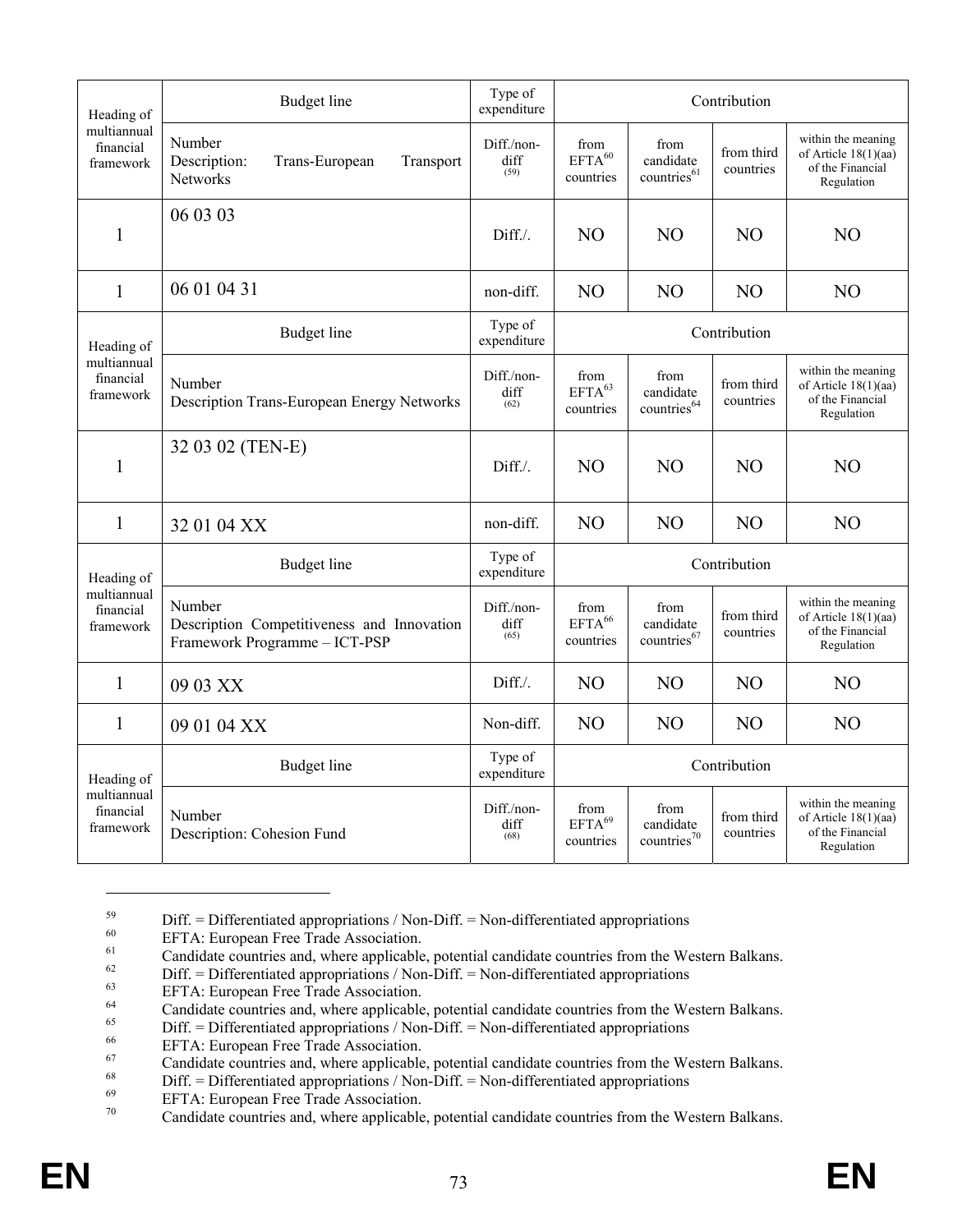| 13 04 02    | Diff./.   | N <sub>O</sub> | NO | NO | NO |
|-------------|-----------|----------------|----|----|----|
| 13 01 04 XX | Non-diff. | N <sub>O</sub> | NO | NO | NO |

### • New budget lines requested

*In order of multiannual financial framework headings and budget lines.* 

| Heading of                            | Budget line   | Type of<br>expenditure |                                  |                                | Contribution            |                                                                                |
|---------------------------------------|---------------|------------------------|----------------------------------|--------------------------------|-------------------------|--------------------------------------------------------------------------------|
| multiannual<br>financial<br>framework | Number        | Diff./non-<br>diff.    | from<br><b>EFTA</b><br>countries | from<br>candidate<br>countries | from third<br>countries | within the meaning<br>of Article $18(1)(aa)$<br>of the Financial<br>Regulation |
|                                       | [XX.YY.YY.YY] |                        | YES/N<br>O                       | YES/N<br>$\theta$              | YES/N<br>Ő              | YES/NO                                                                         |

A single budget line for the Connecting Europe Facility is aimed at, however to be decided at a later stage.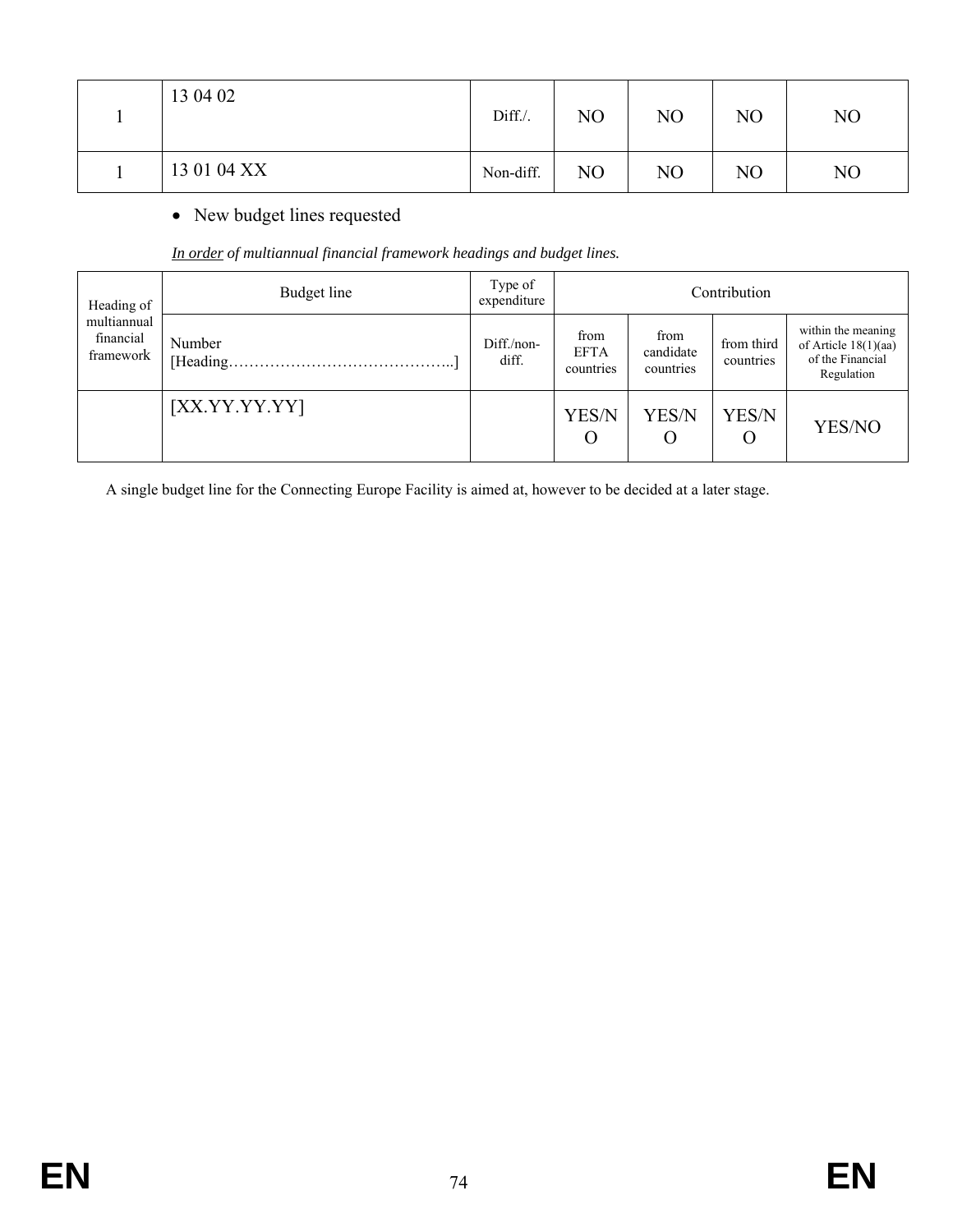#### **3.2.Estimated impact on expenditure**

#### *3.2.1.Summary of estimated impact on expenditure*

EUR million (to 3 decimal places)

| <b>Heading of multiannual financial</b><br>tramework: | Number | <sup>1</sup> Heading: Smart and Inclusive Growth |
|-------------------------------------------------------|--------|--------------------------------------------------|
|-------------------------------------------------------|--------|--------------------------------------------------|

| DG: MOVE                                                                                                |             |                 | Year<br>$N^{7}$<br>2014 | Year<br>$N+1$<br>2015 | Year<br>$N+2$<br>2016 | Year<br>$N+3$<br>2017 | Year<br>$N+4$<br>2018 | Year<br>$N+5$<br>2019 | Year<br>$N+6$<br>2020 | > 2020 | <b>TOTAL</b> |
|---------------------------------------------------------------------------------------------------------|-------------|-----------------|-------------------------|-----------------------|-----------------------|-----------------------|-----------------------|-----------------------|-----------------------|--------|--------------|
| • Operational appropriations                                                                            |             |                 |                         |                       |                       |                       |                       |                       |                       |        |              |
|                                                                                                         | Commitments | (1)             | 2427,3                  | 2687,5                | 3183,2                | 3471,8                | 4000,5                | 4315,2                | 4401,9                |        | 24487,4      |
| Number of budget line 06 03 03<br>Payments                                                              |             |                 |                         | 2099,7                | 2299,7                | 2449,7                | 2599,7                | 2799,7                | 2999.7                | 9239,2 | 24487,4      |
| Appropriations<br>of<br>administrative<br>an<br>from the envelope for specific programmes <sup>72</sup> | nature      | financed        |                         |                       |                       |                       |                       |                       |                       |        |              |
| Number of budget line $06.01.04.31(*)$                                                                  |             | (3)             | 12,7                    | 17,5                  | 17,8                  | 18,2                  | 18,5                  | 18,8                  | 19,1                  |        | 122,6        |
| <b>TOTAL</b> appropriations                                                                             | Commitments | $=1+1a$<br>$+3$ | 2440,0                  | 2705,0                | 3201,0                | 3490,0                | 4019,0                | 4334,0                | 4421,0                | 0,0    | 24610,0      |
| for DG MOVE                                                                                             | Payments    | $=2+2a$<br>$+3$ | 12,7                    | 2117,2                | 2317,5                | 2467,9                | 2618,2                | 2818,5                | 3018,8                | 9239,2 | 24610,0      |

 $\frac{71}{72}$  Year N is the year in which implementation of the proposal/initiative starts.

Technical and/or administrative assistance and expenditure in support of the implementation of EU programmes and/or actions (former "BA" lines), indirect research, direct research.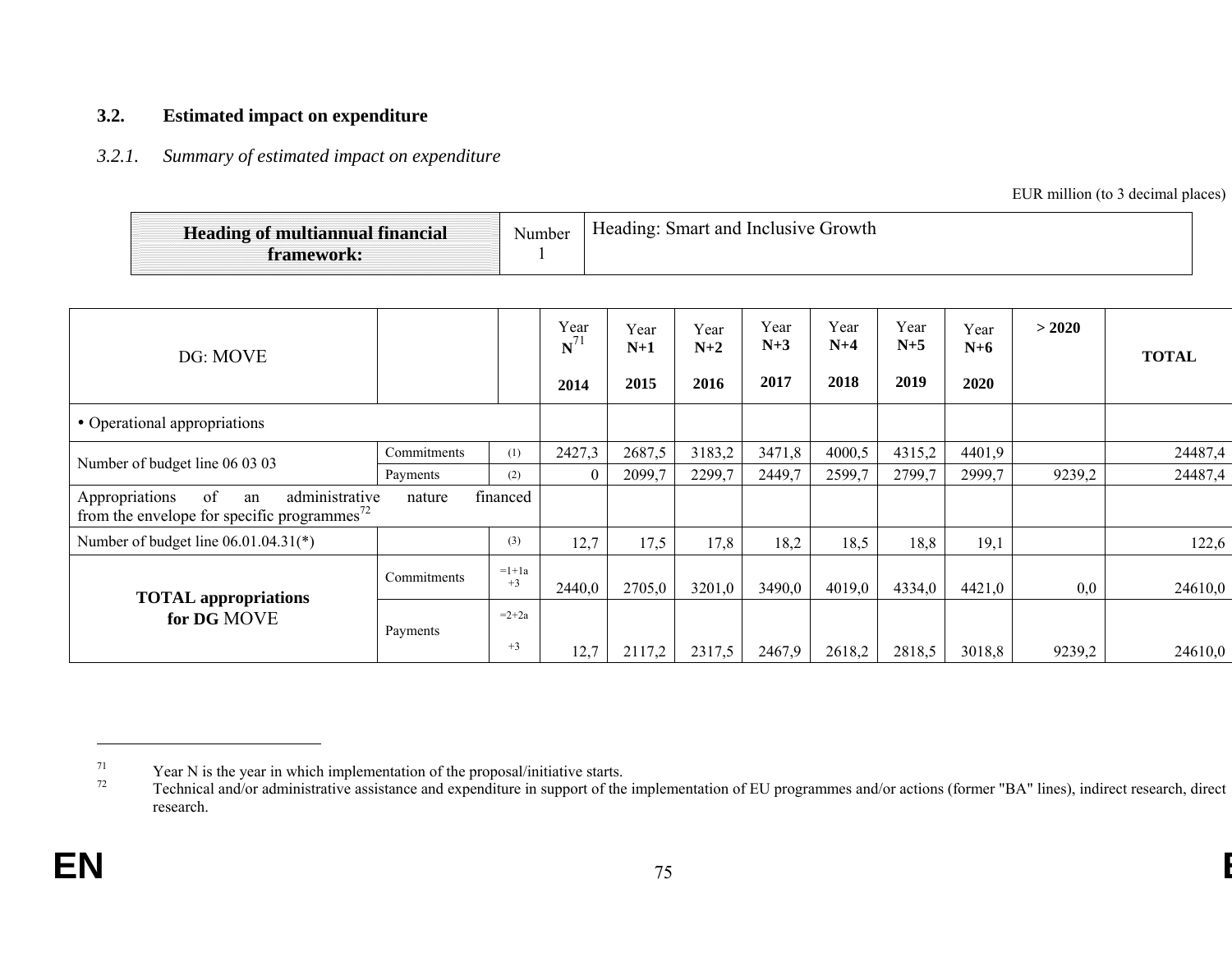(\*) These figures refer to the subvention to the TEN-T executive agency and cover the management of the transport part of the CEF and the completion of financial support for projects of common interest in the trans-European transport network from previous programmes. They ensue from the assumption of a portfolio of 500 projects.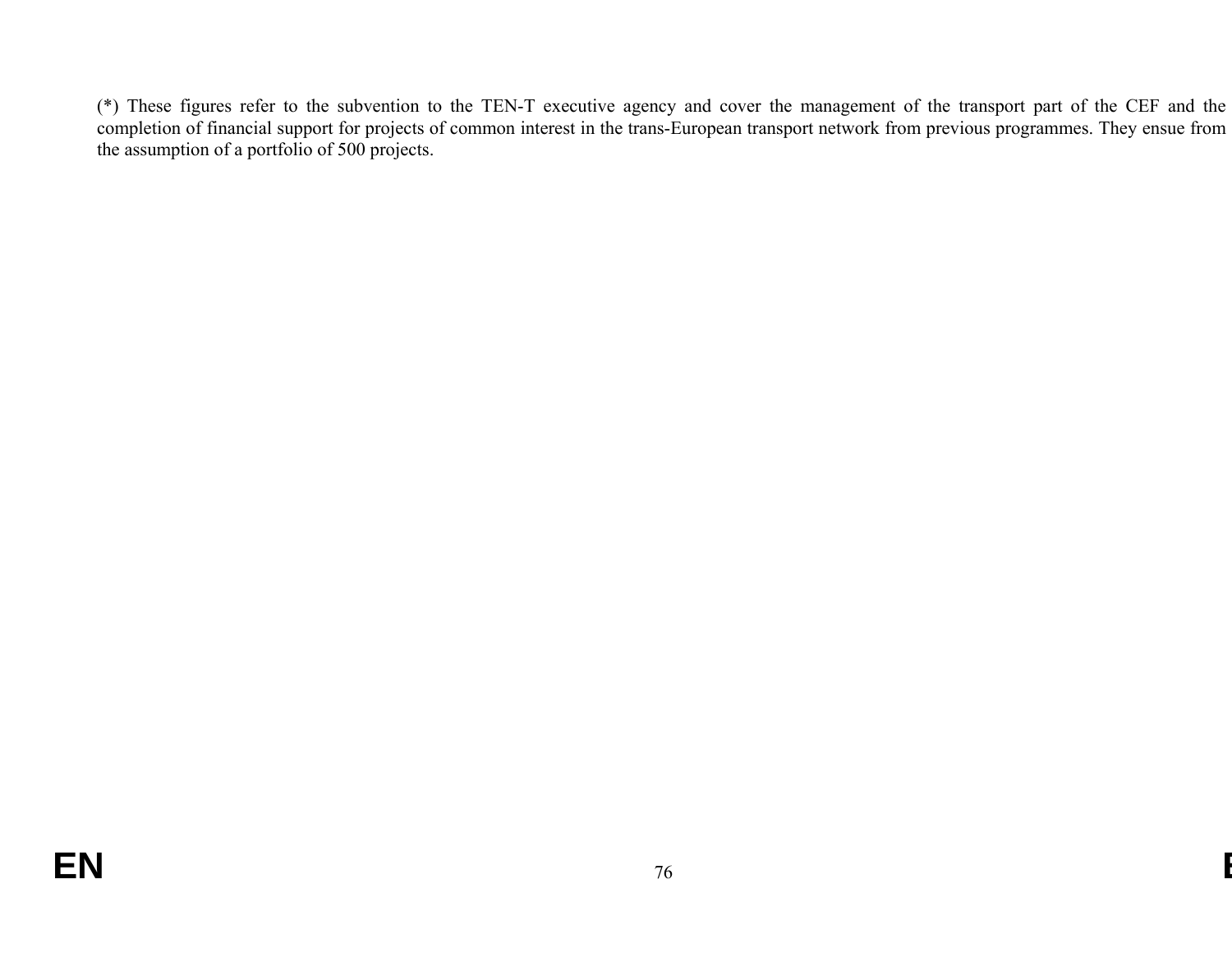| DG: REGIO                                                                                               |             |                 | Year<br>$N^{73}$ | Year<br>$N+1$ | Year<br>$N+2$ | Year<br>$N+3$ | Year<br>$N+4$ | Year<br>$N+5$ | Year<br>$N+6$ | > 2020 | T(  |
|---------------------------------------------------------------------------------------------------------|-------------|-----------------|------------------|---------------|---------------|---------------|---------------|---------------|---------------|--------|-----|
|                                                                                                         |             |                 | 2014             | 2015          | 2016          | 2017          | 2018          | 2019          | 2020          |        |     |
| • Operational appropriations                                                                            |             |                 |                  |               |               |               |               |               |               |        |     |
| Number of budget line 13 04 02                                                                          | Commitments | (1)             | 1477,9           | 1511,9        | 1544,3        | 1587,4        | 1648,9        | 1693,9        | 1774          |        | 112 |
|                                                                                                         | Payments    | (2)             | 0,0              | 972,9         | 1102,6        | 1236,5        | 1291,7        | 1373,2        | 1551,3        | 3710,1 | 112 |
| administrative<br>Appropriations<br>of<br>an<br>from the envelope for specific programmes <sup>74</sup> | nature      | financed        |                  |               |               |               |               |               |               |        |     |
| Number of budget line 13 01 04 XX $(**)$                                                                |             | (3)             | 5,1              | 5,4           | 5,6           | 5,9           | 6,2           | 6,6           | 6,6           |        |     |
| <b>TOTAL</b> appropriations<br>for DG REGIO                                                             | Commitments | $=1+1a$<br>$+3$ | 1483,0           | 1517,4        | 1549,9        | 1593,3        | 1655,1        | 1700,4        | 1780,6        |        |     |
|                                                                                                         | Payments    | $=2+2a$<br>$+3$ | 5,1              | 978,3         | 1108,3        | 1242,4        | 1297,9        | 1379,7        | 1557,9        | 3710,1 |     |

 (\*\*) Additional amount to support the subvention to the TEN-T executive agency (new budget line to be created) with the assumption that these amounts will be delegated to the TEN-T executive agency. Applicable rules under this Regulation for tran-European transport networks should apply. Specific calls shall be launched for projects implementing the core network exclusively in Member States eligible for funding from the Cohesion Fund. They ensue from the assumption of a portfolio of around 160 projects.

 $\frac{73}{74}$  Year N is the year in which implementation of the proposal/initiative starts.

Technical and/or administrative assistance and expenditure in support of the implementation of EU programmes and/or actions (former "BA" lines), indirect research, direct research.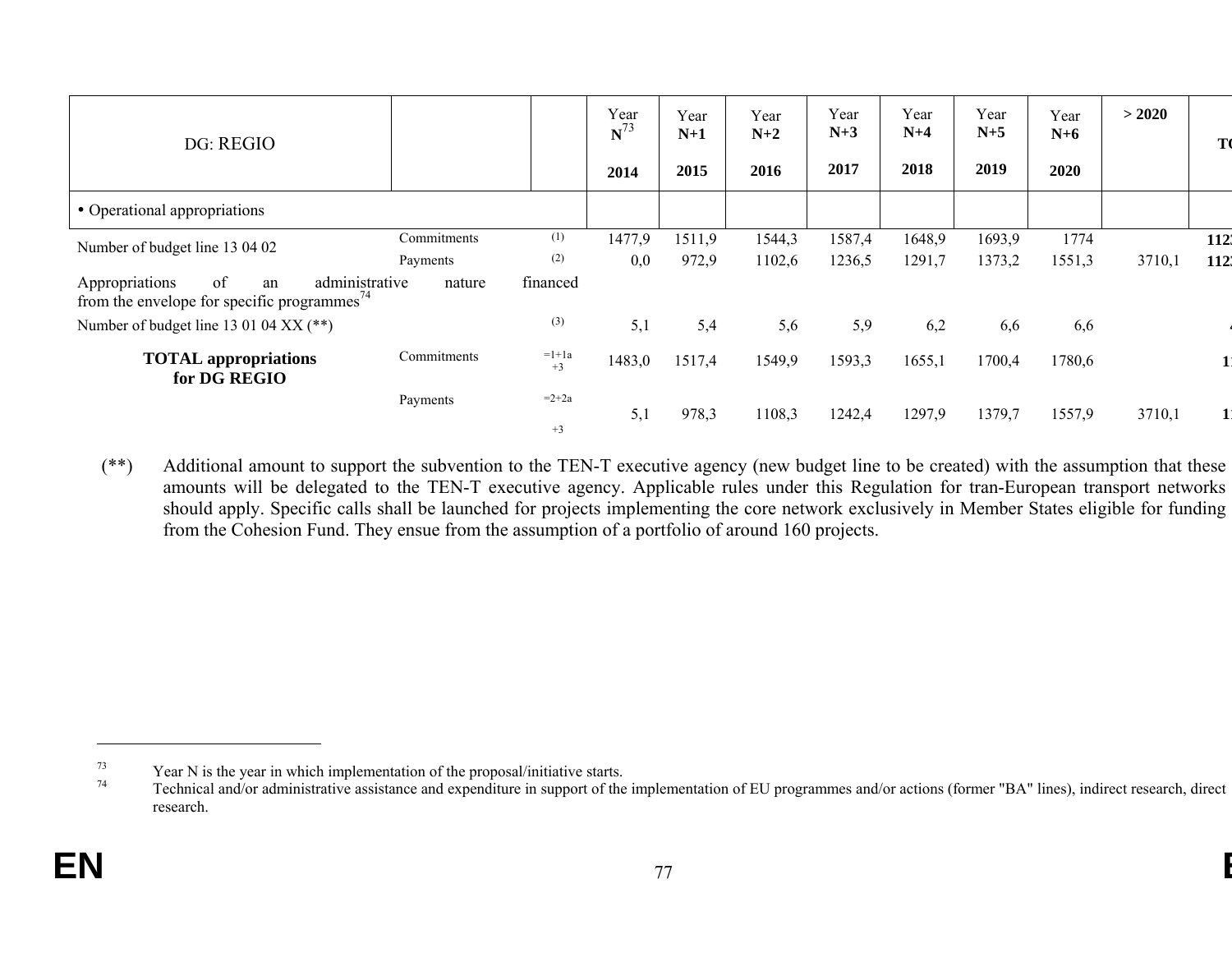| DG: ENER                                                                                          |             |                 | Year<br>$N^{75}$<br>2014  | Year<br>$N+1$<br>2015 | Year<br>$N+2$<br>2016     | Year<br>$N+3$<br>2017     | Year<br>$N+4$<br>2018 | Year<br>$N+5$<br>2019     | Year<br>$N+6$<br>2020    | > 2020                  | <b>TOT.</b> |
|---------------------------------------------------------------------------------------------------|-------------|-----------------|---------------------------|-----------------------|---------------------------|---------------------------|-----------------------|---------------------------|--------------------------|-------------------------|-------------|
| • Operational appropriations                                                                      |             |                 |                           |                       |                           |                           |                       |                           |                          |                         |             |
| Number of budget line 32 03 02                                                                    | Commitments | (1)             | 1029,52<br>$\overline{2}$ | 1333,02               | 1139,02<br>2              | 1319,02<br>$\overline{2}$ | 1495,02               | 1759,02<br>$\overline{2}$ | 2271,02                  | $\overline{0}$          | 1034:       |
|                                                                                                   | Payments    | (2)             | 452,542                   | 915,785               | 1174,82<br>$\overline{c}$ | 1264,78<br>2              | 1353,26<br>2          | 1568,94<br>$\overline{2}$ | 1921,38<br>$\mathcal{P}$ | 1694,13<br>$\mathbf{r}$ | 1034        |
| of<br>administrative<br>Appropriations<br>an<br>from the envelope for specific programmes $^{76}$ | nature      | financed        |                           |                       |                           |                           |                       |                           |                          |                         |             |
| Number of budget line 3201XX (***)                                                                |             | (3)             | 3,478                     | 1,978                 | 1,978                     | 1,978                     | 1,978                 | 1,978                     | 1,978                    | $\boldsymbol{0}$        |             |
|                                                                                                   |             |                 |                           |                       |                           |                           |                       |                           |                          |                         |             |
| <b>TOTAL</b> appropriations                                                                       | Commitments | $=1+1a$<br>$+3$ | 1033                      | 1335                  | 1141                      | 1321                      | 1497                  | 1761                      | 2273                     | $\boldsymbol{0}$        |             |
| for DG ENER                                                                                       | Payments    | $=2+2a$<br>$+3$ | 456,02                    | 917,763               | 1176,8                    | 1266,76                   | 1355,24               | 1570,92                   | 1923,36                  | 1694,13                 |             |

(\*\*\*) These appropriations include expenditures for EU coordinators. Furthermore, ACER might be referred to in order to execute tasks defined in the provisions of the Regulation on guidelines for trans-European energy infrastructure subject to further decision.

 $^{75}$  Year N is the year in which implementation of the proposal/initiative starts.<br>Technical and/or administrative assistance and expenditure in support of the

Technical and/or administrative assistance and expenditure in support of the implementation of EU programmes and/or actions (former "BA" lines), indirect research, direct research.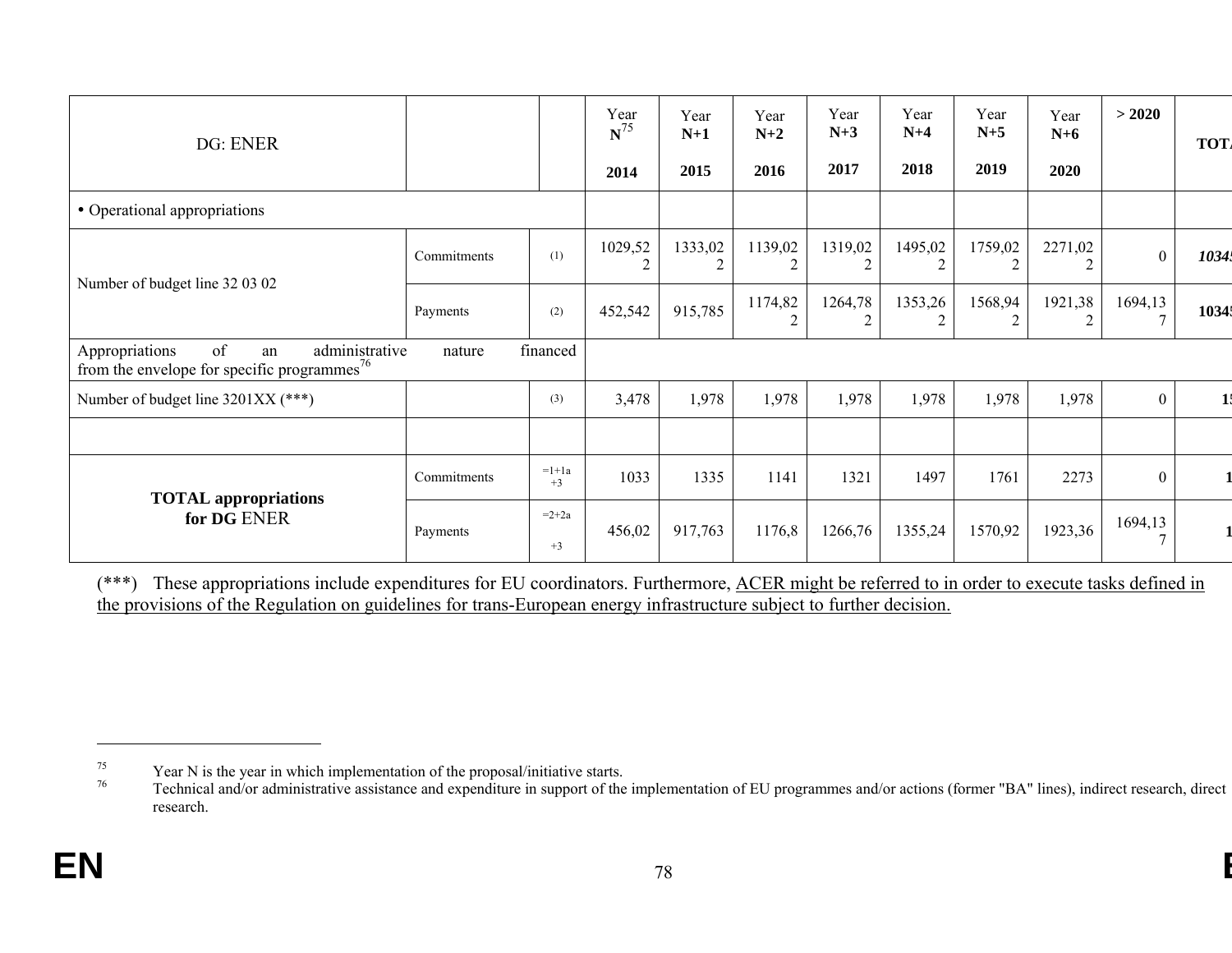| DG: INFSO                                                                                         |             |                 | Year<br>$N^{77}$<br>2014 | Year<br>$N+1$<br>2015 | Year<br>$N+2$<br>2016 | Year<br>$N+3$<br>2017 | Year<br>$N+4$<br>2018 | Year<br>$N+5$<br>2019 | Year<br>$N+6$<br>2020 | > 2020       | T( |
|---------------------------------------------------------------------------------------------------|-------------|-----------------|--------------------------|-----------------------|-----------------------|-----------------------|-----------------------|-----------------------|-----------------------|--------------|----|
| • Operational appropriations                                                                      |             |                 |                          |                       |                       |                       |                       |                       |                       |              |    |
| Number of budget line 0903XX                                                                      | Commitments | (1)             | 679,000                  | 843,800               | 1302,600              | 1621,400              | 1734,200              | 2003,000              | 2284,000              | $\mathbf{0}$ |    |
|                                                                                                   | Payments    | (2)             | 454,000                  | 683,800               | 1262,600              | 1581,400              | 1719,200              | 2003,000              | 2258,000              | 506,000      |    |
| of<br>Appropriations<br>administrative<br>an<br>from the envelope for specific programmes $^{78}$ | nature      | financed        |                          |                       |                       |                       |                       |                       |                       |              |    |
| Number of budget line 090104XX                                                                    |             | (3)             | 2,000                    | 2,200                 | 2,400                 | 2,600                 | 2,800                 | 3,000                 | 3,000                 | $\theta$     |    |
| <b>TOTAL</b> appropriations                                                                       | Commitments | $=1+1a$<br>$+3$ | 681,000                  | 846,000               | 1305,000              | 1624,000              | 1737,000              | 2006,000              | 2287,000              | $\mathbf{0}$ |    |
| for DG INFSO                                                                                      | Payments    | $=2+2a$<br>$+3$ | 456,000                  | 686,000               | 1265,000              | 1584,000              | 1722,000              | 2006,000              | 2261,000              | 506,000      |    |

| $\bullet$ TOTAL operational appropriations(*)                                                                   | Commitments | (4)    | 4135,82 | 4864,32 | 5624,82 | 6412,22 | 7229,72 | 8077,22 | 8956,92 | 0,000       | 45301,0<br>54        |
|-----------------------------------------------------------------------------------------------------------------|-------------|--------|---------|---------|---------|---------|---------|---------|---------|-------------|----------------------|
|                                                                                                                 | Payments    | (5)    | 906,542 | 3699,28 | 4737,12 | 5295,88 | 5672,16 | 6371,64 | 7179,08 | 1439,<br>34 | 45301,0<br>-54       |
| appropriations of an administrative nature<br>TOTAL<br>financed from the envelope for specific programmes $(*)$ |             | (6)    | 18,178  | 21,678  | 22,178  | 22,778  | 23,278  | 23,778  | 24,078  |             | 155,946              |
| <b>TOTAL appropriations</b>                                                                                     | Commitments | $=4+6$ | 4154,00 | 4886,00 | 5647,00 | 6435,00 | 7253,00 | 8101,00 | 8981,00 | 0,000       | 45457,0<br>$\bf{00}$ |

 $\frac{77}{78}$  Year N is the year in which implementation of the proposal/initiative starts.<br>Technical and/or administrative assistance and expenditure in support of the

Technical and/or administrative assistance and expenditure in support of the implementation of EU programmes and/or actions (former "BA" lines), indirect research, direct research.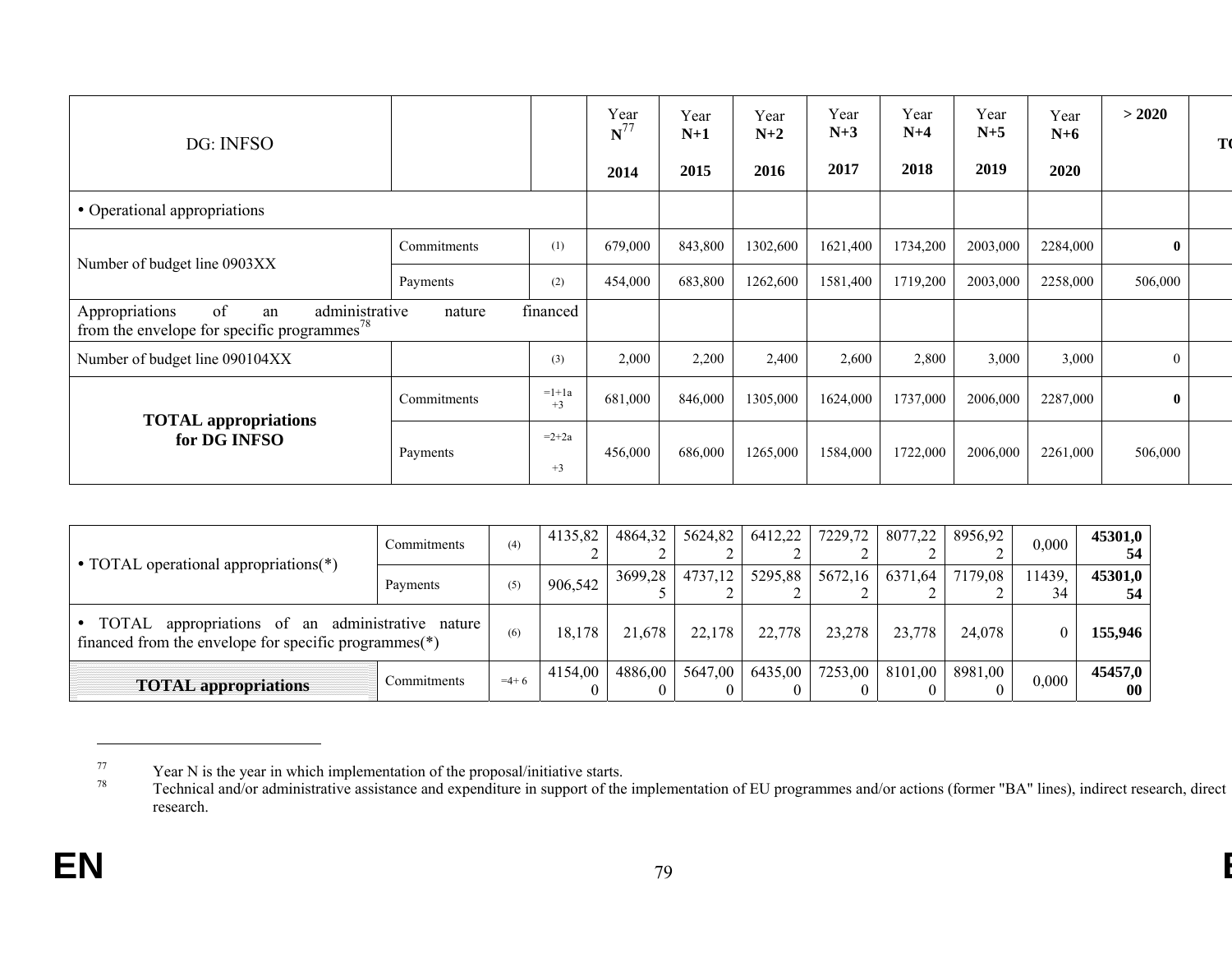| under HEADING $1(*)$                       | Payments |        | 700<br>ററ | 3720.96 | 4759.30 | 5318,66 | 5695,44 | 6395,42 | 7203,16 | 1439.                | 45457,0   |
|--------------------------------------------|----------|--------|-----------|---------|---------|---------|---------|---------|---------|----------------------|-----------|
| the<br>multiannual.<br>tinancial framework |          | $-5+6$ |           |         |         | v       |         |         |         | $\mathcal{L}$<br>331 | $\bf{00}$ |

(\*) excluding amounts from DG REGIO (cohesion fund)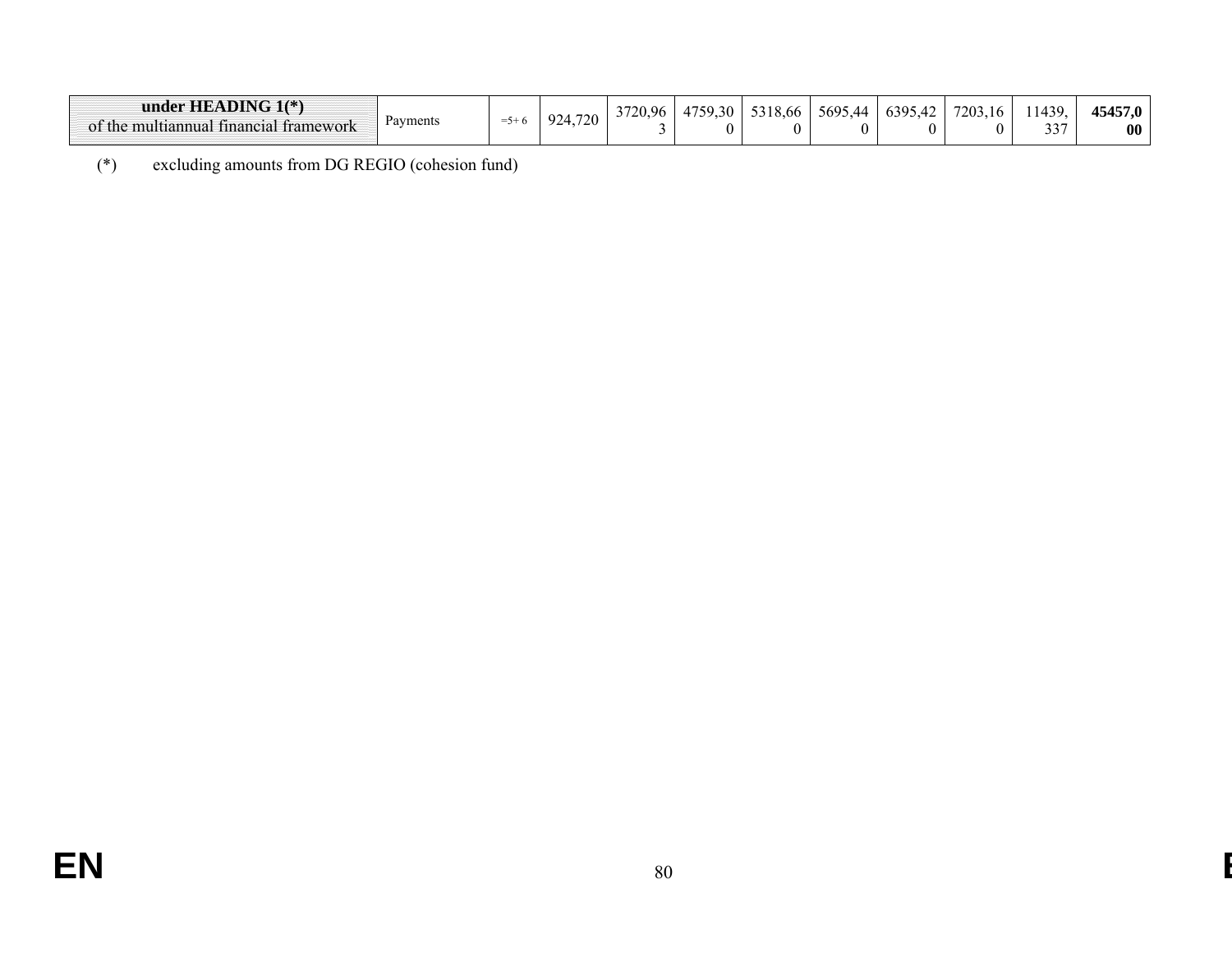| • TOTAL operational appropriations $(**)$                 | Commitments           | (4)     | 5613.72  | 6376,22 | 7169,12  | 7999,62 | 8878,62 | 9771,12  | 10730.9 |        | 56539,3 |
|-----------------------------------------------------------|-----------------------|---------|----------|---------|----------|---------|---------|----------|---------|--------|---------|
|                                                           |                       |         |          |         |          |         |         |          | 22      | 0.000  | 54      |
|                                                           | Payments              | (5)     |          | 4672,18 | 5839,72  | 6532,38 | 6963,86 | 7744,84  | 8730,38 | 15149. | 56539,3 |
|                                                           |                       |         | 906,542  |         |          |         |         |          |         | 44     | 54      |
| $\bullet$ TOTAL<br>appropriations of<br>an                | administrative nature | (6)     |          |         |          |         |         |          |         |        |         |
| financed from the envelope for specific programmes $(**)$ |                       |         | 23,278   | 27,078  | 27,778   | 28,678  | 29,478  | 30,378   | 30,678  |        | 197,346 |
|                                                           | Commitments           | $=4+6$  | 5637,00  | 6403,30 | 7196,90  | 8028,30 | 8908,10 | 9801.50  | 10761.6 |        | 56736,7 |
| <b>TOTAL</b> appropriations<br>under HEADING $1$ (**)     |                       |         | $\theta$ |         | $\theta$ |         |         | $\Omega$ | 00      | 0.000  | -00     |
| of the multiannual financial framework                    | Payments              | $=$ 5+6 |          |         |          |         |         |          |         |        |         |
|                                                           |                       |         |          | 4699.26 | 5867.50  | 6561,06 | 6993,34 | 7775,22  | 8761.06 | 15149. | 56736,7 |
|                                                           |                       |         | 929.820  |         |          |         |         |          | 0       | 437    | 00      |

# (\*\*) including amounts from DG REGIO (cohesion fund)

### **If more than one heading is affected by the proposal / initiative: (not applicable)**

|                                                                                                          | Commitments | (4)     |  |  |  |  |  |
|----------------------------------------------------------------------------------------------------------|-------------|---------|--|--|--|--|--|
| • TOTAL operational appropriations                                                                       | Payments    | (5)     |  |  |  |  |  |
| • TOTAL appropriations of an administrative nature<br>financed from the envelope for specific programmes |             | (6)     |  |  |  |  |  |
| <b>TOTAL appropriations</b>                                                                              | Commitments | $=4+6$  |  |  |  |  |  |
| under HEADINGS 1 to 4<br>of the multiannual financial framework<br>(Reference amount)                    | Payments    | $=$ 5+6 |  |  |  |  |  |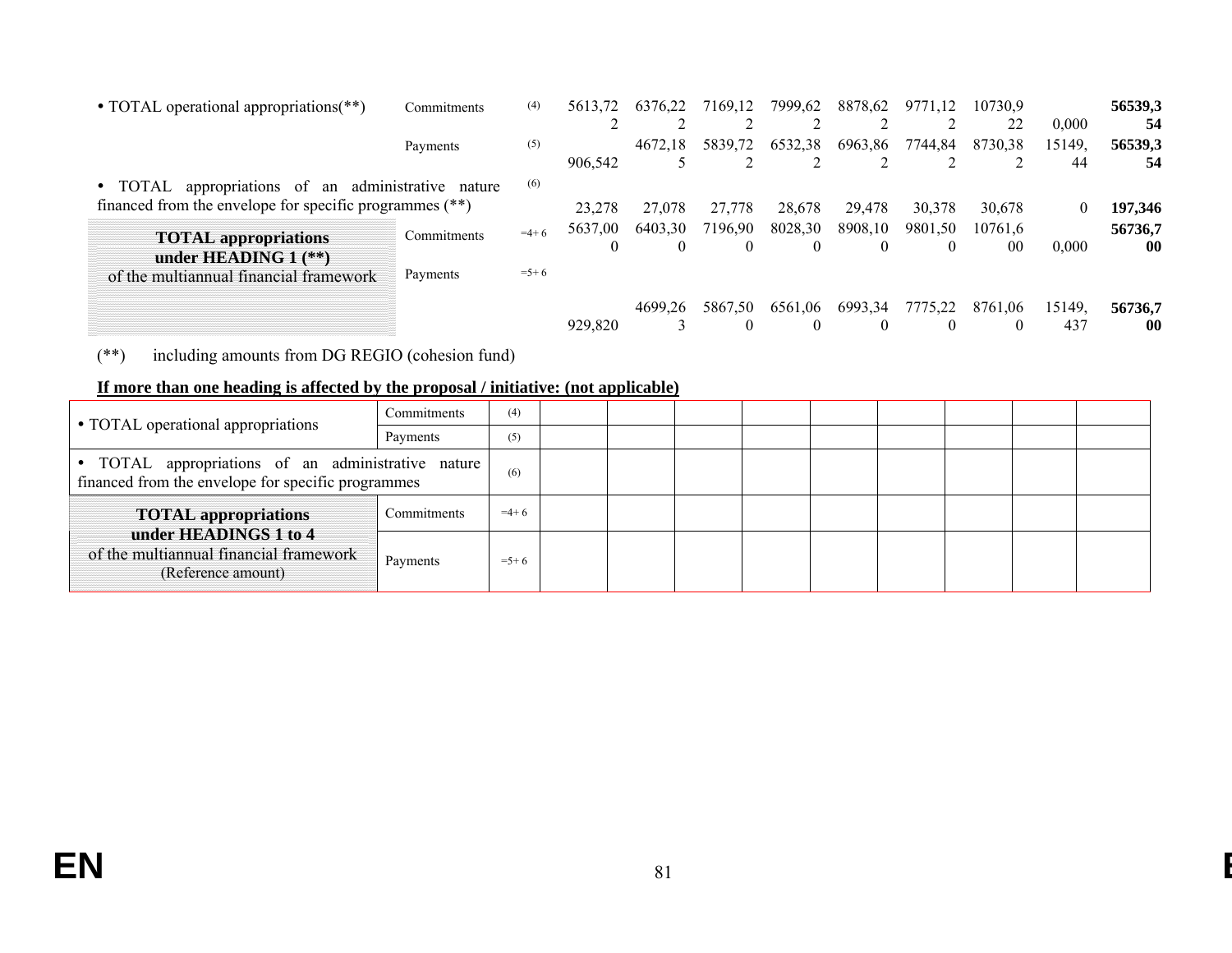|                                         | <b>Heading of multiannual financial</b><br>framework: |              |              | " Administrative expenditure " |              |              |              |              |                                   |
|-----------------------------------------|-------------------------------------------------------|--------------|--------------|--------------------------------|--------------|--------------|--------------|--------------|-----------------------------------|
|                                         |                                                       |              |              |                                |              |              |              |              | EUR million (to 3 decimal places) |
|                                         |                                                       | Year<br>2014 | Year<br>2015 | Year<br>2016                   | Year<br>2017 | Year<br>2018 | Year<br>2019 | Year<br>2020 | <b>TOTAL</b>                      |
| DG: MOVE                                |                                                       |              |              |                                |              |              |              |              |                                   |
| • Human resources                       |                                                       | 4,198        | 4,516        | 4,771                          | 5,089        | 5,280        | 5,280        | 5,280        | 34,414                            |
| • Other administrative expenditure      |                                                       | 1,100        | 1,110        | 1,120                          | 1,230        | 1,240        | 1,250        | 1,260        | 8,310                             |
| <b>TOTAL DG MOVE</b>                    | Appropriations                                        | 5,298        | 5,626        | 5,891                          | 6,319        | 6,520        | 6,530        | 42,724       | 42,724                            |
| DG: ENER $(*)$                          |                                                       |              |              |                                |              |              |              |              |                                   |
| • Human resources                       |                                                       | 5,406        | 6,233        | 7,123                          | 7,315        | 7,315        | 7,506        | 7,506        | 48,404                            |
| • Other administrative expenditure      |                                                       | 0,171        | 0,171        | 0,171                          | 0,471        | 0,171        | 0,171        | 0,471        | 1,797                             |
| <b>TOTAL DG ENER</b>                    |                                                       | 5,577        | 6,404        | 7,294                          | 7,786        | 7,486        | 7,677        | 7,977        | 50,201                            |
|                                         |                                                       |              |              |                                |              |              |              |              |                                   |
| DG: INFSO $(*)$                         |                                                       |              |              |                                |              |              |              |              |                                   |
| • Human resources                       |                                                       | 11,117       | 12,451       | 14,484                         | 15,310       | 16,263       | 17,025       | 17,279       | 103,929                           |
| • Other administrative expenditure      | 0,200                                                 | 0,210        | 0,220        | 0,230                          | 0,240        | 0,250        | 0,260        | 1,610        |                                   |
| <b>TOTAL DG INFSO</b><br>Appropriations |                                                       | 11,317       | 12,661       | 14,704                         | 15,540       | 16,503       | 17,275       | 17,539       | 105,539                           |

(\*) DG ENER and DG INFSO also envisage (partially) externalising the implementation of CEF to agencies. Amounts and imputations will be adjusted if necessary according to the results of the externalisation process.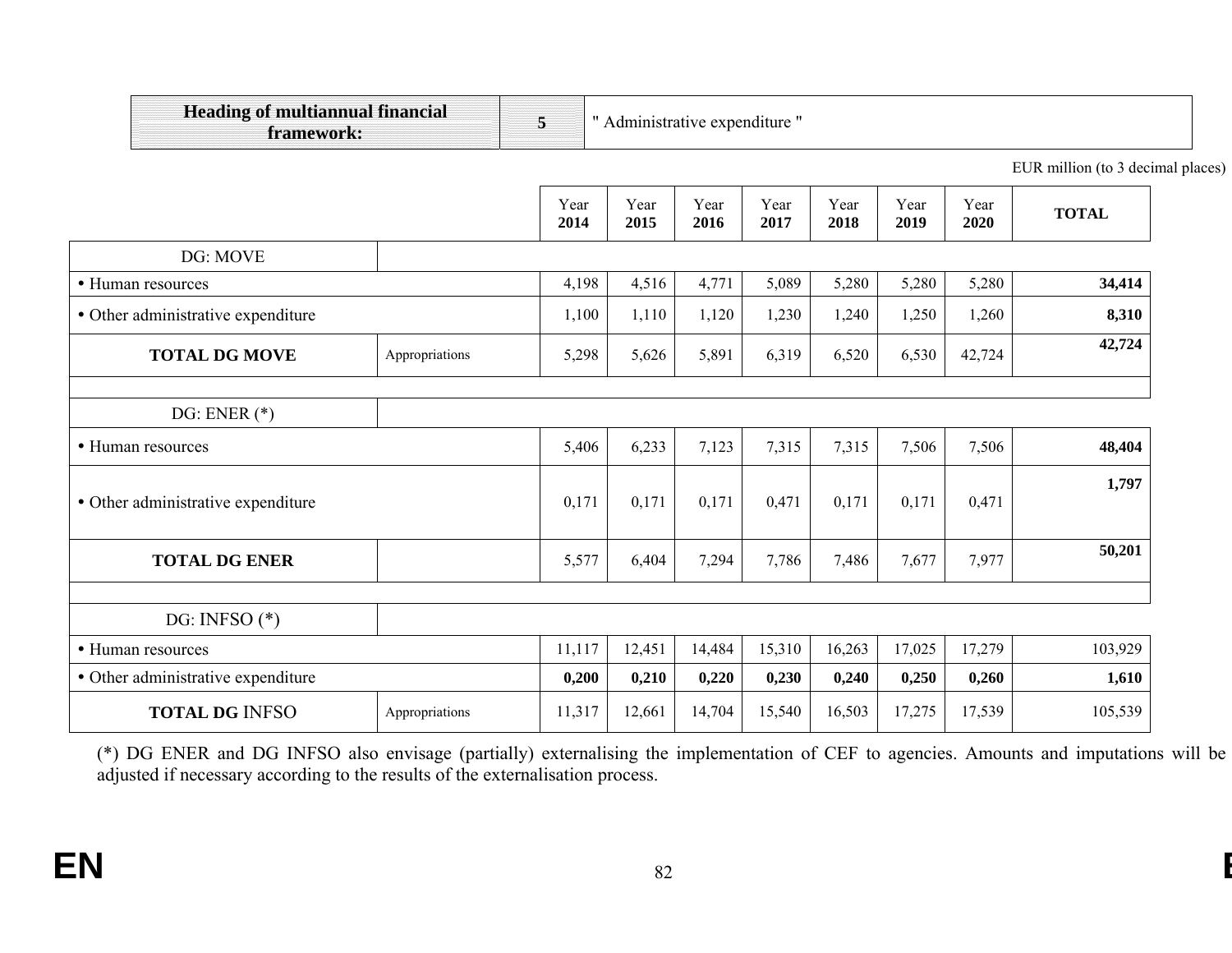| <b>TOTAL</b> appropriations<br>under HEADING 5<br>of the multiannual financial framework | Total<br>commitments<br>l'otal payments)<br>$=$ 1 | 22.192 | 24,691 | 27,889 | 29,645 | 30,509 | .482 | 32,056 | 198,464 |
|------------------------------------------------------------------------------------------|---------------------------------------------------|--------|--------|--------|--------|--------|------|--------|---------|
|------------------------------------------------------------------------------------------|---------------------------------------------------|--------|--------|--------|--------|--------|------|--------|---------|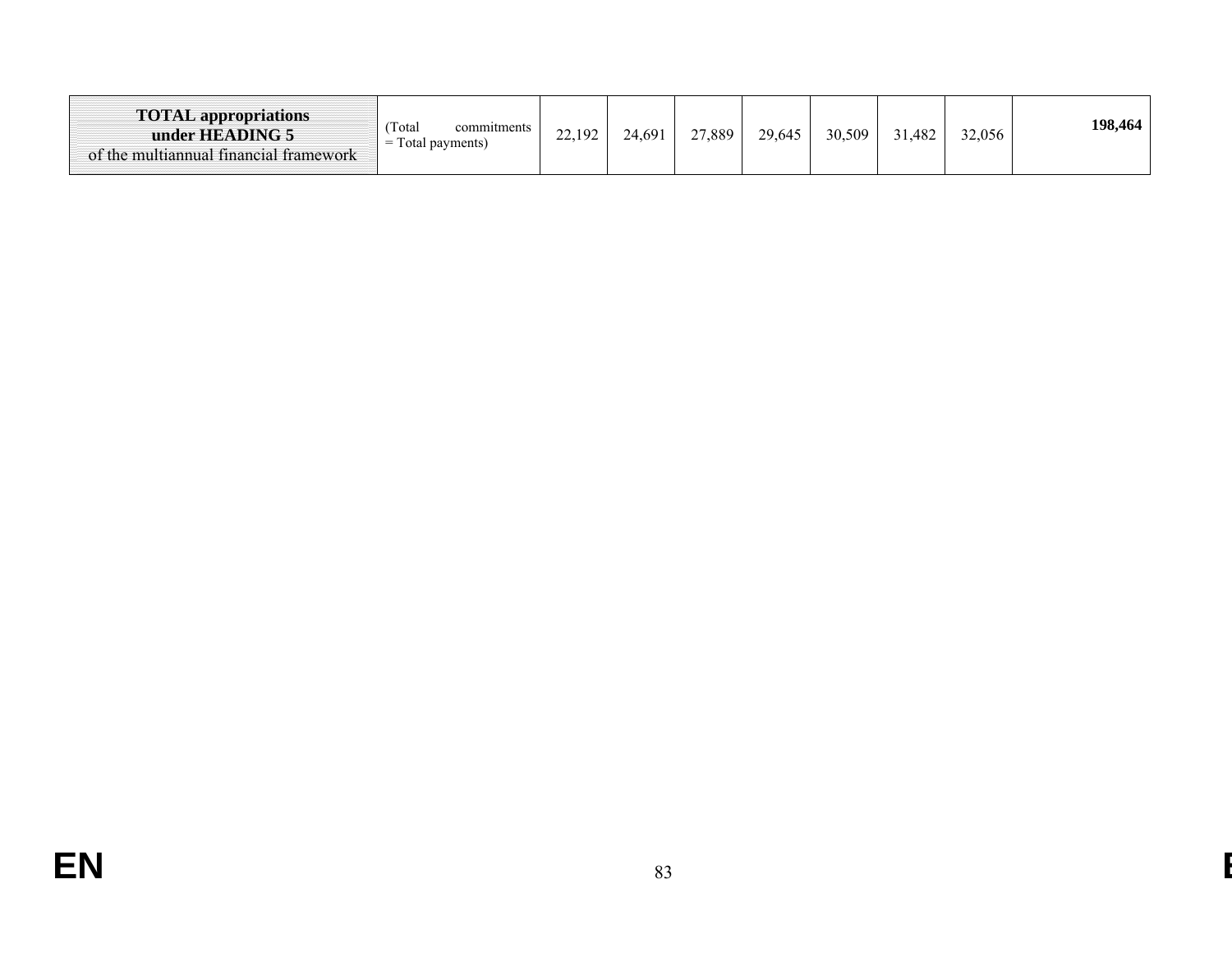EUR million (to 3 decimal places)

|                                                           |             | Year<br>$2014^{79}$ | Year<br>2015 | Year<br>2016 | Year<br>2017 | Year<br>2018      | Year<br>2019 | Year<br>2020 | > 2020       | <b>TOTAL</b>  |
|-----------------------------------------------------------|-------------|---------------------|--------------|--------------|--------------|-------------------|--------------|--------------|--------------|---------------|
| <b>TOTAL</b> appropriations<br>under HEADINGS 1 to $5(*)$ | Commitments | 4176.19             | 4910.69      | 5674,88      | 6464,64      | 7283,50           | 8132,48      | 9013.05      | 0.000        | 45655,4<br>64 |
| of the multiannual financial framework                    | Payments    | 946,912             | 3745.65      | 4787.18      |              | 5348,30   5725,94 | 6426,90      | 7235.2       | 1439.<br>337 | 45655.4<br>64 |

(\*) excluding amounts from DG REGIO (Cohesion Fund)

|                                                                                     |             | Year<br>$2014^{80}$ | Year<br>2015 | Year<br>2016                | Year<br>2017    | Year<br>2018 | Year<br>2019 | Year<br>2020    | > 2020        | <b>TOTAL</b>  |
|-------------------------------------------------------------------------------------|-------------|---------------------|--------------|-----------------------------|-----------------|--------------|--------------|-----------------|---------------|---------------|
| <b>TOTAL</b> appropriations                                                         | sommitments | 5659.19             |              | 6427,99   2327,88   8057,94 |                 | 8057,94      | 9832,98      | 10793.6<br>56   | 0.000         | 56935,1<br>64 |
| under HEADINGS 1 to $5$ <sup>(**)</sup> )<br>of the multiannual financial framework | Payments    | 952,012             | 4723,95      |                             | 5895,38 6590,70 | 7023,84      |              | 7806,70 8793,11 | 15149.<br>437 | 56935,1<br>64 |

(\*\*) including amounts from DG REGIO (Cohesion Fund)

 $^{79}$  Year N is the year in which implementation of the proposal/initiative starts.

 $80$  Year N is the year in which implementation of the proposal/initiative starts.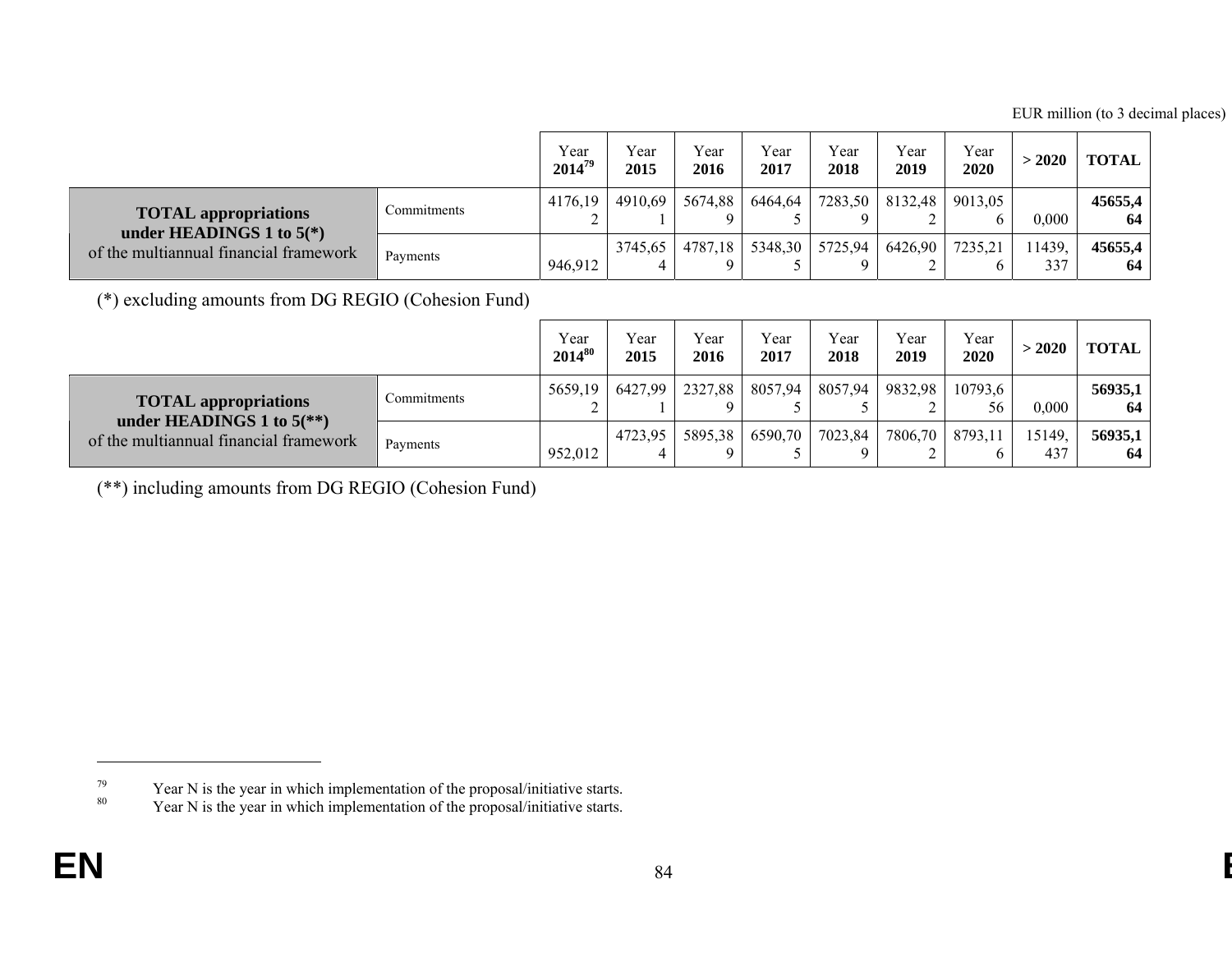#### *3.2.2.Estimated impact on operational appropriations*

- $\Box$  The proposal/initiative does not require the use of operational appropriations
- X The proposal/initiative requires the use of operational appropriations, as explained below:

Commitment appropriations in EUR million (to 3 decimal places)

| Indicate<br>objectives<br>and<br>outputs |                                                      |                  | Year<br>2014 |      | Year<br>2015 | Year<br>2016 | <b>OUTPUTS</b>                | Year<br>2017 | enter as many years as necessary to show the<br>duration of the impact (see point 1.6) |      |        |        |      |                                     | <b>TOTAL</b>  |
|------------------------------------------|------------------------------------------------------|------------------|--------------|------|--------------|--------------|-------------------------------|--------------|----------------------------------------------------------------------------------------|------|--------|--------|------|-------------------------------------|---------------|
|                                          | Type of $\text{output}^{81}$                         | Averag<br>e cost |              | Cost | Cost         | Cost         |                               | Cost         |                                                                                        | Cost | Cost   |        | Cost | Tot<br>al                           | Total<br>cost |
| ⇩                                        |                                                      | of the<br>output | Number       |      | Number       | Number       | utputs<br>Number<br>of outnut |              | Number                                                                                 |      | Number | Number |      | nu<br>mb<br>er<br>of<br>out<br>puts |               |
|                                          | SPECIFIC OBJECTIVES <sup>82</sup> transport networks |                  |              |      |              |              |                               |              |                                                                                        |      |        |        |      |                                     |               |

- Output It is expected to contribute to the financing of a total of EUR 150 bn of investments out of the estimated investments of EUR **237.618,21 million** set out in the list of pre-identified transport infrastructure projects in Part 1 of the Annex to the CEF Regulation.

- EUR 2 256,9 million of EU funding in financial instruments will leverage EUR 40 bn of investments,
- EUR 11 238,3 million of EU funding from the Cohesion Fund will leverage €11.5 bn of investments
- the remaining EUR 22 230,5 million of EU funding will leverage €98.5 bn of investments (based on an average co-funding rate of 20%).

### in € million **Investment estimates for the listed pre-identified projects in Part 1 of the**

<sup>&</sup>lt;sup>81</sup> Outputs are products and services to be supplied (e.g.: number of student exchanges financed, number of km of roads built, etc.).

As described in Section 1.4.2. "Specific objective(s)..."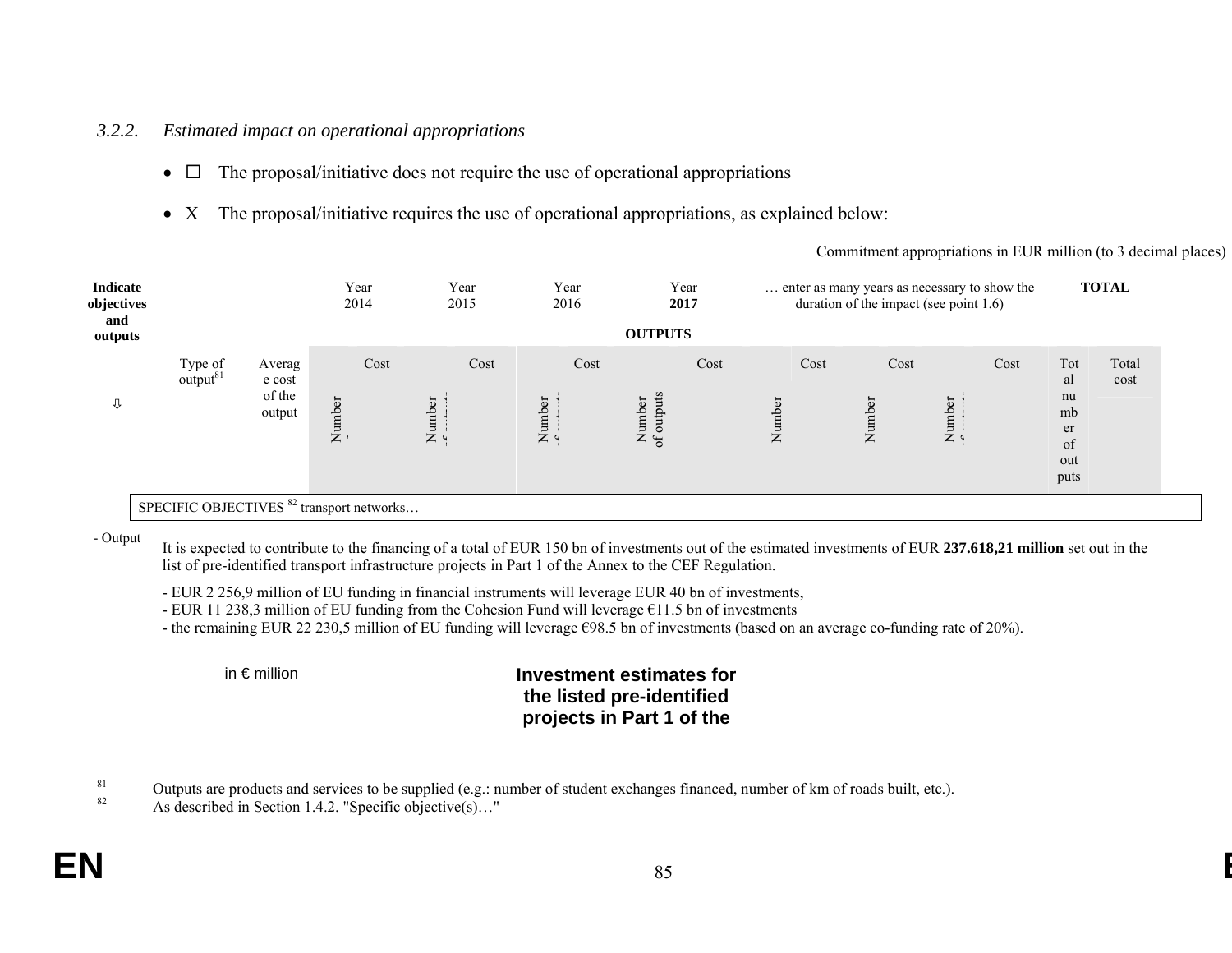|                                           | <b>Annex to the CEF</b><br><b>Regulation</b>                                                                 |
|-------------------------------------------|--------------------------------------------------------------------------------------------------------------|
|                                           |                                                                                                              |
| <b>Horizontal Priorities</b>              | 47.500,00                                                                                                    |
| of which SESAR                            | 30.000,00                                                                                                    |
| 1. Baltic – Adriatic Corridor             | 13.353,20                                                                                                    |
| 2. Warszawa – Berlin –                    | 5.673,00                                                                                                     |
| Amsterdam/Rotterdam - Felixstowe -        |                                                                                                              |
| <b>Midlands</b>                           |                                                                                                              |
| 3. Mediterranean Corridor                 | 37.690,00                                                                                                    |
| 4. Hamburg – Rostock – Burgas/TR          | 8.037,60                                                                                                     |
| border – Piraeus – Lefkosia               |                                                                                                              |
| 5. Helsinki – Valletta                    | 31.936,00                                                                                                    |
| 6. Genova – Rotterdam                     | 15.622,50                                                                                                    |
| 7. Lisboa - Strasbourg                    | 17.170,00                                                                                                    |
| 8. Dublin – London – Paris –              | 4.582,00                                                                                                     |
| <b>Brussel/Bruxelles</b>                  |                                                                                                              |
| 9. Amsterdam – Basel/Lyon – Marseille     | 12.551,30                                                                                                    |
| 10. Strasbourg – Danube Corridor          | 15.939,40                                                                                                    |
| <b>Other Sections on the Core Network</b> | 27.563,21                                                                                                    |
| <b>Total</b>                              | 237.618,21                                                                                                   |
|                                           | Detailed figures per corridor will be available during the planning and the implementation of the programme. |

SPECIFIC OBJECTIVES energy networks

- Output implementation of the 11 priority corridors and areas at EUR 940,514 million per corridor on average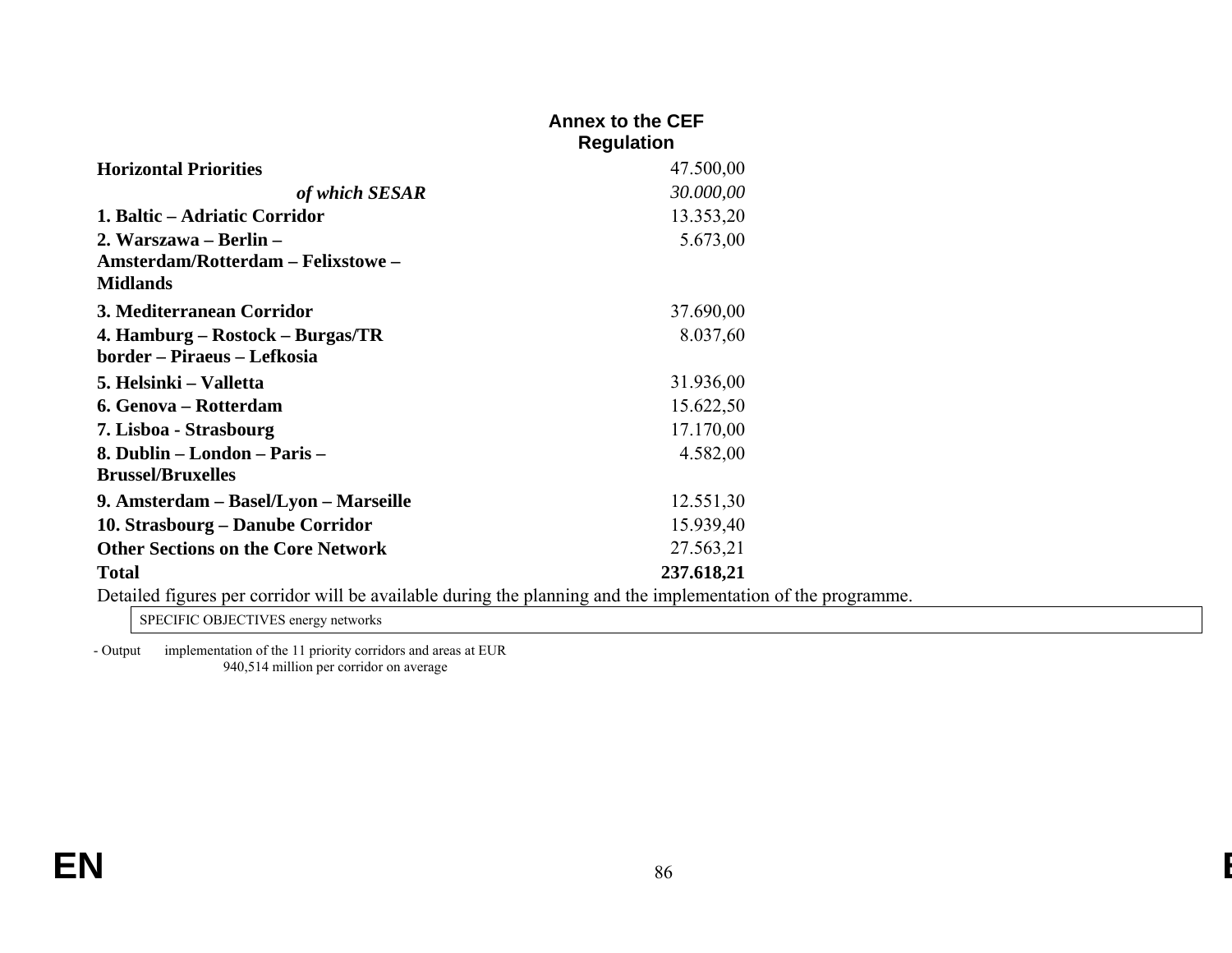|          | SPECIFIC OBJECTIVES Telecommunications networks <sup>8</sup>    |           |               |                         |                                                                                                                  | 83                                                                                    |                       |                    |      |                                                                                  |          |                     |          |              |           |          |           |            |
|----------|-----------------------------------------------------------------|-----------|---------------|-------------------------|------------------------------------------------------------------------------------------------------------------|---------------------------------------------------------------------------------------|-----------------------|--------------------|------|----------------------------------------------------------------------------------|----------|---------------------|----------|--------------|-----------|----------|-----------|------------|
| - Output | Digital<br>service<br>infrastructure                            |           |               |                         |                                                                                                                  | The following digital service infrastructures are expected to be supported under CEF: |                       |                    |      |                                                                                  |          |                     |          |              |           |          |           | 2446.000   |
|          | s developed<br>and deployed<br>across Europe                    | $\bullet$ |               |                         |                                                                                                                  |                                                                                       |                       |                    |      | Interoperable electronic identification and authentication across Europe;        |          |                     |          |              |           |          |           |            |
|          |                                                                 | $\bullet$ |               |                         |                                                                                                                  |                                                                                       |                       |                    |      | European Central Platform for the interconnection of European business registers |          |                     |          |              |           |          |           |            |
|          |                                                                 |           |               |                         | Electronic procedures for setting up and running a business in another European country                          |                                                                                       |                       |                    |      |                                                                                  |          |                     |          |              |           |          |           |            |
|          |                                                                 | $\bullet$ |               |                         |                                                                                                                  |                                                                                       |                       |                    |      | Interoperable cross-border electronic procurement services                       |          |                     |          |              |           |          |           |            |
|          |                                                                 | $\bullet$ |               |                         | Interoperable cross-border e-Justice services                                                                    |                                                                                       |                       |                    |      |                                                                                  |          |                     |          |              |           |          |           |            |
|          |                                                                 | $\bullet$ |               |                         |                                                                                                                  | Interoperable cross border eHealth services                                           |                       |                    |      |                                                                                  |          |                     |          |              |           |          |           |            |
| - Output | Thousand<br>households<br>connected to<br>Broadband<br>internet | 0.18      | 182<br>$\tau$ | 321,00<br>$\Omega$      | 357<br>$\mathbf{3}$                                                                                              | 627,800                                                                               | 554<br>$\overline{7}$ | 974,60<br>$\Omega$ | 6269 | 1101,400                                                                         | 80<br>31 | 1411,20<br>$\Omega$ | 927<br>6 | 1630<br>,000 | 111<br>26 | 1955,000 | 456<br>49 | 8021,000   |
|          | Sub-total for specific<br>objective<br>Telecommunications       |           |               | 679,0<br>0 <sub>0</sub> | 2<br>10 468,000<br>003,00<br>843,800<br>1 302,600<br>1 621,400<br>734,20<br>2 2 8 4 ,000<br>$\theta$<br>$\Omega$ |                                                                                       |                       |                    |      |                                                                                  |          |                     |          |              |           |          |           |            |
|          | <b>TOTAL COST</b>                                               |           |               |                         |                                                                                                                  |                                                                                       |                       |                    |      |                                                                                  |          |                     |          |              |           |          |           | 56 539,354 |

<sup>&</sup>lt;sup>83</sup> The ultimate split between budget spent through financial instruments vs. grants will depend on market take-up of the financial instruments.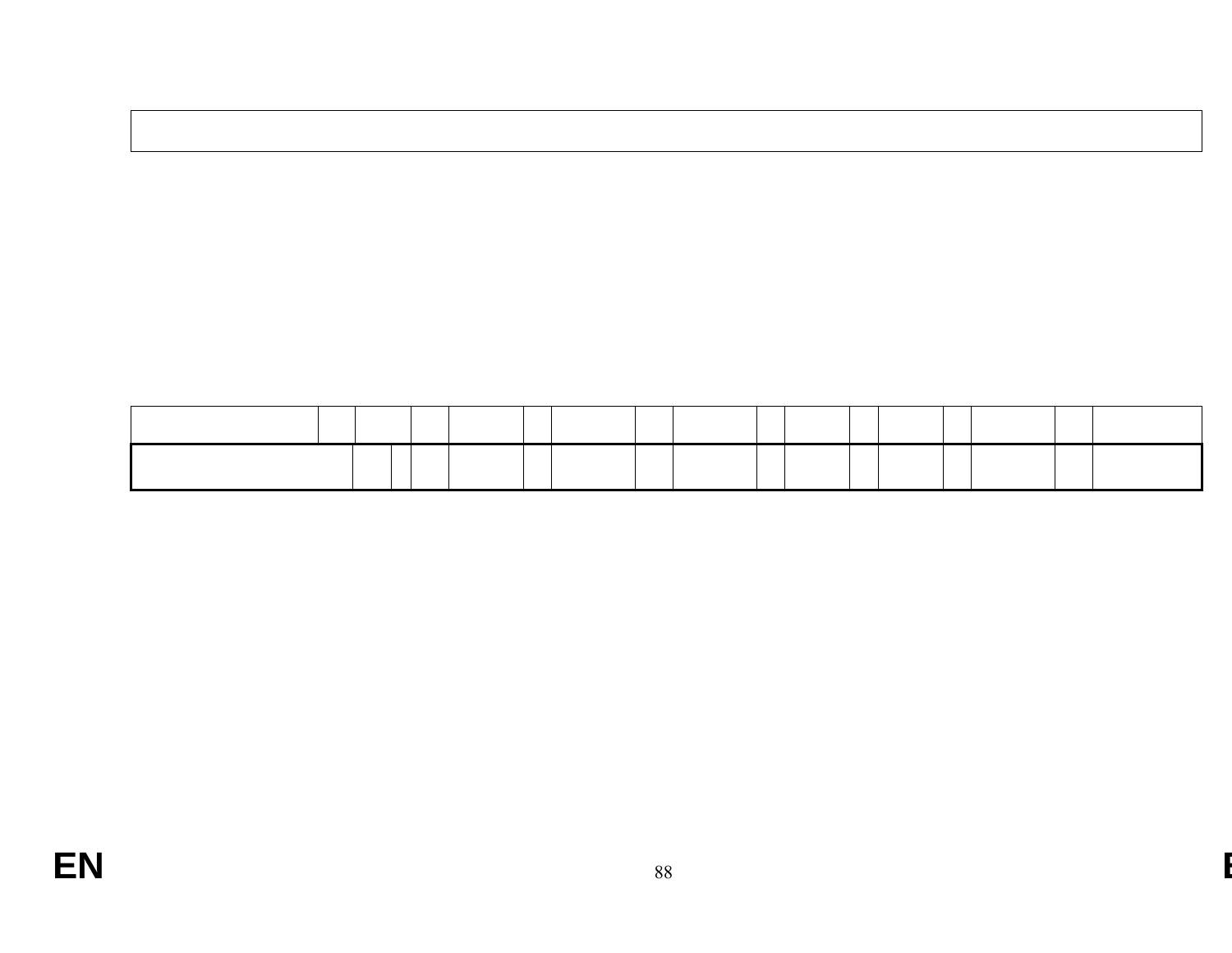### *3.2.3. Estimated impact on appropriations of an administrative nature*

#### 3.2.3.1. Summary

- $\Box$  The proposal/initiative does not require the use of administrative appropriations
- X The proposal/initiative requires the use of administrative appropriations, as explained below:

DG MOVE Year **2014** Year **2015** Year **2016** Year **2017** Year **2018** Year **2019** Year  $\begin{array}{|c|c|c|}\n\hline\n2020 & & TOTAL\n\end{array}$ **HEADING 5 of the multiannual financial framework**  Human resources 4,198 4,516 4,771 5,089 5,280 5,280 5,280 **34,414**  Other administrative expenditure 1,100 1,110 1,120 1,230 1,240 1,250 1,260 **8,310 Subtotal HEADING 5 of the multiannual financial framework**  5,298 5,626 5,891 6,319 6,520 6,530 6.54 **42,724 Outside HEADING 584 of the multiannual financial framework (\*)**  Human resources Other expenditure of an administrative nature 06 01 04 31 **12,7 17,5 17,8 18,2 18,5 18,8 19,1 122,6** Other expenditure of an administrative nature 13 01 04 XX  $5,1$   $5,4$   $5,6$   $5,9$   $6,2$   $6,6$   $6,6$   $41,4$ **Subtotal outside HEADING 5 (\*\*) of the multiannual financial framework 12,7 17,5 17,8 18,2 18,5 18,8 19,1 122,6 Subtotal outside HEADING 5 of the multiannual financial framework**  17,8 22,9 23,4 24,1 24,7 25,4 25,7 **164,0 TOTAL MOVE(\*\*)** 17,998 23,126 23,691 24,519 25,02 25,33 25,64 **165,324**

EUR million (to 3 decimal places)

<sup>&</sup>lt;sup>84</sup> Technical and/or administrative assistance and expenditure in support of the implementation of EU programmes and/or actions (former "BA" lines), indirect research, direct research.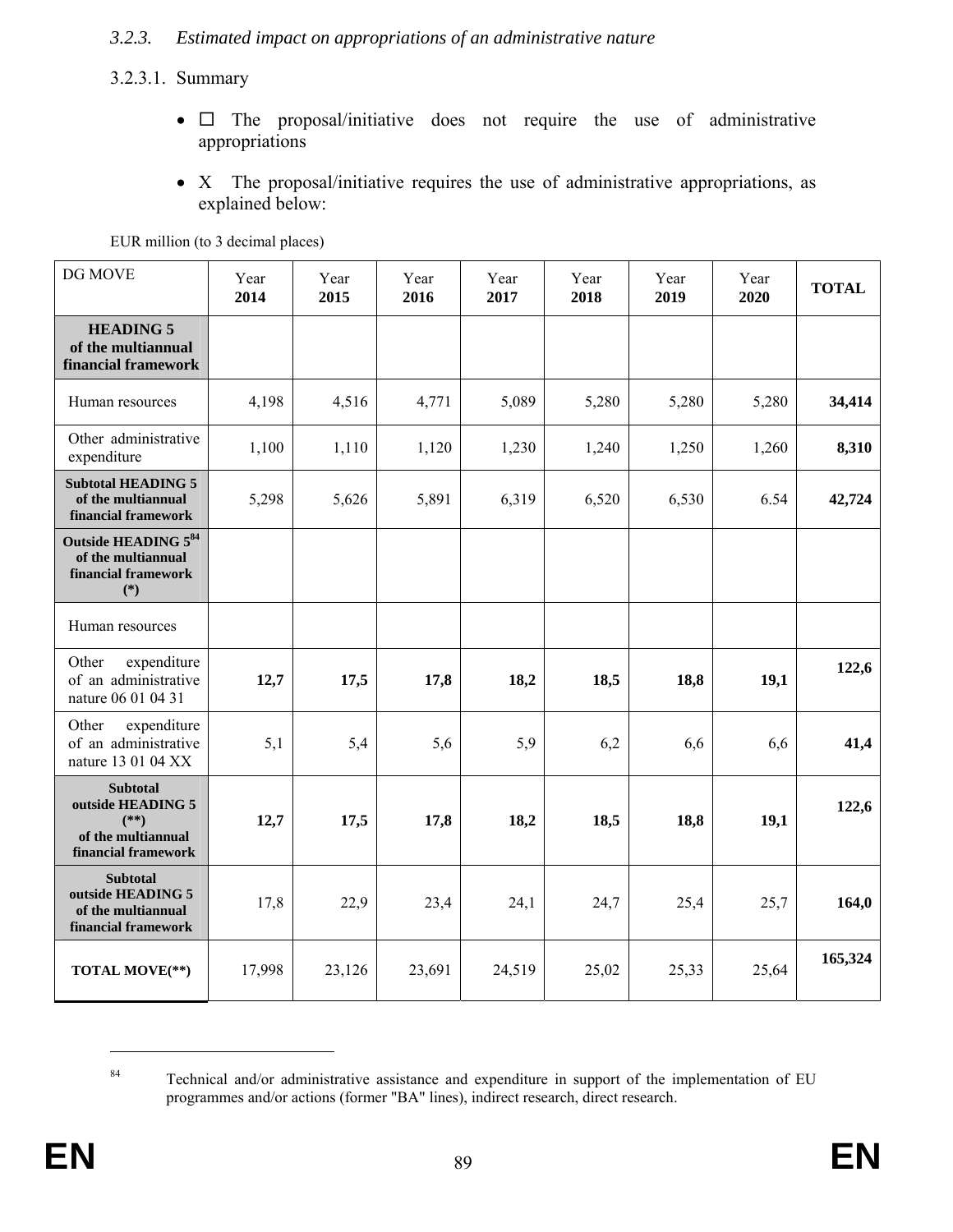(\*) With the assumption that the transport and the cohesion fund parts of the CEF will be delegated to the TEN-T executive agency.

(\*\*) excluding 13 01 04 XX cohesion fund

EUR million (to 3 decimal places)

| DG ENER                                                                           | Year<br>2014 | Year<br>2015 | Year<br>2016 | Year<br>2017 | Year<br>2018 | Year<br>2019 | Year<br>2020 | <b>TOTAL</b> |
|-----------------------------------------------------------------------------------|--------------|--------------|--------------|--------------|--------------|--------------|--------------|--------------|
| HEADING $5$ (*)<br>of the multiannual<br>financial framework                      |              |              |              |              |              |              |              |              |
| Human resources                                                                   | 5,406        | 6,233        | 7,123        | 7,315        | 7,315        | 7,506        | 7,506        | 48,404       |
| Other administrative<br>expenditure                                               | 0,171        | 0,171        | 0,171        | 0,471        | 0,171        | 0,171        | 0,471        | 1,797        |
| <b>Subtotal HEADING 5</b><br>of the multiannual<br>financial framework            | 5,577        | 6,404        | 7,294        | 7,786        | 7,486        | 7,677        | 7,977        | 50,201       |
| Outside HEADING 585<br>of the multiannual<br>financial framework                  |              |              |              |              |              |              |              |              |
| Human resources                                                                   |              |              |              |              |              |              |              |              |
| Other<br>expenditure<br>of an administrative<br>nature $(**)$                     | 3,478        | 1,978        | 1,978        | 1,978        | 1,978        | 1,978        | 1,978        | 15,346       |
| <b>Subtotal</b><br>outside HEADING 5<br>of the multiannual<br>financial framework | 3,478        | 1,978        | 1,978        | 1,978        | 1,978        | 1,978        | 1,978        | 15,346       |
| <b>TOTAL ENER</b>                                                                 | 9,055        | 8,382        | 9,272        | 9,764        | 9,464        | 9,655        | 9,955        | 65,547       |

(\*) DG ENER envisages (partially) externalising the implementation of CEF to agencies. Amounts and imputations will be adjusted if necessary according to the results of the externalisation process.

(\*\*) These appropriations include expenditures for EU coordinators. Furthermore, ACER might be referred to in order to execute tasks defined in the provisions of the Regulation on guidelines for trans-European energy infrastructure subject to further decision.

<sup>&</sup>lt;sup>85</sup> Technical and/or administrative assistance and expenditure in support of the implementation of EU programmes and/or actions (former "BA" lines), indirect research, direct research.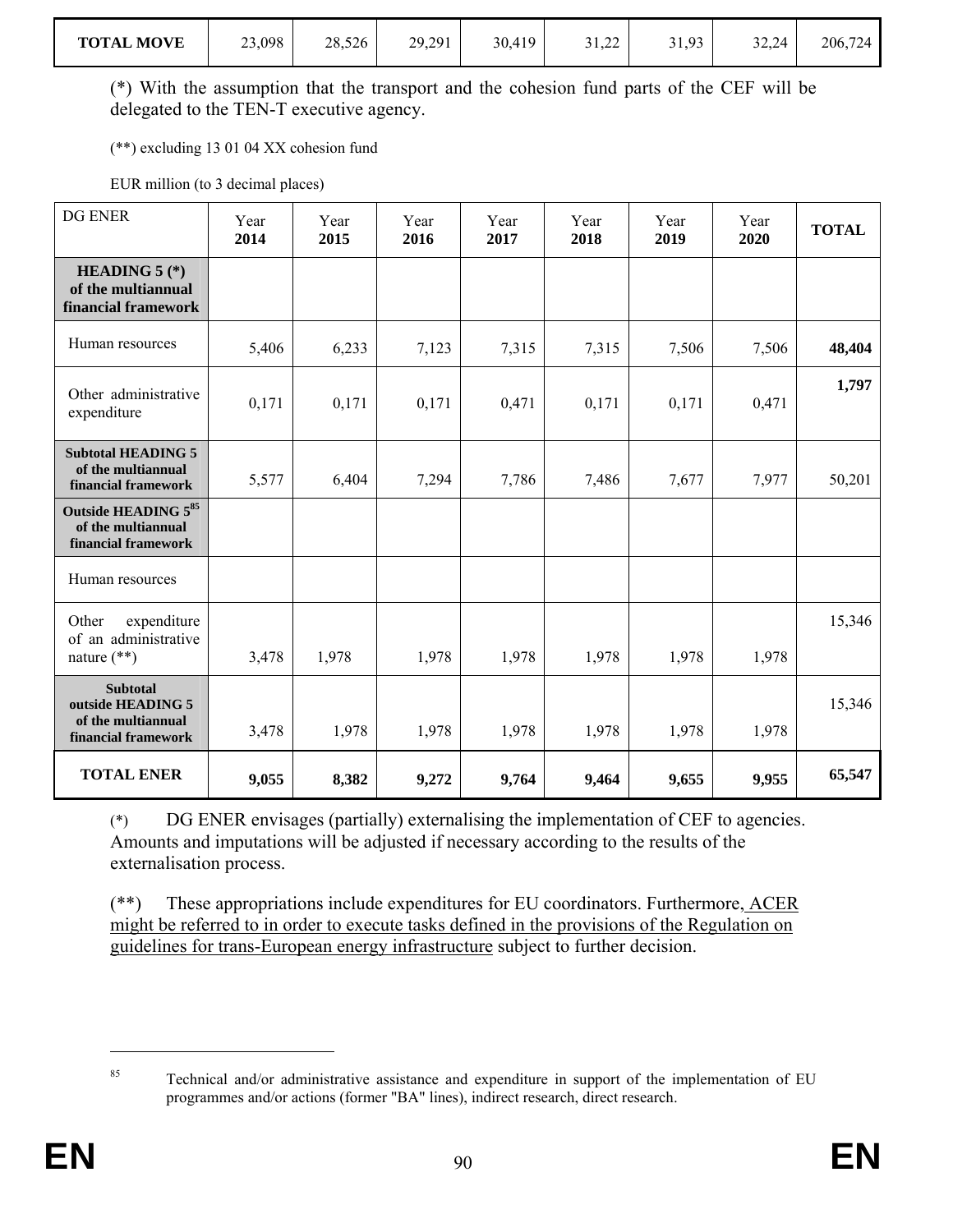EUR million (to 3 decimal places)

| DG INFSO                                                                          | Year<br>2014   | Year<br>2015 | Year<br>2016 | Year<br>2017 | Year<br>2018 | Year<br>2019   | Year<br>2020 | <b>TOTAL</b> |
|-----------------------------------------------------------------------------------|----------------|--------------|--------------|--------------|--------------|----------------|--------------|--------------|
| <b>HEADING 5</b> $(*)$<br>of the multiannual<br>financial framework               |                |              |              |              |              |                |              |              |
| Human resources                                                                   | 11,117         | 12,451       | 14,484       | 15,310       | 16,263       | 17,025         | 17,279       | 103,929      |
| Other administrative<br>expenditure                                               | 0,2            | 0,21         | 0,22         | 0,23         | 0,24         | 0,25           | 0,26         | 1,61         |
| <b>Subtotal HEADING 5</b><br>of the multiannual<br>financial framework            | 11,317         | 12,661       | 14,704       | 15,540       | 16,503       | 17,275         | 17,539       | 105,539      |
| Outside HEADING 586<br>of the multiannual<br>financial framework                  |                |              |              |              |              |                |              |              |
| Human resources                                                                   |                |              |              |              |              |                |              |              |
| expenditure<br>Other<br>of an administrative<br>nature                            | 2              | 2,2          | 2,4          | 2,6          | 2,8          | 3              | 3            | 18           |
| <b>Subtotal</b><br>outside HEADING 5<br>of the multiannual<br>financial framework | $\overline{c}$ | 2,2          | 2,4          | 2,6          | 2,8          | $\mathfrak{Z}$ | 3            | 18           |
| <b>TOTAL INFSO</b>                                                                | 13,317         | 14,861       | 17,104       | 18,140       | 19,303       | 20,275         | 20,539       | 123,539      |

(\*) DG INFSO envisages (partially) externalising the implementation of CEF to agencies. Amounts and imputations will be adjusted if necessary according to the results of the externalisation process.

| <b>TOTAL</b><br>appropriations of<br>admin. nature of<br><b>Heading 5 of MFF</b>         | 22,192 | 24,691 | 27,889 | 29,645 | 30,509 | 31,482 | 32,056 | 198,464 |
|------------------------------------------------------------------------------------------|--------|--------|--------|--------|--------|--------|--------|---------|
| <b>TOTAL</b><br>appropriations of<br>admin. nature<br>outside Heading 5 of<br>$MFF(*)$   | 18,178 | 21,678 | 22,178 | 22,778 | 23,278 | 23,778 | 24,078 | 155,946 |
| <b>TOTAL</b><br>appropriations of<br>admin. nature<br>outside Heading 5 of<br><b>MFF</b> | 23,278 | 27,078 | 27,778 | 28,678 | 29,478 | 30,378 | 30,678 | 197,346 |
| <b>TOTAL</b><br>appropriations of                                                        | 40,37  | 46,369 | 50,067 | 52,423 | 53,787 | 55,26  | 56,134 | 354,410 |

<sup>&</sup>lt;sup>86</sup> Technical and/or administrative assistance and expenditure in support of the implementation of EU programmes and/or actions (former "BA" lines), indirect research, direct research.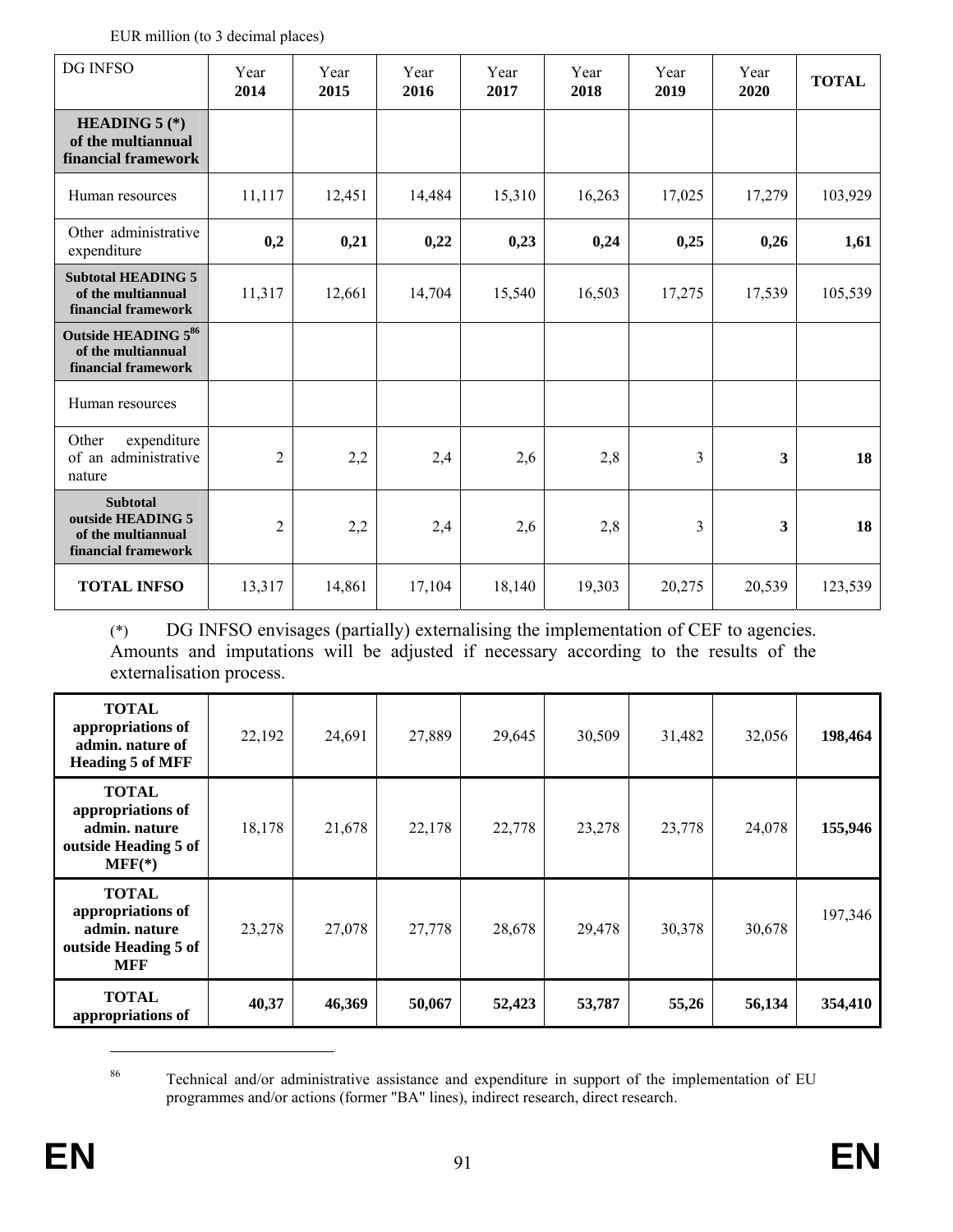| administrative<br>$nature(*)$                                  |       |        |        |        |        |       |        |         |
|----------------------------------------------------------------|-------|--------|--------|--------|--------|-------|--------|---------|
| <b>TOTAL</b><br>appropriations of<br>administrative<br>nature( | 45,47 | 51,769 | 55,667 | 58,323 | 59,987 | 61,86 | 62,734 | 395,810 |

(\*) excluding 13 01 04 XX Cohesion Fund

3.2.3.2. Estimated requirements of human resources

- $\Box$  The proposal/initiative does not require the use of human resources
- X The proposal/initiative requires the use of human resources, as explained below:

|                                                      |                                                                          | Esumate to be expressed in juil time equivatent units |              |              |              |              |              |
|------------------------------------------------------|--------------------------------------------------------------------------|-------------------------------------------------------|--------------|--------------|--------------|--------------|--------------|
|                                                      | <b>DG MOVE</b>                                                           | Year<br>2014                                          | Year<br>2015 | Year<br>2016 | Year<br>2017 | Year<br>2018 | Year<br>2019 |
| lishment plan posts (officials and temporary agents) |                                                                          |                                                       |              |              |              |              |              |
|                                                      | 06 01 01 01 (Headquarters and<br>Commission's Representation<br>Offices) | 26                                                    | 28           | 29           | 31           | 32           | 32           |
|                                                      | XX 01 01 02 (Delegations)                                                |                                                       |              |              |              |              |              |
|                                                      | 06 01 05 01 (Indirect research)                                          |                                                       |              |              |              |              |              |
|                                                      | 10 01 05 01 (Direct research)                                            |                                                       |              |              |              |              |              |
|                                                      | • External personnel (in Full Time Equivalent unit: FTE) <sup>87</sup>   |                                                       |              |              |              |              |              |
|                                                      | 06 01 02 01 (CA, INT, SNE from the<br>"global envelope")                 | 14                                                    | 15           | 17           | 18           | 19           | 19           |
|                                                      | XX 01 02 02 (CA, INT, JED, LA and<br>SNE in the delegations)             |                                                       |              |              |              |              |              |
|                                                      | XX 01 04<br>$yy$ <sup>88</sup>                                           |                                                       |              |              |              | 51           |              |
|                                                      | 06 01 05 02 (CA, INT, SNE - Indirect<br>research)                        |                                                       |              |              |              |              |              |
|                                                      | 10 01 05 02 (CA, INT, SNE - Direct<br>research)                          |                                                       |              |              |              |              |              |
|                                                      | Other budget lines (specify)                                             |                                                       |              |              |              |              |              |
|                                                      | <b>TOTAL MOVE</b>                                                        | 40                                                    | 43           | 46           | 49           |              | 51           |

*Estimate to be expressed in full time equivalent units* 

**XX** is the policy area or budget title concerned.

The human resources required will be met by staff from the DG who are already assigned to management of the action and/or have been redeployed within the DG, together if necessary with any additional allocation which may be granted to the managing DG under the annual

1

<sup>87</sup> CA= Contract Agent; INT= agency staff ("*Intérimaire")*; JED= "*Jeune Expert en Délégation"* (Young

<sup>&</sup>lt;sup>88</sup> Under the ceiling for external personnel from operational appropriations (former "BA" lines).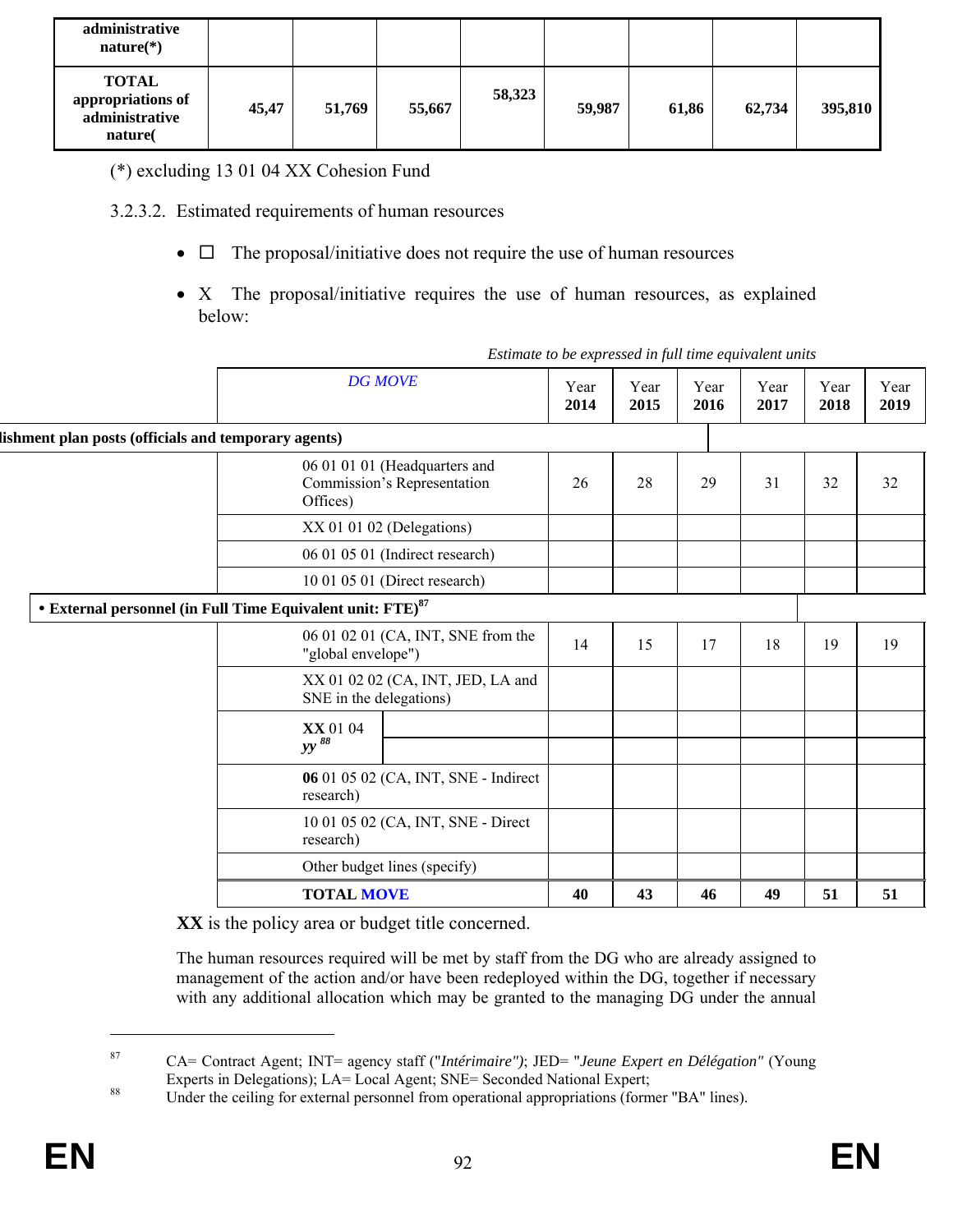allocation procedure and in the light of budgetary constraints. Amounts and imputations will be adjusted depending on the results of the envisaged externalisation process.

Description of tasks to be carried out:

| Officials and temporary agents | Policy and strategy making, programme management and control, project selection,<br>coordination and liaison with all stakeholders on programme level (ministries, other<br>DGs, European Institutions, international banks (eg EIB), supervision and control of<br>associated agencies (external personnel). |
|--------------------------------|---------------------------------------------------------------------------------------------------------------------------------------------------------------------------------------------------------------------------------------------------------------------------------------------------------------|
| External personnel             | Managing the TENtec information system: collection of technical, financial and<br>geographical data for the analysis, management and political decision making of the<br>programme.                                                                                                                           |

|                                                     | <b>DG ENER</b>                                                         |                                                              | Year<br>2014 | Year<br>2015 | Year<br>2016 | Year<br>2017 | Year<br>2018 | Year<br>2019 |
|-----------------------------------------------------|------------------------------------------------------------------------|--------------------------------------------------------------|--------------|--------------|--------------|--------------|--------------|--------------|
| ishment plan posts (officials and temporary agents) |                                                                        |                                                              |              |              |              |              |              |              |
|                                                     | Offices)                                                               | 32 01 01 01 (Headquarters and<br>Commission's Representation | 34           | 39           | 45           | 45           | 45           | 46           |
|                                                     |                                                                        | XX 01 01 02 (Delegations)                                    |              |              |              |              |              |              |
|                                                     |                                                                        | XX 01 05 01 (Indirect research)                              |              |              |              |              |              |              |
|                                                     |                                                                        | 10 01 05 01 (Direct research)                                |              |              |              |              |              |              |
|                                                     | • External personnel (in Full Time Equivalent unit: FTE) <sup>89</sup> |                                                              |              |              |              |              |              |              |
|                                                     |                                                                        | 32 01 02 01 (CA, INT, SNE from the<br>"global envelope")     |              |              |              | 25           | 25           | 26           |
|                                                     | SNE in the delegations)                                                | XX 01 02 02 (CA, INT, JED, LA and                            |              |              |              |              |              |              |
|                                                     | XX 01 04                                                               | - at Headquarters $91$                                       |              |              |              |              |              |              |
|                                                     | $yy^{90}$                                                              | - in delegations                                             |              |              |              |              |              |              |
|                                                     | Indirect research)                                                     | XX 01 05 02 (CA, INT, SNE -                                  |              |              |              |              |              |              |
|                                                     | research)                                                              | 10 01 05 02 (CA, INT, SNE - Direct                           |              |              |              |              |              |              |
|                                                     |                                                                        | Other budget lines (specify)                                 |              |              |              |              |              |              |
|                                                     | <b>TOTAL ENER</b>                                                      |                                                              | 51           | 59           | 67           | 70           | 70           | 72           |

*Estimate to be expressed in full time equivalent units* 

**XX** is the policy area or budget title concerned.

The human resources required will be met by staff from the DG who are already assigned to management of the action and/or have been redeployed within the DG, together if necessary

<sup>89</sup> CA= Contract Agent; INT= agency staff ("*Intérimaire")*; JED= "*Jeune Expert en Délégation"* (Young Experts in Delegations); LA= Local Agent; SNE= Seconded National Expert;<br>
Under the ceiling for external personnel from operational appropriations (former "BA" lines).<br>
Essentially for Structural Funds, European Agricultur

European Fisheries Fund (EFF).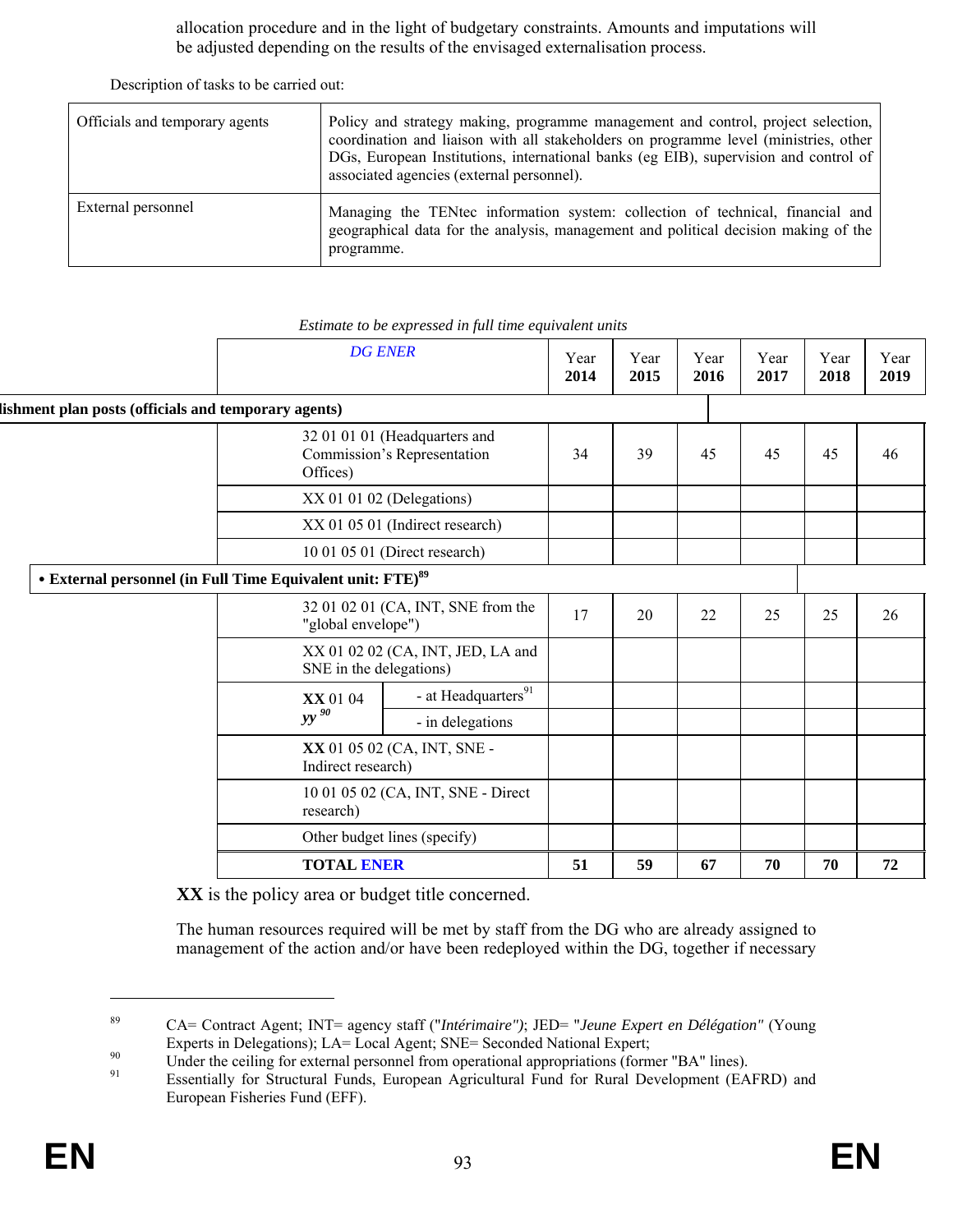with any additional allocation which may be granted to the managing DG under the annual allocation procedure and in the light of budgetary constraints. Amounts and imputations will be adjusted depending on the results of the envisaged externalisation process.

Description of tasks to be carried out:

| Officials and temporary agents | - Support to regional and thematic for a in the identification of projects of common interest    |
|--------------------------------|--------------------------------------------------------------------------------------------------|
|                                | - selection process                                                                              |
|                                | - management of annual calls for proposals and selection of projects for EU financial<br>support |
|                                | - financial and project management                                                               |
|                                | - evaluations                                                                                    |
| External personnel             | Support to regional and the matic for a in the identification of projects of common              |
|                                | - selection process                                                                              |
|                                | - management of annual calls for proposals and selection of projects for financing               |
|                                | - financial and project management                                                               |
|                                | - evaluations                                                                                    |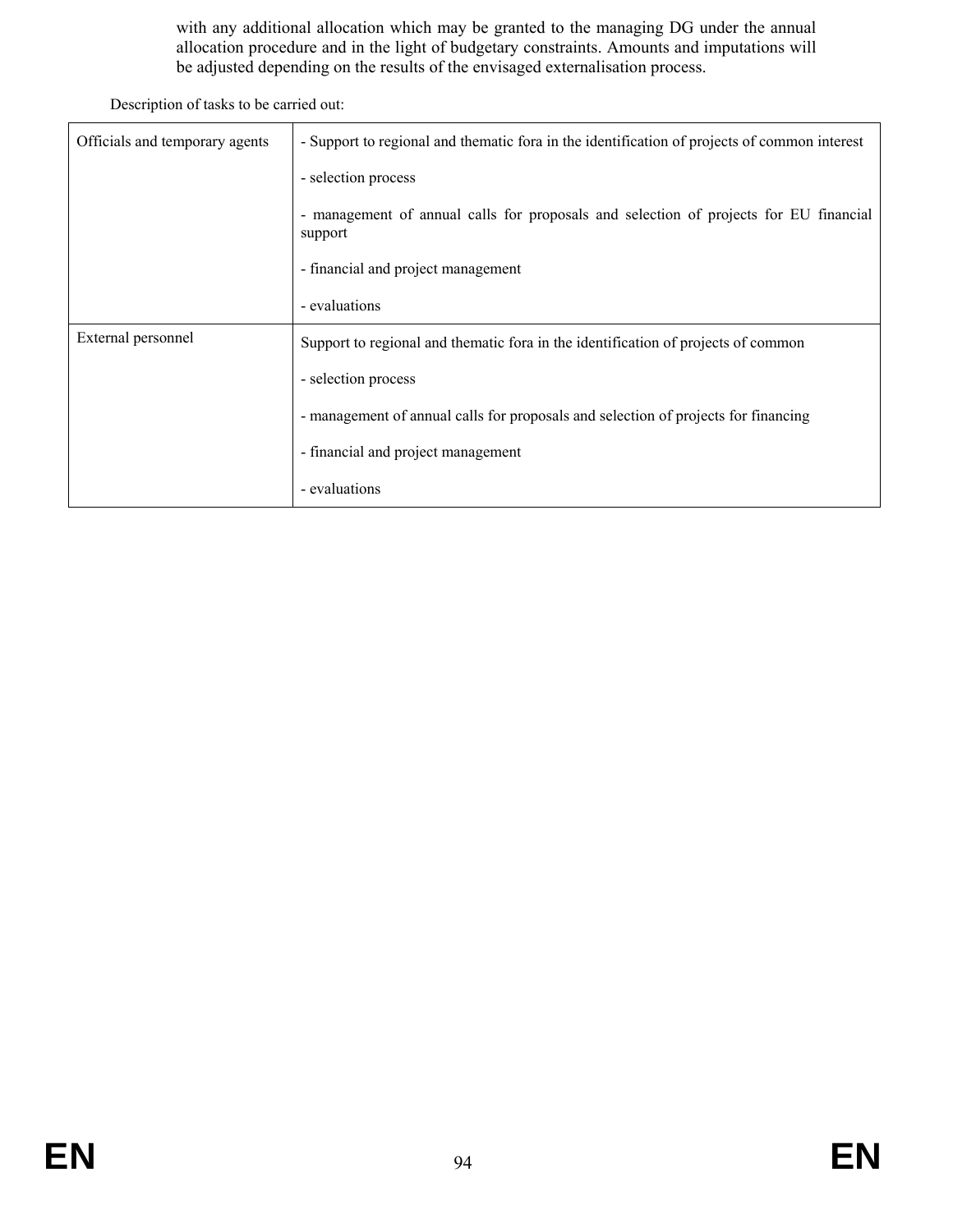|                             |                                                          | <b>DG INFSO</b>                                                        |  | Year<br>2014 | Year<br>2015 | Year<br>2016 | Year<br>2017 | Year<br>2018 | Year<br>2019 | Year<br>2020 |
|-----------------------------|----------------------------------------------------------|------------------------------------------------------------------------|--|--------------|--------------|--------------|--------------|--------------|--------------|--------------|
|                             |                                                          | • Establishment plan posts (officials and temporary agents)            |  |              |              |              |              |              |              |              |
|                             |                                                          | 09 01 01 01 (Headquarters and<br>Commission's Representation Offices)  |  | 83           | 93           | 108          | 114          | 121          | 127          | 129          |
|                             |                                                          | XX 01 01 02 (Delegations)                                              |  |              |              |              |              |              |              |              |
|                             |                                                          | XX 01 05 01 (Indirect research)                                        |  |              |              |              |              |              |              |              |
|                             |                                                          | 10 01 05 01 (Direct research)                                          |  |              |              |              |              |              |              |              |
|                             |                                                          | • External personnel (in Full Time Equivalent unit: FTE) <sup>92</sup> |  |              |              |              |              |              |              |              |
|                             | 09 01 02 01 (CA, INT, SNE from the<br>"global envelope") |                                                                        |  |              | 10           | 12           | 13           | 14           | 14           | 14           |
|                             |                                                          | XX 01 02 02 (CA, INT, JED, LA and SNE<br>in the delegations)           |  |              |              |              |              |              |              |              |
| $XX$ 01 04 yy <sup>93</sup> |                                                          | $-at$<br>Headquarters<br>94                                            |  |              |              |              |              |              |              |              |
|                             |                                                          | $-$ in<br>delegations                                                  |  |              |              |              |              |              |              |              |
|                             |                                                          | XX 01 05 02 (CA, INT, SNE - Indirect<br>research)                      |  |              |              |              |              |              |              |              |
|                             |                                                          | 10 01 05 02 (CA, INT, SNE - Direct<br>research)                        |  |              |              |              |              |              |              |              |
|                             |                                                          | Other budget lines (specify)                                           |  |              |              |              |              |              |              |              |
|                             |                                                          | <b>TOTAL</b>                                                           |  | 92           | 103          | 120          | 127          | 135          | 141          | 143          |

*Estimate to be expressed in fulltime equivalent units* 

**XX** is the policy area or budget title concerned.

The human resources required will be met by staff from the DG who are already assigned to management of the action and/or have been redeployed within the DG, together if necessary with any additional allocation which may be granted to the managing DG under the annual allocation procedure and in the light of budgetary constraints. Amounts and imputations will be adjusted depending on the results of the envisaged externalisation process.

Description of tasks to be carried out:

| Officials and temporary agents         | Policy and strategy coordination, programme management,<br>management |     |     |     |     |     | project and grant |     |  |
|----------------------------------------|-----------------------------------------------------------------------|-----|-----|-----|-----|-----|-------------------|-----|--|
| External personnel                     | Project and grant management                                          |     |     |     |     |     |                   |     |  |
| <b>Total of estimated requirements</b> |                                                                       | 183 | 205 | 233 | 246 | 256 | 264               | 266 |  |

<sup>92</sup> CA= Contract Agent; INT= agency staff ("*Intérimaire")*; JED= "*Jeune Expert en Délégation"* (Young

<sup>&</sup>lt;sup>93</sup><br>Under the ceiling for external personnel from operational appropriations (former "BA" lines).<br>Essentially for Structural Funds, European Agricultural Fund for Rural Development (EAFRD) and European Fisheries Fund (EFF).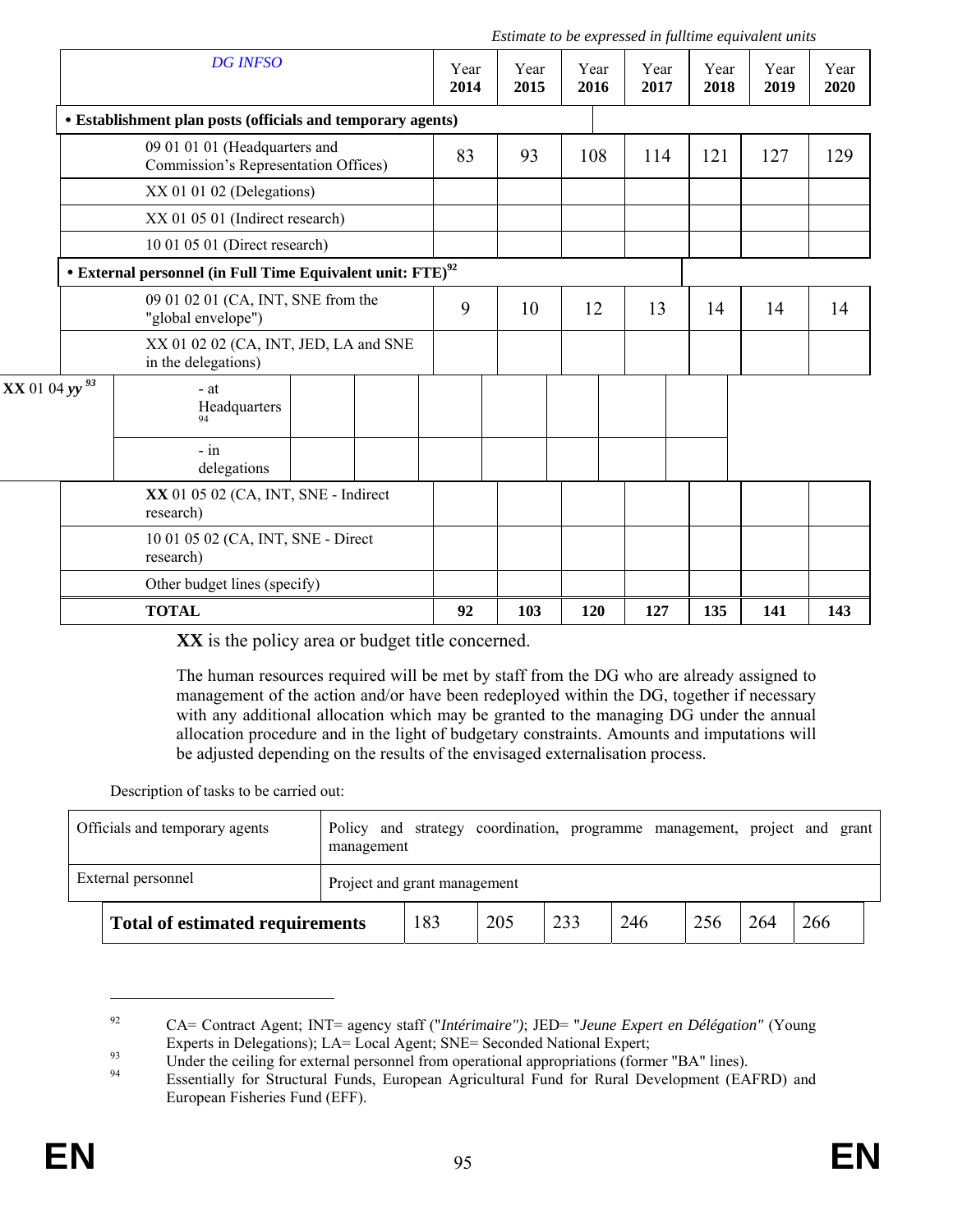| of Human Resources |  |  |  |  |
|--------------------|--|--|--|--|

 $\mathsf{l}$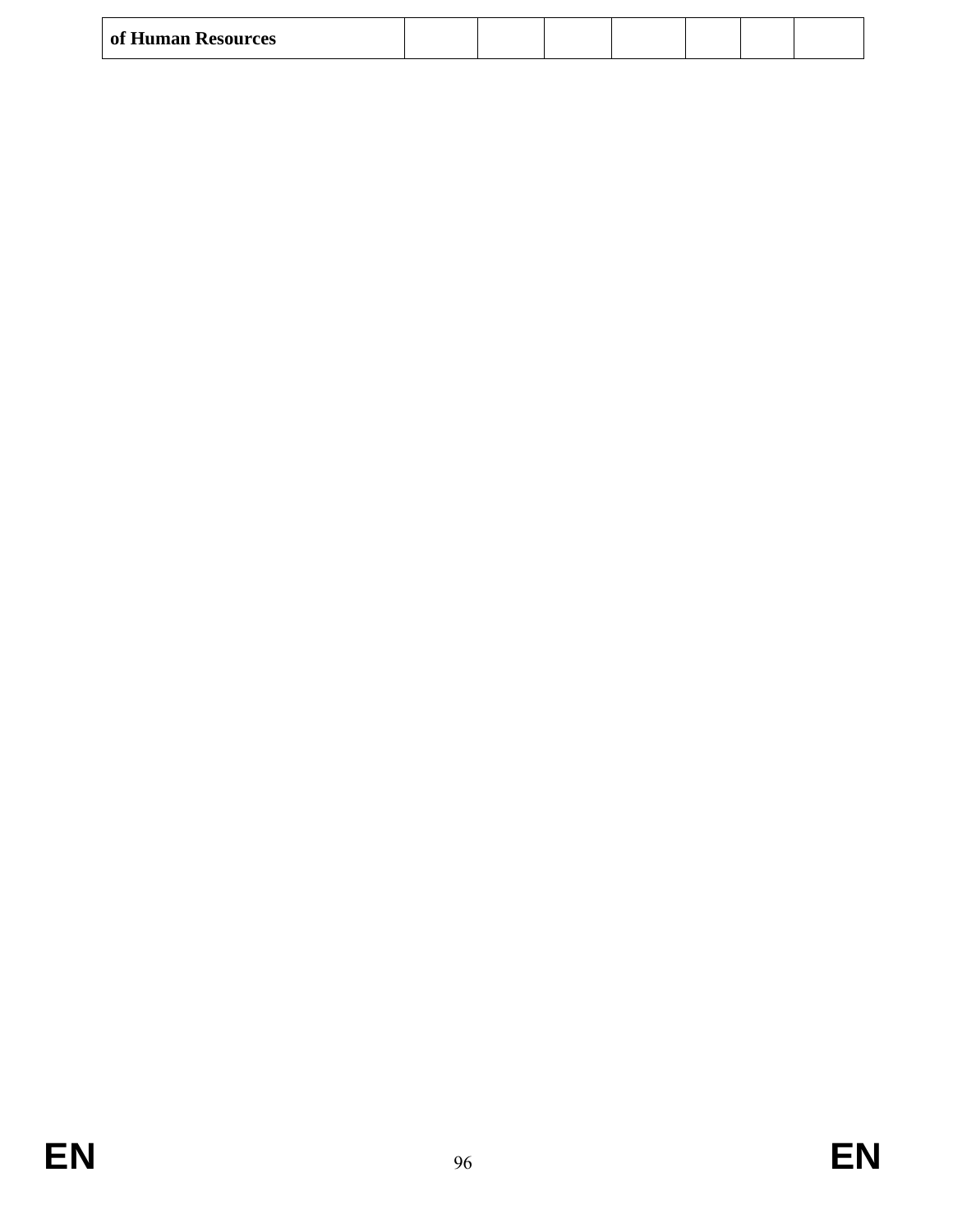### *3.2.4. Compatibility with the multiannual financial framework 2014-2020*

- X Proposal/initiative is compatible the 2014-2020 multiannual financial framework.
- $\Box$  Proposal/initiative will entail reprogramming of the relevant heading in the multiannual financial framework.

Explain what reprogramming is required, specifying the budget lines concerned and the corresponding amounts.

n.a.

•  $\Box$  Proposal/initiative requires application of the flexibility instrument or revision of the multiannual financial framework $^{95}$ .

Explain what is required, specifying the headings and budget lines concerned and the corresponding amounts.

n.a.

# *3.2.5. Third-party contributions*

- X The proposal/initiative does not provide for co-financing by third parties
- The proposal/initiative provides for the co-financing estimated below:

Appropriations in EUR million (to 3 decimal places)

|                                       | Year<br>N | Year<br>$N+1$ | Year<br>$N+2$ | Year<br>$N+3$ | enter as many years as<br>necessary to show the duration<br>of the impact (see point $1.6$ ) |  |  |  |  |
|---------------------------------------|-----------|---------------|---------------|---------------|----------------------------------------------------------------------------------------------|--|--|--|--|
| Specify the co-financing<br>body      |           |               |               |               |                                                                                              |  |  |  |  |
| appropriations<br>TOTAL<br>cofinanced |           |               |               |               |                                                                                              |  |  |  |  |

1

<sup>&</sup>lt;sup>95</sup> See points 19 and 24 of the Interinstitutional Agreement.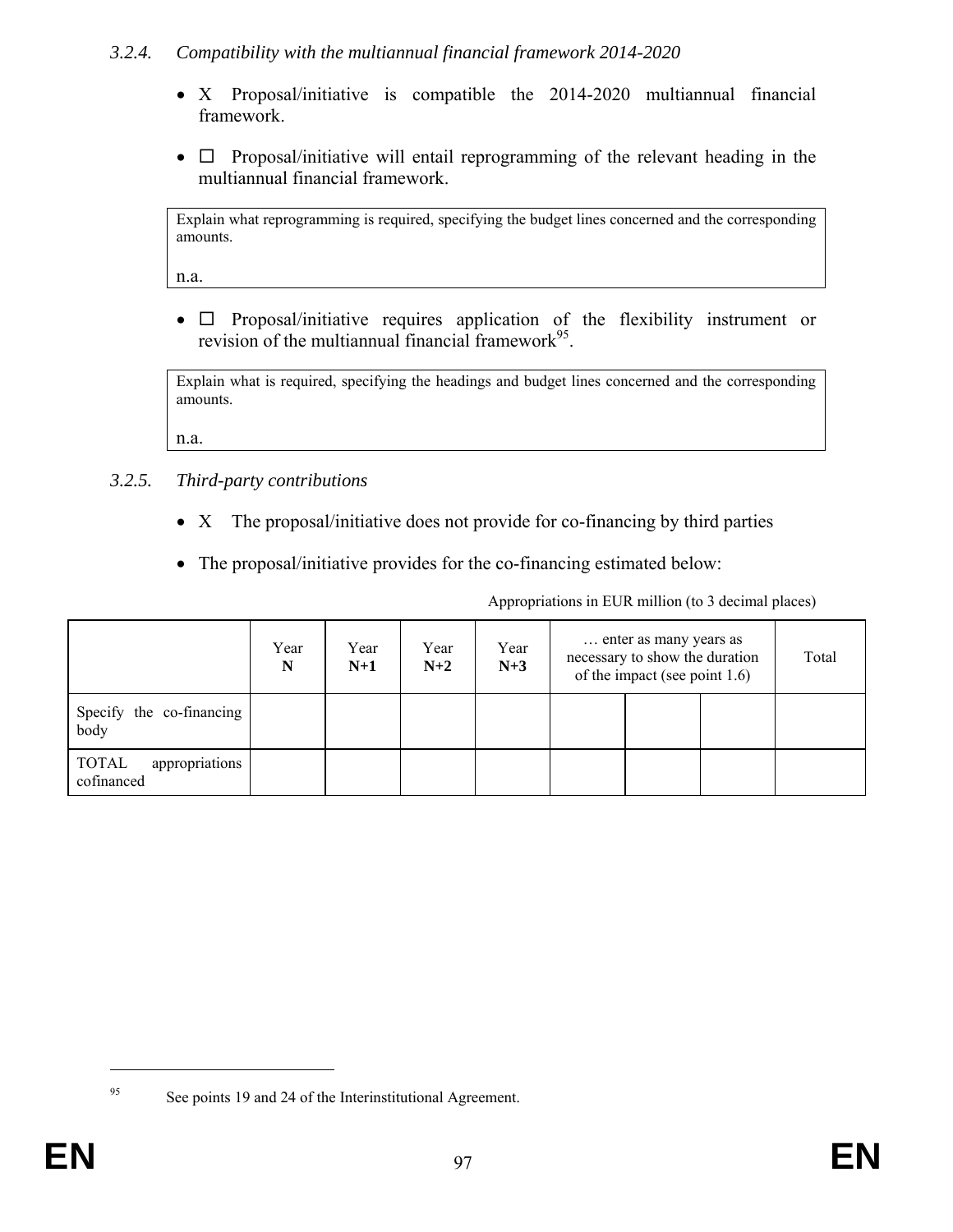#### **3.3. Estimated impact on revenue**

- $\Box$  Proposal/initiative has no financial impact on revenue.
- X Proposal/initiative has the following financial impact:
	- $\Box$  on own resources
	- X on miscellaneous revenue

EUR million (to 3 decimal places)

|                      | Appropriations                              | Impact of the proposal/initiative <sup>96</sup> |               |               |               |  |                                                                                                             |  |  |  |  |
|----------------------|---------------------------------------------|-------------------------------------------------|---------------|---------------|---------------|--|-------------------------------------------------------------------------------------------------------------|--|--|--|--|
| Budget revenue line: | available for the<br>ongoing budget<br>year | Year<br>N                                       | Year<br>$N+1$ | Year<br>$N+2$ | Year<br>$N+3$ |  | insert as many columns as necessary<br>in order to reflect the duration of the<br>impact (see point $1.6$ ) |  |  |  |  |
| Article              |                                             |                                                 |               |               |               |  |                                                                                                             |  |  |  |  |

For miscellaneous assigned revenue, specify the budget expenditure line(s) affected.

to be determined (The revenue generated by the financial instruments shall be reused during the lifetime of the programme, and ultimately cashed as revenue together with the principal amount at the end of the programme.)

Specify the method for calculating the impact on revenue.

<sup>&</sup>lt;sup>96</sup> As regards traditional own resources (customs duties, sugar levies), the amounts indicated must be net amounts, i.e. gross amounts after deduction of 25% for collection costs.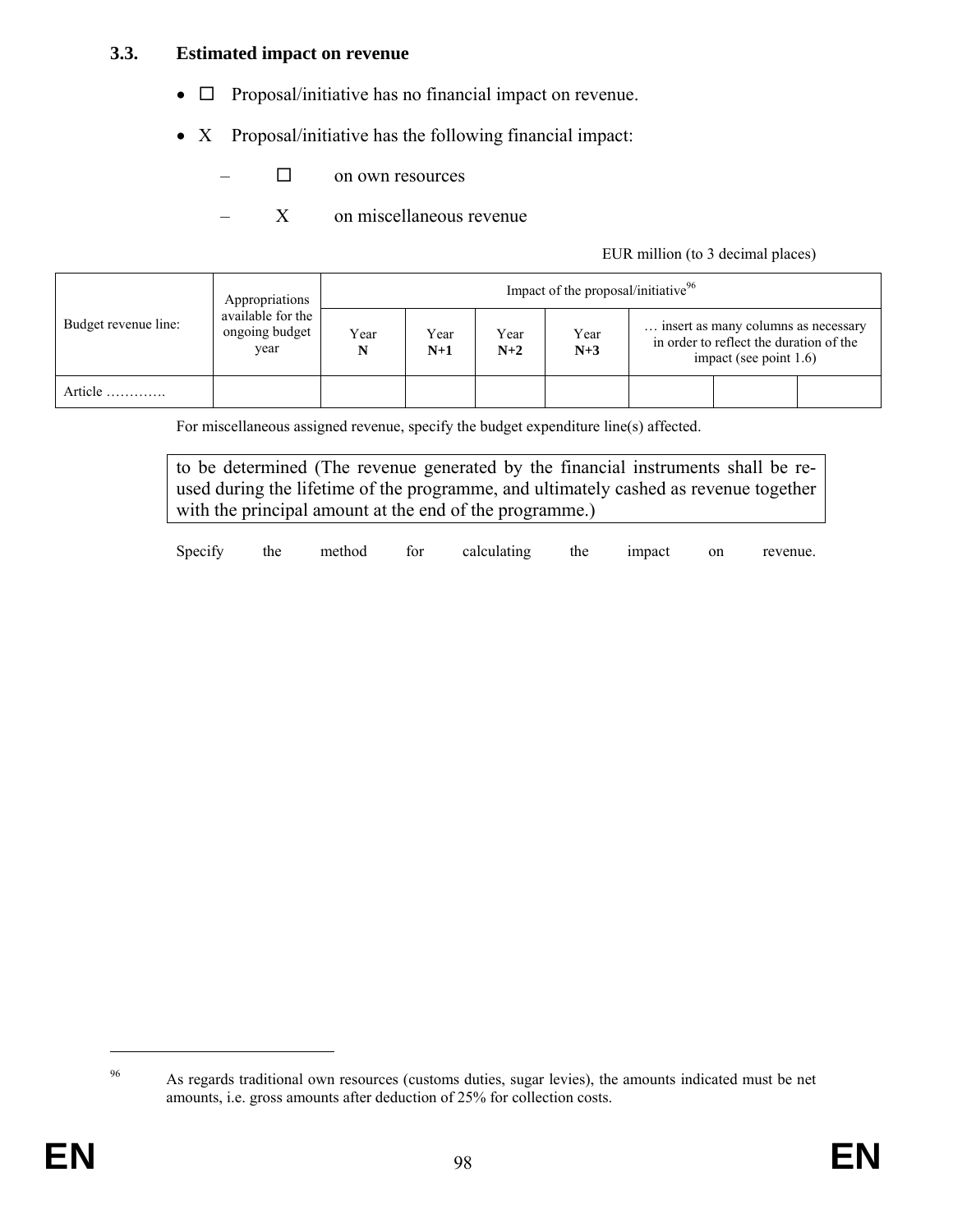# **ANNEX 1 to the LEGISLATIVE FINANCIAL STATEMENT**

#### Name of the proposal/initiative:

Regulation of the European Parliament and of the Council establishing the Connecting Europe Facility…- MOVE………………………………………………………………………………………………………

……………………………………………………………………………………………………………

- 1. NUMBER and COST of HUMAN RESOURCES CONSIDERED NECESSARY
- 2. COST of OTHER EXPENDITURE of an ADMINISTRATIVE NATURE
- 3. METHODS used for the CALCULATION of COSTS
- 3.1. Relating to human resources
- 3.2. Relating to other administrative expenditure

*This annex will accompany the legislative financial statement during the inter-services consultation.* 

*The tables included in the present serve to fill in the tables in the legislative financial statement.* 

*The present annex is an internal document to be kept within Commission services.*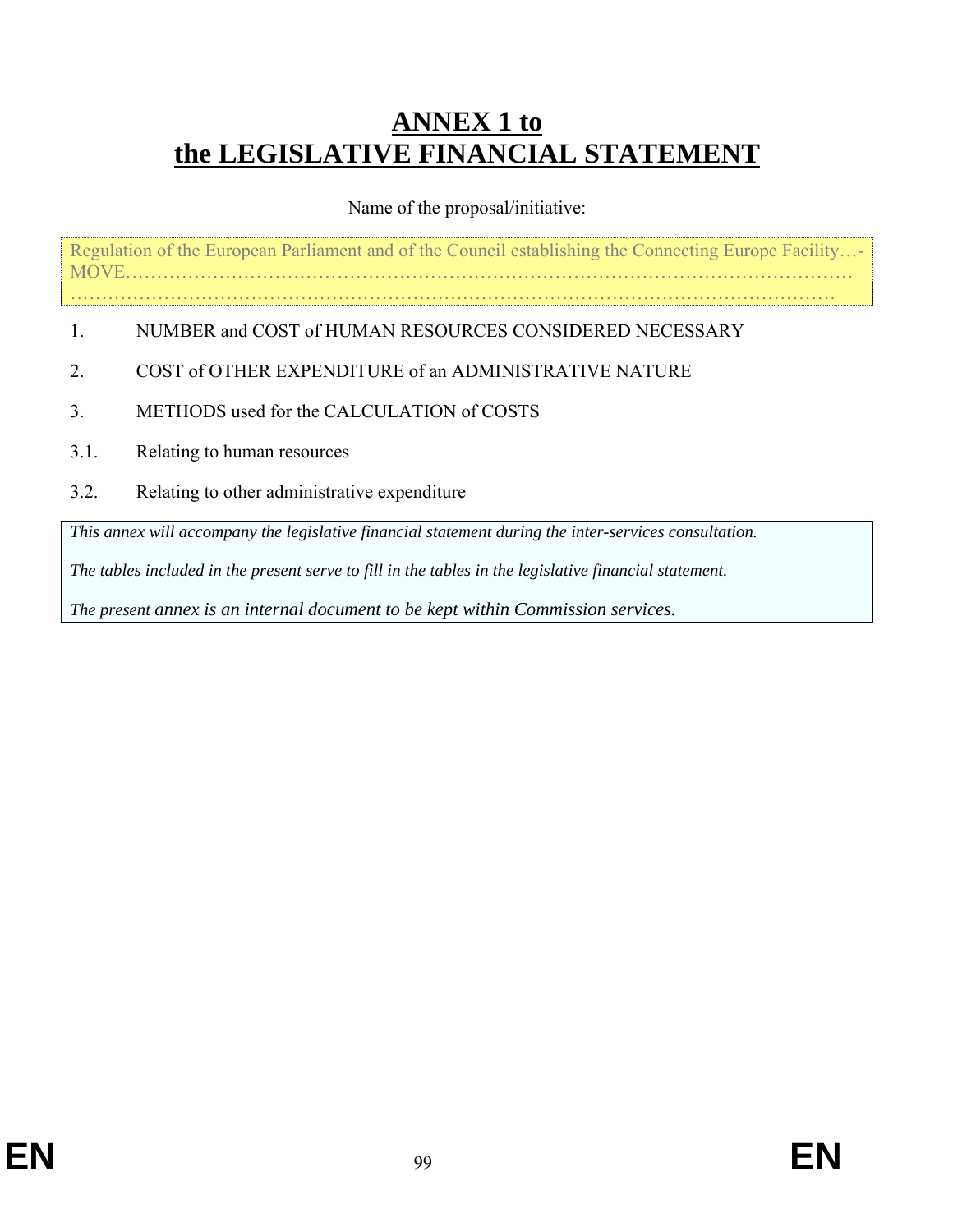- 1. Number and cost of human resources considered necessary
	- $\Box$ The proposal/initiative does not require the use of human resources
	- X The proposal/initiative requires the use of human resources, described as follows:

| <b>HEADING 5</b>                                            |                           |             | <b>Year 2014</b>   |             | Year 2015          |             | <b>Year 2016</b>   |             | Year 2017          | <b>Year 2018</b> |                    | <b>TOTAL</b> |                    |
|-------------------------------------------------------------|---------------------------|-------------|--------------------|-------------|--------------------|-------------|--------------------|-------------|--------------------|------------------|--------------------|--------------|--------------------|
| of the multiannual financial framework                      |                           | ${\rm FTE}$ | Appropriatio<br>ns | ${\rm FTE}$ | Appropriatio<br>ns | ${\rm FTE}$ | Appropriatio<br>ns | ${\rm FTE}$ | Appropriatio<br>ns | <b>FTE</b>       | Appropriatio<br>ns | <b>FTE</b>   | Appropriatio<br>ns |
| • Establishment Plan Posts (officials and temporary agents) |                           |             |                    |             |                    |             |                    |             |                    |                  |                    |              |                    |
| 06 01 01 01 (at headquarters and in                         | AD                        | 26          | 3302               | 28          | 3556               | 29          | 3683               | 31          | 3937               | 32               | 4064               |              |                    |
| Commission representation offices in Member<br>States)      | <b>AST</b>                |             |                    |             |                    |             |                    |             |                    |                  |                    |              |                    |
| $XX$ 01 01 02 (in delegations)                              | AD                        |             |                    |             |                    |             |                    |             |                    |                  |                    |              |                    |
|                                                             | AST                       |             |                    |             |                    |             |                    |             |                    |                  |                    |              |                    |
| • External personnel <sup>97</sup>                          |                           |             |                    |             |                    |             |                    |             |                    |                  |                    |              |                    |
|                                                             | CA                        | 14          | 896                | 15          | 960                | 17          | 1088               | 18          | 1152               | 19               | 1216               |              |                    |
| 06 01 02 01 (the global envelop)                            | $\ensuremath{\text{INT}}$ |             |                    |             |                    |             |                    |             |                    |                  |                    |              |                    |
|                                                             | <b>SNE</b>                |             |                    |             |                    |             |                    |             |                    |                  |                    |              |                    |
| XX 01 02 02 (in delegations)                                | CA                        |             |                    |             |                    |             |                    |             |                    |                  |                    |              |                    |
|                                                             | <b>INT</b>                |             |                    |             |                    |             |                    |             |                    |                  |                    |              |                    |

EUR million (to 3 decimal places)

<sup>97</sup> CA= Contract Agent; INT= agency staff ("*Intérimaire")*; JED= "*Jeune Expert en Délégation"* (Young Experts in Delegations); LA= Local Agent; SNE= Seconded National Expert;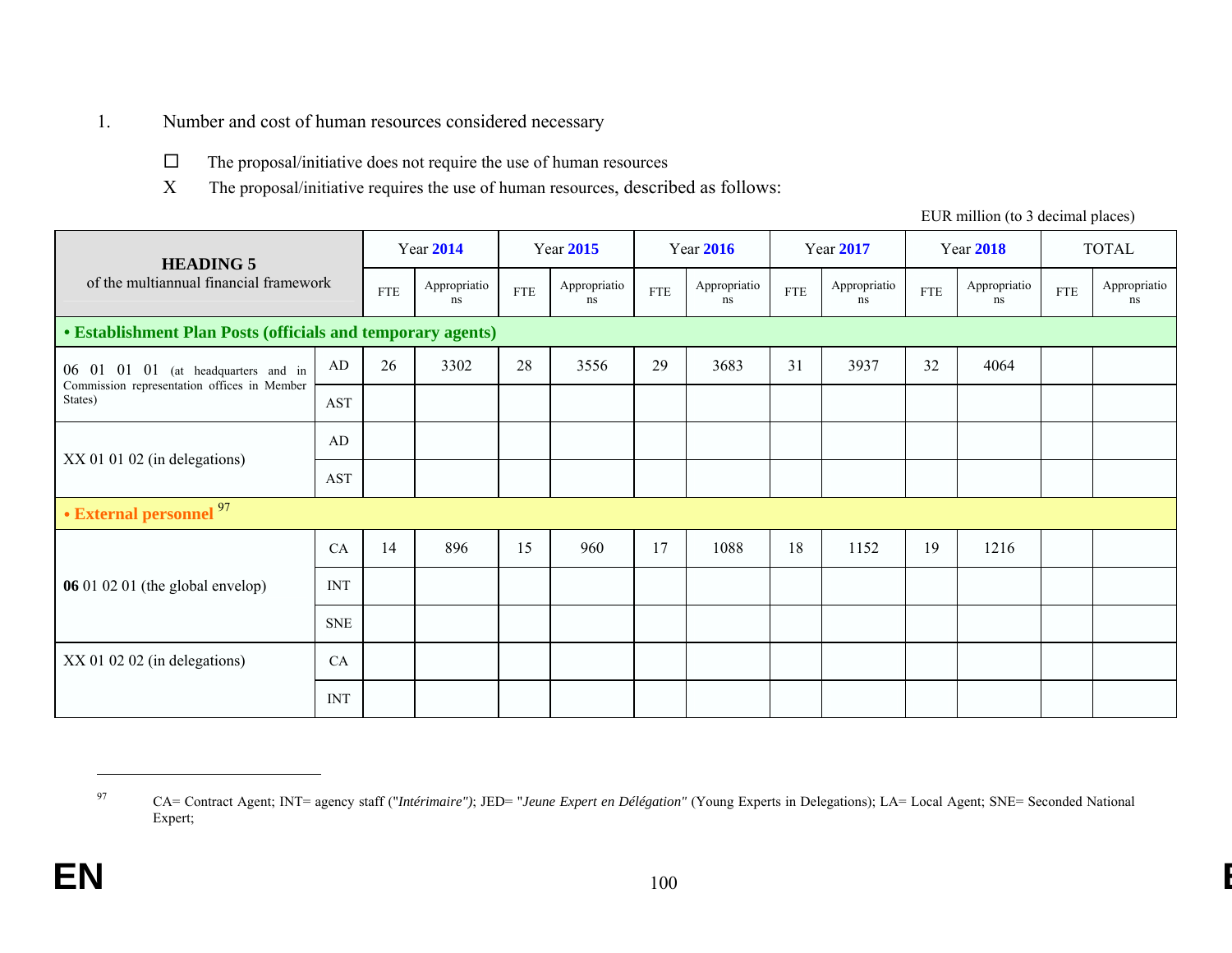|                                                                    | JED        |    |      |    |      |    |      |    |      |    |      |        |
|--------------------------------------------------------------------|------------|----|------|----|------|----|------|----|------|----|------|--------|
|                                                                    | LA         |    |      |    |      |    |      |    |      |    |      |        |
|                                                                    | <b>SNE</b> |    |      |    |      |    |      |    |      |    |      |        |
| Other budget line (please specify)                                 |            |    |      |    |      |    |      |    |      |    |      |        |
| Sub-total – HEADING 5<br>of the multiannual financial<br>framework |            | 40 | 4198 | 43 | 4516 | 46 | 4771 | 49 | 5089 | 51 | 5280 | 34,414 |

**XX** is the policy area or budget title concerned

Year 2019: FTE: 51Appropriations: 5,280

Year 2020: FTE: 51Appropriations: 5,280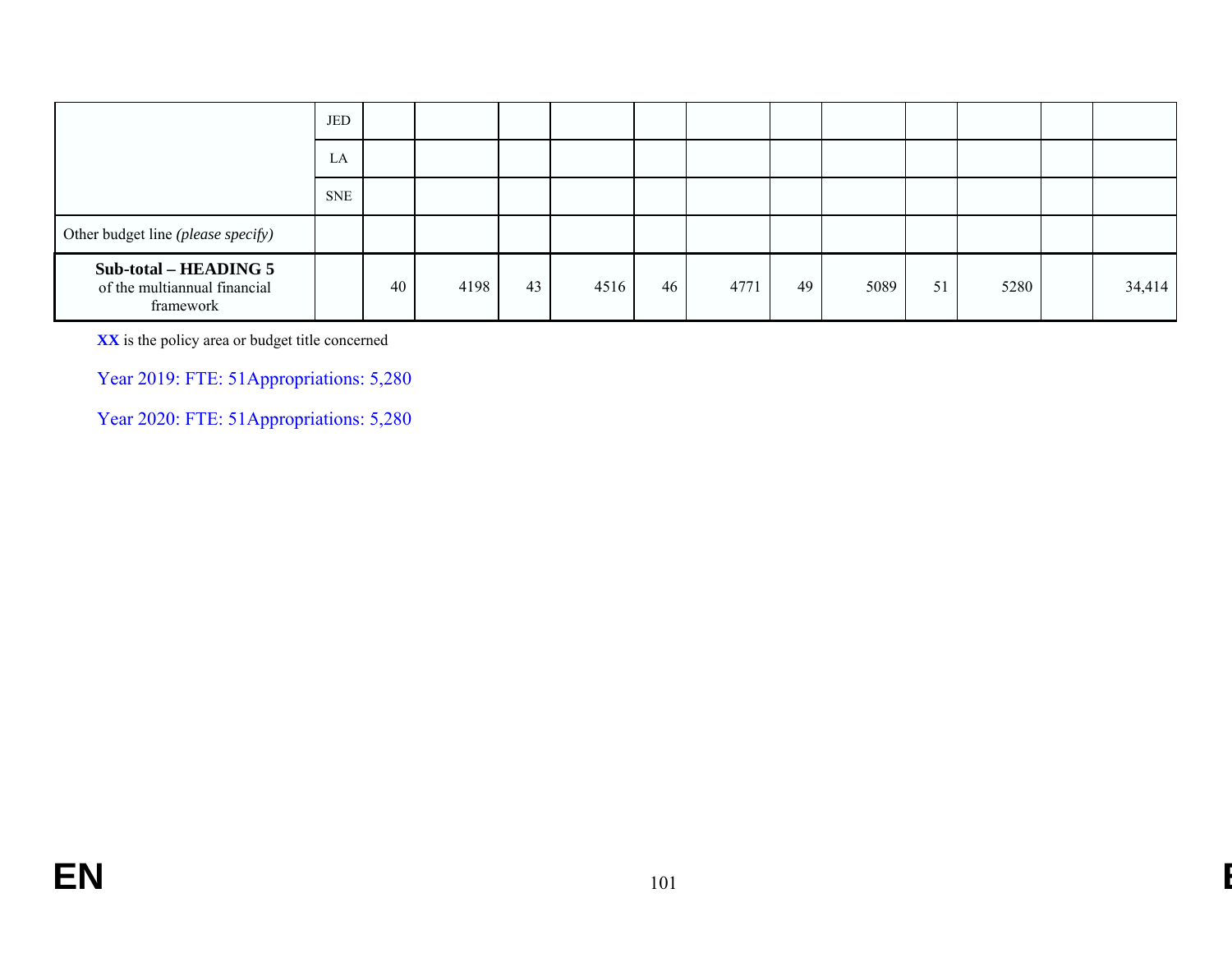| <b>Outside HEADING 5</b><br>of the multiannual financial framework |                   |                        | Year N     |                    | Year $N+1$ |                    | Year $N+2$ |                          | Year $N+3$ |                          | insert as many columns<br>as necessary to reflect<br>the duration of the<br>impact |                          | <b>TOTAL</b> |                    |
|--------------------------------------------------------------------|-------------------|------------------------|------------|--------------------|------------|--------------------|------------|--------------------------|------------|--------------------------|------------------------------------------------------------------------------------|--------------------------|--------------|--------------------|
|                                                                    |                   |                        | <b>FTE</b> | Appropriatio<br>ns | <b>FTE</b> | Appropriatio<br>ns | <b>FTE</b> | Appropriatio<br>$\rm ns$ | <b>FTE</b> | Appropriatio<br>$\rm ns$ | <b>FTE</b>                                                                         | Appropriatio<br>$\rm ns$ | <b>FTE</b>   | Appropriatio<br>ns |
| • Establishment Plan Posts (officials and temporary agents)        |                   |                        |            |                    |            |                    |            |                          |            |                          |                                                                                    |                          |              |                    |
|                                                                    |                   | $\mathbf{A}\mathbf{D}$ |            |                    |            |                    |            |                          |            |                          |                                                                                    |                          |              |                    |
| XX 01 05 01 (indirect Research)                                    |                   | <b>AST</b>             |            |                    |            |                    |            |                          |            |                          |                                                                                    |                          |              |                    |
| AD<br>10 01 05 01 (direct Research)<br>AST                         |                   |                        |            |                    |            |                    |            |                          |            |                          |                                                                                    |                          |              |                    |
|                                                                    |                   |                        |            |                    |            |                    |            |                          |            |                          |                                                                                    |                          |              |                    |
| • External personnel <sup>98</sup>                                 |                   |                        |            |                    |            |                    |            |                          |            |                          |                                                                                    |                          |              |                    |
| $\mathbf{XX}$ 01 04 $\mathbf{yy}$                                  |                   | ${\rm CA}$             |            |                    |            |                    |            |                          |            |                          |                                                                                    |                          |              |                    |
| Apprpriations for<br>external personnel<br>authorised on former    | At<br>headquaters | <b>INT</b>             |            |                    |            |                    |            |                          |            |                          |                                                                                    |                          |              |                    |
| "BA" lines                                                         |                   | <b>SNE</b>             |            |                    |            |                    |            |                          |            |                          |                                                                                    |                          |              |                    |
|                                                                    | In delegations    | CA                     |            |                    |            |                    |            |                          |            |                          |                                                                                    |                          |              |                    |
|                                                                    |                   | <b>INT</b>             |            |                    |            |                    |            |                          |            |                          |                                                                                    |                          |              |                    |
|                                                                    |                   | $_{\rm JED}$           |            |                    |            |                    |            |                          |            |                          |                                                                                    |                          |              |                    |

EUR million (to 3 decimal places)

<sup>98</sup> CA= Contract Agent; INT= agency staff ("*Intérimaire")*; JED= "*Jeune Expert en Délégation"* (Young Experts in Delegations); LA= Local Agent; SNE= Seconded National Expert;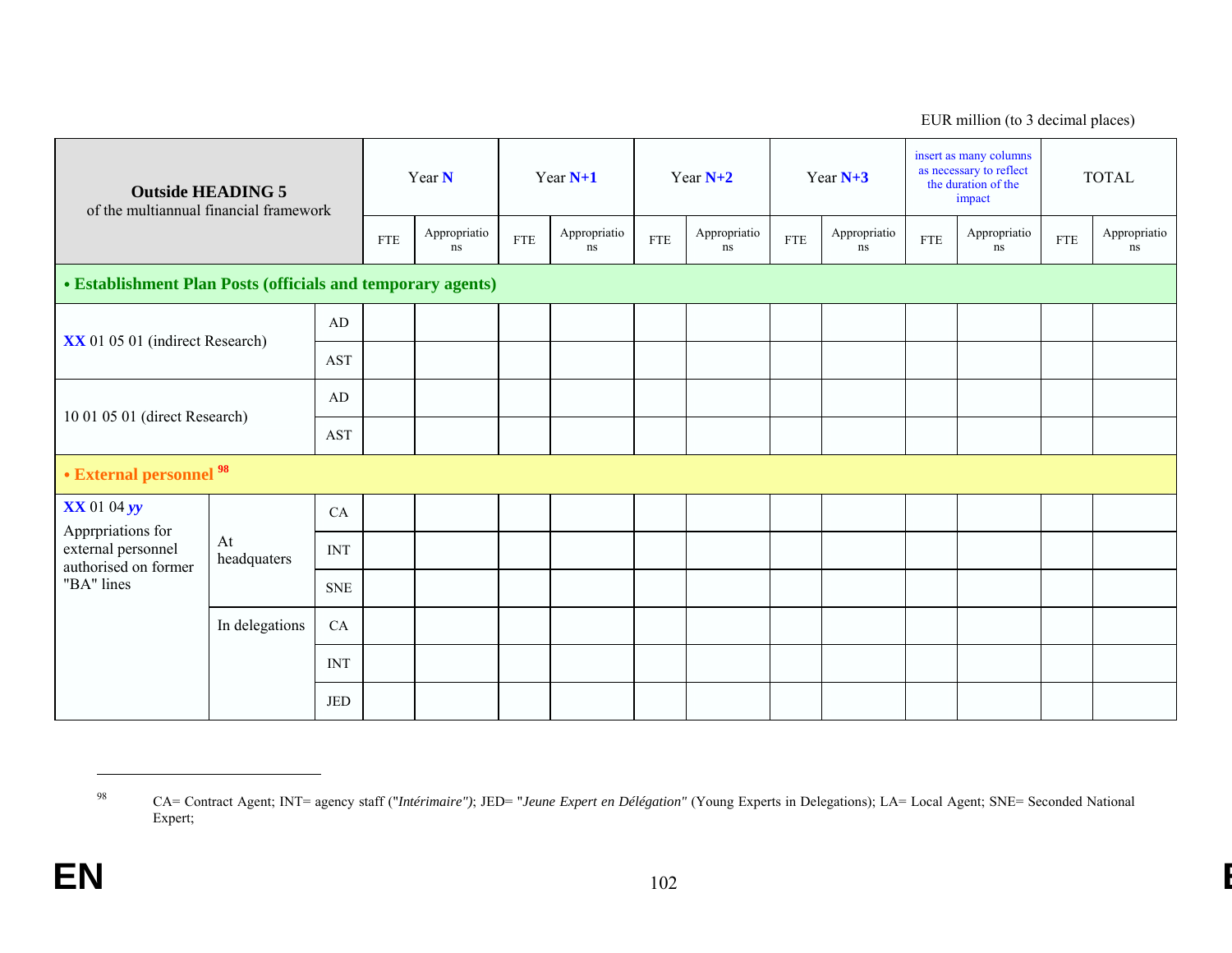|                                                                                   |  | LA         |  |  |  |  |  |  |
|-----------------------------------------------------------------------------------|--|------------|--|--|--|--|--|--|
|                                                                                   |  | <b>SNE</b> |  |  |  |  |  |  |
| XX 01 05 02 (Indrect research)                                                    |  | CA         |  |  |  |  |  |  |
|                                                                                   |  | <b>INT</b> |  |  |  |  |  |  |
|                                                                                   |  | <b>SNE</b> |  |  |  |  |  |  |
|                                                                                   |  | CA         |  |  |  |  |  |  |
| 10 01 05 02 (Direct research)                                                     |  | <b>INT</b> |  |  |  |  |  |  |
|                                                                                   |  | <b>SNE</b> |  |  |  |  |  |  |
| Other budget line (please specify)                                                |  |            |  |  |  |  |  |  |
| <b>Sub-total - Outside HEADING 5</b><br>of the multiannual financial<br>framework |  |            |  |  |  |  |  |  |

| <b>TOTAL</b>                 |  |  |  |  |  |  |  |
|------------------------------|--|--|--|--|--|--|--|
| <b>HEADING 5 and Outside</b> |  |  |  |  |  |  |  |
| <b>HEADING 5</b>             |  |  |  |  |  |  |  |
| of the multiannual financial |  |  |  |  |  |  |  |
| framework                    |  |  |  |  |  |  |  |

The human resources required will be met by staff from the DG who are already assigned to management of the action and/or have been redeployed within the DG, together if necessary with any additional allocation which may be granted to the managing DG under the annual allocation procedure and in the light of budgetary constraints. Amounts and imputations will be adjusted depending on the results of the envisaged externalisation process.

- 2. Cost of other expenditure of an administrative nature
	- $\Box$  The proposal/initiative does not require the use of any appropriation of an administrative nature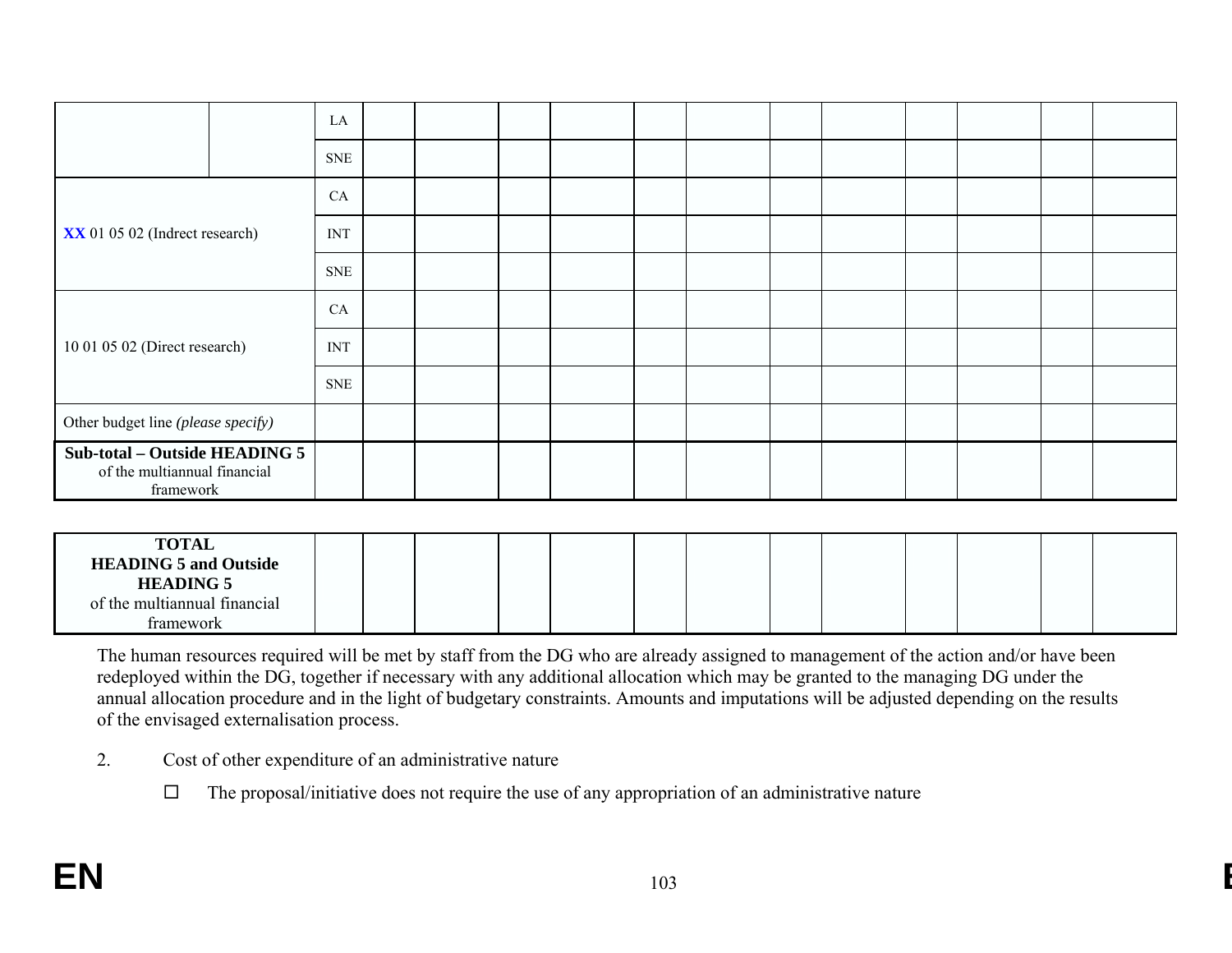X The proposal/initiative requires the use of appropriations of an administrative nature, described as follows:

*EUR million (to 3 decimal places)*

|                                                                    | Year<br>2014 | Year<br>2015 | Year<br>2016 | Year<br>2017 | <b>Year 2018</b> | <b>Year 2019</b> | <b>Year 2020</b> | <b>TOTAL</b> |
|--------------------------------------------------------------------|--------------|--------------|--------------|--------------|------------------|------------------|------------------|--------------|
| <b>HEADING 5</b><br>of the multiannual financial framework         |              |              |              |              |                  |                  |                  |              |
| At headquarters:                                                   |              |              |              |              |                  |                  |                  |              |
| 06 01 02 11 01 - Missions and representation costs                 | 0,2          | 0,21         | 0,22         | 0,23         | 0,24             | 0,25             | 0,26             | 1,61         |
| 06 01 02 11 02 - Conferences and meetings                          | 0,5          | 0,5          | 0,5          | 0,5          | 0,5              | 0,5              | 0,5              | 3,5          |
| XX 01 02 11 03 - Meetings of Committees <sup>99</sup>              |              |              |              |              |                  |                  |                  |              |
| 06 01 02 11 04 - Studies and consultations                         | 0,4          | 0,4          | 0,4          | 0,5          | 0,5              | 0,5              | 0,5              | 3,2          |
| XX 01 02 11 05 - Management & information IT systems               |              |              |              |              |                  |                  |                  |              |
| XX 01 02 11 06 - Further training                                  |              |              |              |              |                  |                  |                  |              |
| XX 01 03 01 03 - Equipment and furniture                           |              |              |              |              |                  |                  |                  |              |
| XX 01 03 01 04 - Services & other operating expenditure            |              |              |              |              |                  |                  |                  |              |
| Other budget line (please specify                                  |              |              |              |              |                  |                  |                  |              |
| In delegations:                                                    |              |              |              |              |                  |                  |                  |              |
| XX 01 02 12 01 - Missions, conferences and<br>representation costs |              |              |              |              |                  |                  |                  |              |
| XX 01 02 12 02 - Further training of staff                         |              |              |              |              |                  |                  |                  |              |

99Specify the type of committee and the group concerned.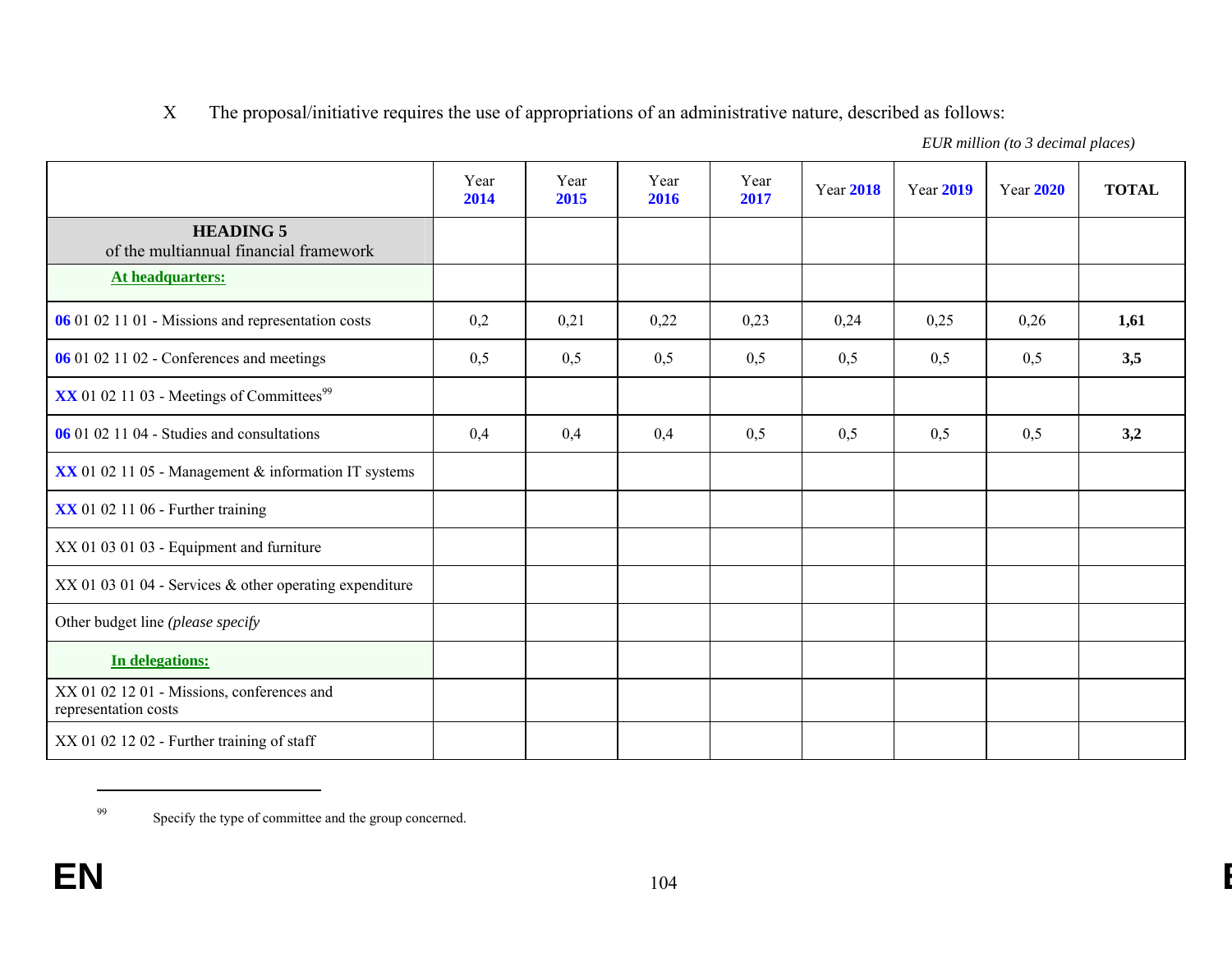| XX 01 03 02 01 - Acquisition, renting and related<br>expenditure    |     |      |      |      |      |      |      |      |
|---------------------------------------------------------------------|-----|------|------|------|------|------|------|------|
| XX 01 03 02 02 - Equipment, furniture, supplies and<br>services     |     |      |      |      |      |      |      |      |
| Sub-total HEADING $5$ (*)<br>of the multiannual financial framework | 1,1 | 1,11 | 1,12 | 1,23 | 1,24 | 1,25 | 1,26 | 8,31 |

**XX** is the policy area or budget title concerned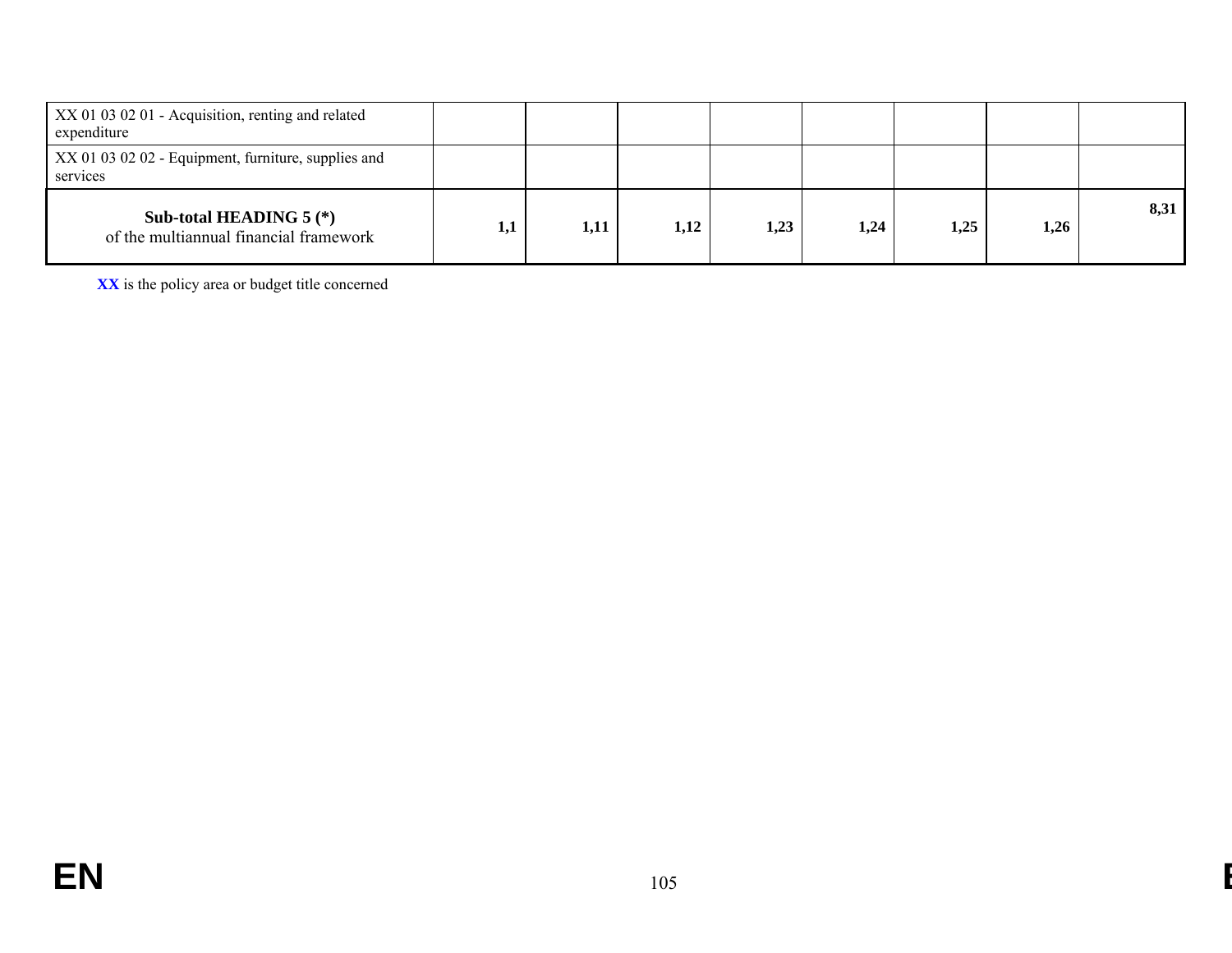Year **2014** Year **2015** Year **2016** Year **2017** Year **2018** Year **2019** Year **2020TOTAL** 

| <b>Outside HEADING 5</b><br>of the multiannual financial framework                                                                                    |      |       |       |       |       |       |       |        |
|-------------------------------------------------------------------------------------------------------------------------------------------------------|------|-------|-------|-------|-------|-------|-------|--------|
| 06 01 04 31 - Administrative and technical assistance<br>(excluded external personnel), financed by operational<br>appropriations (former "BA" lines) | 12,7 | 17,5  | 17,8  | 18,2  | 18,5  | 18,8  | 19,1  | 122,6  |
| - at Headquarters                                                                                                                                     |      |       |       |       |       |       |       |        |
| - in delegations                                                                                                                                      |      |       |       |       |       |       |       |        |
| $\overline{\text{XX}}$ 01 05 03 – other management expenditure for<br>indirect research                                                               |      |       |       |       |       |       |       |        |
| 10 01 05 03 - other management expenditure for direct<br>research                                                                                     |      |       |       |       |       |       |       |        |
| Other budget line 13 01 04 XX                                                                                                                         | 5,1  | 5,4   | 5,6   | 5,9   | 6,2   | 6,6   | 6,6   | 41,4   |
| Sub-total Outside HEADING 5 (*)<br>of the multiannual financial framework                                                                             | 12,7 | 17,5  | 17,8  | 18,2  | 18,5  | 18,8  | 19,1  | 122,6  |
| <b>Sub-total Outside HEADING 5</b><br>of the multiannual financial framework                                                                          | 17,8 | 22,9  | 23,4  | 24,1  | 24,7  | 25,4  | 25,7  | 164,0  |
| XX is the policy area or budget title concerned                                                                                                       |      |       |       |       |       |       |       |        |
| <b>TOTAL</b><br><b>HEADING 5 and Outside HEADING 5 (*)</b><br>of the multiannual financial framework                                                  | 13,8 | 18,61 | 18,92 | 19,43 | 19,74 | 20,05 | 20,36 | 130,91 |

*EUR million (to 3 decimal places)*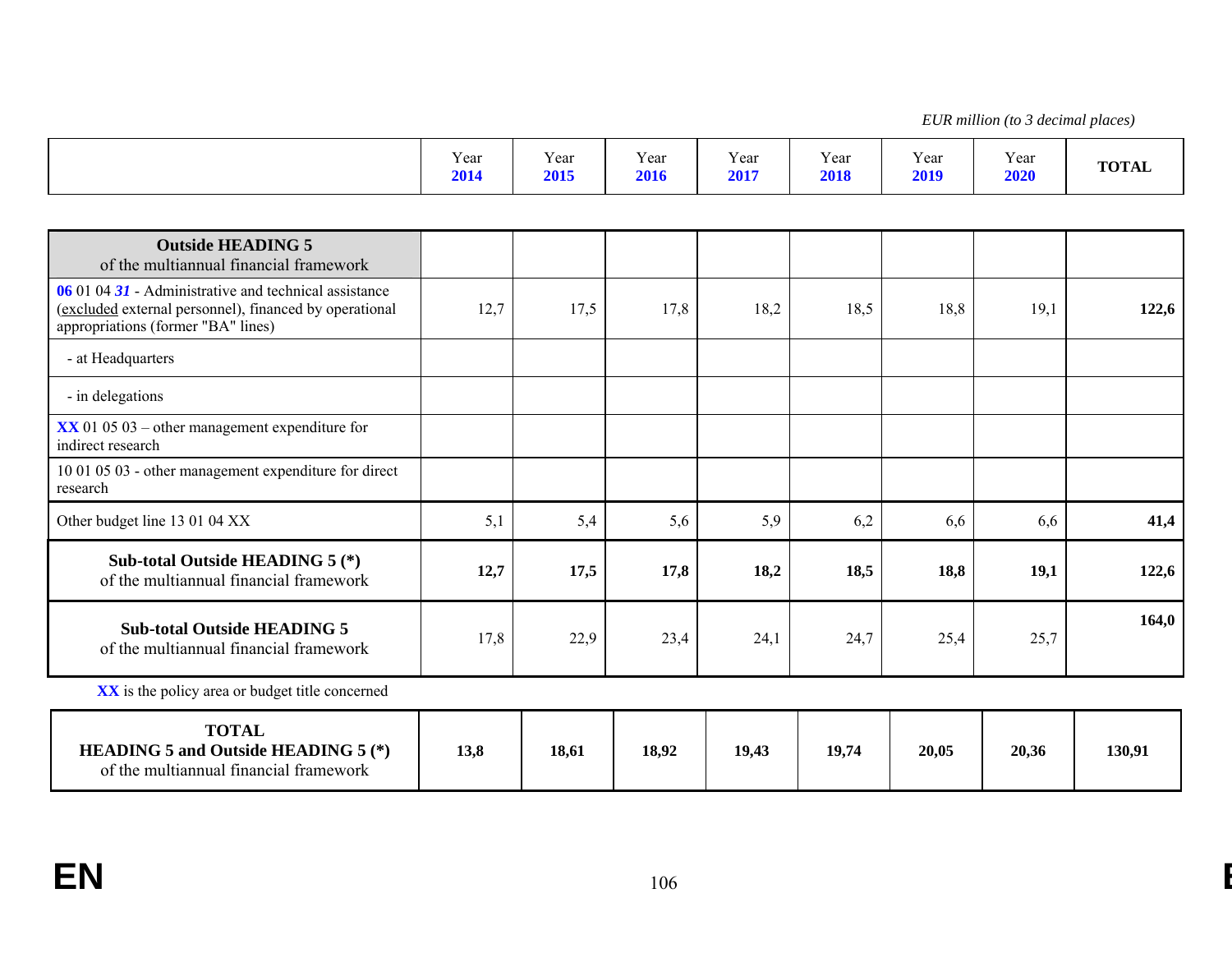| <b>TOTAL</b>                           |      |       |       |                   |       |       |       | 172,31 |
|----------------------------------------|------|-------|-------|-------------------|-------|-------|-------|--------|
| <b>HEADING 5 and Outside HEADING 5</b> | 18,9 | 24,01 | 24,52 | 25.33<br>ر د بر ۱ | 25,94 | 26,65 | 26,96 |        |
| of the multiannual financial framework |      |       |       |                   |       |       |       |        |

(\*) excluding Cohesion Fund

The administrative appropriations required will be met by the appropriations which are already assigned to management of the action and/or which have been redeployed, together if necessary with any additional allocation which may be granted to the managing DG under the annual allocation procedure and in the light of existing budgetary constraints.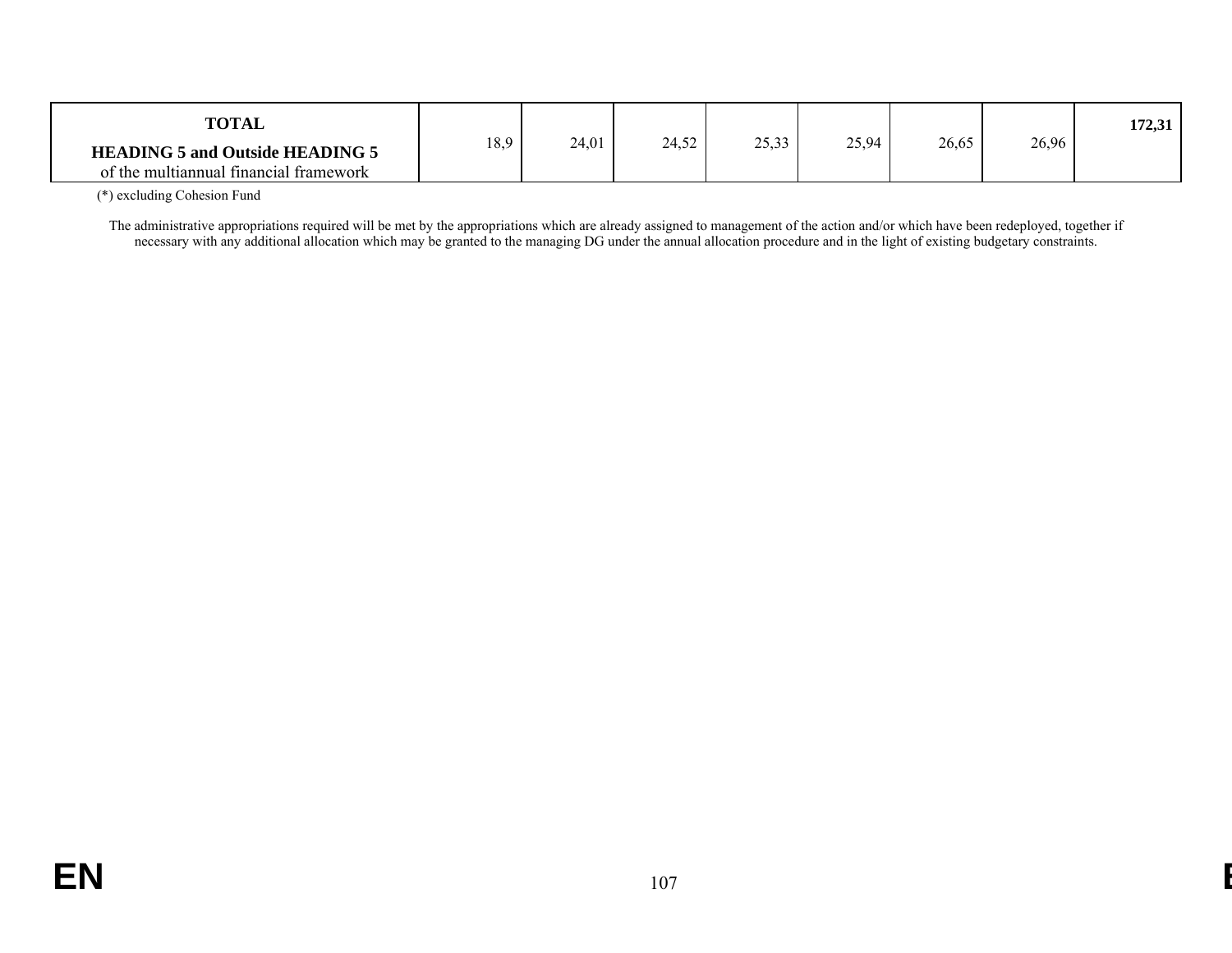# 3. Methods of calculation used to estimate costs

## 3.1. Relating to human resources

*Give details of the method of calculation used for each category of staff (assumptions, average costs, etc.)* 

**HEADING 5** of the multiannual financial framework

Reminder: Average costs for each category of staff are available on the BudgWeb site: [http://www.cc.cec/budg/pre/legalbasis/pre-040-020\\_preparation\\_en.html#forms](http://www.cc.cec/budg/pre/legalbasis/pre-040-020_preparation_en.html#forms)

• relating to establishment plan posts (officials and temporary agents)

The assumptions on personnel costs are based on the current needs and a realistic estimation for the years to come.

• relating to external personnel

**Outside HEADING 5** of the multiannual financial framework

• relating to establishment plan posts (Research officials and temporary agents)

• relating to external personnel

## 3.2. Relating to expenditure of an administrative nature

*Give details of the method of calculation used for each budget line,* 

*underlying assumptions (e.g. number of meetings per year, average costs, etc.)* 

**HEADING 5** of the multiannual financial framework

The calculations are based on an extrapolation from the current situation when it comes to consumption for missions (Staff and European Coordinators), meetings and conferences (e.g the TEN-T Guidelines cttee, the annual TEN-T conference and the need for various studies.

**Outside HEADING 5** of the multiannual financial framework

The calculations are based on an extrapolation of current costs of TEN-TEA.

They include expenditures for IT equipment (TENtec) of an annual amount of EUR 300 000. TENtec is the information system currently used by DG MOVE for the TEN-T programme. It is a system completely adjusted to the needs of the programme and aligned with EC procedures. It stores and manages technical, financial and historical data for the analysis, management and political decision making concerning TEN-T programmes. It manages the necessary workflows issuing Commission decisions, complete selection cycle for new projects including proposal submission and reception and the required web interfaces. It also supports the TEN-T EA in its programme implementation tasks (proposal reception, evaluation and negotiation, and follow-up).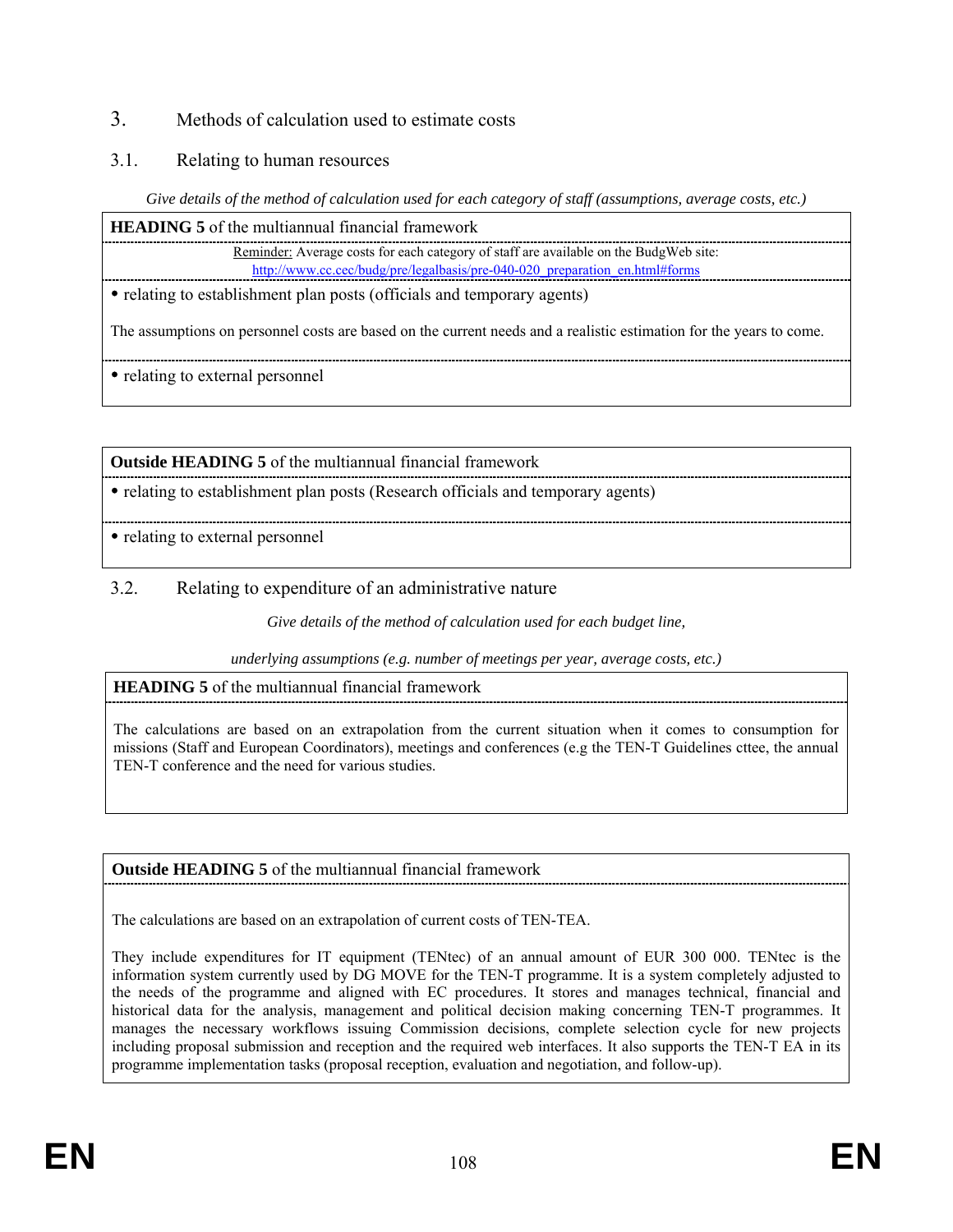Since the system is increasingly focussing on policy making and control, it may not be externalized according to Commission legislation. For instance, the technical and geographic data for the new TEN-T Guidelines have been collected by the system directly from the transport ministries. The integrated GIS subsystem has then also produced the maps ready for inclusion into the guidelines.

It is an efficient tool as it has already been developed for internal use and is also open to national ministries for the collection and sharing of data. Also desk officers of DG REGIO and DG ENV as well as Dir A for its European Neighbourhood Policy are using the system. As a fully operational system it can easily cover the needs of DG MOVE following the adoption of the CEF instrument.

It allows for economies of scale as no external contractors are needed to cover data requirements, planning and reporting. Additionally, the system may be extended to cover additional needs deriving from the CEF. This is fully in line with the Sec Gen approach to reduce the number of software packages used within the Commission.

The budgeted amounts are necessary for the maintenance and development of the tool as well as for the purchase of further IT equipment.

DG ENER does not intend using TENtec information system. A separate IT tool will be deployed for the needs of DG ENER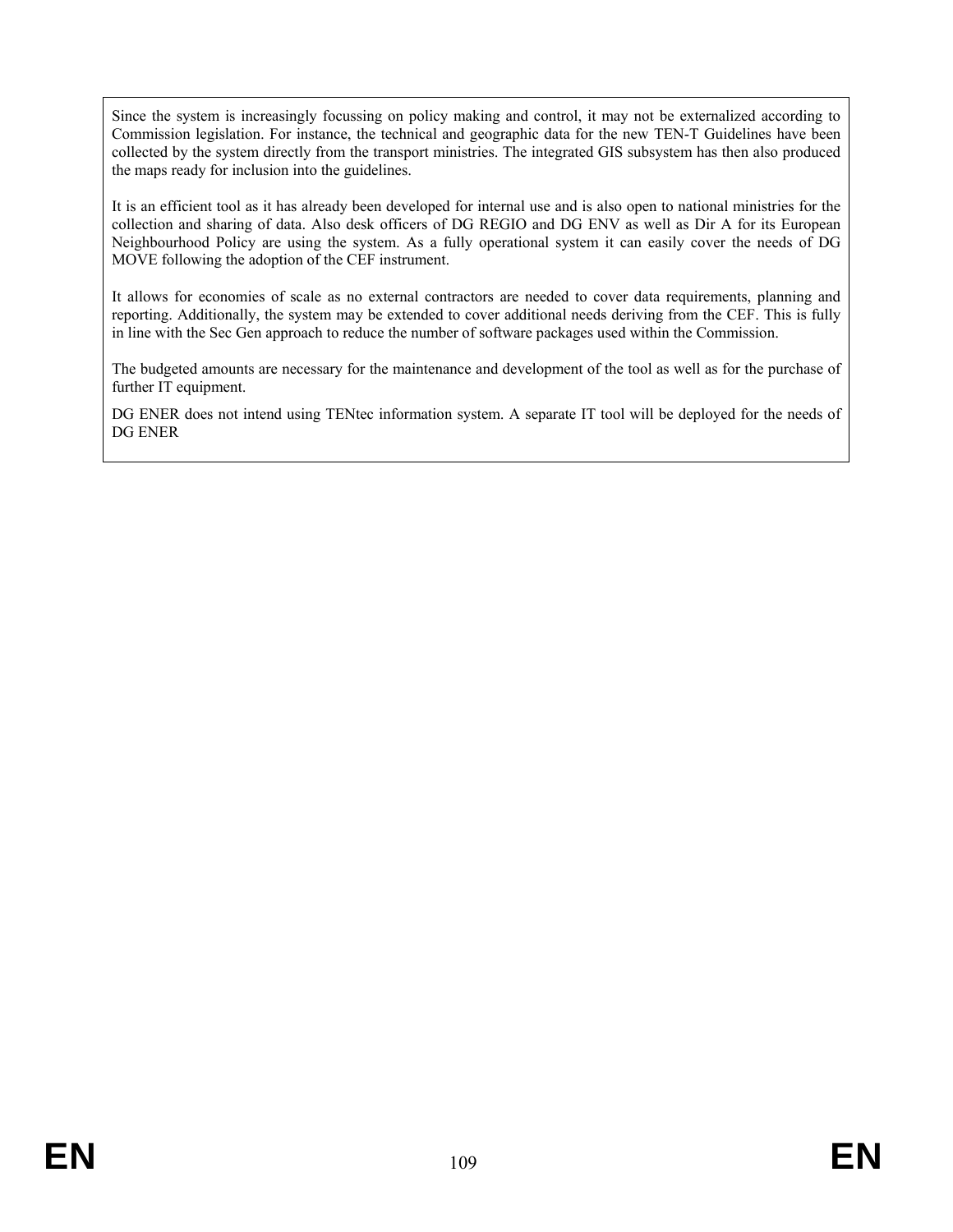# **ANNEX 2 to the LEGISLATIVE FINANCIAL STATEMENT**

## Name of the proposal/initiative:

Regulation of the European Parliament and of the Council establishing the Connecting Europe Facility - **ENER**………………………………………………………………………………………………………

………………………………………………………………………………………………………………

- 1. NUMBER and COST of HUMAN RESOURCES CONSIDERED NECESSARY
- 2. COST of OTHER EXPENDITURE of an ADMINISTRATIVE NATURE
- 3. METHODS used for the CALCULATION of COSTS
- 3.1. Relating to human resources
- 3.2. Relating to other administrative expenditure

*This annex will accompany the legislative financial statement during the inter-services consultation.* 

*The tables included in the present serve to fill in the tables in the legislative financial statement.* 

*The present annex is an internal document to be kept within Commission services.*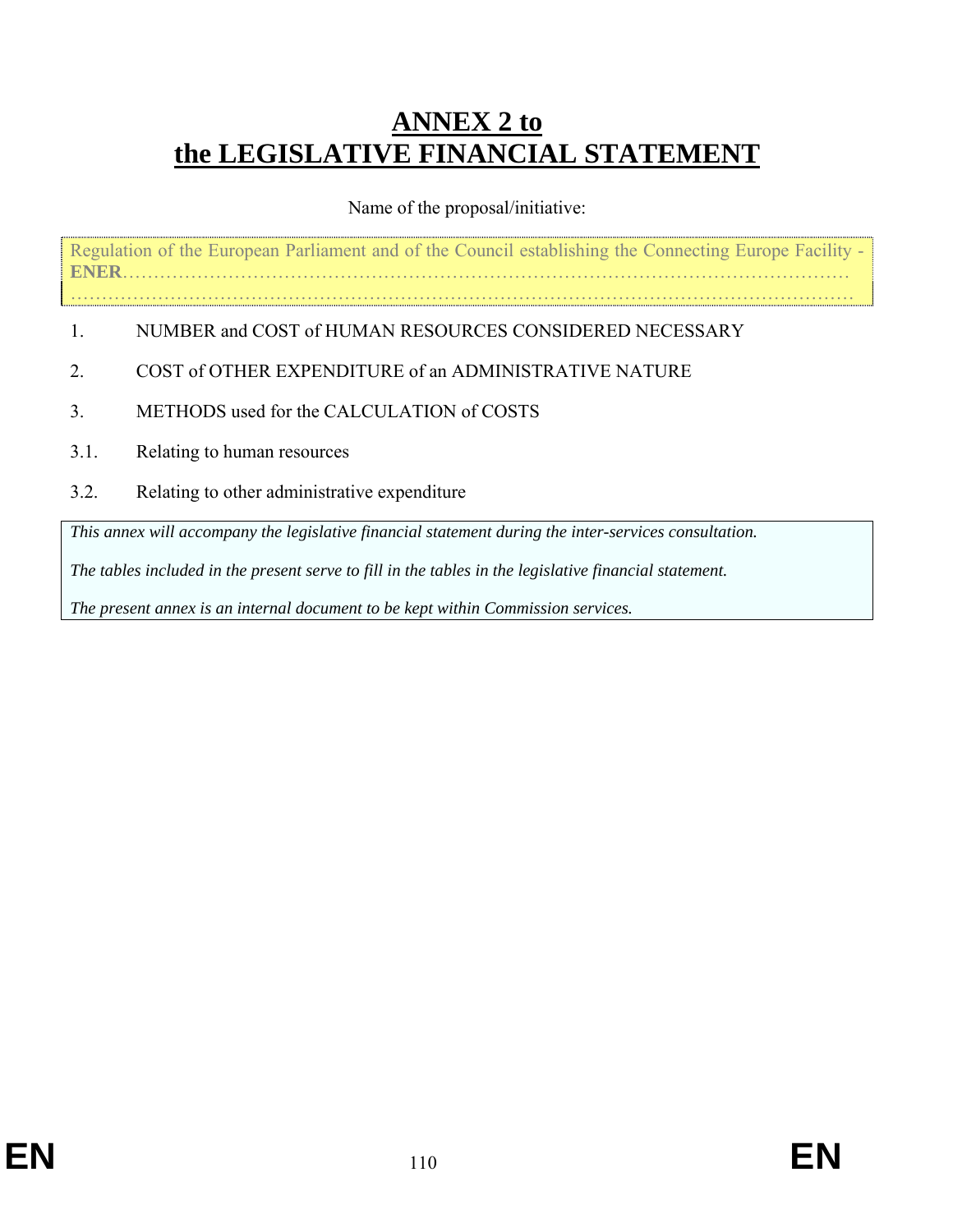- 1. Number and cost of human resources considered necessary
	- $\Box$ The proposal/initiative does not require the use of human resources
	- X The proposal/initiative requires the use of human resources, described as follows:

|                                                                                    |                      |            | Year               |             | Year               |             | Year               |             | Year               |            | Year               |             | Year               |
|------------------------------------------------------------------------------------|----------------------|------------|--------------------|-------------|--------------------|-------------|--------------------|-------------|--------------------|------------|--------------------|-------------|--------------------|
| <b>HEADING 5</b><br>of the multiannual financial framework                         |                      |            | 2014               |             | 2015               |             | 2016               |             | 2017               |            | 2018               |             | 2019               |
|                                                                                    |                      | <b>FTE</b> | Appropriatio<br>ns | ${\rm FTE}$ | Appropriatio<br>ns | ${\rm FTE}$ | Appropriatio<br>ns | ${\rm FTE}$ | Appropriatio<br>ns | <b>FTE</b> | Appropriatio<br>ns | ${\rm FTE}$ | Appropriatio<br>ns |
| • Establishment Plan Posts (officials and temporary agents)                        |                      |            |                    |             |                    |             |                    |             |                    |            |                    |             |                    |
| 32 01 01 01 (at headquarters and in<br>Commission representation offices in Member | AD                   | 34         | 4,318              | 39          | 4,953              | 45          | 5,715              | 45          | 5,715              | 45         | 5,715              | 46          | 5,842              |
| States)                                                                            | $\operatorname{AST}$ |            |                    |             |                    |             |                    |             |                    |            |                    |             |                    |
| $XX$ 01 01 02 (in delegations)                                                     | AD                   |            |                    |             |                    |             |                    |             |                    |            |                    |             |                    |
|                                                                                    | AST                  |            |                    |             |                    |             |                    |             |                    |            |                    |             |                    |
| • External personnel 100                                                           |                      |            |                    |             |                    |             |                    |             |                    |            |                    |             |                    |
|                                                                                    | CA                   | 17         | 1,088              | 20          | 1,280              | 22          | 1,408              | 25          | 1,600              | 25         | 1,600              | 26          | 1,664              |
| <b>32</b> 01 02 01 (the global envelop)                                            | <b>INT</b>           |            |                    |             |                    |             |                    |             |                    |            |                    |             |                    |
|                                                                                    | <b>SNE</b>           |            |                    |             |                    |             |                    |             |                    |            |                    |             |                    |
| $XX$ 01 02 02 (in delegations)                                                     | CA                   |            |                    |             |                    |             |                    |             |                    |            |                    |             |                    |

<sup>100</sup> CA= Contract Agent; INT= agency staff ("*Intérimaire")*; JED= "*Jeune Expert en Délégation"* (Young Experts in Delegations); LA= Local Agent; SNE= Seconded National Expert;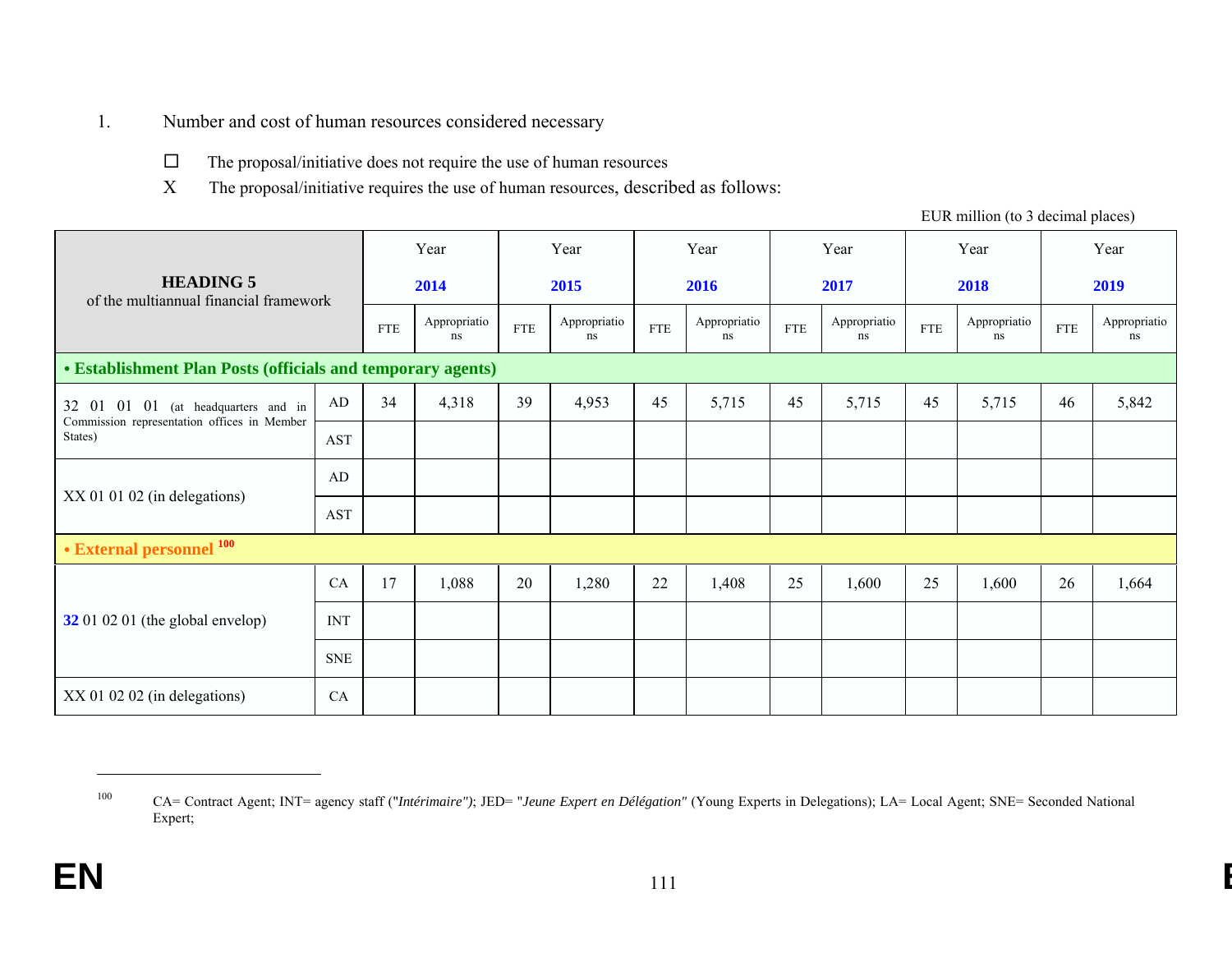|                                                                    | <b>INT</b> |    |       |    |       |    |       |    |       |    |       |    |       |
|--------------------------------------------------------------------|------------|----|-------|----|-------|----|-------|----|-------|----|-------|----|-------|
|                                                                    | JED        |    |       |    |       |    |       |    |       |    |       |    |       |
|                                                                    | LA         |    |       |    |       |    |       |    |       |    |       |    |       |
|                                                                    | <b>SNE</b> |    |       |    |       |    |       |    |       |    |       |    |       |
| Other budget line (please specify)                                 |            |    |       |    |       |    |       |    |       |    |       |    |       |
| Sub-total – HEADING 5<br>of the multiannual financial<br>framework |            | 51 | 5,406 | 59 | 6,233 | 67 | 7,123 | 70 | 7,315 | 70 | 7,315 | 72 | 7,506 |

**XX** is the policy area or budget title concerned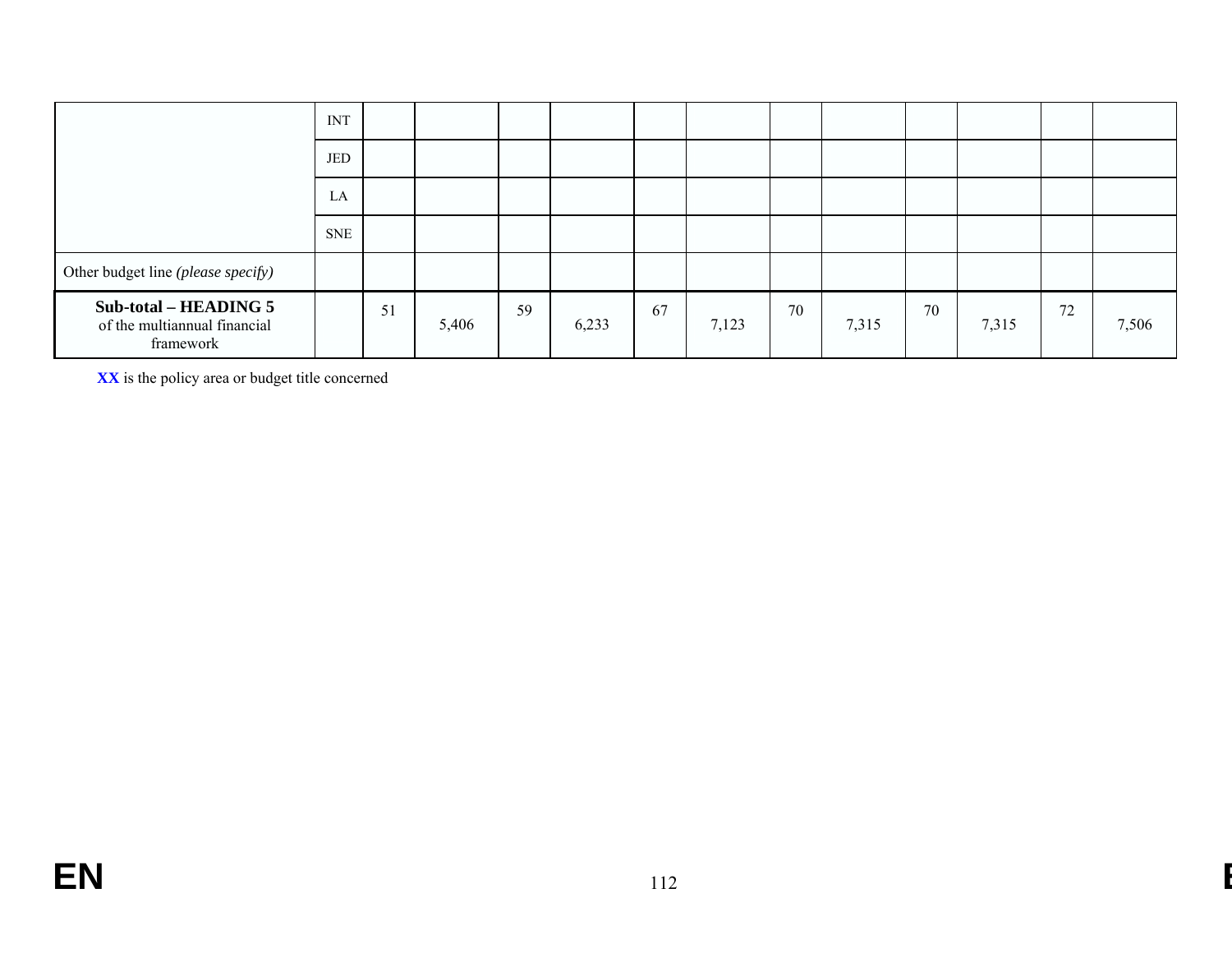| <b>HEADING 5</b><br>of the multiannual financial framework  |                           |            | Year<br>2020       |            | Total              |            |                          |            |                    |             |                    |            |                    |
|-------------------------------------------------------------|---------------------------|------------|--------------------|------------|--------------------|------------|--------------------------|------------|--------------------|-------------|--------------------|------------|--------------------|
|                                                             |                           | <b>FTE</b> | Appropriatio<br>ns | <b>FTE</b> | Appropriatio<br>ns | <b>FTE</b> | Appropriatio<br>$\rm ns$ | <b>FTE</b> | Appropriatio<br>ns | ${\rm FTE}$ | Appropriatio<br>ns | <b>FTE</b> | Appropriatio<br>ns |
| • Establishment Plan Posts (officials and temporary agents) |                           |            |                    |            |                    |            |                          |            |                    |             |                    |            |                    |
| 32 01 01 01 (at headquarters and in                         | AD                        | 46         | 5,842              | 300        | 38,10              |            |                          |            |                    |             |                    |            |                    |
| Commission representation offices in Member<br>States)      | AST                       |            |                    |            |                    |            |                          |            |                    |             |                    |            |                    |
|                                                             | AD                        |            |                    |            |                    |            |                          |            |                    |             |                    |            |                    |
| XX 01 01 02 (in delegations)                                | <b>AST</b>                |            |                    |            |                    |            |                          |            |                    |             |                    |            |                    |
| • External personnel 101                                    |                           |            |                    |            |                    |            |                          |            |                    |             |                    |            |                    |
|                                                             | CA                        | 26         | 1,664              | 161        | 10,304             |            |                          |            |                    |             |                    |            |                    |
| 32 01 02 01 (the global envelop)                            | $\ensuremath{\text{INT}}$ |            |                    |            |                    |            |                          |            |                    |             |                    |            |                    |
|                                                             | <b>SNE</b>                |            |                    |            |                    |            |                          |            |                    |             |                    |            |                    |
| XX 01 02 02 (in delegations)                                | CA                        |            |                    |            |                    |            |                          |            |                    |             |                    |            |                    |
|                                                             | $\ensuremath{\text{INT}}$ |            |                    |            |                    |            |                          |            |                    |             |                    |            |                    |
|                                                             | $_{\rm JED}$              |            |                    |            |                    |            |                          |            |                    |             |                    |            |                    |
|                                                             | LA                        |            |                    |            |                    |            |                          |            |                    |             |                    |            |                    |

<sup>101</sup> CA= Contract Agent; INT= agency staff ("*Intérimaire")*; JED= "*Jeune Expert en Délégation"* (Young Experts in Delegations); LA= Local Agent; SNE= Seconded National Expert;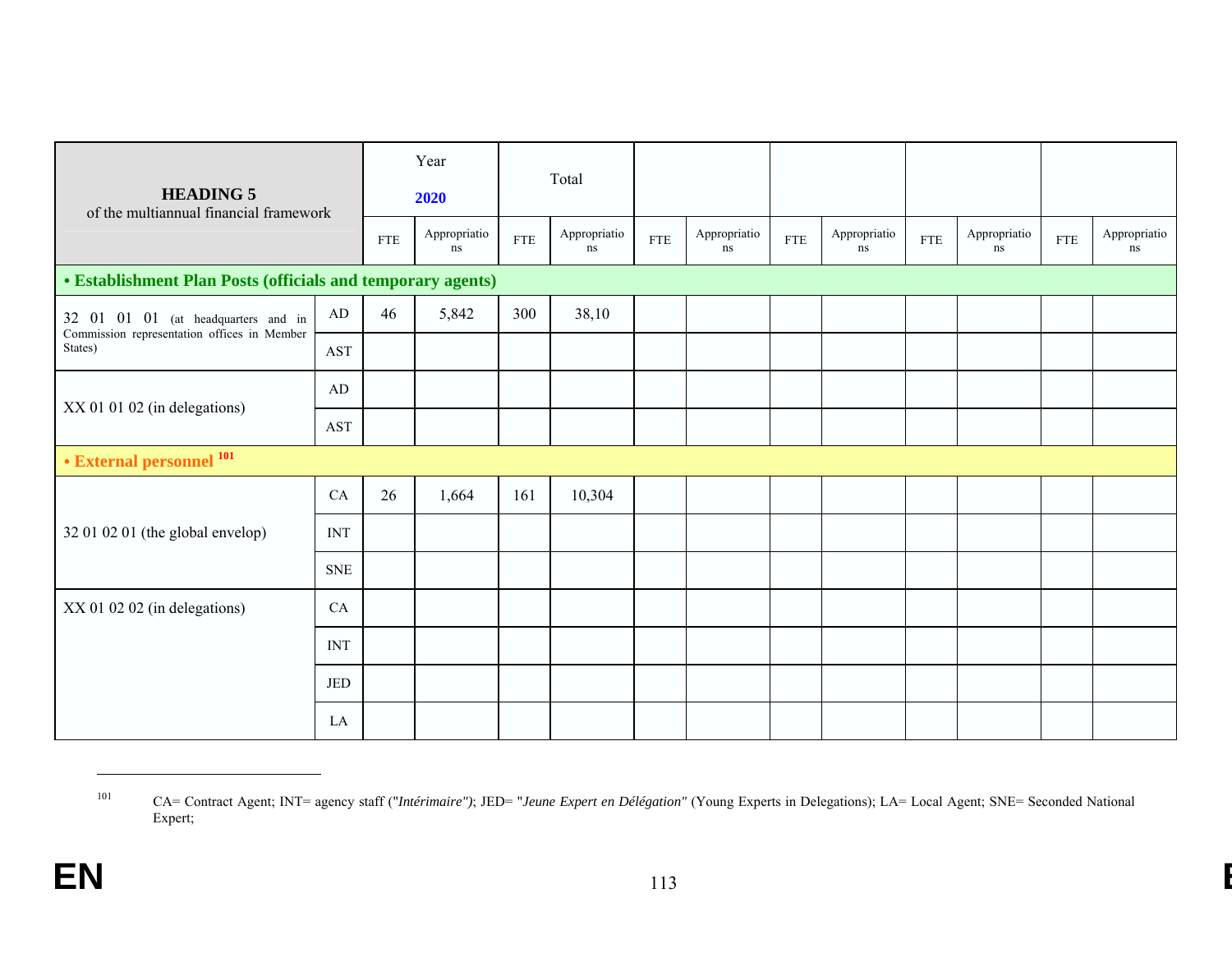|                                                                    | <b>SNE</b> |    |       |     |        |  |  |  |  |
|--------------------------------------------------------------------|------------|----|-------|-----|--------|--|--|--|--|
| Other budget line (please specify)                                 |            |    |       |     |        |  |  |  |  |
| Sub-total – HEADING 5<br>of the multiannual financial<br>framework |            | 72 | 7,506 | 461 | 48,404 |  |  |  |  |

| of the multiannual financial framework                      | <b>Outside HEADING 5</b> |            |            | Year N             |            | Year $N+1$         |             | Year $N+2$         |            | Year $N+3$         |             | insert as many columns<br>as necessary to reflect<br>the duration of the<br>impact |            | <b>TOTAL</b>       |
|-------------------------------------------------------------|--------------------------|------------|------------|--------------------|------------|--------------------|-------------|--------------------|------------|--------------------|-------------|------------------------------------------------------------------------------------|------------|--------------------|
|                                                             |                          |            | <b>FTE</b> | Appropriatio<br>ns | <b>FTE</b> | Appropriatio<br>ns | ${\rm FTE}$ | Appropriatio<br>ns | <b>FTE</b> | Appropriatio<br>ns | ${\rm FTE}$ | Appropriatio<br>ns                                                                 | <b>FTE</b> | Appropriatio<br>ns |
| • Establishment Plan Posts (officials and temporary agents) |                          |            |            |                    |            |                    |             |                    |            |                    |             |                                                                                    |            |                    |
| XX 01 05 01 (indirect Research)                             |                          | AD         |            |                    |            |                    |             |                    |            |                    |             |                                                                                    |            |                    |
|                                                             |                          | <b>AST</b> |            |                    |            |                    |             |                    |            |                    |             |                                                                                    |            |                    |
| 10 01 05 01 (direct Research)                               |                          | AD         |            |                    |            |                    |             |                    |            |                    |             |                                                                                    |            |                    |
|                                                             |                          | <b>AST</b> |            |                    |            |                    |             |                    |            |                    |             |                                                                                    |            |                    |
| • External personnel 102                                    |                          |            |            |                    |            |                    |             |                    |            |                    |             |                                                                                    |            |                    |
| $\mathbf{XX}$ 01 04 yy                                      | At                       | CA         |            |                    |            |                    |             |                    |            |                    |             |                                                                                    |            |                    |

<sup>102</sup> CA= Contract Agent; INT= agency staff ("*Intérimaire")*; JED= "*Jeune Expert en Délégation"* (Young Experts in Delegations); LA= Local Agent; SNE= Seconded National Expert;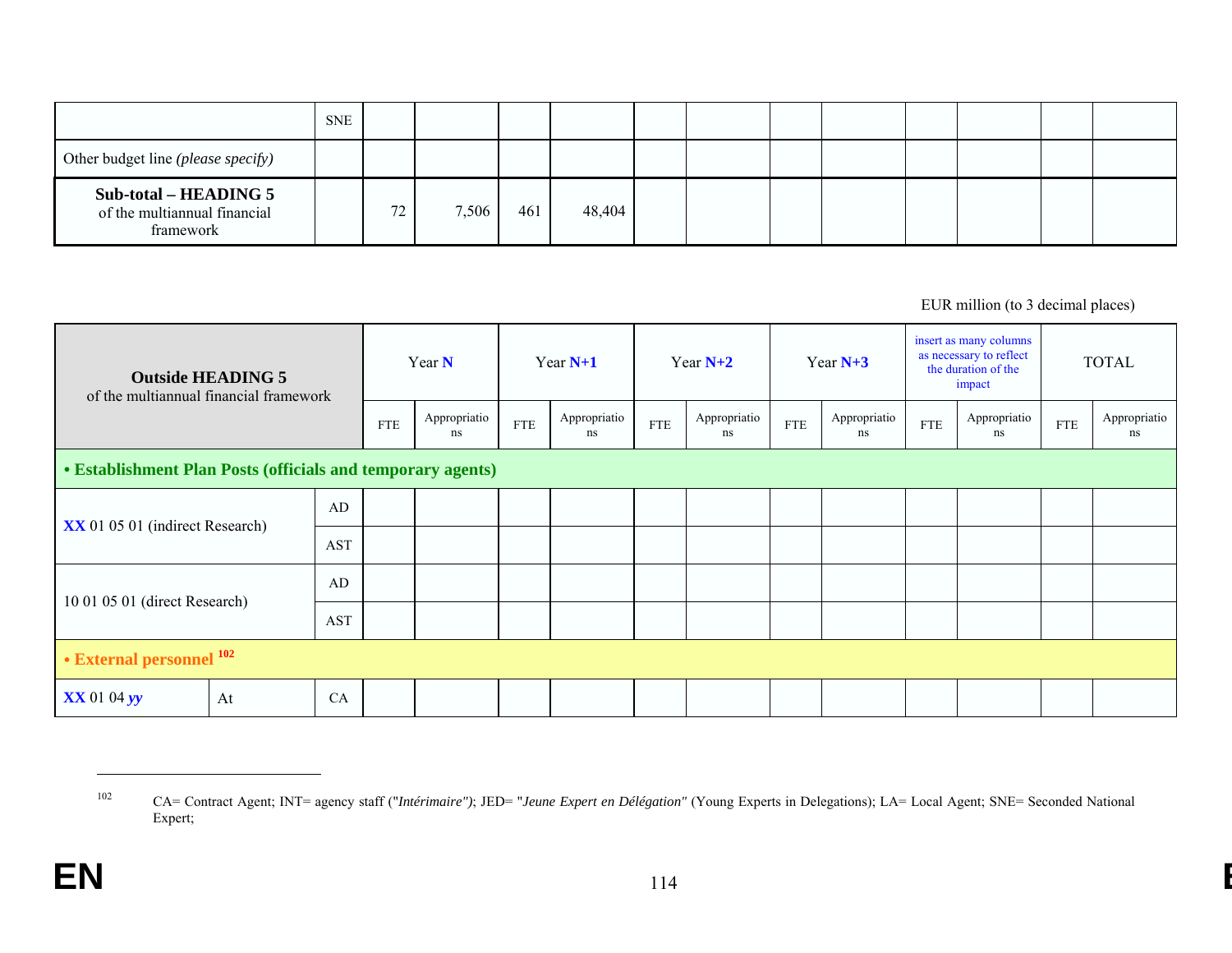| Apprpriations for<br>external personnel                                    | headquaters    | $\overline{\text{INT}}$   |  |  |  |  |  |                  |                  |
|----------------------------------------------------------------------------|----------------|---------------------------|--|--|--|--|--|------------------|------------------|
| authorised on former<br>"BA" lines                                         |                | <b>SNE</b>                |  |  |  |  |  |                  |                  |
|                                                                            |                | CA                        |  |  |  |  |  |                  |                  |
|                                                                            |                | $\ensuremath{\text{INT}}$ |  |  |  |  |  |                  |                  |
|                                                                            | In delegations | $_{\rm JED}$              |  |  |  |  |  |                  |                  |
|                                                                            |                | LA                        |  |  |  |  |  |                  |                  |
|                                                                            |                | ${\rm SNE}$               |  |  |  |  |  |                  |                  |
|                                                                            |                | CA                        |  |  |  |  |  |                  |                  |
| XX 01 05 02 (Indrect research)                                             |                | $\ensuremath{\text{INT}}$ |  |  |  |  |  |                  |                  |
|                                                                            |                | ${\rm SNE}$               |  |  |  |  |  |                  |                  |
|                                                                            |                | CA                        |  |  |  |  |  |                  |                  |
| 10 01 05 02 (Direct research)                                              |                | $\ensuremath{\text{INT}}$ |  |  |  |  |  |                  |                  |
|                                                                            |                | ${\rm SNE}$               |  |  |  |  |  |                  |                  |
| Other budget line (please specify)                                         |                |                           |  |  |  |  |  |                  |                  |
| Sub-total - Outside HEADING 5<br>of the multiannual financial<br>framework |                |                           |  |  |  |  |  | $\boldsymbol{0}$ | $\boldsymbol{0}$ |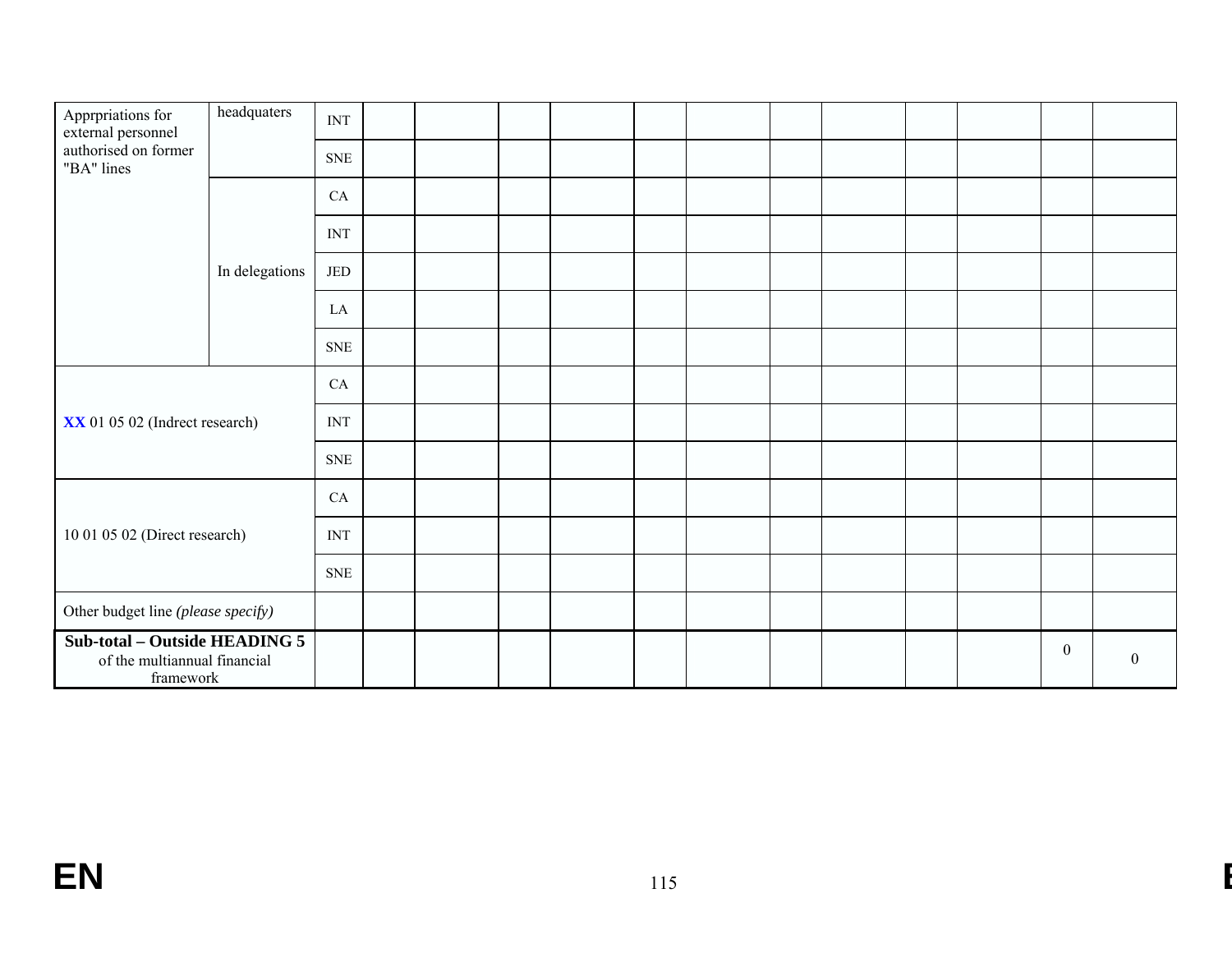|                                                                                                               |    | Year N<br>2014            |     | Year $N+1$ |    | Year $N+2$ |    | Year $N+3$ |    | Year $N+4$ |    | Year $N+5$ |
|---------------------------------------------------------------------------------------------------------------|----|---------------------------|-----|------------|----|------------|----|------------|----|------------|----|------------|
|                                                                                                               |    |                           |     | 2015       |    | 2016       |    | 2017       |    | 2018       |    | 2019       |
| <b>TOTAL</b><br><b>HEADING 5 and Outside</b><br><b>HEADING 5</b><br>of the multiannual financial<br>framework | 51 | 5,406                     | 59  | 6,233      | 67 | 7,123      | 70 | 7,315      | 70 | 7,315      | 72 | 7,506      |
|                                                                                                               |    | Year $N+6$<br><b>2020</b> |     | Total      |    |            |    |            |    |            |    |            |
| <b>TOTAL</b><br><b>HEADING 5 and Outside</b><br><b>HEADING 5</b><br>of the multiannual financial<br>framework | 72 | 7,506                     | 461 | 48,404     |    |            |    |            |    |            |    |            |

The human resources required will be met by staff from the DG who are already assigned to management of the action and/or have been redeployed within the DG, together if necessary with any additional allocation which may be granted to the managing DG under the annual allocation procedure and in the light of budgetary constraints. Amounts and imputations will be adjusted depending on the results of the envisaged externalisation process.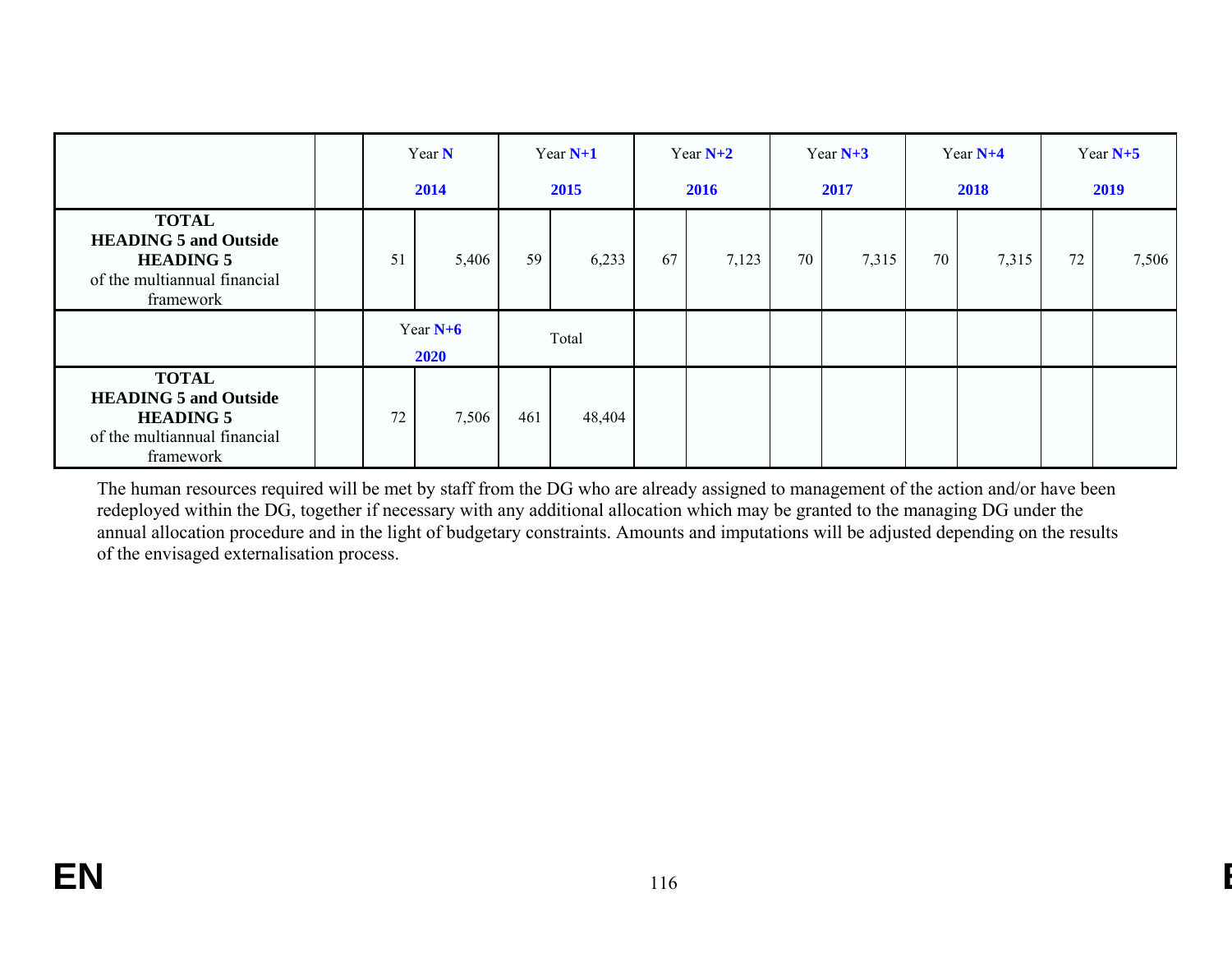- 2. Cost of other expenditure of an administrative nature
	- $\Box$  The proposal/initiative does not require the use of any appropriation of an administrative nature
	- X The proposal/initiative requires the use of appropriations of an administrative nature, described as follows:

|                                                                | Year<br>N<br>2014 | Year<br>$N+1$<br>2015 | Year<br>$N+2$<br>2016 | Year<br>$N+3$<br>2017 | Year<br>$N+4$<br>2018 | Year<br>$N+5$<br>2019 | Year<br>$N+6$<br>2020 | <b>TOTAL</b> |
|----------------------------------------------------------------|-------------------|-----------------------|-----------------------|-----------------------|-----------------------|-----------------------|-----------------------|--------------|
| <b>HEADING 5</b><br>of the multiannual financial framework     |                   |                       |                       |                       |                       |                       |                       |              |
| At headquarters:                                               |                   |                       |                       |                       |                       |                       |                       |              |
| 32 01 02 11 01 - Missions and representation costs             | 0,144             | 0,144                 | 0,144                 | 0,144                 | 0,144                 | 0,144                 | 0,144                 | 1,008        |
| XX 01 02 11 02 - Conferences and meetings                      |                   |                       |                       |                       |                       |                       |                       |              |
| 32 01 02 11 03 - Meetings of Committees <sup>103</sup>         | 0,027             | 0,027                 | 0,027                 | 0,027                 | 0,027                 | 0,027                 | 0,027                 | 0,189        |
| $\overline{\text{XX}}$ 01 02 11 04 - Studies and consultations |                   |                       |                       | 0,3                   |                       |                       | 0,3                   |              |
| XX 01 02 11 05 - Management & information IT systems           |                   |                       |                       |                       |                       |                       |                       |              |
| $\overline{\text{XX}}$ 01 02 11 06 - Further training          |                   |                       |                       |                       |                       |                       |                       |              |
| XX 01 03 01 03 - Equipment and furniture                       |                   |                       |                       |                       |                       |                       |                       |              |
| XX 01 03 01 04 - Services & other operating expenditure        |                   |                       |                       |                       |                       |                       |                       |              |
| Other budget line (please specify                              |                   |                       |                       |                       |                       |                       |                       |              |

<sup>103</sup>Specify the type of committee and the group concerned.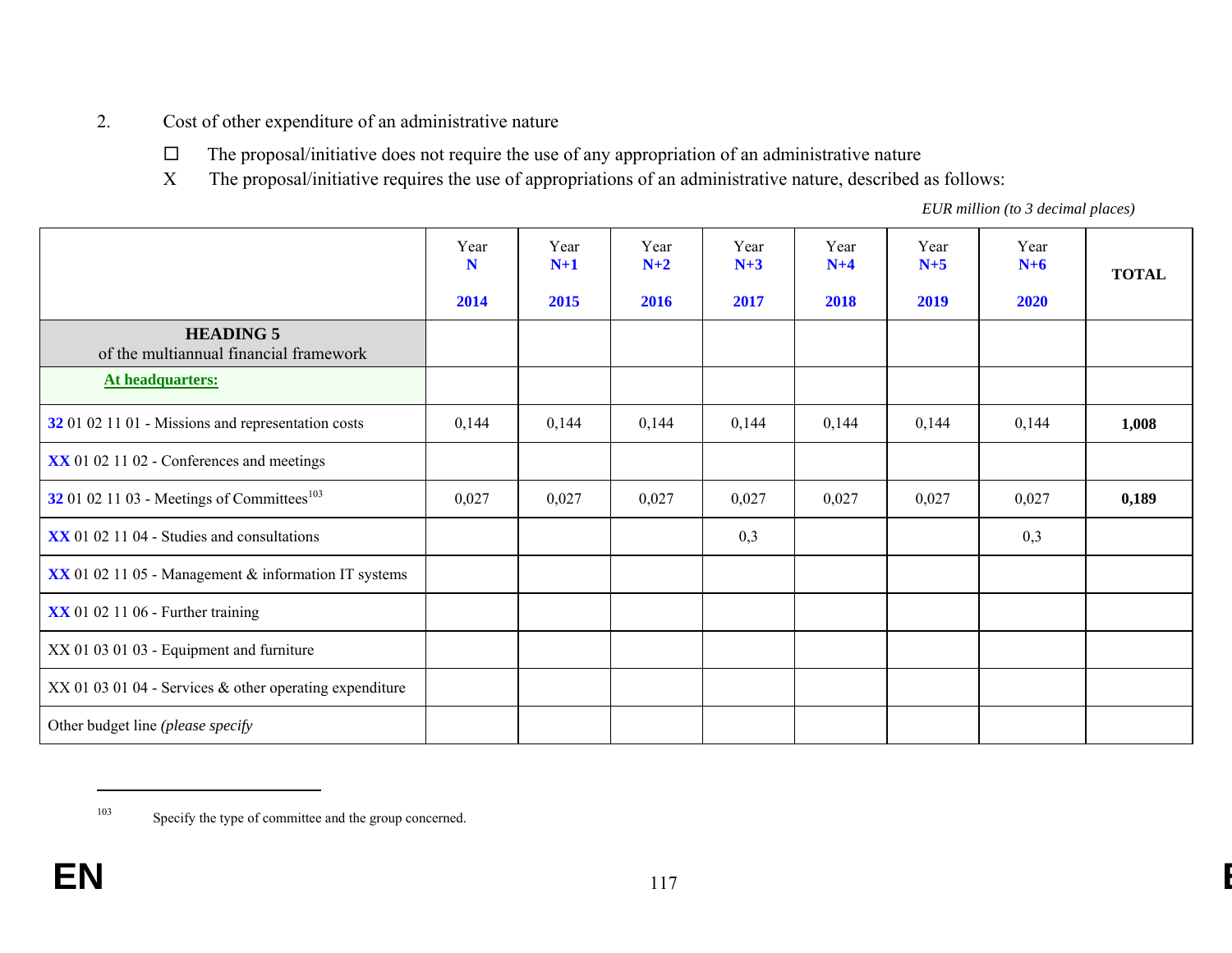| In delegations:                                                      |        |       |       |       |        |       |       |           |
|----------------------------------------------------------------------|--------|-------|-------|-------|--------|-------|-------|-----------|
| XX 01 02 12 01 - Missions, conferences and<br>representation costs   |        |       |       |       |        |       |       |           |
| XX 01 02 12 02 - Further training of staff                           |        |       |       |       |        |       |       |           |
| XX 01 03 02 01 - Acquisition, renting and related<br>expenditure     |        |       |       |       |        |       |       |           |
| XX 01 03 02 02 - Equipment, furniture, supplies and<br>services      |        |       |       |       |        |       |       |           |
| <b>Sub-total HEADING 5</b><br>of the multiannual financial framework | 0,171  | 0,171 | 0,171 | 0,471 | 0,171  | 0,171 | 0,471 | 1,797     |
| XX<br>the<br>1S                                                      | policy | area  |       | or    | budget | title |       | concerned |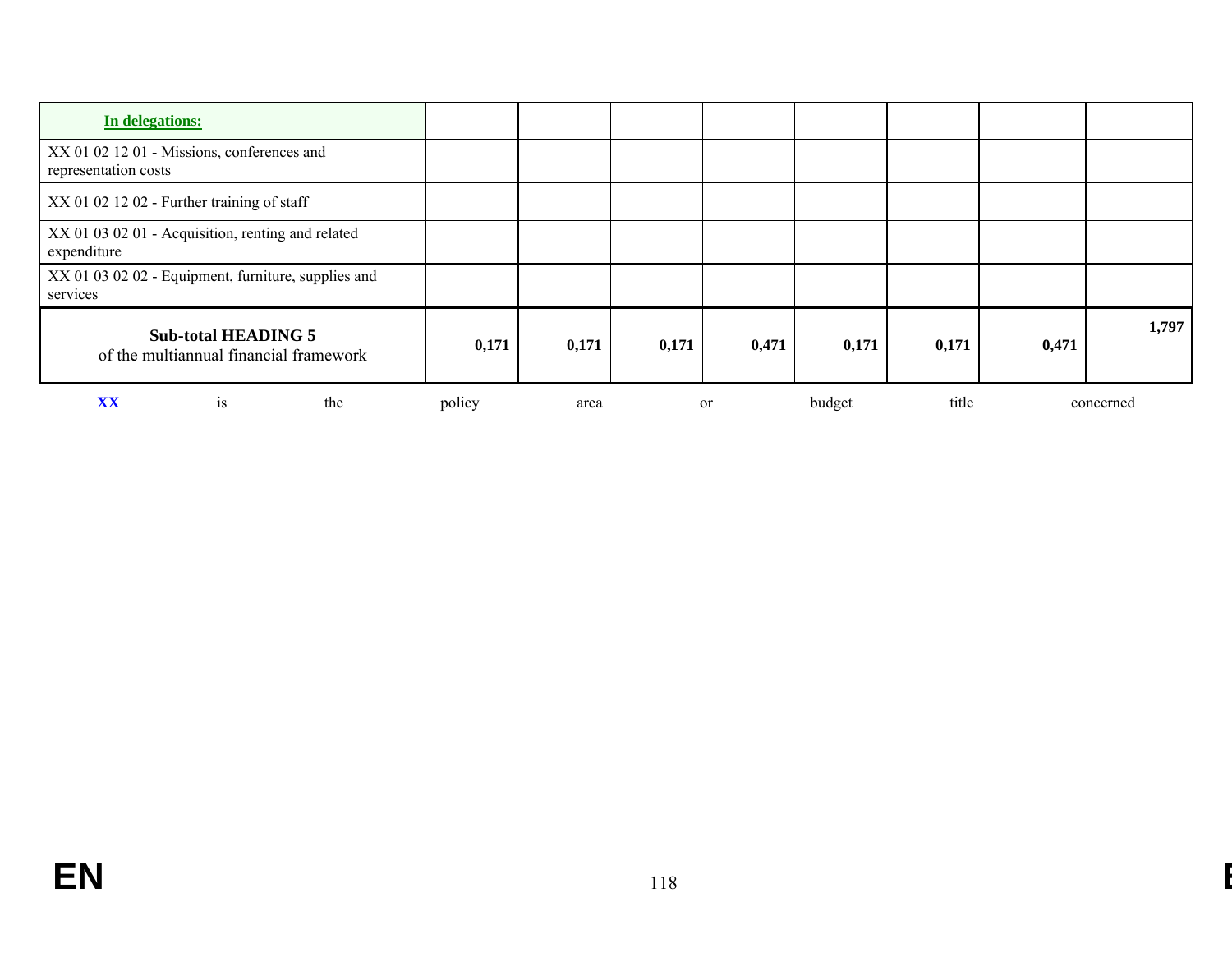|                                                                                                                                                           |                     |               |               |               |               |               | EUR million (to 3 decimal places) |              |
|-----------------------------------------------------------------------------------------------------------------------------------------------------------|---------------------|---------------|---------------|---------------|---------------|---------------|-----------------------------------|--------------|
|                                                                                                                                                           | Year<br>$\mathbf N$ | Year<br>$N+1$ | Year<br>$N+2$ | Year<br>$N+3$ | Year<br>$N+4$ | Year<br>$N+5$ | Year<br>$N+6$                     | <b>TOTAL</b> |
|                                                                                                                                                           |                     |               |               |               |               |               |                                   |              |
| <b>Outside HEADING 5</b><br>of the multiannual financial framework                                                                                        |                     |               |               |               |               |               |                                   |              |
| $320104$ XX - Administrative and technical assistance<br>(excluded external personnel), financed by operational<br>appropriations (former "BA" lines) (*) | 3,478               | 1,978         | 1,978         | 1,978         | 1,978         | 1,978         | 1,978                             | 15,346       |
|                                                                                                                                                           |                     |               |               |               |               |               |                                   |              |
| - at Headquarters                                                                                                                                         |                     |               |               |               |               |               |                                   |              |
| - in delegations                                                                                                                                          |                     |               |               |               |               |               |                                   |              |
| $\overline{\text{XX}}$ 01 05 03 – other management expenditure for<br>indirect research                                                                   |                     |               |               |               |               |               |                                   |              |
| 10 01 05 03 - other management expenditure for direct<br>research                                                                                         |                     |               |               |               |               |               |                                   |              |
| Other budget line (please specify)                                                                                                                        |                     |               |               |               |               |               |                                   |              |
| Sub-total Outside HEADING 5 (*)<br>of the multiannual financial framework                                                                                 | 3,478               | 1,978         | 1,978         | 1,978         | 1,978         | 1,978         | 1,978                             | 15,346       |
| XX is the policy area or budget title concerned                                                                                                           |                     |               |               |               |               |               |                                   |              |
| <b>TOTAL</b><br><b>HEADING 5 and Outside HEADING 5 (*)</b><br>of the multiannual financial framework                                                      | 3,649               | 2,149         | 2,149         | 2,449         | 2,149         | 2,149         | 2,449                             | 17,143       |
|                                                                                                                                                           |                     |               |               |               |               |               |                                   |              |

(\*) These appropriations include expenditures for EU coordinators. Furthermore, ACER might be referred to in order to execute tasks defined in the provisions of the Regulation on guidelines for trans-European energy infrastructure subject to further decision.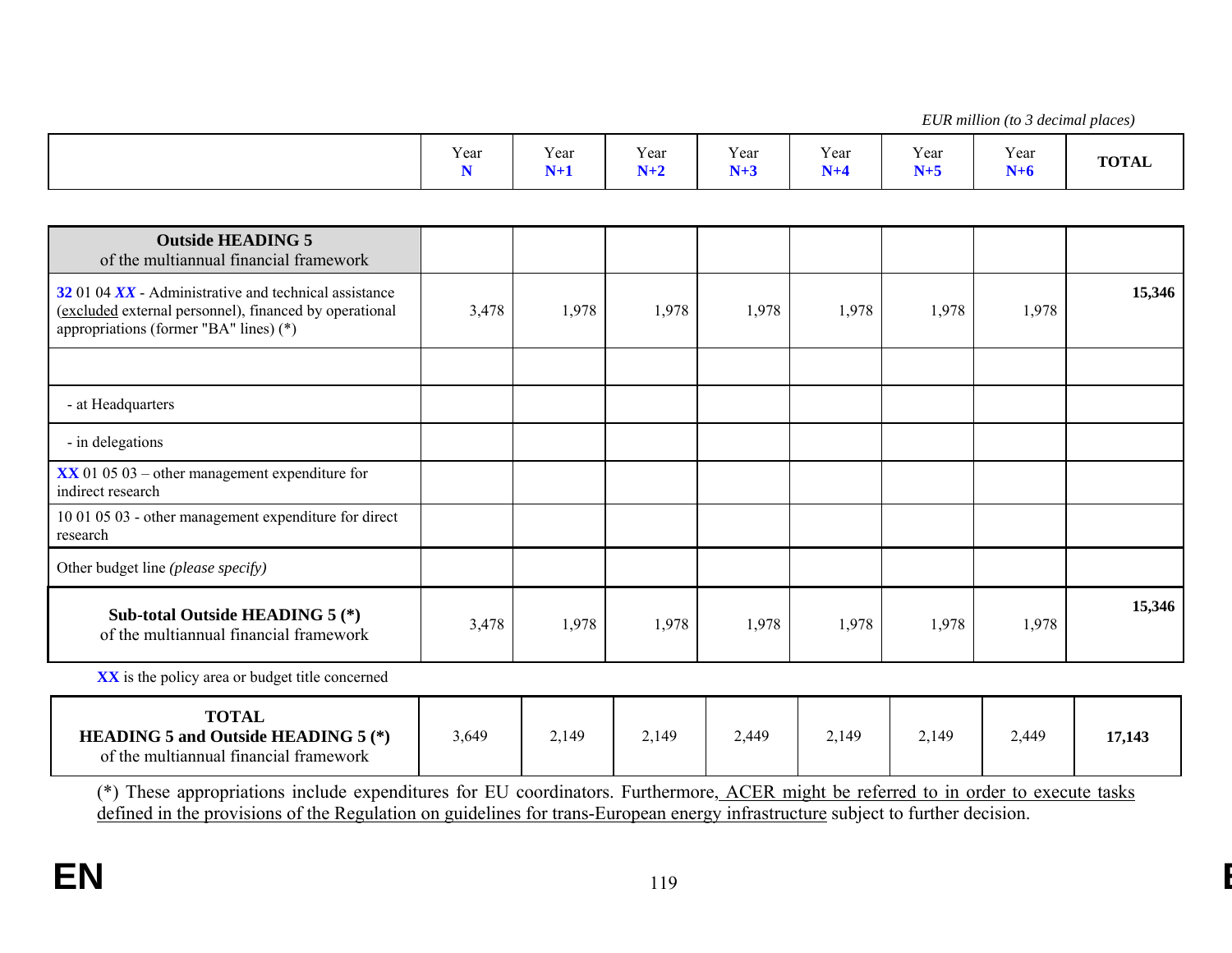The administrative appropriations required will be met by the appropriations which are already assigned to management of the action and/or which have been redeployed, together if necessary with any additional allocation which may be granted to the managing DG under the annual allocation procedure and in the light of existing budgetary constraints.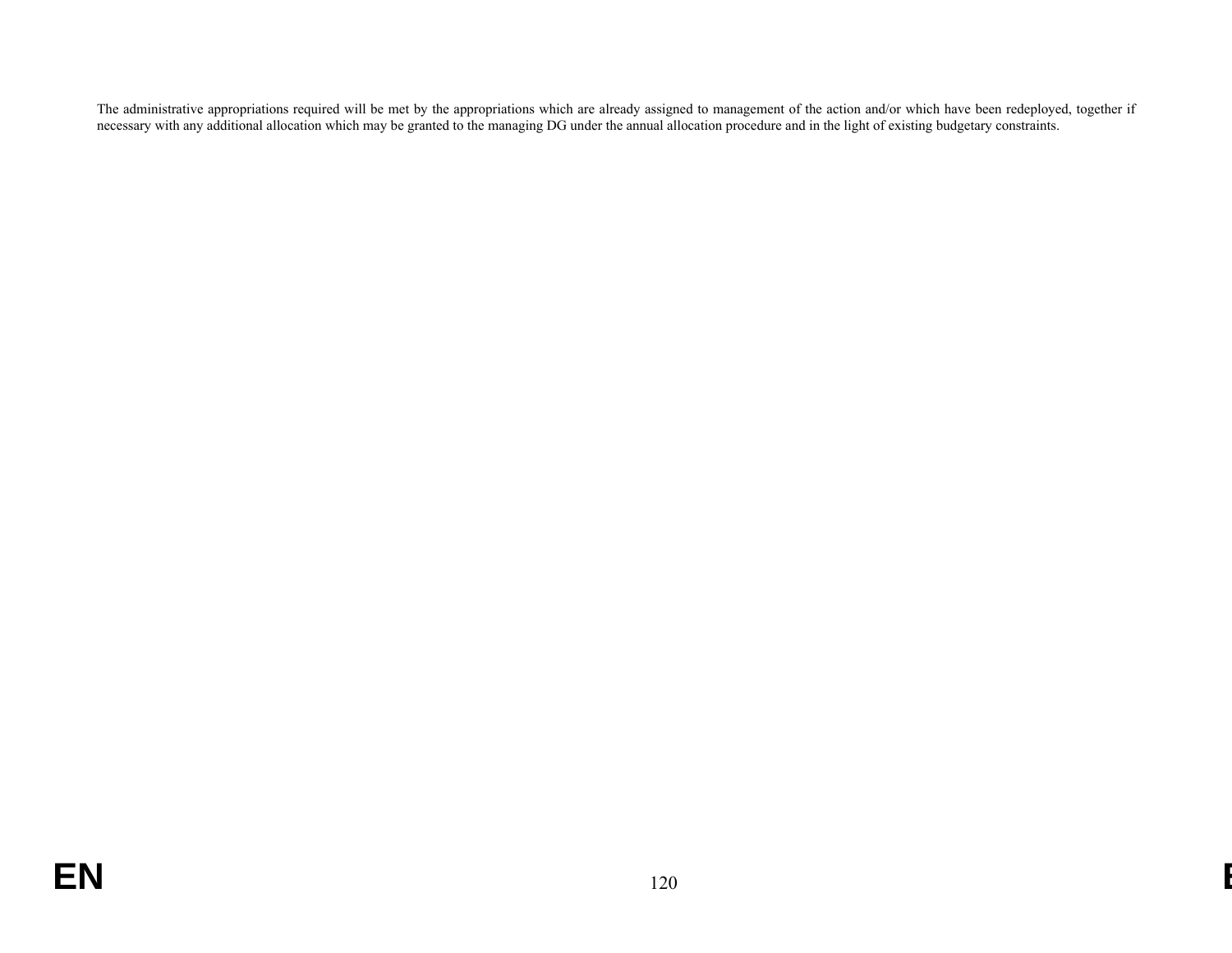## 3. Methods of calculation used to estimate costs

## 3.1. Relating to human resources

*Give details of the method of calculation used for each category of staff (assumptions, average costs, etc.)* 

**HEADING 5** of the multiannual financial framework Reminder: Average costs for each category of staff are available on the BudgWeb site: http://www.cc.cec/budg/pre/legalbasis/pre-040-020 preparation en.html#forms

• relating to establishment plan posts (officials and temporary agents)

Calculations for personnel were based on the experience and data available from a) the management of the European Economic Recovery Programme; b) the management and monitoring of established regional and thematic groups; c) previous European coordinators' activities.

a) The EEPR programme on electricity and gas with an overall budget of EUR 2.3 bn has been managed by 15 FTE per year, over a period of 3-4 years. A budget of between 1 and 2 bn will under the new framework be committed each year, and an average of 8 project managers has been estimated to be necessary each year, each employed for a period of 3 years (=average project duration), and assuming that over the period synergies between projects and experience of staff can be exploited. In addition, 2 FTE are calculated per year for the financial management and provision of legal advice. As of 2021, staff will be needed to manage the remaining projects until end 2023.

b) Experience has shown that per regional or thematic group established, a minimum of 3 persons is needed for an effective management. Estimating a number of 11 fora to operate, 33 FTE are needed each year. 3 additional FTE are necessary for policy formulation and horizontal support, adding up to 36 FTE.

c) 10 European coordinators are expected to be operating over a period of 3.5 years for each project. Each Coordinator will be supported by 1 FTE of Commission staff, equalling 5 FTE per EU Coordinator per year. (Coordinators (2.500 monthly allowance) and their administrative expenses are included under administrative expenses outside Heading 5 ).

The average costs for each category of staff have been estimated according to the BudgWebsite, and an average of 1/3 contract agents to 2/3 officials is applied.

• relating to external personnel

see explanations above

**Outside HEADING 5** of the multiannual financial framework

• relating to establishment plan posts (Research officials and temporary agents)

• relating to external personnel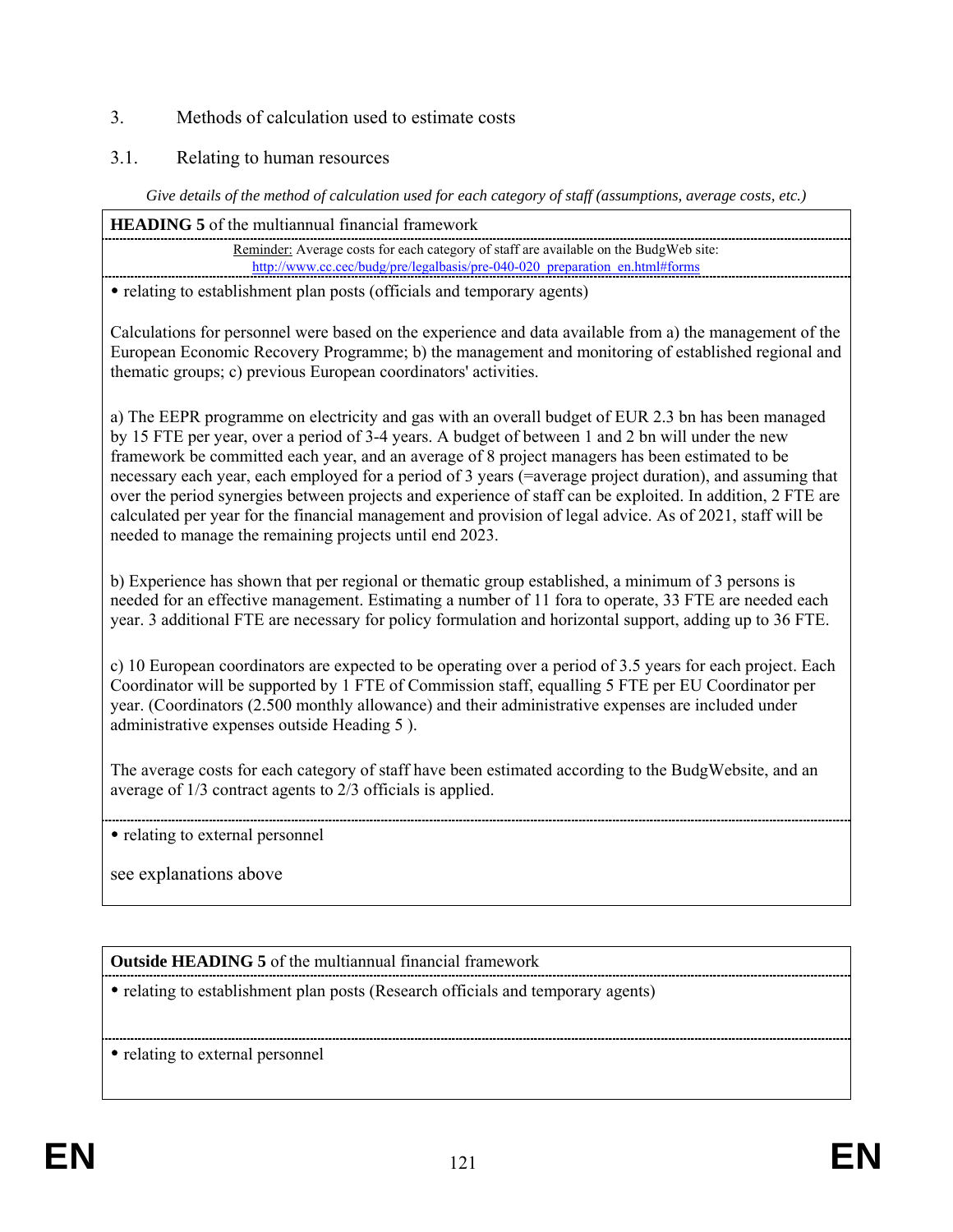# 3.2. Relating to expenditure of an administrative nature

*Give details of the method of calculation used for each budget line,* 

*underlying assumptions (e.g. number of meetings per year, average costs, etc.)* 

**HEADING 5** of the multiannual financial framework

**Missions\***: 3x per year for site visits of around 150 projects/decisions x 2 person for seven years + 4 meetings of regional/thematic groups outside Brussels x 4 persons per year=  $(3*2*150+4*4*7)*EUR 1000= EUR 1.012.000/7 years \approx 144.000 EUR per year.$ 

**Committees**: Each Member State's representative for energy with 1 Committee attendance per year: 27xEUR 1000 = EUR 27.000 per year

**Studies**: One monitoring study for mid-term evaluation and one for final evaluation at EUR 300.000 each: 2\*300.000=600.000

\*Costs per mission per person estimated at EUR 1000 economy class and EUR 2000 business class

**Outside HEADING 5** of the multiannual financial framework

**Management and information IT systems**: It is estimated that geographic information system services will be needed, costs of which are estimated at EUR 500.000 a year if outsourced. These tasks may possibly be covered by internal staff. Additionally, it is expected that IT services for project management programmes are needed, estimated at EUR 300.000 a year.

DG ENER cannot share the information IT system used by DG MOVE as the management of grants for energy projects has certain requirements different from transport projects. For example unlike in the case of transport, the beneficiaries are private entities and not public entities, hence different risks are involved which require different management tools.

To manage the new TEN-E programme, DG ENER will use GIS data from existing sources: Commission, ENTSO-e, ENTSO-g as well as project promoters. However, there will still be a need for some budget to be able to carry out data integration exercises which will be needed for a comprehensive network planning.

# **Tasks related to decision on cost allocation of projects/cost-benefit analyses:**

Subject to further decision certain tasks related to the decision on the cost allocation of projects as well as for contributions on cost-benefit analyses may be carried out by the Agency for the cooperation of energy regulators (ACER) or ENTSOs according to the applicable rules;

**Missions:**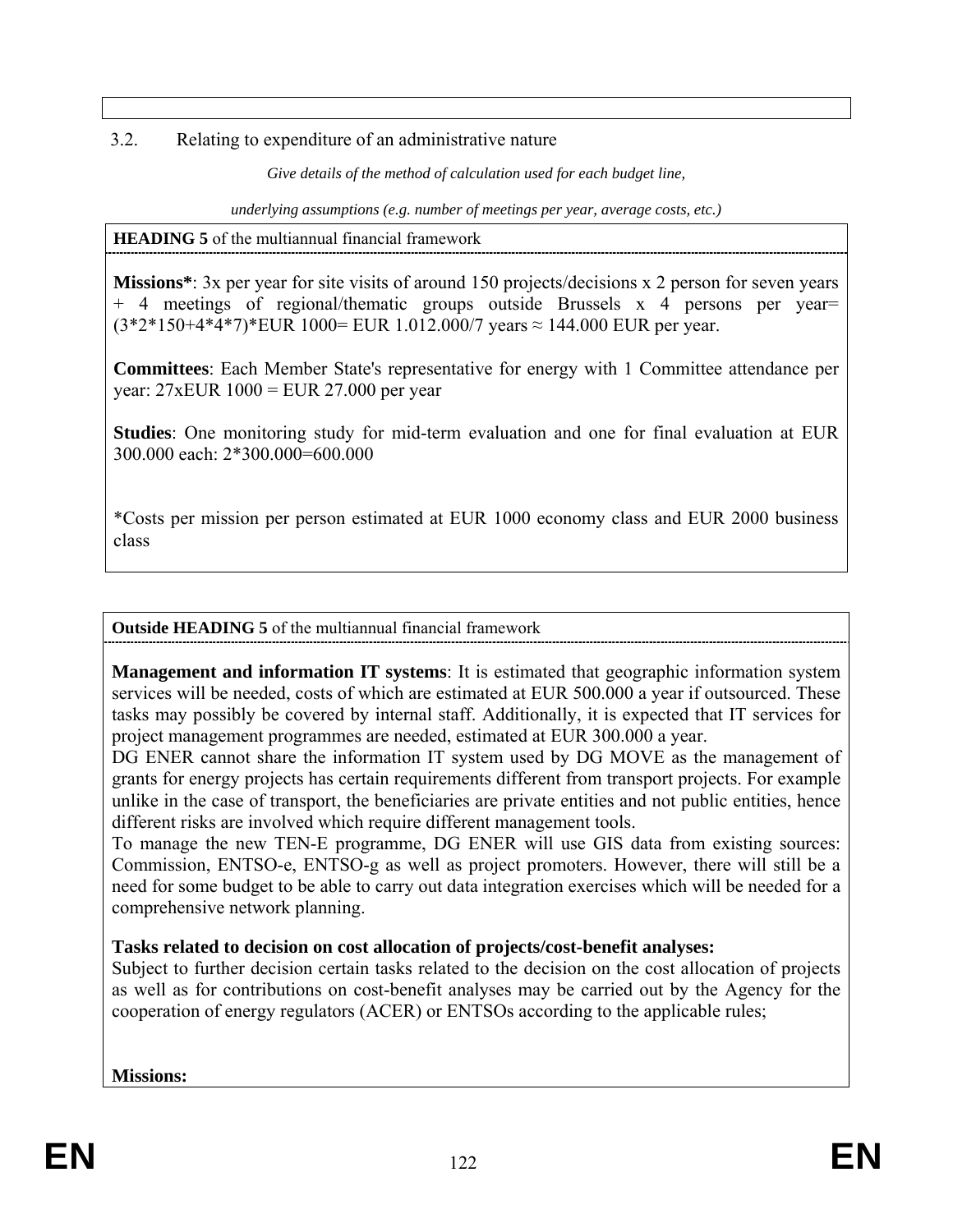- for adoption of regional wide list: 4 meetings in Brussels with ENTSOs and Commission per year x 2 persons =  $4*2*$  EUR 1000 = EUR 8000 per year - for participation in regional fora: 2 meetings per year per regional forum (estimated at 8), 2 persons=  $2*2*8x1000$  EUR = EUR 32000 per year

Total for missions per year: EUR  $8.000 + EUR$  32.000 = 40.000 EUR per year

**Studies**: Development of network model for cost-allocation purposes = EUR 1.5 mio. in 2014

Costs for EU Coordinators

10 European coordinators are expected to be operating over a period of 3.5 years for each project, equalling 5 Coordinators active per year, with a salary of EUR 2500 per month. 5\*EUR  $2500*12 = 150,000$  EUR per year.

#### **Missions**

Missions for coordinator and assistant: 2 missions per month, business class = 2\*2\*12\*2000=EUR 96.000\* 5 coordinators=EUR 480.000 per year

Total: EUR  $150.000 + 480.000 =$  EUR 630.000 per year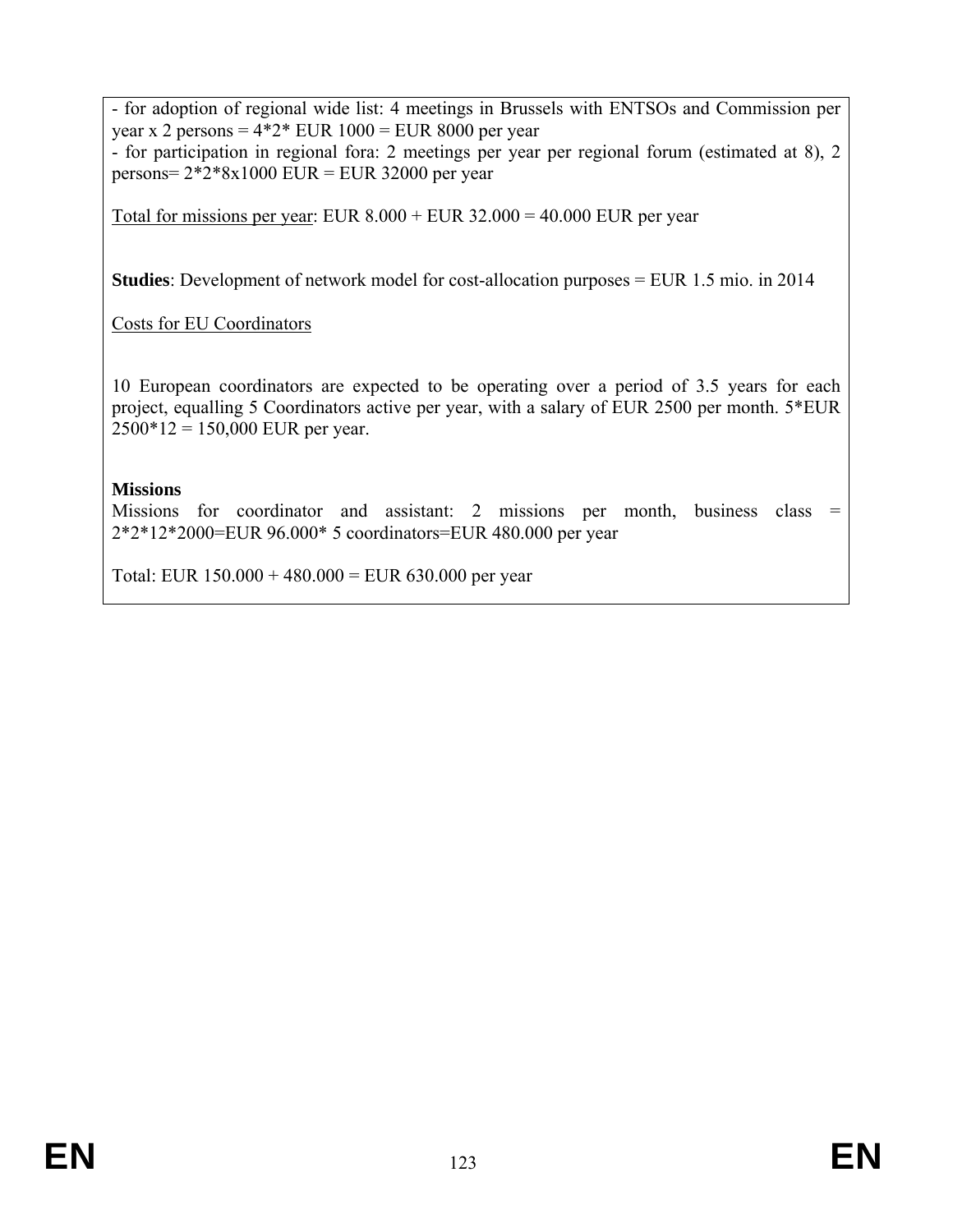# **ANNEX 3 to the LEGISLATIVE FINANCIAL STATEMENT**

## Name of the proposal/initiative:

Regulation of the European Parliament and of the Council establishing the Connecting Europe Facility…-  $INFSO$ ……………………………………………………………………………………………………………… ……

- 1. NUMBER and COST of HUMAN RESOURCES CONSIDERED NECESSARY
- 2. COST of OTHER EXPENDITURE of an ADMINISTRATIVE NATURE
- 3. METHODS used for the CALCULATION of COSTS
- 3.1. Relating to human resources
- 3.2. Relating to other administrative expenditure

*This annex will accompany the legislative financial statement during the inter-services consultation.* 

*The tables included in the present serve to fill in the tables in the legislative financial statement.* 

*The present annex is an internal document to be kept within Commission services.*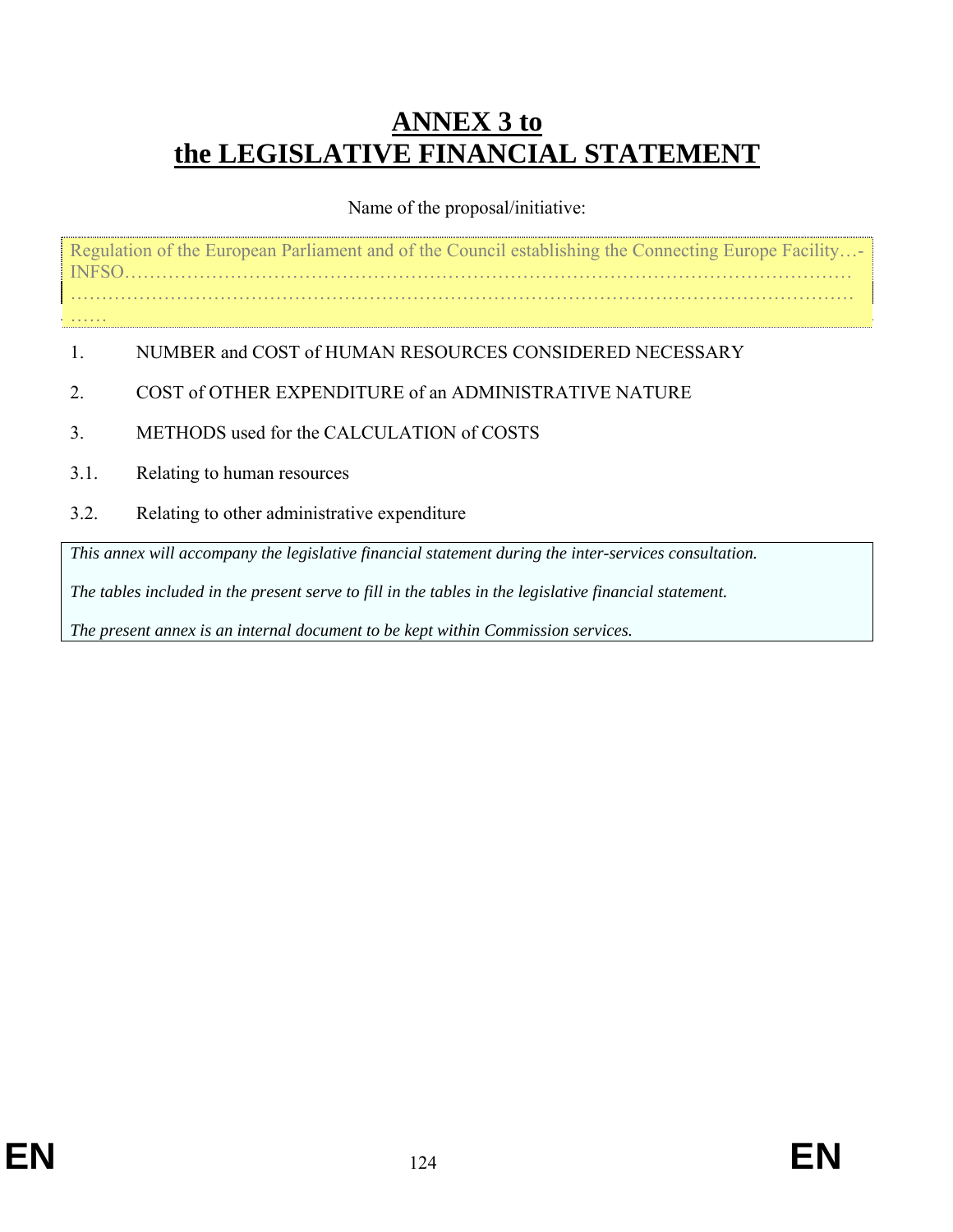- 1. Number and cost of human resources considered necessary
	- $\Box$ The proposal/initiative does not require the use of human resources
	- X The proposal/initiative requires the use of human resources, described as follows:

| <b>HEADING 5</b>                                            |                           |             | <b>Year 2014</b>   |            | Year 2015          |             | <b>Year 2016</b>   |            | Year 2017          |            | <b>Year 2018</b>   |            | <b>Year 2019</b>   |
|-------------------------------------------------------------|---------------------------|-------------|--------------------|------------|--------------------|-------------|--------------------|------------|--------------------|------------|--------------------|------------|--------------------|
| of the multiannual financial framework                      |                           | ${\rm FTE}$ | Appropriatio<br>ns | <b>FTE</b> | Appropriatio<br>ns | ${\rm FTE}$ | Appropriatio<br>ns | <b>FTE</b> | Appropriatio<br>ns | <b>FTE</b> | Appropriatio<br>ns | <b>FTE</b> | Appropriatio<br>ns |
| • Establishment Plan Posts (officials and temporary agents) |                           |             |                    |            |                    |             |                    |            |                    |            |                    |            |                    |
| 09 01 01 01 (at headquarters and in                         | AD                        | 55          | 6,985              | 62         | 7,874              | 72          | 9,144              | 76         | 9,652              | 81         | 10,287             | 85         | 10,795             |
| Commission representation offices in Member<br>States)      | <b>AST</b>                | 28          | 3,556              | 31         | 3,937              | 36          | 4,572              | 38         | 4,826              | 40         | 5,080              | 42         | 5,334              |
|                                                             | AD                        |             |                    |            |                    |             |                    |            |                    |            |                    |            |                    |
| $XX$ 01 01 02 (in delegations)                              | <b>AST</b>                |             |                    |            |                    |             |                    |            |                    |            |                    |            |                    |
| • External personnel <sup>104</sup>                         |                           |             |                    |            |                    |             |                    |            |                    |            |                    |            |                    |
|                                                             | CA                        | 9           | 0,576              | 10         | 0,640              | 12          | 0,768              | 13         | 0,832              | 14         | 0,896              | 14         | 0,896              |
| 09 01 02 01 (the global envelope)                           | <b>INT</b>                |             |                    |            |                    |             |                    |            |                    |            |                    |            |                    |
|                                                             | <b>SNE</b>                |             |                    |            |                    |             |                    |            |                    |            |                    |            |                    |
| $XX$ 01 02 02 (in delegations)                              | CA                        |             |                    |            |                    |             |                    |            |                    |            |                    |            |                    |
|                                                             | $\ensuremath{\text{INT}}$ |             |                    |            |                    |             |                    |            |                    |            |                    |            |                    |

EUR million (to 3 decimal places)

<sup>104</sup> CA= Contract Agent; INT= agency staff ("*Intérimaire")*; JED= "*Jeune Expert en Délégation"* (Young Experts in Delegations); LA= Local Agent; SNE= Seconded National Expert;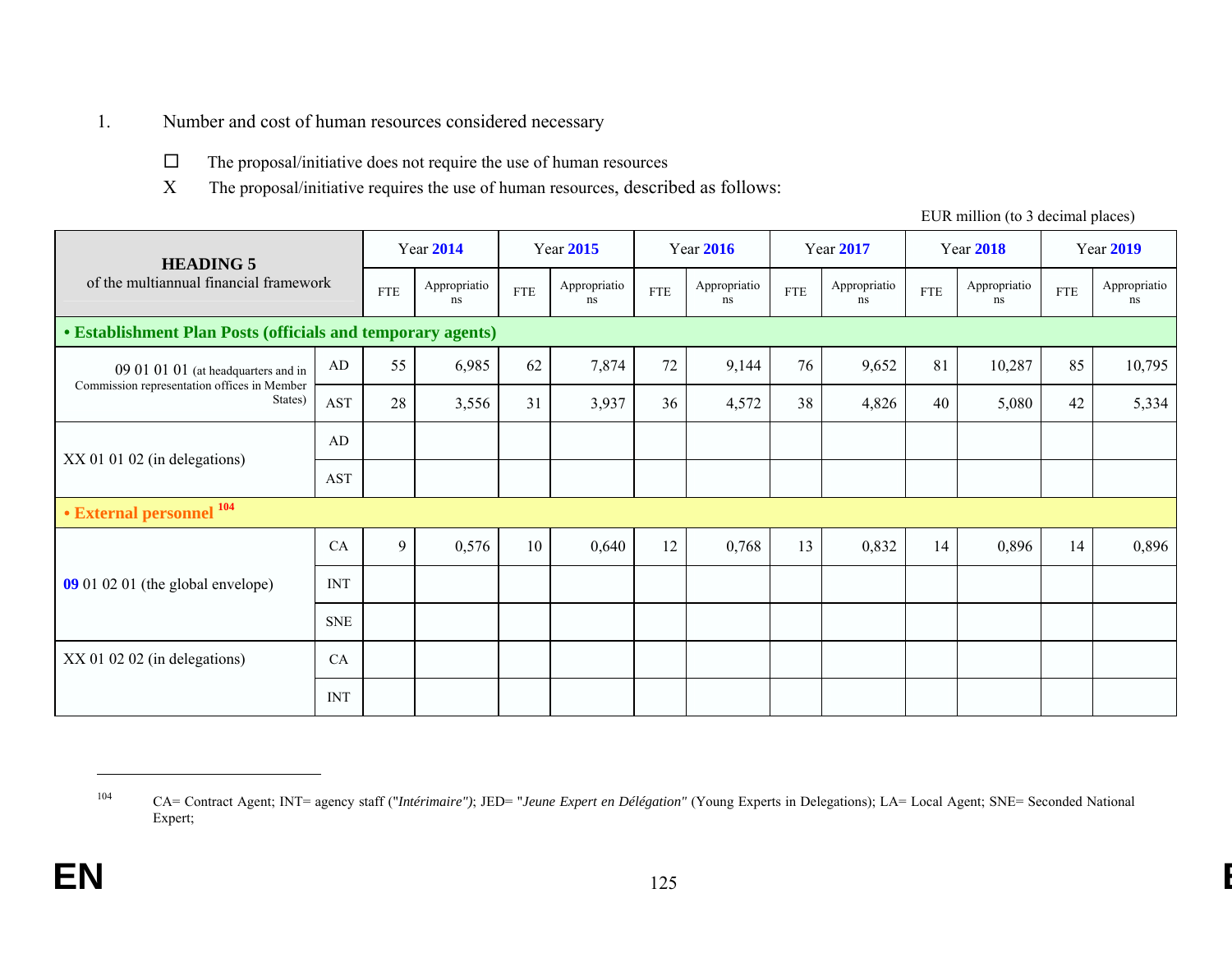|                                                                    | JED        |    |        |     |        |     |        |     |        |     |        |     |        |
|--------------------------------------------------------------------|------------|----|--------|-----|--------|-----|--------|-----|--------|-----|--------|-----|--------|
|                                                                    | LA         |    |        |     |        |     |        |     |        |     |        |     |        |
|                                                                    | <b>SNE</b> |    |        |     |        |     |        |     |        |     |        |     |        |
| Other budget line (please specify)                                 |            |    |        |     |        |     |        |     |        |     |        |     |        |
| Sub-total – HEADING 5<br>of the multiannual financial<br>framework |            | 92 | 11,117 | 103 | 12,451 | 120 | 14,484 | 127 | 15,310 | 135 | 16,263 | 141 | 17,025 |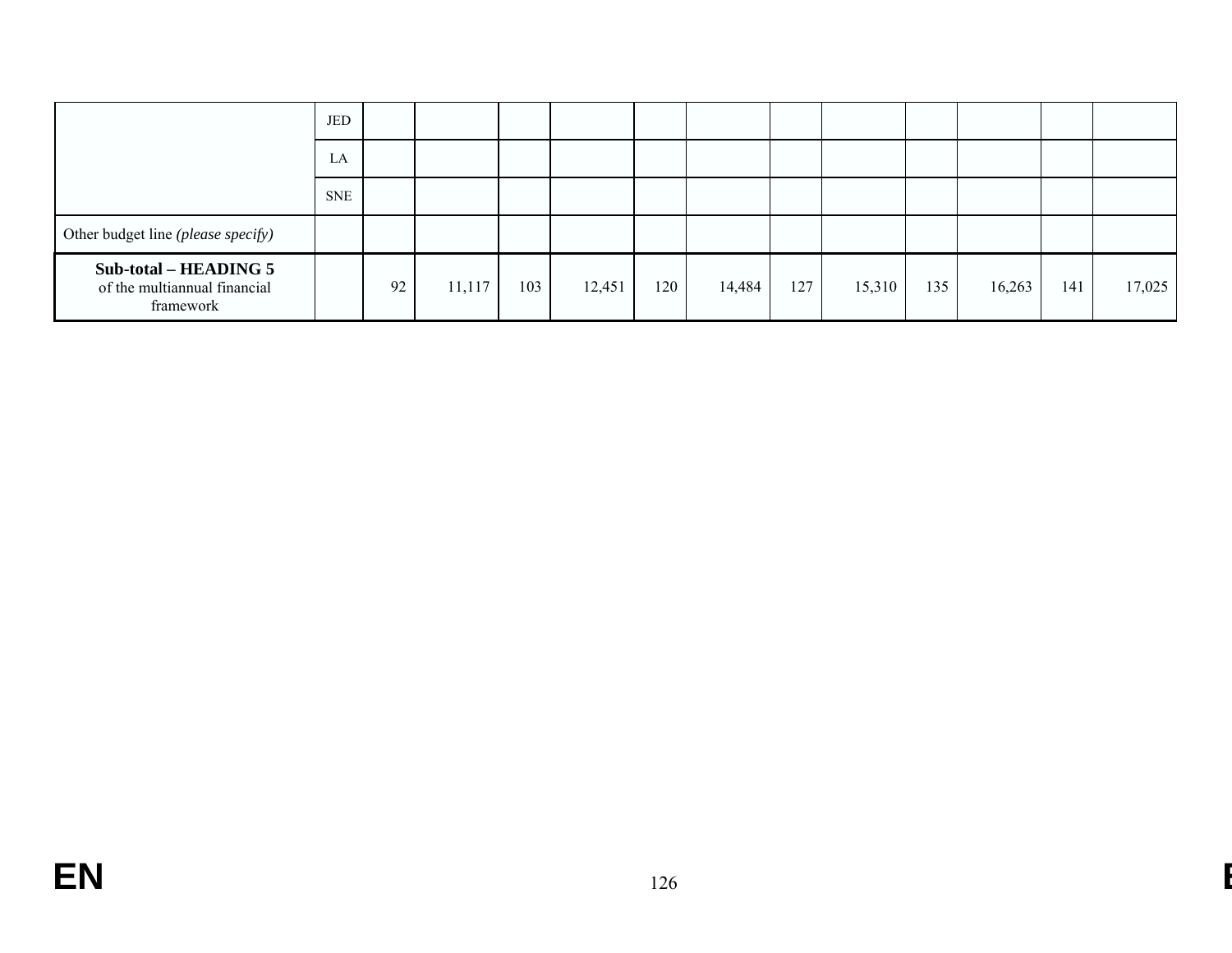| <b>HEADING 5</b>                                                                |            |            | <b>Year 2020</b>   |            | <b>TOTAL</b>             |  |  |  |  |
|---------------------------------------------------------------------------------|------------|------------|--------------------|------------|--------------------------|--|--|--|--|
| of the multiannual financial framework                                          |            | <b>FTE</b> | Appropriatio<br>ns | <b>FTE</b> | Appropriatio<br>$\rm ns$ |  |  |  |  |
| • Establishment Plan Posts (officials and temporary agents)                     |            |            |                    |            |                          |  |  |  |  |
| 09 01 01 01 (at headquarters and in Commission representation offices in Member | AD         | 86         | 10,922             | 517        | 65,617                   |  |  |  |  |
| States)                                                                         | AST        | 43         | 5,461              | 258        | 32,808                   |  |  |  |  |
| XX 01 01 02 (in delegations)                                                    | AD         |            |                    |            |                          |  |  |  |  |
|                                                                                 | <b>AST</b> |            |                    |            |                          |  |  |  |  |
| • External personnel 105                                                        |            |            |                    |            |                          |  |  |  |  |
|                                                                                 | ${\rm CA}$ | 14         | 0,896              | 86         | 5,504                    |  |  |  |  |
| 09 01 02 01 (the global envelope)                                               | <b>INT</b> |            |                    |            |                          |  |  |  |  |
|                                                                                 | <b>SNE</b> |            |                    |            |                          |  |  |  |  |
|                                                                                 | CA         |            |                    |            |                          |  |  |  |  |
|                                                                                 | <b>INT</b> |            |                    |            |                          |  |  |  |  |
| XX 01 02 02 (in delegations)                                                    | JED        |            |                    |            |                          |  |  |  |  |
|                                                                                 | LA         |            |                    |            |                          |  |  |  |  |
|                                                                                 | <b>SNE</b> |            |                    |            |                          |  |  |  |  |
| Other budget line (please specify)                                              |            |            |                    |            |                          |  |  |  |  |

<sup>105</sup> CA= Contract Agent; INT= agency staff ("*Intérimaire")*; JED= "*Jeune Expert en Délégation"* (Young Experts in Delegations); LA= Local Agent; SNE= Seconded National Expert;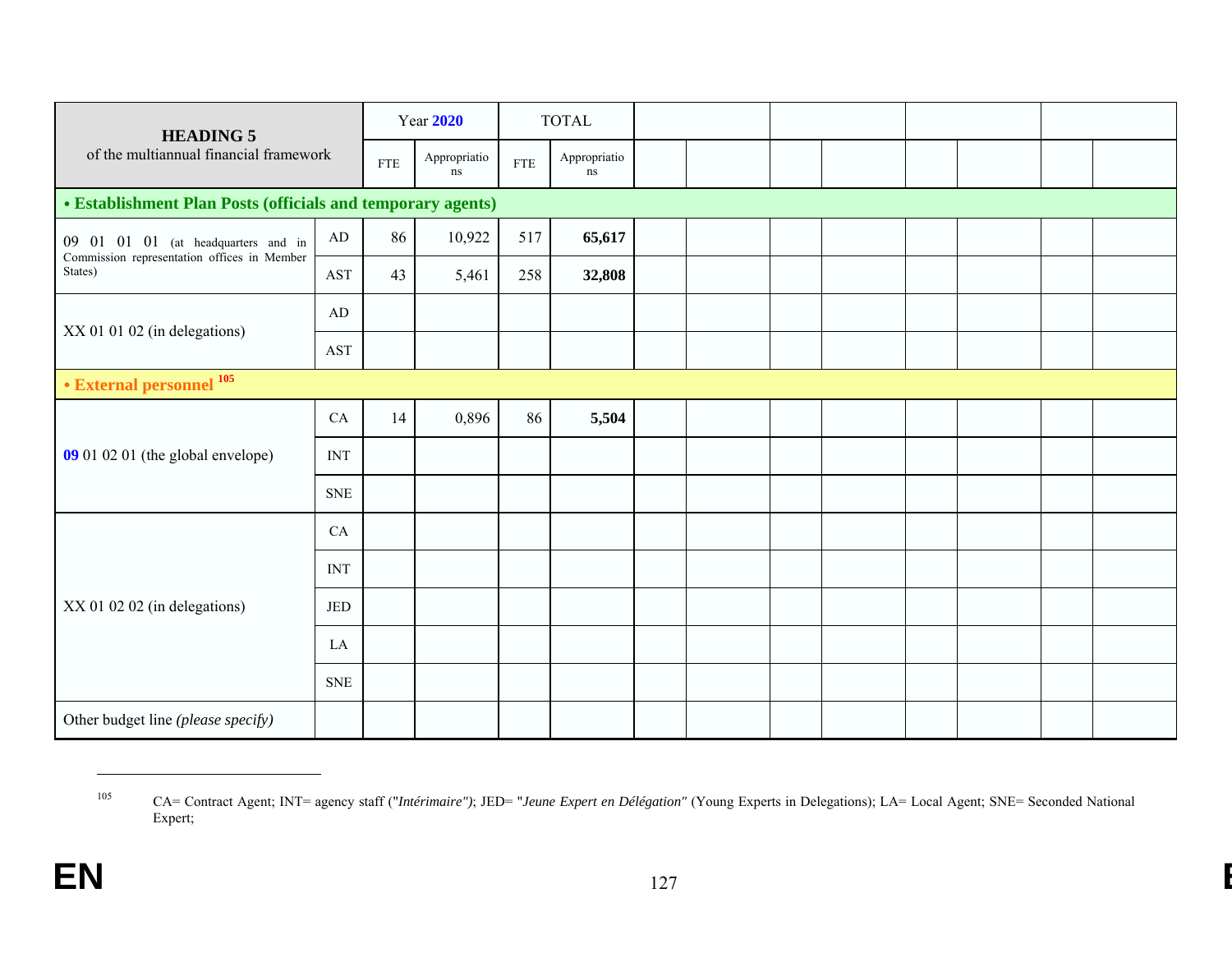| Sub-total – HEADING 5<br>e multiannual financial<br>-the | 143 | 17 270<br>11.4 | 861 | 103,929 |  |  |  |  |
|----------------------------------------------------------|-----|----------------|-----|---------|--|--|--|--|
| tramework                                                |     |                |     |         |  |  |  |  |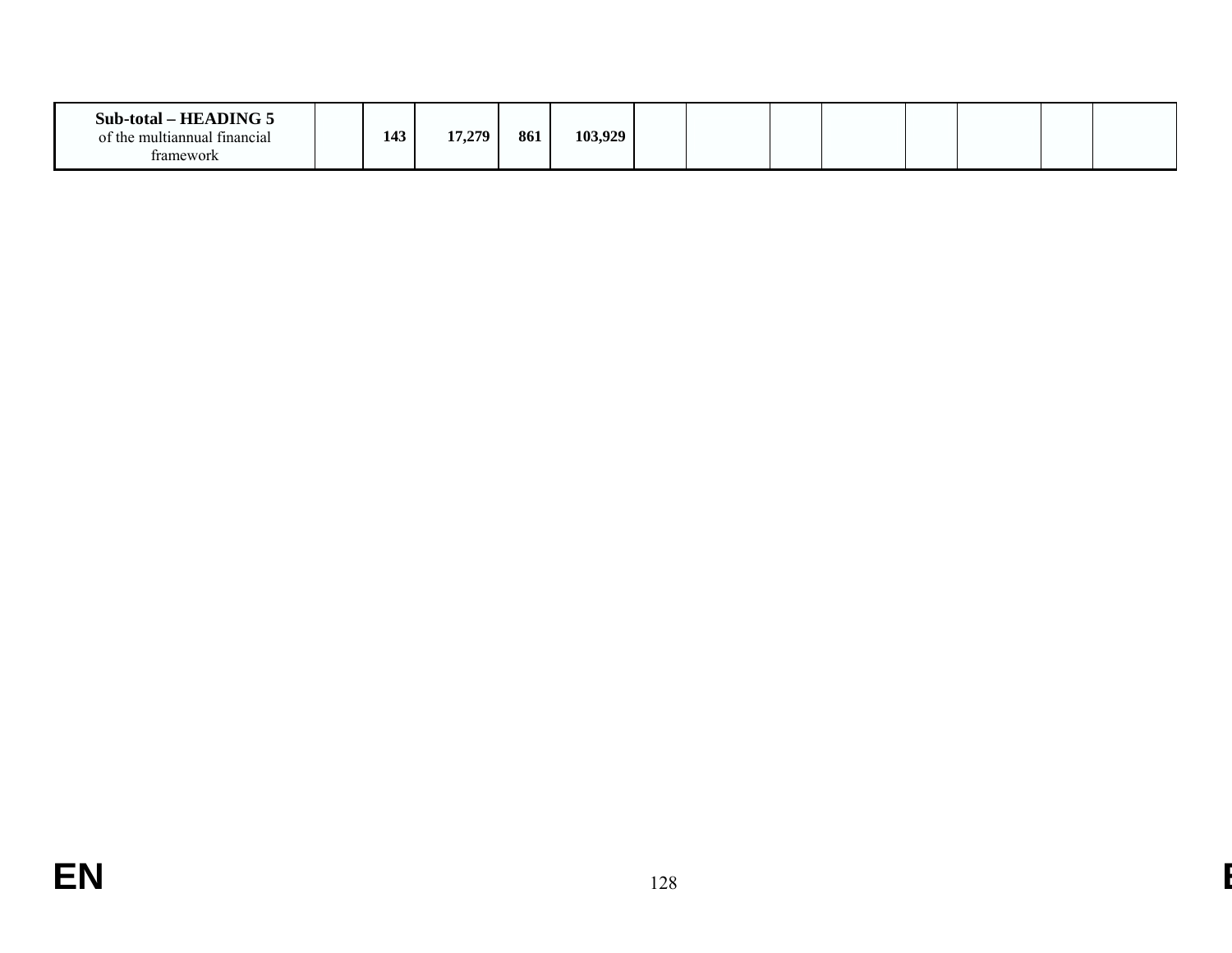| <b>Outside HEADING 5</b><br>of the multiannual financial framework |                   |                        | Year N     |                    | Year $N+1$ |                    | Year $N+2$ |                          | Year $N+3$ |                          | insert as many columns<br>as necessary to reflect<br>the duration of the<br>impact |                          | <b>TOTAL</b> |                    |
|--------------------------------------------------------------------|-------------------|------------------------|------------|--------------------|------------|--------------------|------------|--------------------------|------------|--------------------------|------------------------------------------------------------------------------------|--------------------------|--------------|--------------------|
|                                                                    |                   |                        | <b>FTE</b> | Appropriatio<br>ns | <b>FTE</b> | Appropriatio<br>ns | <b>FTE</b> | Appropriatio<br>$\rm ns$ | <b>FTE</b> | Appropriatio<br>$\rm ns$ | <b>FTE</b>                                                                         | Appropriatio<br>$\rm ns$ | <b>FTE</b>   | Appropriatio<br>ns |
| • Establishment Plan Posts (officials and temporary agents)        |                   |                        |            |                    |            |                    |            |                          |            |                          |                                                                                    |                          |              |                    |
|                                                                    |                   | $\mathbf{A}\mathbf{D}$ |            |                    |            |                    |            |                          |            |                          |                                                                                    |                          |              |                    |
| XX 01 05 01 (indirect Research)                                    |                   | AST                    |            |                    |            |                    |            |                          |            |                          |                                                                                    |                          |              |                    |
|                                                                    |                   | AD                     |            |                    |            |                    |            |                          |            |                          |                                                                                    |                          |              |                    |
| 10 01 05 01 (direct Research)                                      |                   | AST                    |            |                    |            |                    |            |                          |            |                          |                                                                                    |                          |              |                    |
| • External personnel 106                                           |                   |                        |            |                    |            |                    |            |                          |            |                          |                                                                                    |                          |              |                    |
| $\mathbf{XX}$ 01 04 $\mathbf{yy}$                                  |                   | ${\rm CA}$             |            |                    |            |                    |            |                          |            |                          |                                                                                    |                          |              |                    |
| Apprpriations for<br>external personnel<br>authorised on former    | At<br>headquaters | <b>INT</b>             |            |                    |            |                    |            |                          |            |                          |                                                                                    |                          |              |                    |
| "BA" lines                                                         |                   | <b>SNE</b>             |            |                    |            |                    |            |                          |            |                          |                                                                                    |                          |              |                    |
| In delegations                                                     |                   | CA                     |            |                    |            |                    |            |                          |            |                          |                                                                                    |                          |              |                    |
|                                                                    |                   | <b>INT</b>             |            |                    |            |                    |            |                          |            |                          |                                                                                    |                          |              |                    |
|                                                                    |                   | $_{\rm JED}$           |            |                    |            |                    |            |                          |            |                          |                                                                                    |                          |              |                    |

EUR million (to 3 decimal places)

<sup>106</sup> CA= Contract Agent; INT= agency staff ("*Intérimaire")*; JED= "*Jeune Expert en Délégation"* (Young Experts in Delegations); LA= Local Agent; SNE= Seconded National Expert;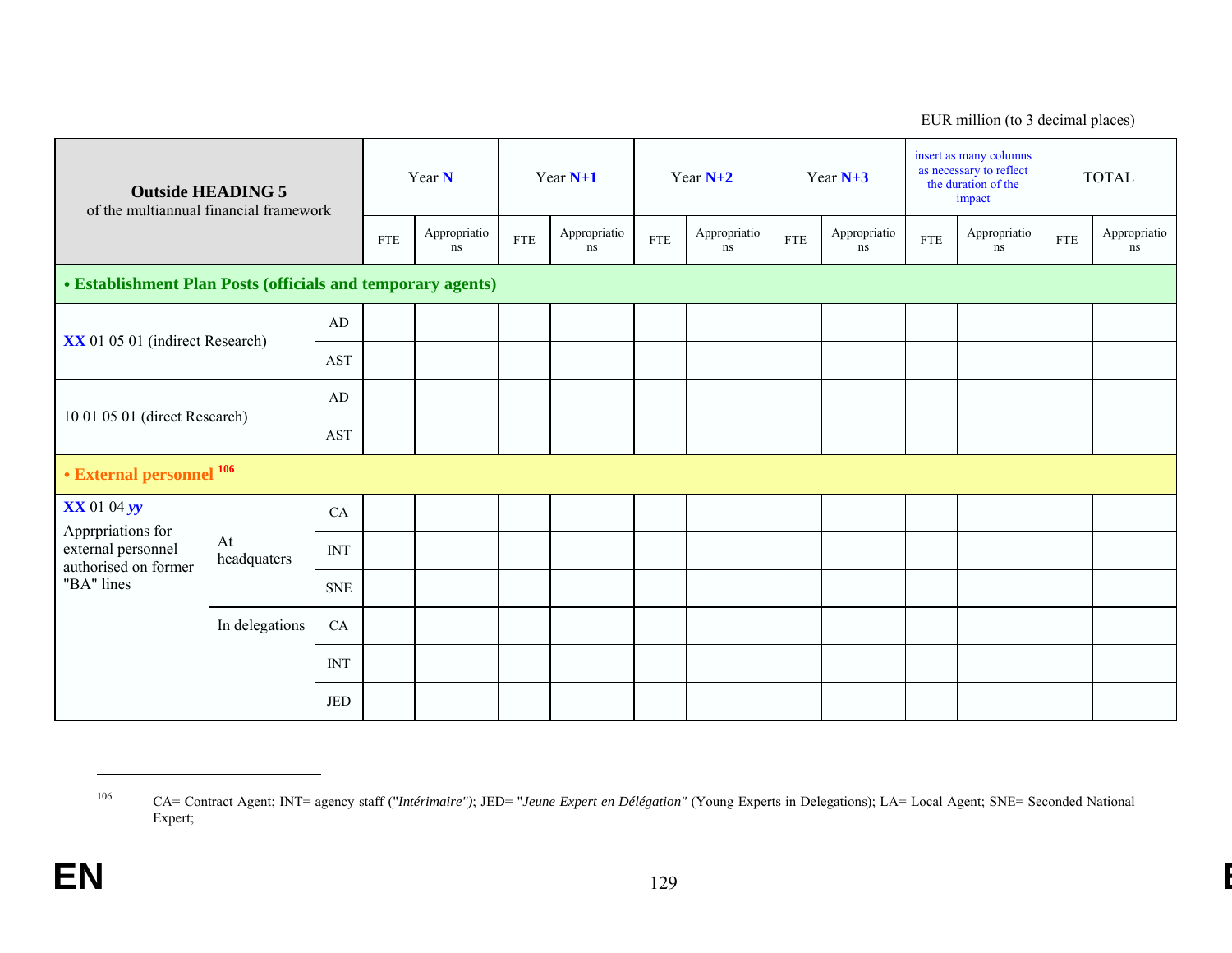|                                                                            |            | LA                        |  |  |  |  |  |  |
|----------------------------------------------------------------------------|------------|---------------------------|--|--|--|--|--|--|
|                                                                            |            | <b>SNE</b>                |  |  |  |  |  |  |
|                                                                            |            | CA                        |  |  |  |  |  |  |
| XX 01 05 02 (Indrect research)                                             |            | <b>INT</b>                |  |  |  |  |  |  |
|                                                                            | <b>SNE</b> |                           |  |  |  |  |  |  |
|                                                                            |            | CA                        |  |  |  |  |  |  |
| 10 01 05 02 (Direct research)                                              |            | $\ensuremath{\text{INT}}$ |  |  |  |  |  |  |
|                                                                            |            | <b>SNE</b>                |  |  |  |  |  |  |
| Other budget line (please specify)                                         |            |                           |  |  |  |  |  |  |
| Sub-total - Outside HEADING 5<br>of the multiannual financial<br>framework |            |                           |  |  |  |  |  |  |

| <b>TOTAL</b>                                     |  |  |  |  |  |  |  |
|--------------------------------------------------|--|--|--|--|--|--|--|
| <b>HEADING 5 and Outside</b><br><b>HEADING 5</b> |  |  |  |  |  |  |  |
| of the multiannual financial                     |  |  |  |  |  |  |  |
| framework                                        |  |  |  |  |  |  |  |

The human resources required will be met by staff from the DG who are already assigned to management of the action and/or have been redeployed within the DG, together if necessary with any additional allocation which may be granted to the managing DG under the annual allocation procedure and in the light of budgetary constraints. Naturally, amounts and imputations will be adjusted depending on the results of the envisaged externalisation process.

- 2. Cost of other expenditure of an administrative nature
	- $\Box$  The proposal/initiative does not require the use of any appropriation of an administrative nature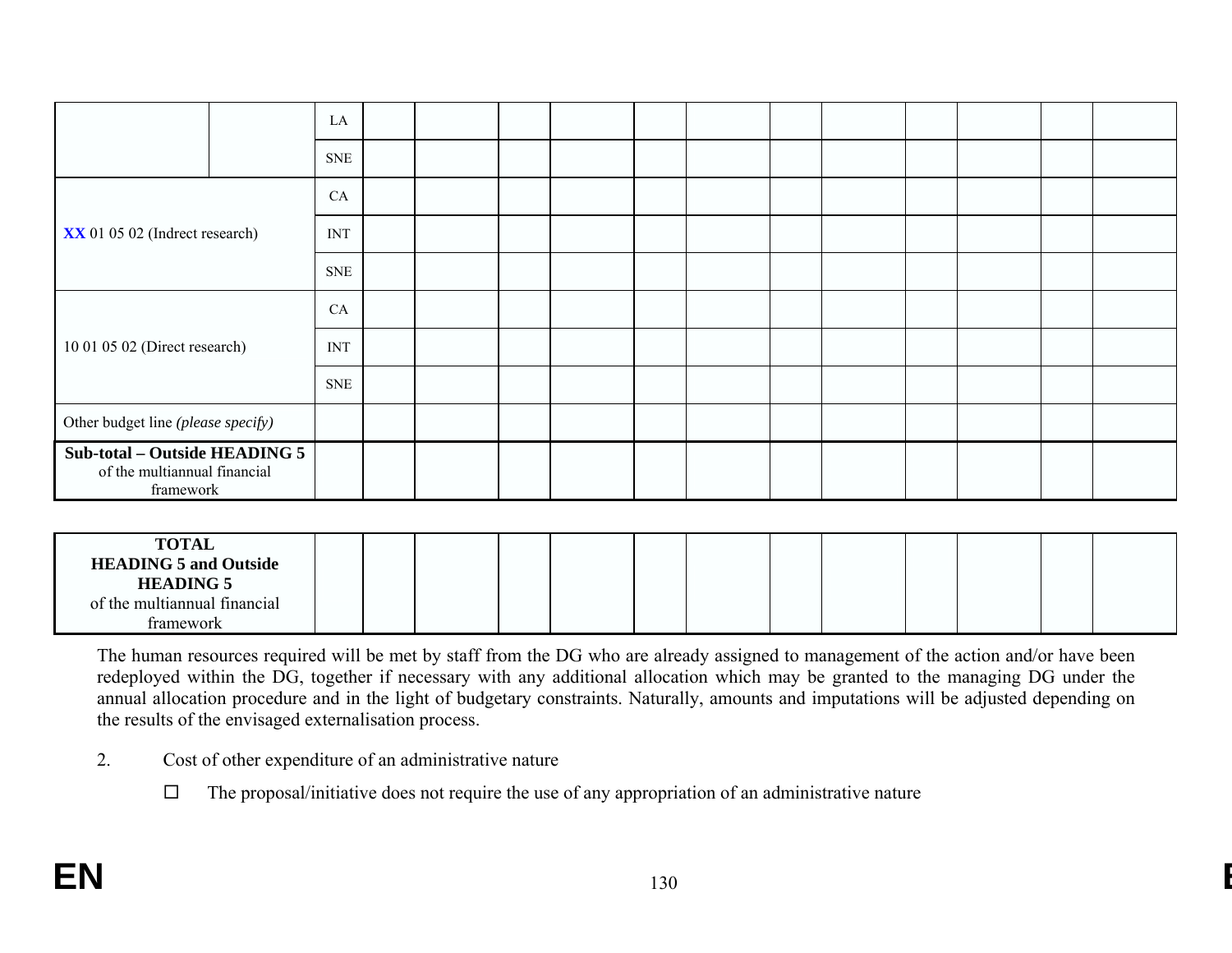X The proposal/initiative requires the use of appropriations of an administrative nature, described as follows:

|                                                                    | Year<br>2014 | Year<br>2015 | Year<br>2016 | Year<br>2017 | Year<br>2018 | Year<br>2019 | Year<br>2020 | <b>TOTAL</b> |
|--------------------------------------------------------------------|--------------|--------------|--------------|--------------|--------------|--------------|--------------|--------------|
| <b>HEADING 5</b><br>of the multiannual financial framework         |              |              |              |              |              |              |              |              |
| At headquarters:                                                   |              |              |              |              |              |              |              |              |
| 09 01 02 11 01 - Missions and representation costs                 | 0,050        | 0,055        | 0,060        | 0,060        | 0,065        | 0,070        | 0,070        | 0,430        |
| 09 01 02 11 02 - Conferences and meetings                          | 0,100        | 0,100        | 0,100        | 0,110        | 0,110        | 0,110        | 0,120        | 0,750        |
| 09 01 02 11 03 - Meetings of Committees <sup>107</sup>             | 0,050        | 0,055        | 0,060        | 0,060        | 0,065        | 0,070        | 0,070        | 0,430        |
| 09 01 02 11 04 - Studies and consultations                         |              |              |              |              |              |              |              |              |
| 09 01 02 11 05 - Management & information IT systems               |              |              |              |              |              |              |              |              |
| 09 01 02 11 06 - Further training                                  |              |              |              |              |              |              |              |              |
| XX 01 03 01 03 - Equipment and furniture                           |              |              |              |              |              |              |              |              |
| XX 01 03 01 04 - Services & other operating expenditure            |              |              |              |              |              |              |              |              |
| Other budget line (please specify                                  |              |              |              |              |              |              |              |              |
| In delegations:                                                    |              |              |              |              |              |              |              |              |
| XX 01 02 12 01 - Missions, conferences and<br>representation costs |              |              |              |              |              |              |              |              |
| XX 01 02 12 02 - Further training of staff                         |              |              |              |              |              |              |              |              |

<sup>107</sup>Specify the type of committee and the group concerned.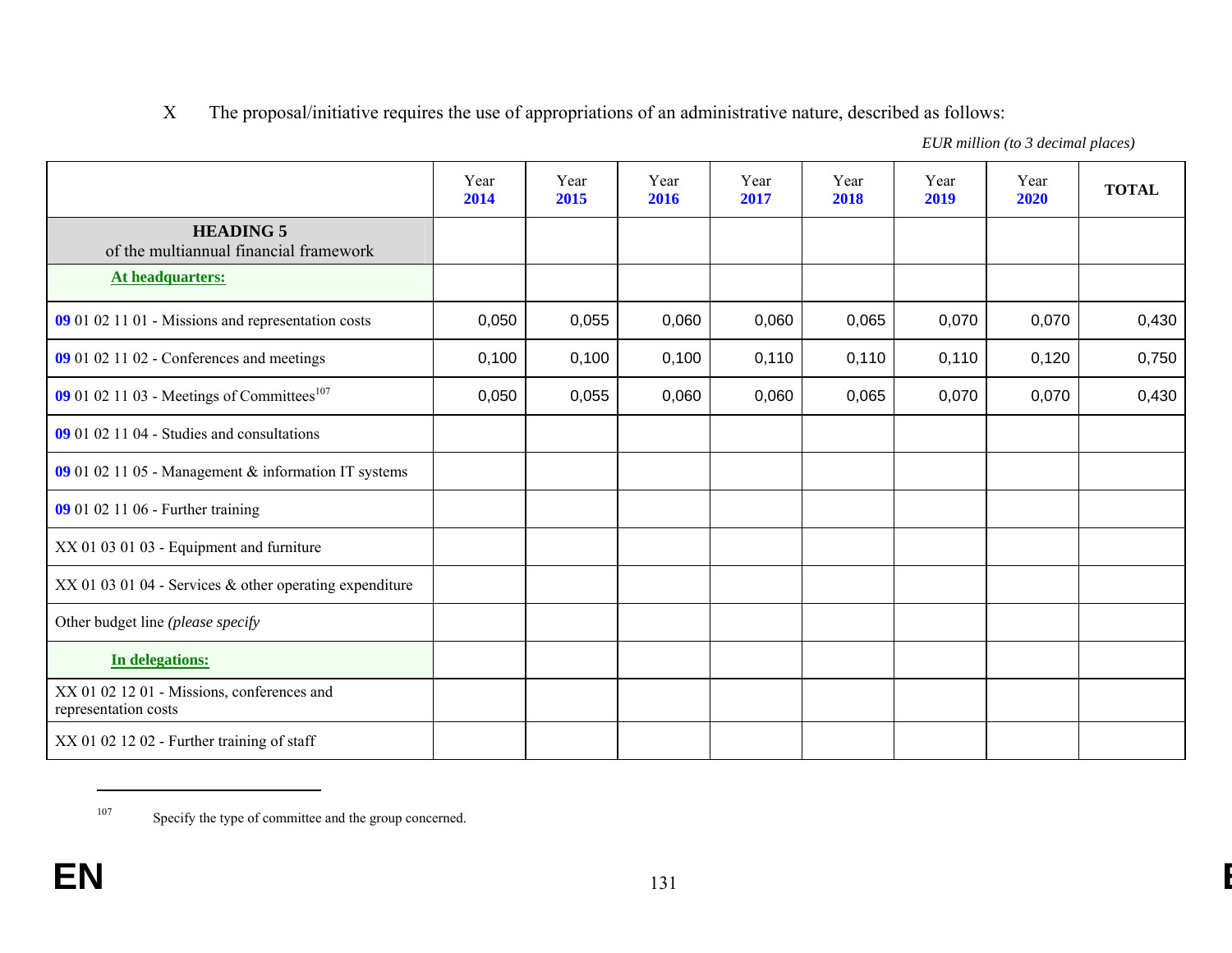| XX 01 03 02 01 - Acquisition, renting and related<br>expenditure     |       |       |       |       |       |       |       |          |
|----------------------------------------------------------------------|-------|-------|-------|-------|-------|-------|-------|----------|
| XX 01 03 02 02 - Equipment, furniture, supplies and<br>services      |       |       |       |       |       |       |       |          |
| <b>Sub-total HEADING 5</b><br>of the multiannual financial framework | 0,200 | 0.210 | 0,220 | 0,230 | 0,240 | 0,250 | 0,260 | l .610 l |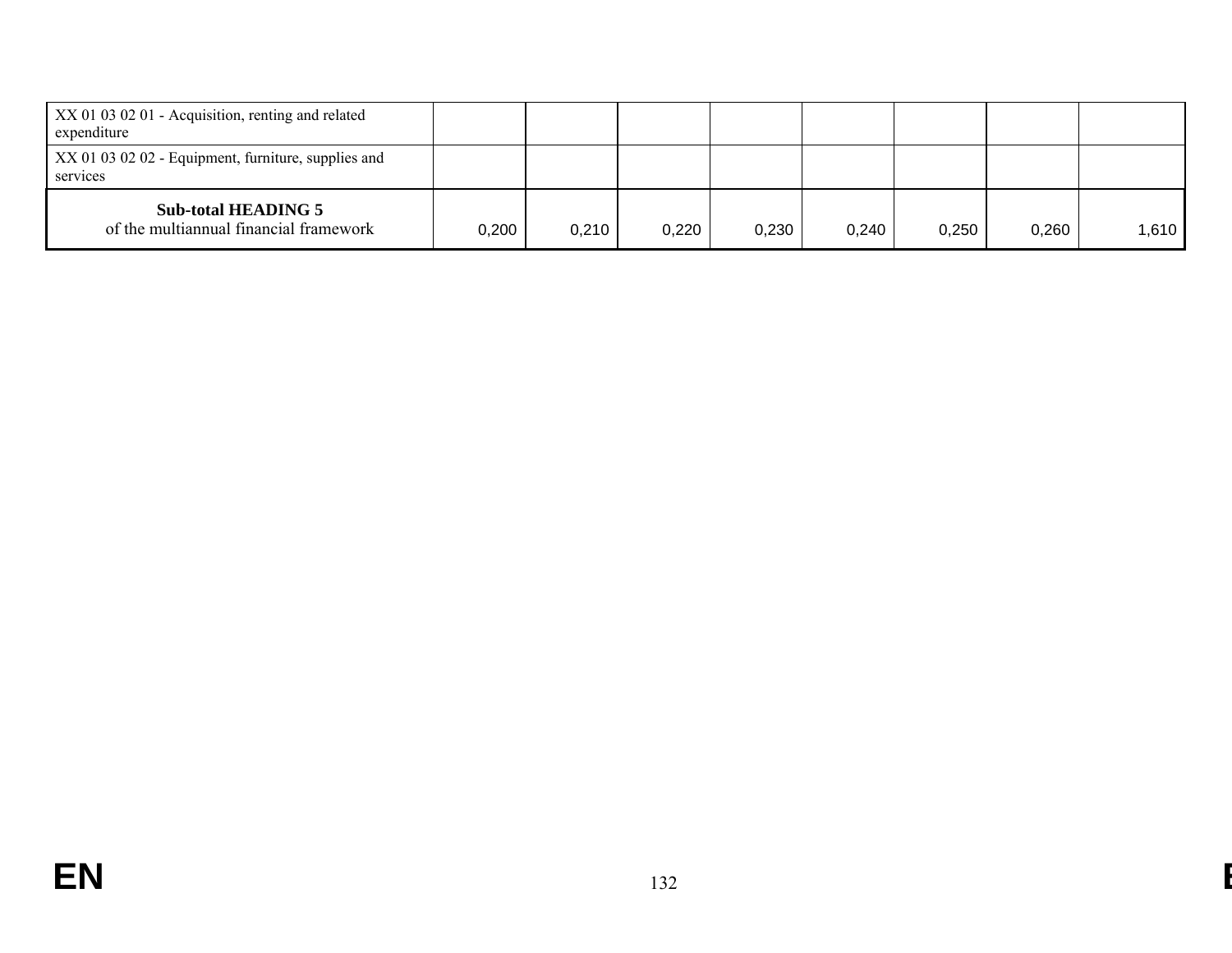Year **2014** Year **2015** Year **2016** Year **2017** Year **2018** Year **2019** Year **2020**TOTAL

| <b>Outside HEADING 5</b><br>of the multiannual financial framework                                                                                    |       |       |       |       |       |       |       |        |
|-------------------------------------------------------------------------------------------------------------------------------------------------------|-------|-------|-------|-------|-------|-------|-------|--------|
| 09 01 04 yy - Administrative and technical assistance<br>(excluded external personnel), financed by operational<br>appropriations (former "BA" lines) |       |       |       |       |       |       |       |        |
| - at Headquarters                                                                                                                                     | 2,000 | 2,200 | 2,400 | 2,600 | 2,800 | 3,000 | 3,000 | 18,000 |
| - in delegations                                                                                                                                      |       |       |       |       |       |       |       |        |
| $\overline{\text{XX}}$ 01 05 03 – other management expenditure for<br>indirect research                                                               |       |       |       |       |       |       |       |        |
| 10 01 05 03 - other management expenditure for direct<br>research                                                                                     |       |       |       |       |       |       |       |        |
| Other budget line (please specify)                                                                                                                    |       |       |       |       |       |       |       |        |
| <b>Sub-total Outside HEADING 5</b><br>of the multiannual financial framework                                                                          | 2,000 | 2,200 | 2,400 | 2,600 | 2,800 | 3,000 | 3,000 | 18,000 |
| XX is the policy area or budget title concerned                                                                                                       |       |       |       |       |       |       |       |        |
| <b>TOTAL</b><br><b>HEADING 5 and Outside HEADING 5</b>                                                                                                | 2,200 | 2,410 | 2,620 | 2,830 | 3,040 | 3,250 | 3,260 | 19,610 |

The administrative appropriations required will be met by the appropriations which are already assigned to management of the action and/or which have been redeployed, together if necessary with any additional allocation which may be granted to the managing DG under the annual allocation procedure and in the light of existing budgetary constraints.

of the multiannual financial framework